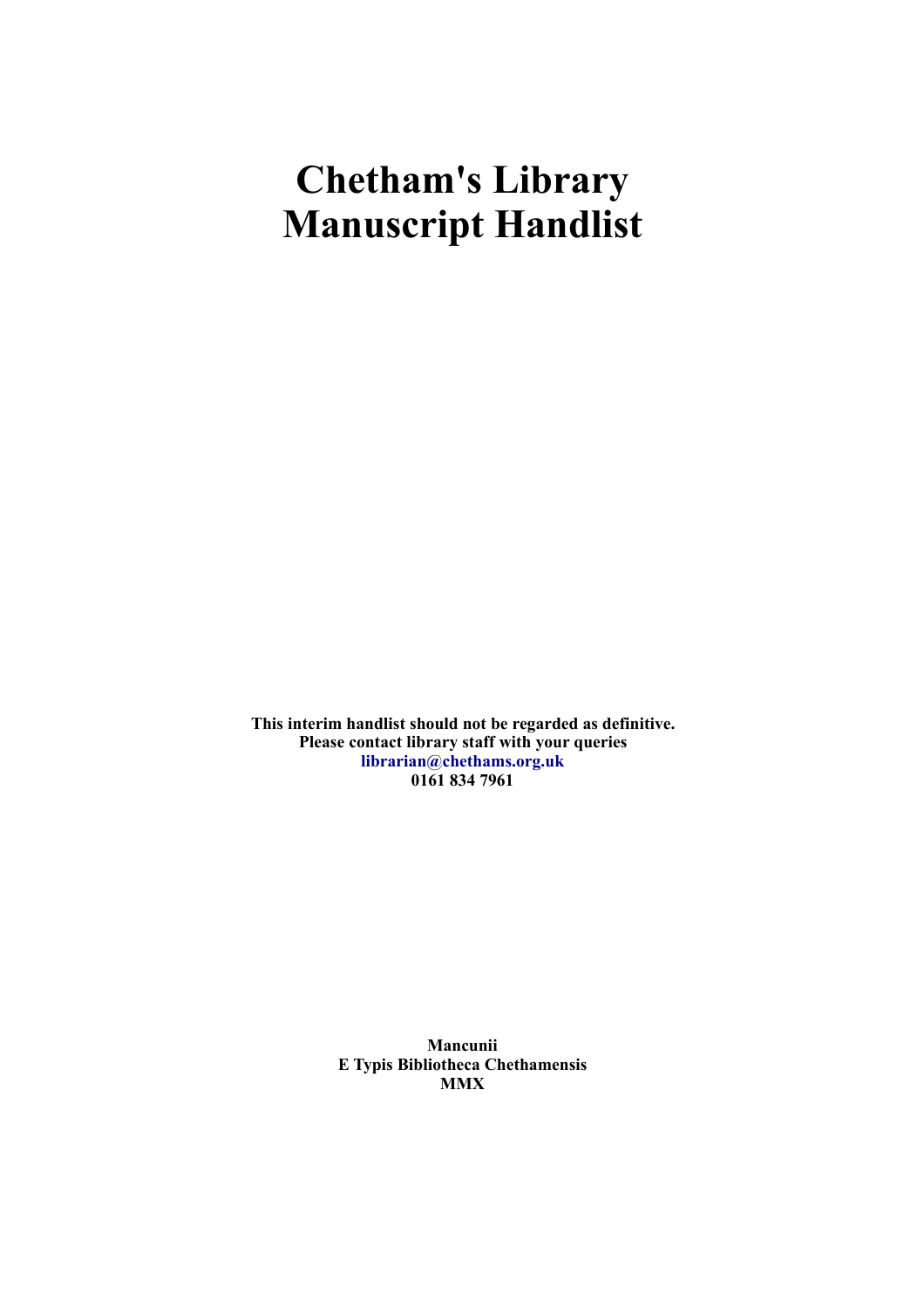## **A.0.1 - A.0.12**

| A.O.1     | <b>SLYNE, Lancaster</b><br>Collection of 16 deeds. (Cl7th-early Cl8th)                                                                                                                                                                                        |
|-----------|---------------------------------------------------------------------------------------------------------------------------------------------------------------------------------------------------------------------------------------------------------------|
| $A.0.3-4$ | HAY, Rev. William Robert (1761-1839) Vicar of Rochdale<br>Collection of sermons (in 2 boxes each containing 21 bundles)                                                                                                                                       |
| A.0.5     | HINDLEY, John Haddon (1765-1827) Chetham's Librarian 1797-1848<br>Autograph letters 1799-1812 addressed to J.H. Hindley.                                                                                                                                      |
| $A.0.6-7$ | <b>LETTS, Ernest F.</b><br>The history of the Church of Manchester from the earliest times to the present day (c.1884).<br>(Contained in 2 boxes). (33666).                                                                                                   |
| A.O.8     | IRVINE, Col. H.C.<br>Deposit of 2 deeds:<br>(i) Robert Middleton & Peter Legh 1618.<br>(ii) Royal grant of Manor of Broughton to Ferdinando Stanley 1678.                                                                                                     |
| A.0.9     | <b>ARMITAGE PAPERS</b><br>8 items relating to the Armitage family (Cl7th-Cl9th).                                                                                                                                                                              |
| A.O.10    | JONES, Ernest Charles (1819-1868)<br>Chartist Letters and miscellaneous papers, including diary of Major Charles Jones 1805-<br>1806.                                                                                                                         |
| A.O.11    | DEE, John (1527-1608)<br>Collection of material relating to John Dee. (C20th). (33690)                                                                                                                                                                        |
| A.0.12    | <b>RICHARDSON, Reginald John, Poet</b><br>Old Manchester: its local characteristics exhibited in its streets, public places and people etc.<br>Collection of newspaper cuttings, transcripts from newspapers, pen $\&$ ink sketches of<br>Manchester. (33691) |
|           |                                                                                                                                                                                                                                                               |
| A.1.1.    | <b>BYROM, JOHN</b> (1692-1763)<br>Signed receipt for subscription to his shorthand manual. (Framed).                                                                                                                                                          |
| A.1.2     | RALEIGH, Sir Walter (1554-1618)<br>Mandate from Walter Raleigh to the steward of the Manor of Tremarton to admit a tenant to<br>lands within the manor. 1591. (Framed)                                                                                        |
| A.1.4     | BELL, John (Numismatist & Antiquary of Gateshead) Collection of letters to and from John Bell.                                                                                                                                                                |
| A.l.6     | ST. JOHN'S CHURCH, Manchester<br>Churchwardens Accounts 1769-1828. 182 ff.                                                                                                                                                                                    |
| A.1.7     | HAGUE BAR BOARD SCHOOL, New Mills, Stockport<br>11 documents relating to teaching staff 1868-1909.                                                                                                                                                            |
| A.1.8.    | <b>AXON</b><br>Collection of broadside ballads                                                                                                                                                                                                                |
| A.1.9     | LANCASHIRE & CHESHIRE ANTIQUARIAN SOCIETY<br>Collection of deeds mainly Manchester 1549-1790 (41 items).                                                                                                                                                      |
| A.1.10    | <b>WORTHINGTON, William Wright, of Flixton 1847</b><br>Licence to change name.                                                                                                                                                                                |
| A.1.11    | <b>ASHTON, Thomas W.H. 1887</b>                                                                                                                                                                                                                               |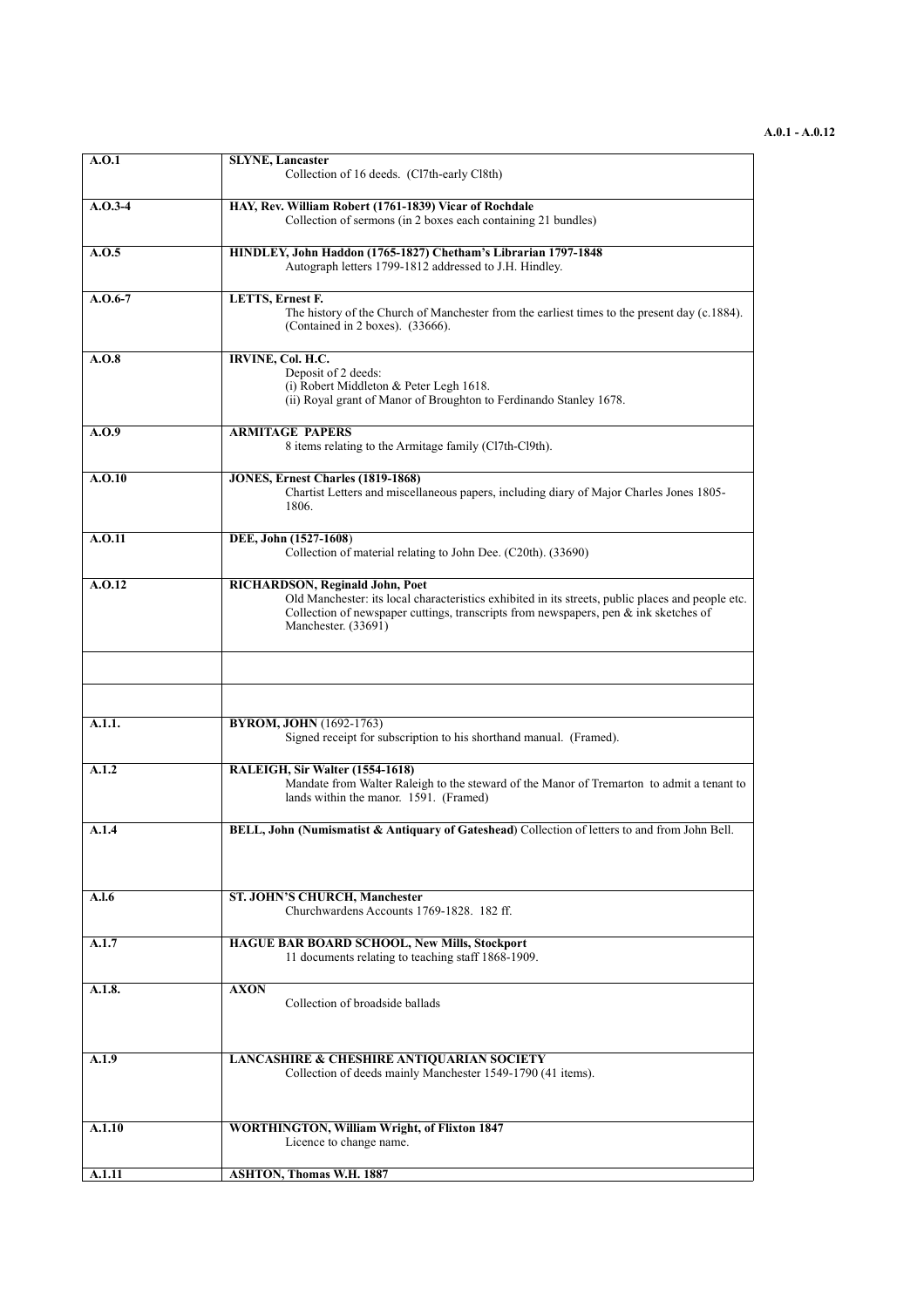|             | Licence to change name.                                                                                                                                                                                                                                                                                                  |
|-------------|--------------------------------------------------------------------------------------------------------------------------------------------------------------------------------------------------------------------------------------------------------------------------------------------------------------------------|
| A.1.12      | <b>ASHTON, Arthur Davies 1915</b><br>Licence to change name.                                                                                                                                                                                                                                                             |
| A.1.13      | JOHNSON, Joseph (fl.1883)<br>By-gone Manchester booksellers no.1 William Willis. Ms and printed versions.                                                                                                                                                                                                                |
| A.1.14      | <b>HUTTON, John (fl.1763-1803)</b><br>A treatise on the etymology of words in the English Language derived from Greek.<br>Notebook, 12 ff.                                                                                                                                                                               |
| $A.1.15-16$ | BARRITT, Thomas (1743-1820) of Manchester<br>15) Armorial bearings of families of the North of England (esp. Lancashire and<br>Cheshire).120 and iii ff. (8019).<br>(16) Armorial bearings etc.100 ff.                                                                                                                   |
| $A.1.17-18$ | <b>CROSSLEY, James (1800-1883) of Manchester</b><br>Notebooks containing legal observations. 151 pp., 136 pp.                                                                                                                                                                                                            |
| A.1.19      | [FLEMING, William]? c.1845<br>Chetham family. Note book containing transcripts of material relating to the Chetham<br>Society, also loose items - pedigrees, notes etc                                                                                                                                                   |
| A.1.20      | <b>COMMONPLACE BOOK</b><br>Text in English, Greek, Hebrew, Shorthand. C18th. 442 pp., 103 ff., 12 ff.                                                                                                                                                                                                                    |
| A.1.21      | <b>ARKHOLME WITH CAWOOD,</b><br>Lancashire Collection of material including accounts of Constables, Churchwardens and<br>Overseers of the Poor and Surveyors of the Highways 1779-1842. Rent book for Pilling<br>1821-55, Overseers accounts Arkholme with Cawood 1849-66, Collection of deeds 1562-<br>1720. (6 items). |
| A.1.22      | OLDHAM, DOBCROSS, SADDLEWORTH<br>Collection of deeds 1708-1890. (16 items)                                                                                                                                                                                                                                               |
| A.1.23      | LANCASHIRE, Joseph Robert (1842-1930) of Harpurhey<br>Collection of mss & typescripts by Joseph Robert Lancashire. (9 items). (39569).                                                                                                                                                                                   |
| A.1.24      | <b>MANCHESTER PARISH</b><br>Tabular statement of churches and district chapels, c.1850. Printed statement. (11 copies).                                                                                                                                                                                                  |
| A.1.25      | [BARRITT, Thomas] (1743-1820) of Manchester<br>Genealogical pedigree of George III 1818. Roll mounted on linen. (8017)                                                                                                                                                                                                   |
| A.1.26      | <b>HARRISON, William</b><br>Chetham of Chetham. Papers and documents etc. Story of lost inheritance Chetham estates<br>claim 1870. $48 + 8$ pp.<br>(44274).                                                                                                                                                              |
|             |                                                                                                                                                                                                                                                                                                                          |
|             |                                                                                                                                                                                                                                                                                                                          |
| A.2.1       | [POWELL, Thomas] of Monmouth (d.1820)<br>The children in the wood: a drama. 191 pp.                                                                                                                                                                                                                                      |
| A.2.2       | WHITAKER, Henry, (d.1781) School master of Manchester<br>Music note-book. 44p and 106 pp.                                                                                                                                                                                                                                |
| A.2.3       | <b>MISCELLANEOUS</b><br>Extracts from proverbs etc. Eng. Lat. Fr. (C18th). 97 ff.                                                                                                                                                                                                                                        |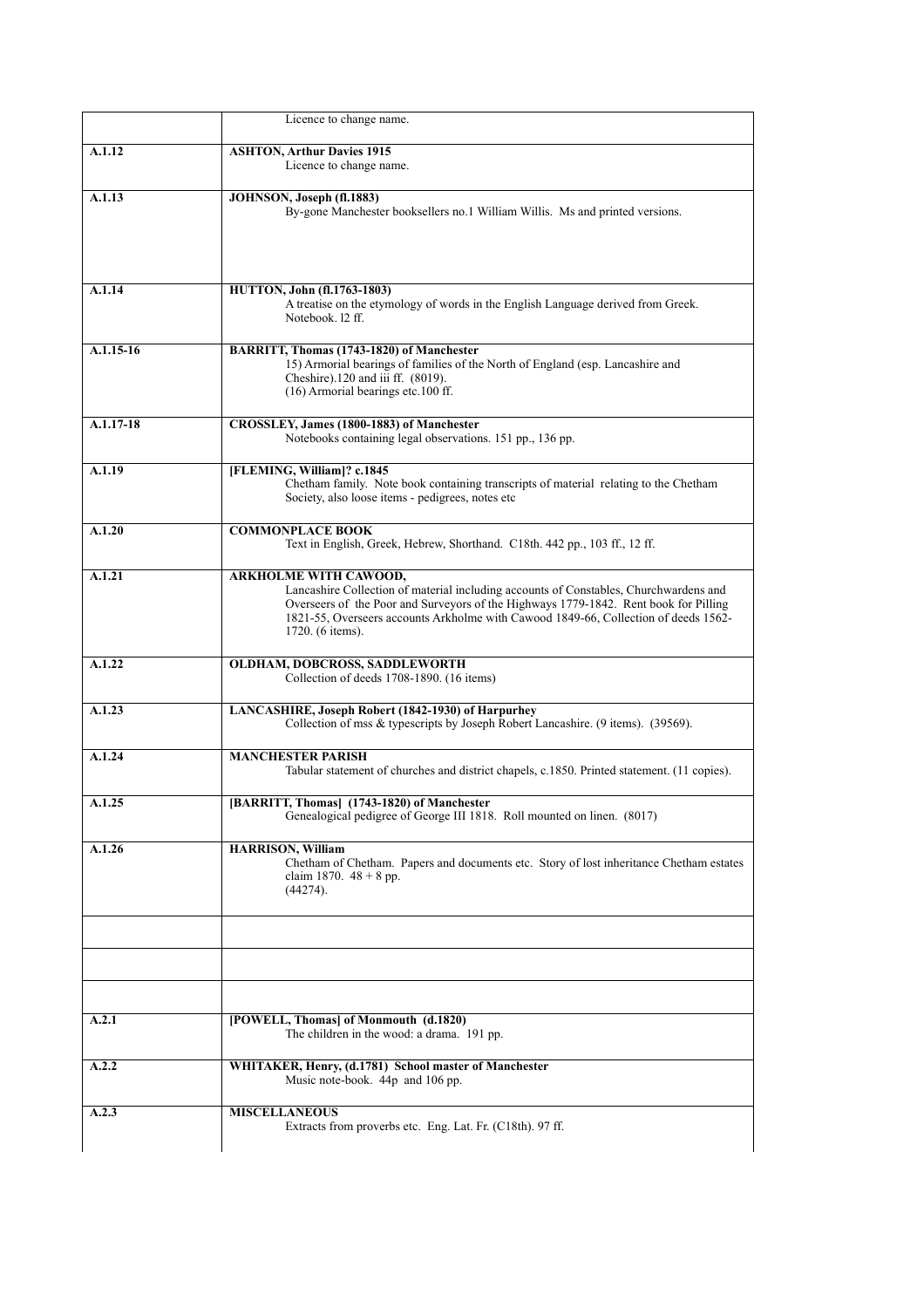| A.2.4       | [POWELL, Thomas] of Monmouth (d.1820)                                                                                                                                             |
|-------------|-----------------------------------------------------------------------------------------------------------------------------------------------------------------------------------|
|             | Silvia la Zingara la Tyranna, or: the Gipsies: a drama. Includes inserts and drawings. 122 pp<br>and $15$ pp.                                                                     |
| A.2.5       | HARTLIB, Samuel (d.1670?)                                                                                                                                                         |
|             | Transcripts of letters from S.H. to Dr John Worthington (1618-71) trans. Isaac Reed and<br>printed version of a collection of letters. iii, 315 pp.                               |
| A.2.6       | HOWELL, J. (1594-1666) and others<br>Case book (C17th). Musical part-book and much non-musical material. 254 ff.                                                                  |
| A.2.7       | [ROSE, Robert] (fl.1841-50) of Manchester<br>Miscellaneous poems and notes including 'The West Indian of Colour, or, the Bard of<br>Colour'. 51 ff.                               |
| A.2.8       | BYROM, John (1692-1763)<br>Miscellaneous notes on theological subjects. Latin, Greek &c. and shorthand notes dated<br>1732. 51ff                                                  |
| A.2.9       | <b>CARTMEL PRIORY CHURCH</b><br>Catalogue of the books given by Thomas Preston, d.1697, compiled by J. Harland. (C19th).<br>46 ff.                                                |
| A.2.10      | <b>GROTIUS, Hugo</b><br>On the truth of the Christian religion in 6 books, translated from the Latin by R.B. Oxford,<br>1796. (Crossley coll.) 16 ff. and 308 pp.                 |
|             |                                                                                                                                                                                   |
| A.2.11      | ADAMSON, Rev. John (1756-1823) Vicar of Padiham & Altham<br>Glossary c.1823 and miscellaneous pamphlets, sermons. 136 ff.                                                         |
| A.2.12      | B.G.                                                                                                                                                                              |
|             | A general preface to all I have writ. Miscellaneous material in two hands c.1795, C19th.<br>$157$ ff.                                                                             |
| A.2.13      | [FINCH, John], [TRUELY, John] ?<br>Miscellaneous material on Egypt incl. the Necropolis of Thebes, observations on Egypt.<br>C19th. 62 ff.                                        |
| A.2.14      | <b>MANCHESTER [PETERLOO]</b>                                                                                                                                                      |
|             | Subscriptions for [the relief of] Special Constables. [1819]. 20 ff.                                                                                                              |
| A.2.15      | <b>VORLEY, Rev. William</b><br>A dissenters view of the Church and ministry. Theological notes. n.d. (C19th?) 4 ff.                                                               |
| A.2.16      | <b>LEICESTER</b><br>Selections from the Psalms. C19th. 32 ff.                                                                                                                     |
| $A.2.17-18$ | <b>CROSSLEY, Henry (1799-1880)</b><br>Note-books (17) containing legal and linguistic notes in Arabic, French, Greek, Latin and<br>English. (18) miscellaneous. 152 ff. and 6 ff. |
|             |                                                                                                                                                                                   |
| A.2.19      | <b>HELOT</b> Jean<br>Quelques ures des raisons pour lesquelles, Jean Helot Horloguer à resolu de ne fairre credit<br>à personne. 1718. iii, 38 ff.                                |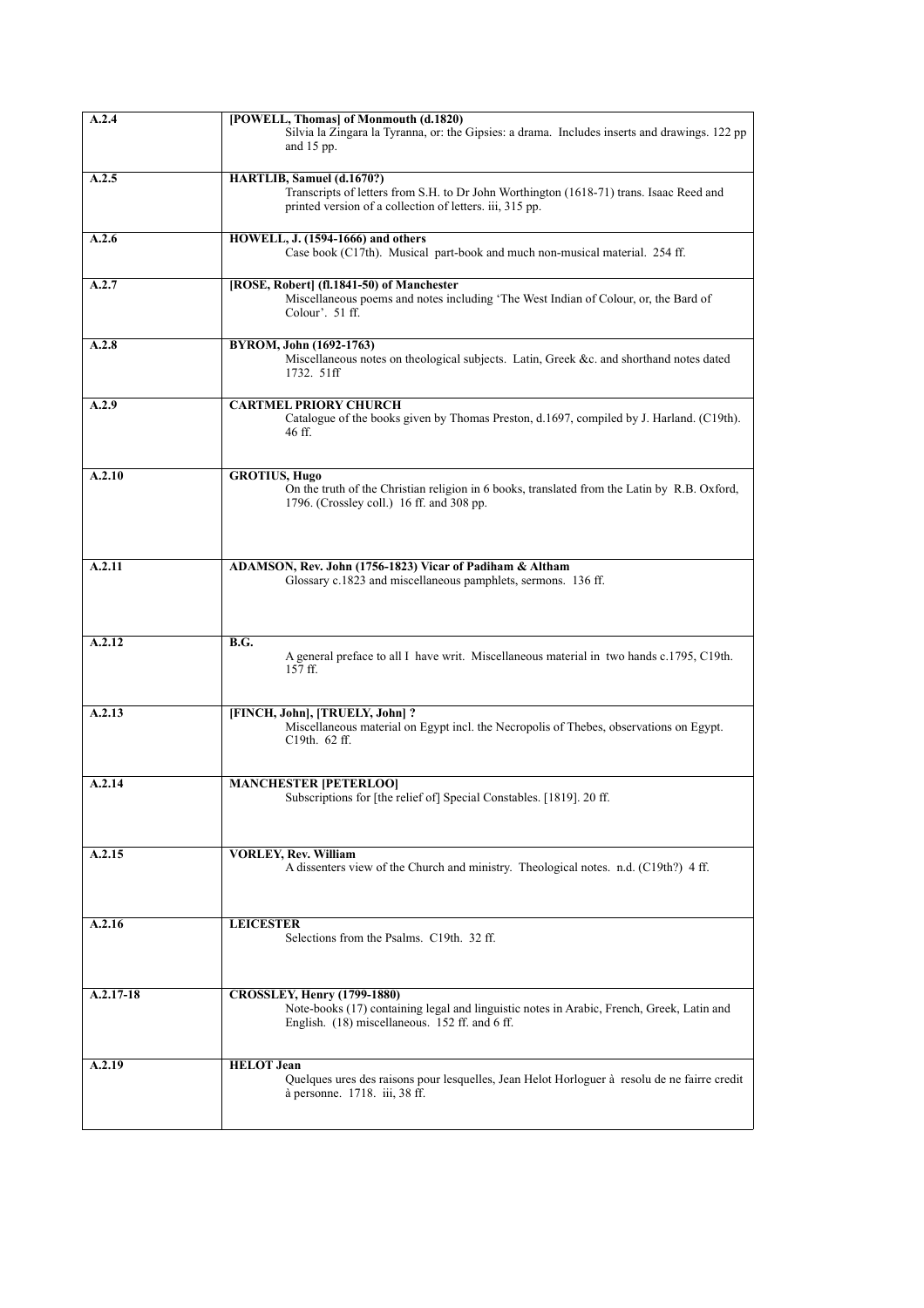| A.2.20      | [BRADSHAIGH, Sir Roger] (d.1687) of Haigh, Lancs.                                                                                                                                                                                                                        |
|-------------|--------------------------------------------------------------------------------------------------------------------------------------------------------------------------------------------------------------------------------------------------------------------------|
|             | Treatises on geometry, geography &c and Praecipuorum Theologiae captivum Enchiridion<br>didactum 1665. 28 ff., iv, 88 pp., 39 ff.                                                                                                                                        |
| A.2.21      | <b>CONANT, Dr</b> (1603-1693)                                                                                                                                                                                                                                            |
|             | A catalogue of books for a young divine. iii, 178 ff.                                                                                                                                                                                                                    |
| A.2.22      | CROSSLEY, James (1800-83) of Manchester<br>List of Roman coins with particulars.                                                                                                                                                                                         |
| A.2.23      | <b>LEGAL OBSERVATIONS</b><br>Note book on law and customs temp James I. (Crossley collection). 85 ff.                                                                                                                                                                    |
| A.2.24      | BRERELY, Roger (1586-1637) of Burnley<br>Of Christian Libertie Verse. Also pieces in verse and prose by Josiah Collier. (Crossley<br>collection). 91 ff.                                                                                                                 |
| A.2.25      | <b>SERMONS</b><br>Volume of miscellaneous sermons dated 1693-1704. (Crossley collection).                                                                                                                                                                                |
| A.2.26      | WOLCOT, John [Peter Pindar pseud.] (1738-1819)<br>Truro Hall, Saundry Kempe and Mally Treloure. 2 poems preceded by transcripts of 3<br>letters. (Crossley collection). 16 ff.                                                                                           |
| A.2.27      | HAY, Rev. William Robert (1761-1839) Vicar of Rochdale<br>Notebook containing genealogical notes on the family of Hay and associated families.<br>(Crossley collection). 32 ff                                                                                           |
| A.2.28      | <b>HOMER</b><br>Illiad, trans. Thomas Jones, Chetham's Librarian (1845-75). (Crossley collection). 58 ff.                                                                                                                                                                |
| A.2.29      | CARTWRIGHT, Thomas (1634-89) Bp. Chester<br>Copy of last will and testament (C19th). (Crossley collection). 74pp                                                                                                                                                         |
| A.2.30-31   | <b>TRAVELLER'S DIARY (late C18th)</b><br>Diary of a journey in Italy, Switzerland and Austria. (Crossley collection). 80 ff., 146 ff.                                                                                                                                    |
| A.2.32      | <b>GARDENING</b><br>Remarks on the tulip, pink and carnation. 1827. (Crossley collection). 37 ff.                                                                                                                                                                        |
| A.2.33      | <b>CATALOGUE</b><br>Bibliography or catalogue of books. (Crossley collection). 42 ff.                                                                                                                                                                                    |
| A.2.34      | MOULE, Morris] (fl.1790) of Christ's College, Cambridge<br>A tour through the counties of Huntingdon, Northampton, Lincoln, Nottingham, York etc.<br>(Crossley collection). ii ff., 107 pp.                                                                              |
| $A.2.35-38$ | BROWNE, Sir Thomas (1605-83)<br>(35) Note book in Latin in hand of James Crossley. (Crossley collection). 25 ff.<br>(37) Extracts from his manuscripts. (Crossley collection). 30 ff<br>(38) Extracts from his lecture in hand of James Crossley. (Crossley collection). |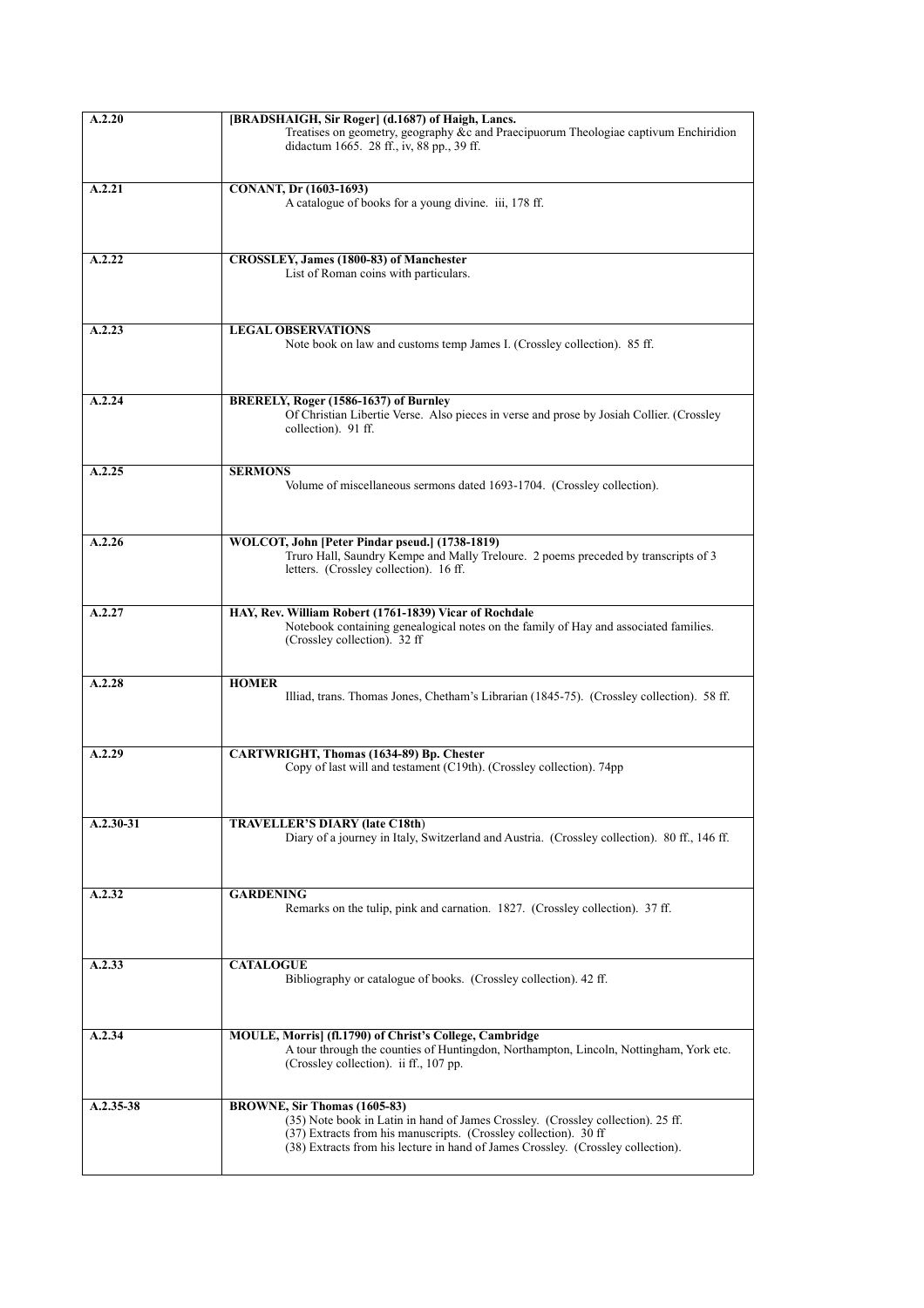| A.2.39        | <b>MADDEN, Sir Frederick (1801-73)</b>                                                                 |
|---------------|--------------------------------------------------------------------------------------------------------|
|               | Bibliography of Tim Bobbin. (Crossley collection). 74 pp.                                              |
|               |                                                                                                        |
| A.2.40        | <b>JOHNSON, Radulph</b>                                                                                |
|               | (i) Artis botanicæ præcognita : botanicus : vel methodus, compendiosa, nec non accurata,               |
|               | cognitio plantaru in vestigandi. 98 ff.                                                                |
|               | (ii) Lady humilitie or Desiderius dialogues                                                            |
| A.2.41        | <b>BENANDALA, Ameth</b>                                                                                |
|               | An epistle of Ameth Benandala, a mahumetan to the Prince of Orange, Count Maurice and                  |
|               | to Emanuell, Prince of Portugal. Also theological extracts, copy of book on trade. n.d. 334            |
|               | ff.                                                                                                    |
| A.2.42        | HOLDBERG, Ludvig Af Baron (1684-1754) Scandinavian playwright                                          |
|               | Pride and poverty (a drama); Witchcraft or the Blind Alarm (late C18th). (Crossley                     |
|               | collection). 82 ff.                                                                                    |
|               |                                                                                                        |
| A.2.43        | <b>CAZZA, Giovani Agostino</b>                                                                         |
|               | Le satire et capitoli piacevoli. Late Cl8th or early Cl9th transcript of the 1549 printed ed.          |
|               | (Crossley collection). 103 ff.                                                                         |
|               |                                                                                                        |
| A.2.44        | <b>MURRAY, James</b>                                                                                   |
|               | A few days in Dublin and County Wicklow in 1838. 118 ff                                                |
|               |                                                                                                        |
| A.2.45        | HOLDBERG, Ludvig Af, Baron (1684-1754) Scandinavian playwright                                         |
|               | The plummer turned politician: the pewter politician or political nero monger. Late C18th              |
|               | early C19th. (Crossley collection). 36 ff                                                              |
|               |                                                                                                        |
| A.2.46-47     | <b>RELIGIOUS MEDITATIONS</b>                                                                           |
|               | (46) A treatise upon communion with God. Cl8th. 129 pp.<br>(47) Miscellaneous theol. notes. Late Cl8th |
|               |                                                                                                        |
| $A.2.48 - 53$ | CROSSLEY, James (1800-1883) of Manchester                                                              |
|               | Catalogues of his books. Correct order $= A.2.52, 53, 50, 51, 48$ . [No number 49] Nos.1-20            |
|               | ff.; 2-38 ff.; 3-40 ff.; 4-40 ff.; 5-13 ff.                                                            |
|               |                                                                                                        |
| A.2.54        | BROWNE, Sir Thomas (1605-83)                                                                           |
|               | Extracts from his manuscripts (late Cl8th). (Crossley collection). 49 ff.                              |
|               |                                                                                                        |
| A.2.55-57     | CROSSLEY, James (1800-83) of Manchester                                                                |
|               | (55) Cardaniana. Bibliographical and biographical notes. 4 ff.                                         |
|               | (56) Account book. August 1837 - May, 1839.                                                            |
|               | (57) Account book and list of plate. 6 ff.                                                             |
| A.2.58        | <b>BOYS FAMILY</b>                                                                                     |
|               | Accounts of Boys family of Colne, Clitheroe, Haslingden and Bury. Late C17th early                     |
|               | C18th. (Crossley collection). 8 ff.                                                                    |
|               |                                                                                                        |
| $A.2.59-60$   | CROSSLEY, James (1800-83) of Manchester<br>(59) Housekeeping accounts 1836-39.                         |
|               | (60) Notes on craniology, with some remarks on the strictures of the Edinburgh and                     |
|               | Quarterly Reviewers on the system of Gall & Spurzheim. 32 ff.                                          |
| A.2.61        | <b>LAW</b>                                                                                             |
|               | Note book on laws relating to property. C19th. (Crossley collection).                                  |
|               |                                                                                                        |
|               |                                                                                                        |
| A.2.62        | (ASTRONOMY] (C18th)                                                                                    |
|               | De Solis et lunæ eclipsis. (C18th). (Crossley collection). 89 ff                                       |
|               |                                                                                                        |
|               |                                                                                                        |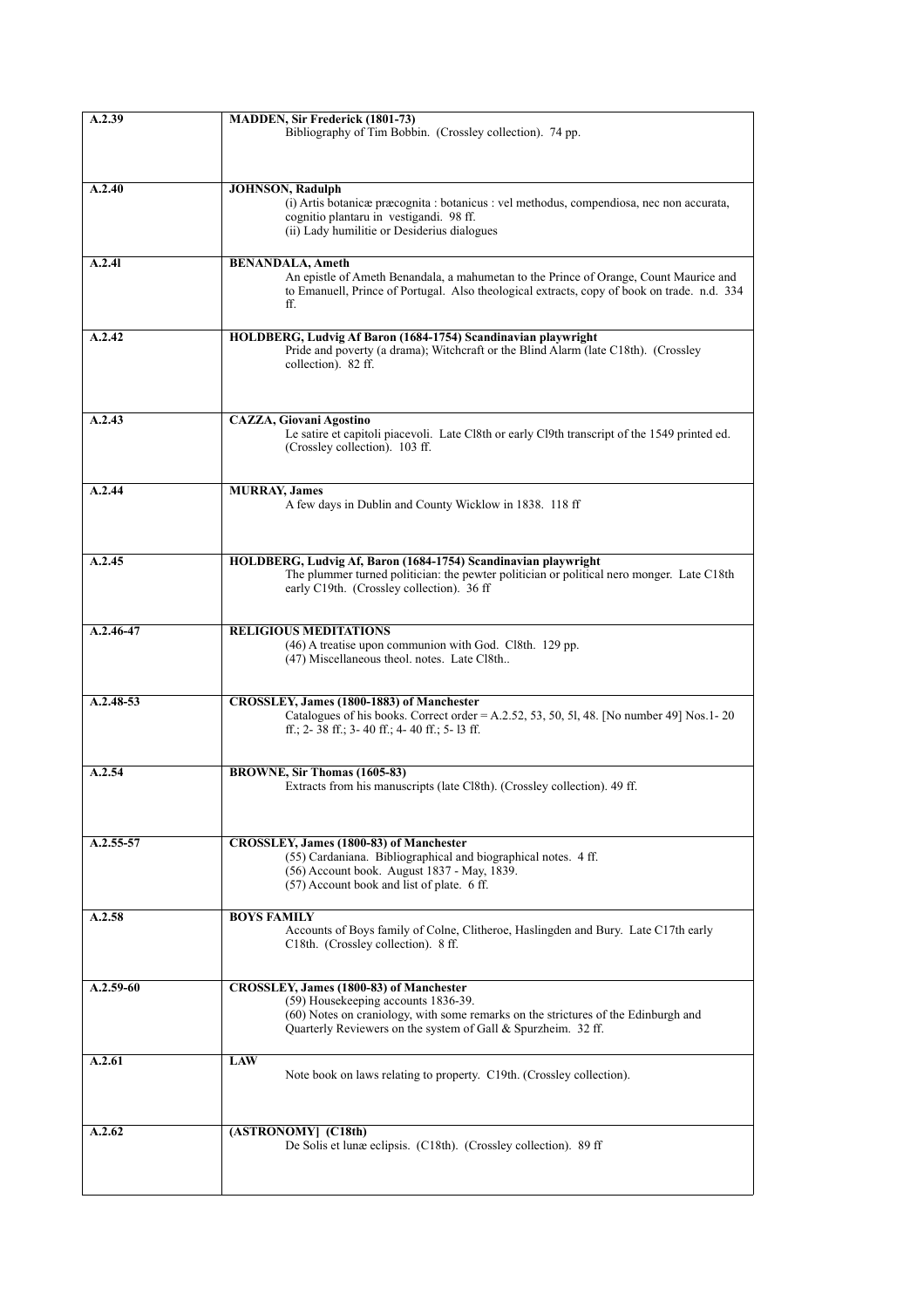| A.2.63    | GRESWELL, Rev. John (d.1810) Schoolmaster Chetham's Hospital<br>Catalogue of books belonging to John Greswell. 1808. (Crossley collection). 120 ff.      |
|-----------|----------------------------------------------------------------------------------------------------------------------------------------------------------|
|           |                                                                                                                                                          |
|           |                                                                                                                                                          |
| A.2.64    | MILNE, Oswald (1840) of Manchester<br>Union Bank of Manchester passbook. (Crossley collection). 21 ff.                                                   |
|           |                                                                                                                                                          |
| A.2.65    | <b>JOHNSON, William (1534-1642)</b>                                                                                                                      |
|           | Valetudinarium : [a play in Latin]. Also theological extracts and accounts late C17th.<br>(Crossley collection)                                          |
| A.2.66    | AINSWORTH, Thomas (d.1742)                                                                                                                               |
|           | Religious meditations (material about Ainsworth family). (Crossley collection). 230 pp                                                                   |
| A.2.67    | <b>TOWNELEY HALL</b>                                                                                                                                     |
|           | Catalogue of the Library of Towneley Hall c.1700. (Crossley collection). 75 ff.                                                                          |
| A.2.68    | <b>SCIENCE</b>                                                                                                                                           |
|           | Lectures on experimental philosophy (24) given in Manchester, c.1750. (Crossley<br>collection).                                                          |
|           |                                                                                                                                                          |
| A.2.69    | BANCROFT, Rev. Thomas (1756-1811) Vicar of Bolton<br>Poems by T.B. and other students of Manchester Grammar School and notes by F.R. Raines.<br>(27863). |
| A.2.70    | <b>CHARLES I</b>                                                                                                                                         |
|           | Proclamation for observation of 30 Jan.1649: and Parliamentary order for re-exhumation of<br>body of Oliver Cromwell etc.                                |
| A.2.71    | <b>COOKERY</b>                                                                                                                                           |
|           | Excellent receipts for dressing fish. (C18th). 9 ff.                                                                                                     |
| A.2.72    | PRESTON, Thomas (1601-1678) of Holkar                                                                                                                    |
|           | An elegie upon Thomas Preston and an epitaph by Baynard. (Bailey collection). 1 sheet.                                                                   |
| A.2.73    | <b>CLARKE, Henry (1743-1818)</b>                                                                                                                         |
|           | The School Candidates 1788. Ed. J.E. Bailey 1877. (Bailey collection). [Removed to<br>bundle 25 Bailey collection]                                       |
| A.2.74    | <b>SHERLOCK, William (1641 - 1707)</b>                                                                                                                   |
|           | Several sermons of W.S. in two parts dated 1678. 288 pp.                                                                                                 |
| A.2.75-76 | BAILEY, John Eglington (1840-88)                                                                                                                         |
|           | Notes from old local books : Lancashire place names. 40 ff.                                                                                              |
| A.2.77    | HOLME, Dr Edward M.D.                                                                                                                                    |
|           | Miscellaneous collection of letters and papers on medical subjects. c.1793-1862. (Bailey<br>collection).                                                 |
| A.2.78    | ASSHETON, Abdias (1558-1633) of Middleton                                                                                                                |
|           | Commonplace book : Sacra scientia. (Prayers and other religious writings). 284 pp.                                                                       |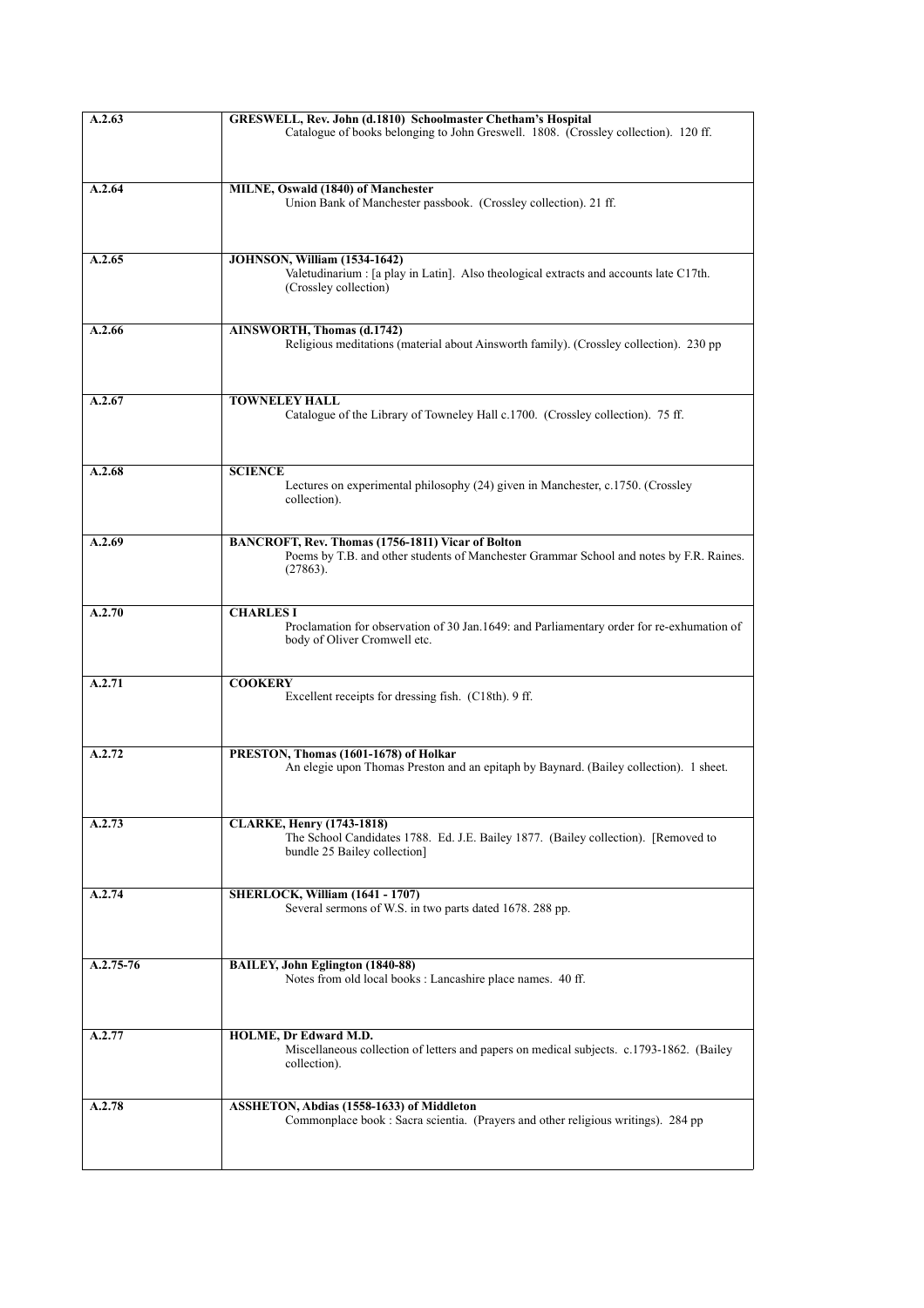| A.2.79    | <b>PITT CLUB (MANCHESTER)</b>                                                               |
|-----------|---------------------------------------------------------------------------------------------|
|           | Collection of papers relating to the Pitt Club                                              |
|           | - Dinner Book 1813-1828.<br>A.2.79                                                          |
|           | A.2.79 ( $a \& b$ ) - Minute books 1812-31. 94 pp. $\& 75$ pp.                              |
|           | - Alphabetical list of members. 28 ff.<br>A.2.79(c)                                         |
|           | A.2.79(c)<br>- Alphabetical list of members. 28 ff.                                         |
|           | $A.2.79$ (d)<br>- Account book 1813-31, 35 ff.                                              |
|           | - Scrapbook incl. proofs of pamphlets.<br>A.2.79(e)                                         |
| A.2.80    | HARRISON, William (1802-84)                                                                 |
|           | Works relating to Lancashire in the Library of W.H. Rockmount, Isle of Man. (Bailey         |
|           | collection). 80 ff.                                                                         |
|           |                                                                                             |
|           |                                                                                             |
| A.2.81    |                                                                                             |
|           | ROTHERHAM, Caleb (1694-1752) of Kendal                                                      |
|           | Academy Lecture notes by Caleb Rotherham and son John Rotherham. Lectures on                |
|           | experimental philosophy and observations and memorandum of the Philosophical                |
|           | experiments 1742. (Bailey collection).                                                      |
|           |                                                                                             |
| A.2.82    | <b>SPIRITUALISM</b>                                                                         |
|           | Records of spiritualist meetings 1710-11. (Bailey collection). 431 pp.                      |
|           |                                                                                             |
|           |                                                                                             |
|           |                                                                                             |
| A.2.83    | <b>HOLLAND, George</b>                                                                      |
|           | Plan and survey of Heawood Demesne [and other properties belonging to William Fallowes      |
|           | Esq. 1789]. (Bailey collection). 38 ff.                                                     |
|           |                                                                                             |
|           |                                                                                             |
| A.2.84    | <b>MISCELLANEOUS</b>                                                                        |
|           | Prayers composed by Mr Latufficre for the use of very young ladies at his boarding school,  |
|           | Derby. Accounts for duties at Adlington Chapel 1802-09. (Bailey collection). 6 ff.          |
|           |                                                                                             |
|           |                                                                                             |
| A.2.85    | <b>SERMONS</b>                                                                              |
|           | Miscellaneous sermons on regeneration, temptation etc. C18th. (Bailey collection).          |
|           |                                                                                             |
|           |                                                                                             |
|           |                                                                                             |
| A.2.86    | MITCHELL, John (fl.1746)                                                                    |
|           |                                                                                             |
|           | The Christians afflictions terminating in eternal glory. 2 sermons followed by letters.     |
|           | (Bailey collection). 177 pp.                                                                |
|           |                                                                                             |
|           |                                                                                             |
| A.2.87-88 | <b>THEOLOGY</b>                                                                             |
|           | (87) Exposition of I Timothy, Chapter 4, vs 1-3. C17th - C18th; Ward, N. Sermon at Bishop   |
|           | Aukland, 1635. (Bailey collection). 149, 7 & 18 pp.                                         |
|           | (88) Discourses showing the excellency and necessary training up of children in the fear of |
|           | God and understanding of the scriptures. C18th? (Bailey collection).                        |
| A.2.89    | PERSEHOUSE, Richard (fl.1616-17)                                                            |
|           | Series of schoolboy letters in English with Latin version. (Bailey collection). 18 ff.      |
|           |                                                                                             |
|           |                                                                                             |
|           |                                                                                             |
| A.2.90    | <b>MISCELLANEOUS</b>                                                                        |
|           | Collection of poetry, letters and recipes c.1759. (Crossley collection). 259 ff.            |
|           |                                                                                             |
|           |                                                                                             |
|           |                                                                                             |
| A.2.91    | <b>THEOLOGY</b>                                                                             |
|           | Fragmenta sacra: miscellanies in Divinity. Extracts from printed books? C17th-C18th.        |
|           | (Bailey collection)                                                                         |
|           |                                                                                             |
|           |                                                                                             |
| A.2.92    | [LONDON]                                                                                    |
|           | The genius of Britain 1841. Poem centred on London, the Thames and Greenwich with           |
|           | appendices. 78 ff.                                                                          |
|           |                                                                                             |
|           |                                                                                             |
|           |                                                                                             |
| A.2.93    | TOWNELEY, Charles (1737-1805)                                                               |
|           | Catalogue of books belonging to Charles Towneley, Whitehall, 1771. (Bailey collection).     |
|           | 86 ff.                                                                                      |
|           |                                                                                             |
|           |                                                                                             |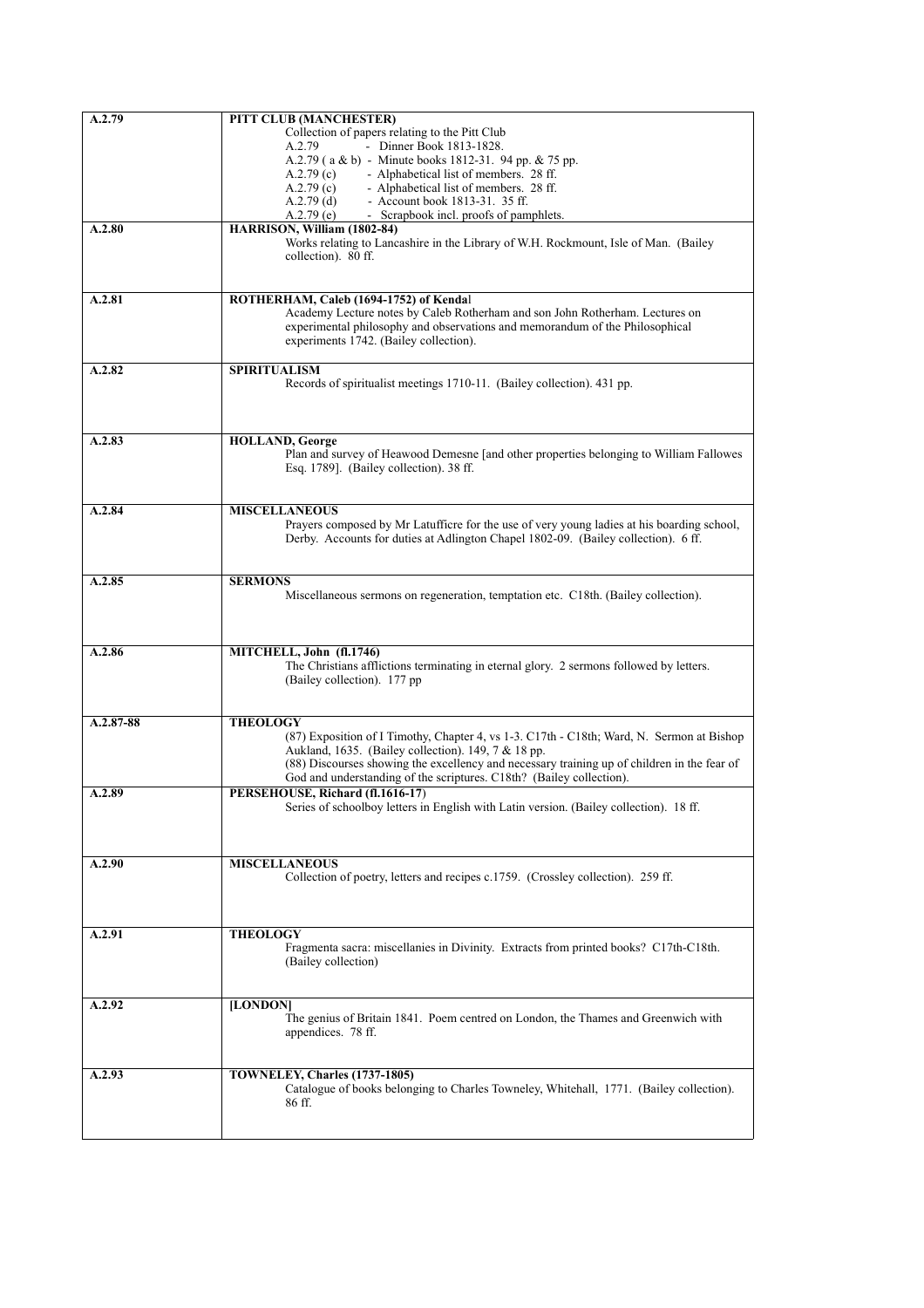| A.2.94  | <b>COMMONPLACE BOOK</b>                                                                                                                                               |
|---------|-----------------------------------------------------------------------------------------------------------------------------------------------------------------------|
|         | Commonplace book, dated 1732-82 and printed inserts. (Bailey collection). 16 ff.                                                                                      |
| A.2.95  | DODDRIDGE, Philip (1702-51)<br>A treatise of arithmetick, numeral and universal. c. 1775. (Bailey collection). 119 ff.                                                |
| A.2.96  | <b>THEOLOGY</b><br>Collection of discourses on religious subjects in hand of J. Clayton 1734? (Byrom<br>collection?).                                                 |
| A.2.97  | TOWNELEY, Christopher (1604-1674)<br>Catalogue of Christopher Towneley's books 1647 & astronomical manuscripts. (Bailey<br>collection). 17 ff.                        |
| A.2.98  | ROWE, Charles (fl.1679)<br>The most holy place unveiled or a description of true Christian religion. (Bailey collection)                                              |
| A.2.99  | <b>WILKINS, David (1685-1745)</b><br>Collection of 14 sermons preached 1719-20. (Bailey collection). 320 ff.                                                          |
| A.2.100 | CROSSLEY, R. (fl.1728)<br>Collection of 10 sermons preached c.1722.                                                                                                   |
| A.2.101 | <b>LAW</b><br>Statements of form and procedure, petitions, cases, letters etc. C18th-C19th. (Bailey<br>collection).                                                   |
| A.2.102 | <b>TILLEARD, Thomas of Reading (fl.1686)</b><br>Collections on the nature of common sea salt and the various ways of making it. (Bailey<br>collection). 71 and 118 pp |
| A.2.103 | <b>OWEN, Isaac (fl.1710)</b><br>Expositions of several passages of scripture by the holy spirit. (Bailey collection). 316 pp.                                         |
| A.2.104 | <b>SERMONS</b><br>2 sermons on James I, vs 22 and 2 Corinthians 8, vs 9. C18th? (Bailey collection). 9 ff.                                                            |
| A.2.105 | <b>TURNER, Rev. William</b><br>Register of the Rev. William Turner's school, Newcastle upon Tyne, 1785-1825. (Bailey<br>collection). 50 pp.                           |
| A.2.106 | BALGUY, Rev. Thomas (fl.1743)<br>Two sermons on Acts 17, vs 31. (Raines then Bailey collection). 30 pp.                                                               |
| A.2.107 | <b>SERMONS</b><br>2 sermons on Colossians 3, vs 4-5, c.1759. (Bailey collection). 49 pp.                                                                              |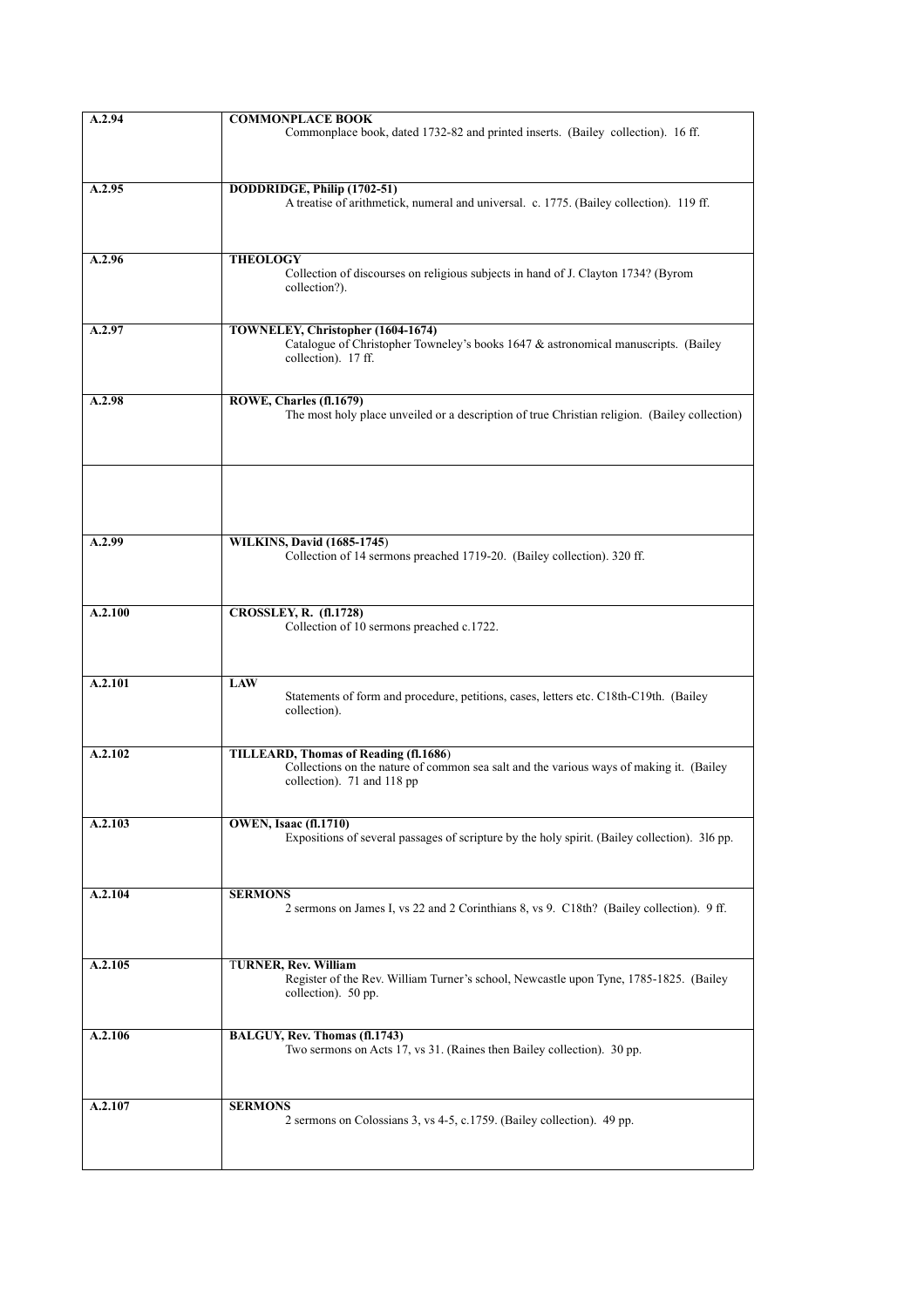| A.2.108     | <b>CHURCH OF ENGLAND</b>                                                                                                                                                          |
|-------------|-----------------------------------------------------------------------------------------------------------------------------------------------------------------------------------|
|             | Catalogue of feasts and fasts according to the order of the Church, temp. Charles I and<br>whole book of Psalms, printed 1653. (Bailey collection). 264 pp                        |
| A.2.109-110 | <b>SERMONS</b>                                                                                                                                                                    |
|             | (109) Miscellaneous collections of sermons c.1700. (Bailey collection).<br>(110) Miscellaneous collection of 15 sermons. (Bailey collection).                                     |
| A.2.111     | BLACK, William Henry (1808-72) of the Public Record Office<br>Assistant Keeper's Private Journal 1844-46. (Bailey collection). 86 ff.                                             |
| A.2.112-13  | <b>SERMONS</b><br>$(112)$ 2 funeral sermons 1718-20. (Bailey collection).                                                                                                         |
|             | (113) Miscellaneous collection dated 1633-40. (Bailey collection).                                                                                                                |
| A.2.114     | LACY, F.<br>Table showing by whom and when the following warnings were spoken. 1709-1714.<br>(Bailey collection). 261 & 18 pp.                                                    |
| A.2.115     | <b>SPARROW, A. (fl.1720s)</b><br>Rationale upon the Book of Common Prayer. (Bailey collection).                                                                                   |
|             |                                                                                                                                                                                   |
| A.2.116     | SEWARD, William (1702-1740) Methodist.                                                                                                                                            |
|             | Diary 6 Sept. 1740 - 15 Oct. 1740. (Crossley collection). 107 ff.                                                                                                                 |
| A.2.117     | CROSSLEY, James (1800-1883) of Manchester<br>List of a collection of letters intercepted and deciphered by John Wallis, 1653. (Bailey<br>collection).                             |
| $A.2.118-9$ | HEYWOOD, Rev. John (fl.1666) of Walton, Lancs<br>Commonplace books. 2 vols. vol.1 Theology, vol. 2 Medicine, in Greek, Latin and<br>English. 119 ff.; 137 ff.                     |
| A.2.120     | <b>HYMNS</b><br>Collection of hymns, 6 lines all eights, c.1770 (incl. notes by Raines and Crossley). (Bailey<br>collection). 60 pp.                                              |
| A.2.121     | TOWNELEY, Christopher (1604-1674)<br>Commonplace book and recipes etc. c.1630. (Bailey collection).138 ff.                                                                        |
|             |                                                                                                                                                                                   |
| A.2.122     | <b>SPAIN</b>                                                                                                                                                                      |
|             | Diary of someone who accompanied the Earl of Sandwich on his extraordinary embassy to<br>Spain in 1666. Includes an account of the Fire of London. (Crossley collection). 103 ff. |
| A.2.123     | BOGUE, Rev. David (1750-1820) of Gosport<br>Missionary lecturers c.1810 transcribed by Rev. William Johns. (Bailey collection).174 pp                                             |
|             |                                                                                                                                                                                   |
| A.2.124     | <b>MILITARY</b><br>Orderly book relating to actions of British, Hessian and Hanoverian troops in Flanders and                                                                     |
|             | Germany, 1742-3. (Bailey collection).                                                                                                                                             |
| A.2.125-27  | HENRY, Matthew (fl.1678)                                                                                                                                                          |
|             | (125) Commonplace book and catechetical instructions on Sabbath evenings. (Bailey<br>collection).                                                                                 |
|             | (126) Commonplace book; scriptural questions etc. (Bailey collection).                                                                                                            |
|             | (127) Collection of sermons 1701-04. (Bailey collection).                                                                                                                         |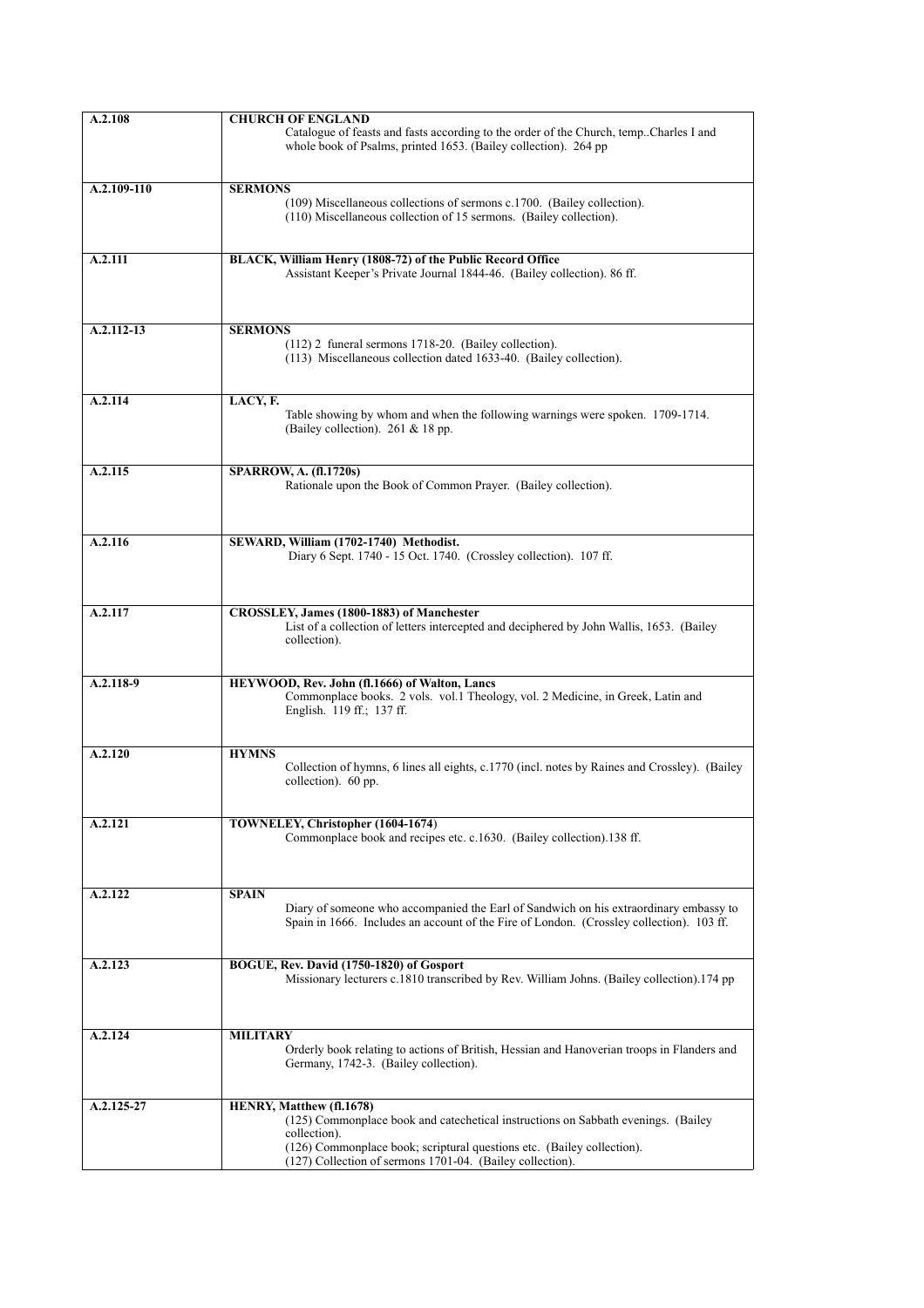| A.2.128              | <b>BAKER, Fr. Augustine (1575-1641)</b><br>A spiritual alphabet for the use of beginners. Transcript of 2 spiritual treatises made by<br>Augustine Baker at Cambrai, 1628-30 by Dame Bridget More c.1650. (Byrom collection).<br>204 pp. (27853). |
|----------------------|---------------------------------------------------------------------------------------------------------------------------------------------------------------------------------------------------------------------------------------------------|
| A.2.129              | ERASMUS, Desiderius (1469-1536)<br>C18th transcript of A manual for a Christian soldier, tr. of Enchiridion Militis Christiani<br>$(c.1716)$ . 234 pp. $(27893)$                                                                                  |
| A.2.130              | BURY, S.<br>Collection of sermons .1688. 308 pp. (27872).                                                                                                                                                                                         |
| A.2.131              | [HARDING, James Driffield]<br>Sketches, chiefly in Italy c.1843. Pencil. 42 ff.                                                                                                                                                                   |
| A.2.132              | HEYWOOD, Robert of Heywood, Lancs. (b.1645)<br>Observations and instructions divine and moral. Also various unattributed poetical works.<br>(Bailey collection). 273 pp.                                                                          |
| A.2.133              | WALLER, R.<br>Tyrocinium Poeseos, or Armours, the third book. 1678-83. (Bailey collection). 71 ff.                                                                                                                                                |
| A.2.134              | <b>ALLEN, James of Ancoats</b><br>The sermon on the mount. Copied in ornamental penmanship. c.1862.                                                                                                                                               |
| A.2.135              | <b>OXFORD UNIVERSITY</b><br>List of graduates 1560-1629. (33619).                                                                                                                                                                                 |
| A.2.136              | <b>HALLIWELL, James Orchard</b><br>Collections for an Athenæ Cantabrigiensis. Letter A. 1843. 226 ff. (11365)                                                                                                                                     |
| A.2.137              | HARROLD, Edmund, Wigmaker of Manchester<br>Diary 1712-16. 92 ff. (27904).                                                                                                                                                                         |
| A.2.138              | <b>THEOLOGY</b><br>Brevis explicatio symboli apostolici, præceptorum decalogi, sacramentorum ecclesiæ, et<br>orditionis Dominicae c.1700. (Byrom collection). (27854).                                                                            |
| A.2.139              | <b>BARNARD, John (fl.1718-28)</b><br>Commonplace book : diary and meditations. 255 pp. (27864).                                                                                                                                                   |
| $A.\overline{2.140}$ | NEWCOME, Henry (1627-1695) of Cross Street Chapel<br>Diary 1661-1663 (in Henry Newcome's hand).                                                                                                                                                   |
| A.2.141              | <b>NEWCOME, Henry (1650-1713)</b><br>Commonplace book. 184 pp.                                                                                                                                                                                    |
| A.2.142              | <b>SERMONS</b><br>Collections of sermons on the sacraments. C17th. (Bailey collection?)                                                                                                                                                           |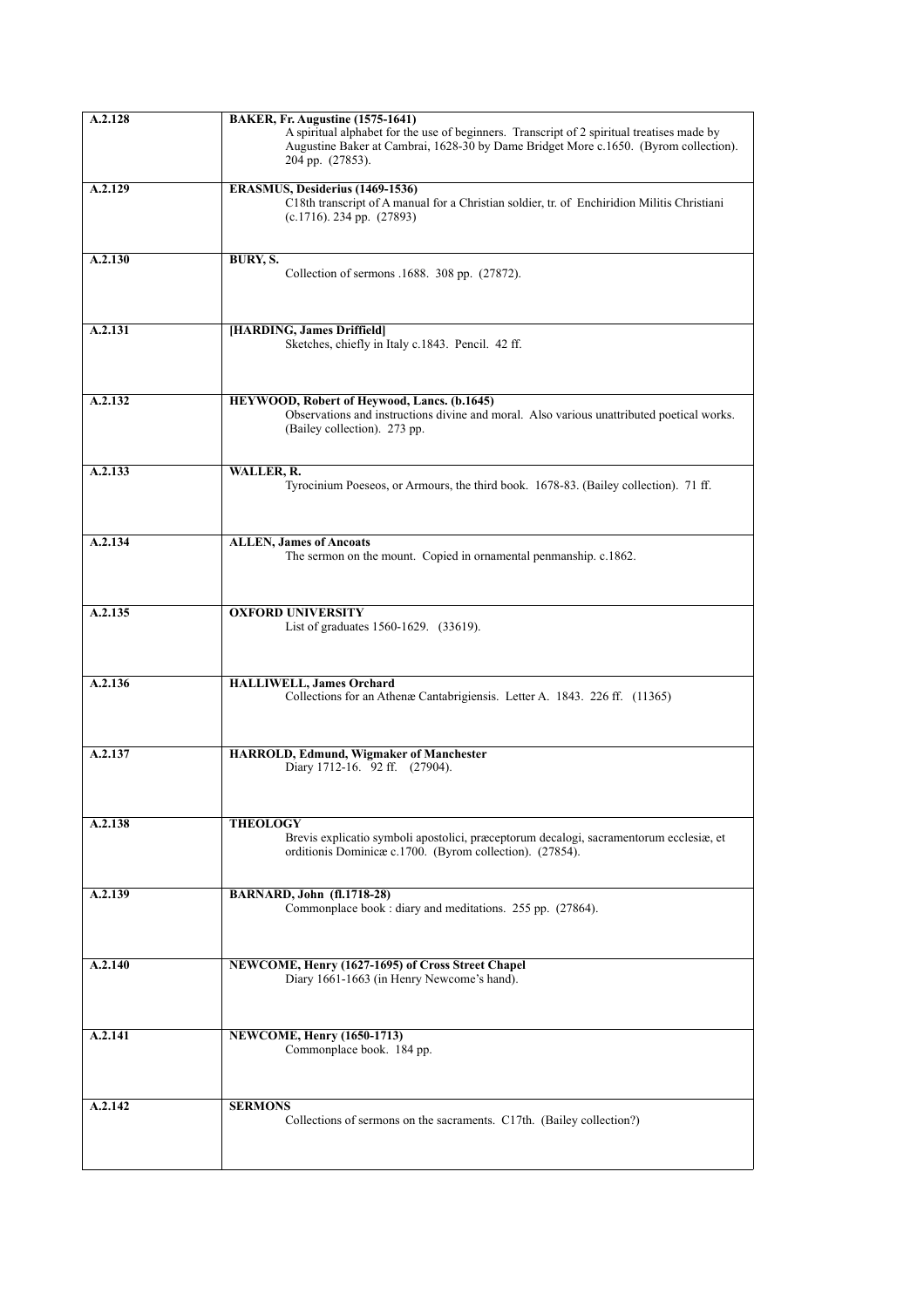| A.2.143      | <b>MATHEMATICS</b><br>Material on arithmetics, algebra and navigation. c.1700. 176 pp.                                                                                         |
|--------------|--------------------------------------------------------------------------------------------------------------------------------------------------------------------------------|
| A.2.144      | <b>DERSI</b> , Stephano<br>Tractatus theologico diacriticus. Transcript of printed book, printed 1756? 176 pp.                                                                 |
| $A.2.145-6$  | PEARSON, Rev. Robert (fl.1718-39) of Milnrow<br>Sermons 1718-39. 2 vols. 50 ff.; 90 ff.                                                                                        |
| A.2.147      | LOYOLA, Ignatius<br>His exercises. [tr.] Francesco de Salazar. Anonymous C17th translation. (Byrom<br>collection). 72 ff.                                                      |
| A.2.148      | <b>SERMONS</b><br>Collection of sermons delivered at Chesterton 1633-40. 154 ff                                                                                                |
| A.2.149      | <b>DEACON, Thomas (1697-1753)</b><br>Form of communion and sermons etc. c.1746. 174 ff.                                                                                        |
| A.2.150/150a | <b>MILLER</b> , James<br>Diary 1745-50. Left Manchester 1745, joined the Rebel Army at Preston, sent to Madras<br>1747, returned to England 1750. (Barritt collection). 44 ff. |
| A.2.151      | <b>SHORTHAND</b><br>Psalms and New Testament in shorthand. Also extracts from the Fathers and Classics.<br>(Byrom collection).                                                 |
| A.2.152      | BYROM, John (1692-1763)<br>Universal English shorthand. 1767. Transcript of printed book. (Copy of proposals for<br>printing by subscription 1739)                             |
| A.2.153-55   | <b>SHORTHAND</b><br>$(153)$ A system of shorthand c.1700-20. 94 pp<br>(154) Shorthand alphabet and vocabulary 1700-20.<br>(155) System of shorthand c.1700-20. 24 pp.          |
| A.2.156      | MILLER, John<br>Shorthand notes. The flying pen or the art of shorthand improved with the additions of the<br>terms of the law. 1822. (Harland collection). (22050)            |
| A.2.157      | SHELTON, Thomas (fl.1626)<br>Shorthand writer. New Testament and Psalms in shorthand. 1665.                                                                                    |
| A.2.158      | TIMM, Joseph<br>Shorthand writer (of Wakefield). Book of common prayer in shorthand 1823. 364 pp.                                                                              |
| A.2.159      | <b>SHORTHAND</b><br>Religious manuscripts in shorthand 1643. (Byrom collection).                                                                                               |
| $A.2.160*$   | NEW TESTAMENT (in English) (Ker 355-56)<br>New Testament in later Wycliffite version. Second half Cl5th. (6723).                                                               |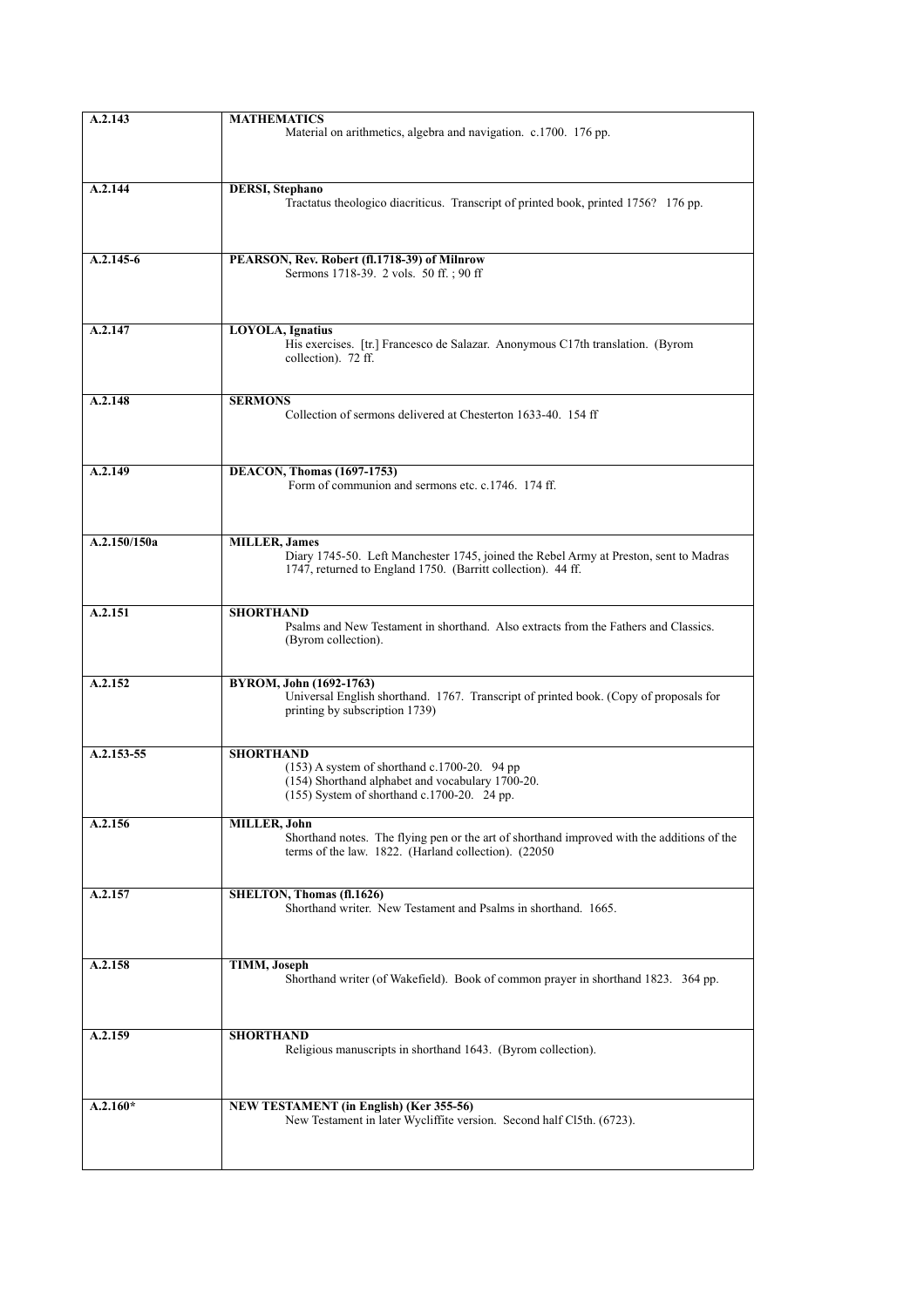| $A.2.161*$   | <b>HORAE</b> (Ker 359-61)                                                                                                                                                                                          |
|--------------|--------------------------------------------------------------------------------------------------------------------------------------------------------------------------------------------------------------------|
|              | Written in France for female use in the diocese of Besancon. Second half C15th. (8007).                                                                                                                            |
| $A.2.162*$   | <b>F.BARBARUS (Ker 341-2)</b>                                                                                                                                                                                      |
|              | De re uxoria. Second half C15th. (6687).                                                                                                                                                                           |
| $A.2.163*$   | <b>HORÆ</b> (Ker 383-4)<br>Horæ in Netherlandish for the use of Utrecht. Second half C15th. (33667)                                                                                                                |
| $A.2.164-5*$ | <b>BIBLIA</b> (Ker 342-3)<br>2 vols. (break after Psalms). Second half C13th. (6689)                                                                                                                               |
| $A.2.166*$   | LIFE OF CHRIST (Ker 377-8)<br>Written in English. Second half C15th. (Byrom collection). (279ll).                                                                                                                  |
| A.2.167      | BYROM, John (1692-1763)<br>Journal 1728-32. Shorthand extracts, also Greek and Latin notes from Eusebius, Cicero,<br>Erasmus etc. (28049)                                                                          |
| A.2.168      | DE QUEVEDO, Francisco<br>Lagrimas de Hieremias. Also Lopez, Gregorio : libri del Apocalypsia en romance<br>commentado. Spanish Ms. (Byrom collection). 186 ff. (pt.1 : ff. 1-94 ; pt.2 : 95-186)                   |
| A.2.169      | BENNET, William (fl.1634) Bookbinder<br>Conclave cordis. Consolatio mendis. (Byrom collection). 62 ff.                                                                                                             |
| A.2.170      | BAKER, Fr. Augustine (1575-1641)<br>The fall and restitution of man. c.1635. (Byrom collection). (27934).                                                                                                          |
| A.2.173      | MILNER, Thomas (fl. 1758) of York<br>A display of heraldry. (iv, 92 ff.). (34827).                                                                                                                                 |
| A.2.174      | <b>LEECH/ROWLEY</b><br>Letters Letters to Sir Bosdin Thomas Leech 1891-92, and to Charles Rowley, 1875-92.                                                                                                         |
| $A.3.1 - 46$ | HAY, Rev. William Robert (1761-1839) Vicar of Rochdale<br>Commonplace books : miscellaneous collection of letters, anecdotes, poetry, legal and<br>historical information etc. dated c.1786-1839. [lacking vol.5]. |
| A.3.47       | SMYTH, Thomas (c.1630) of Manchester<br>Poems collected by Thomas Smyth in King James I's time. Incl. transcripts of poems by<br>Donne and Raleigh. (From Farmer collection and then Crossley). 49 ff. (8010)      |
| A.3.48       | ALABASTER, William (1567-1640)<br>Inventa bellica; Inventa adespota; Elisaeis. Material by Alabaster and George Herbert.<br>(Corser coll.). 8ff.                                                                   |
| A.3.49       | [DADE, Rev. William] (1740/-90) of Barmston, Yorks.<br>Epitaphs in Yorkshire churches c.1780. (Raines coll.). 253 pp. (28046)                                                                                      |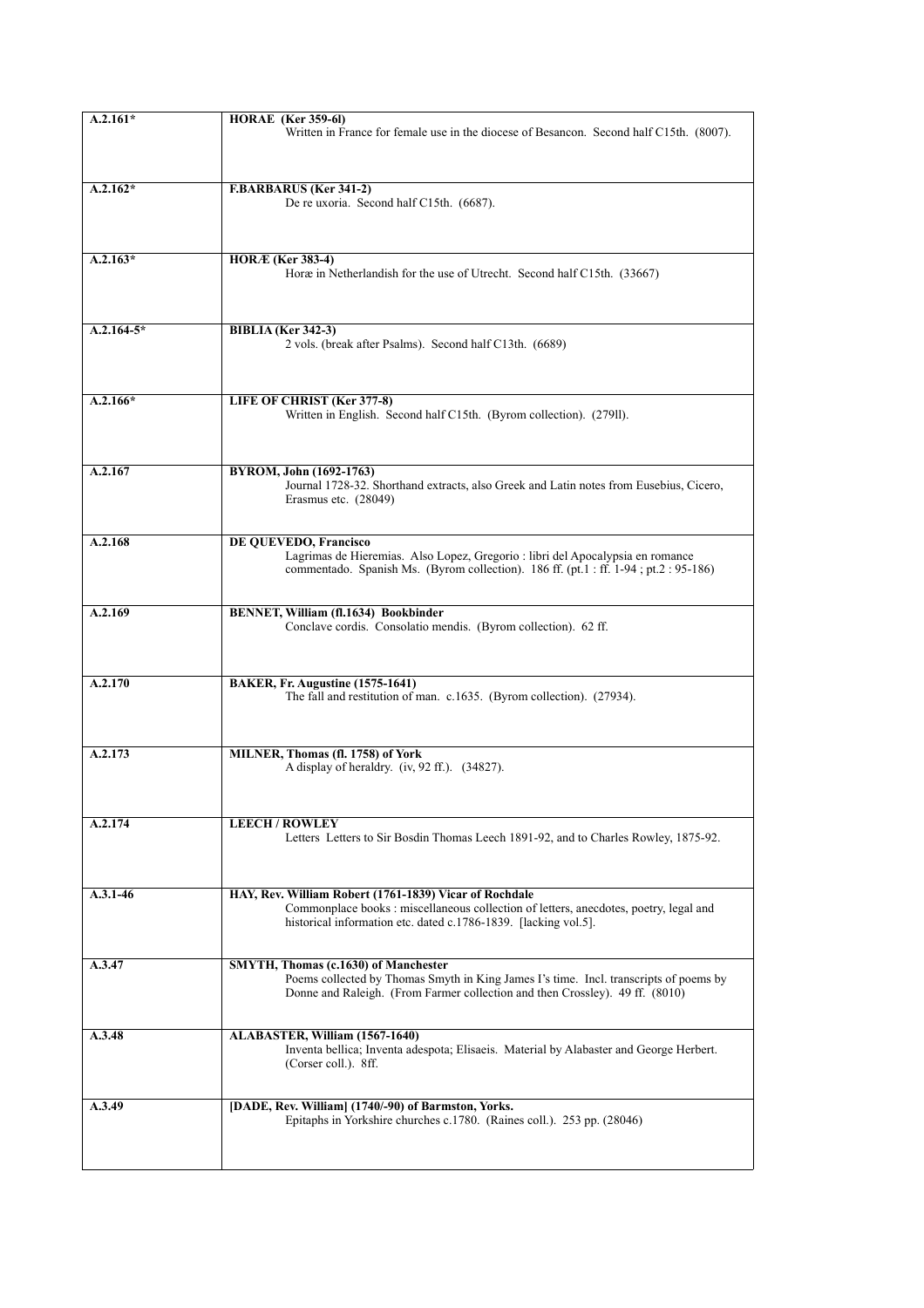| A.3.50        | <b>MANCHESTER COLLEGIATE CHURCH</b>                                                                                                                                  |
|---------------|----------------------------------------------------------------------------------------------------------------------------------------------------------------------|
|               | Copy of the statute of King Charles I and extracts from the registers etc. Notes by R.<br>Parkinson from the College registers (C19th). 45 ff.                       |
| $A.3.51-52$   |                                                                                                                                                                      |
|               | CLOWES, Rev. John (1743-1831), Rector of St. John's Church,<br>Manchester Autobiography 1814-18. (Crossley collection).                                              |
|               | vol.1, 69 ff. vol. 2, 70-114 ff.                                                                                                                                     |
|               |                                                                                                                                                                      |
| A.3.53        | RAINES, F.R. (1805-78) Antiquarian Rochdale Grammar School.                                                                                                          |
|               | Printed articles, cuttings, letters, notes etc. 1845. (30864).                                                                                                       |
|               |                                                                                                                                                                      |
|               |                                                                                                                                                                      |
| A.3.54        | BASSE, William (d.1653?)                                                                                                                                             |
|               | Polyhymnia [a poem] and other poems. (Corser collection). 57 ff. (27866).                                                                                            |
|               |                                                                                                                                                                      |
|               |                                                                                                                                                                      |
| $A.3.55-60$   | <b>GERMAN MANUSCRIPTS</b>                                                                                                                                            |
|               | Collection of 6 mss written in German. Entitled Elementary geometry                                                                                                  |
|               | (55) Vetinary recipes $\&$ medical prescriptions (2 vols)                                                                                                            |
|               | $(56a \& b)$ Manual of precedents $\&$ proceedings in Austrian states<br>(57) Manual of Guilds and Baronial Estates                                                  |
|               | (58) Household and farm prescriptions                                                                                                                                |
|               | (59) H.I.M.'s instructions for the Authorities in Silesia how to decide in monetary questions                                                                        |
|               |                                                                                                                                                                      |
| A.3.61        | (60) (Collection of J. Gray Bell). (27901).<br><b>PEREIRA, Manoel</b>                                                                                                |
|               | Direcção para os nove dias de exercicias. (Portugal, 1723). 164 ff.                                                                                                  |
|               |                                                                                                                                                                      |
|               |                                                                                                                                                                      |
| A.3.62        | <b>ALEXANDER VI, Pope</b>                                                                                                                                            |
|               | Vita di Rodrigo Borgia, pio Pontefice detto Alessandro Sesto e del Duca Valentino Suo                                                                                |
|               | Figlio. (Crossley collection). 315 pp. (27843).                                                                                                                      |
|               |                                                                                                                                                                      |
| $A.3.63-64$   | BOWLE, Rev. John of Idemestone, Wilts. (fl.1769-72)                                                                                                                  |
|               | Vocabulario Cervantesco. Mss index in Spanish to 'El Ingenioso Hidalgo don Quixote de la                                                                             |
|               | Mancha' copied into an interleaved copy of Vocabulario Espanol e Italiano. Arranged in                                                                               |
|               | columns. (8000).                                                                                                                                                     |
| A.3.65        | <b>HOBSON, Edward</b>                                                                                                                                                |
|               | A collection of specimens of British mosses and hepatic at 1822. Printed t.-p. & descriptions                                                                        |
|               | and specimens mounted on slips. 170 ff.                                                                                                                              |
|               |                                                                                                                                                                      |
| $A.3.66 - 68$ | BANNE, Nathaniel (1671-1736), St. Ann's Church, Manchester                                                                                                           |
|               | (66-67) An abridgement of Charles Daubuz: A perpetual commentary on the Revelation of                                                                                |
|               | St John (London 1720) vol.1 188 ff. vol. 2 188 ff. (6683).                                                                                                           |
|               | (68) Harmony of the Gospels. Translation and notes by Banne from Nicolas Trinard:                                                                                    |
|               | Evangeliorum Harmonia (Paris, 1707); W. Whiston : Harmony of ye four evangelists<br>(Cambridge, 1702); A. Bedford: Chronological Tables (London, 1730) 157 ff (6684) |
| A.3.69        | THYER, Robert (1709-81) Chetham's Librarian 1732-63                                                                                                                  |
|               | Commonplace Book c.1743. Theological extracts in English, French, Latin & Greek                                                                                      |
|               | arranged under various subjects. 184 ff. (7999).                                                                                                                     |
|               |                                                                                                                                                                      |
| A.3.70        | WILKINSON, Thomas Turner (1815-75) Schoolmaster                                                                                                                      |
|               | Notebook: folklore, rhymes, proverbs etc. c.1870. 31 pp.                                                                                                             |
|               |                                                                                                                                                                      |
|               |                                                                                                                                                                      |
| A.3.71        | <b>THEOLOGY</b>                                                                                                                                                      |
|               | The glory and perfection of the human nature (1735) Ms of printed book? 244 ff. (27906).                                                                             |
|               |                                                                                                                                                                      |
|               |                                                                                                                                                                      |
| A.3.72        | <b>MISCELLANEOUS [late C18th]</b>                                                                                                                                    |
|               | Mss extracts from printed works including Burney's History of Music, Polwhele's                                                                                      |
|               | Fragments of Orpheus, Polwhele's War elegies of Tyrtæus, The Hymn of Cleanthes,                                                                                      |
|               | Bowring's Ode to the Deity, Hymns etc. 326 pp.                                                                                                                       |
|               |                                                                                                                                                                      |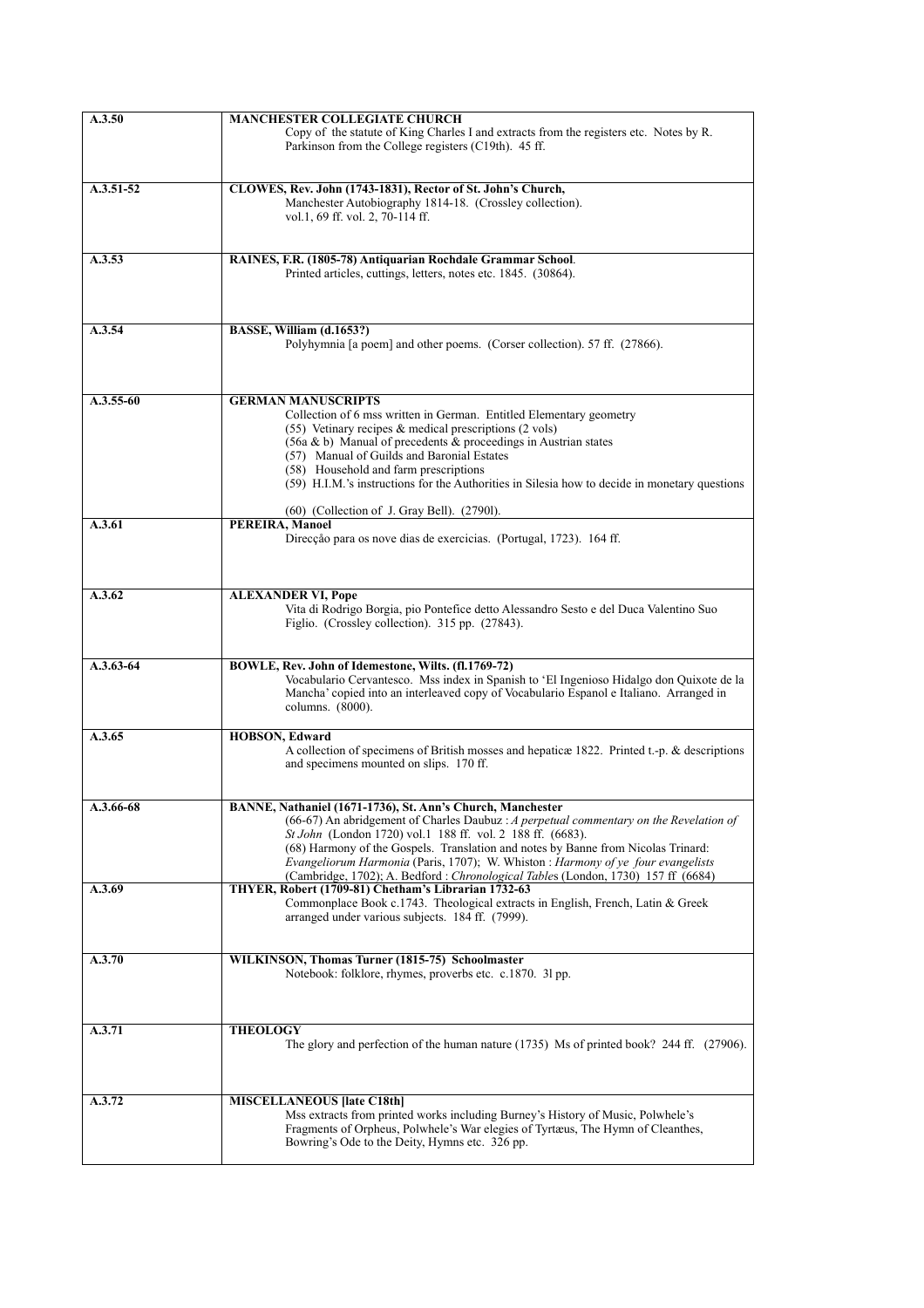| A.3.73      | BYROM, John (1692-1763)<br>Poems of John Byrom in the hand of Robert Thyer (1709-81) Chetham's Librarian. 32 ff.<br>(8014).                                                                                                                                                                  |
|-------------|----------------------------------------------------------------------------------------------------------------------------------------------------------------------------------------------------------------------------------------------------------------------------------------------|
| A.3.74      | <b>THEOLOGY</b><br>A similitude to contemplate ye generation of eternal nature. Ms of printed version? C18th?<br>19 ff. (27943).                                                                                                                                                             |
| $A.3.75-76$ | REYNOLDS, Thomas (fl.1815)<br>Divine authority and author of the Revelation. Series of 20 notebooks bound in 2 volumes.<br>(N.B. Parts of the mss were printed in the Gentleman's Magazine 1815 et seq.). (11396)                                                                            |
| A.3.77      | NEWCOME, William (1729-1800)<br>Harmony of the Gospels. (Dublin, 1778). Transcript late C18th early C19th with some<br>ommissions. 84 ff. (27947)                                                                                                                                            |
| A.3.78      | DAVIS, W. (fl.1820)<br>Bibliographical writer Catalogue of rare and curious books: formerly belonged to W. Davis.<br>272 ff.                                                                                                                                                                 |
| A.3.79      | GASTRELL, Francis (d.1725) Bp. of Chester<br>F.R. Raines' annotated copy of Notitia Cestriensis or historic notices of the diocese of<br>Chester, ed. F.R. Raines, vol.II pt.II (Chetham Society ) o.s. 21, 1850). Also 17 letters to<br>and from W. Stratford 1715-19. (Raines collection). |
| A.3.80      | <b>WHITAKER, John (1735-1808)</b><br>Commentaries on the history of the three last centuries. Extracts from Chesterfield's On<br>studying history. 482 pp. (28042)                                                                                                                           |
| A.3.81-82   | <b>SHORTHAND</b><br>(81) Classical Literature, (82) Modern Literature, English and French. (Harland<br>collection.). C19th. 314, 325 pp.                                                                                                                                                     |
| A.3.83      | <b>SEMBENINI, Ortensio (c.1619)</b><br>Relazione del viaggio fatto dal Illmo. Signor Girolamo Lando [Ambassador of the Venetian<br>Republic in England]. Record of Lando's travels to England. 48 ff. (6706 and 11386).                                                                      |
| A.3.84      | [RICHARDS, B.] (fl.1731)<br>Logic  armoury of reason. Note book, English and Latin. 171 pp. (27926)                                                                                                                                                                                          |
| A.3.85      | <b>CHESHIRE CLASSIS</b><br>Some short accounts or brief hints of all questions proposed etc. at several meetings of the<br>Cheshire ministers, 1691-1745. Transcribed by Henry Green, Knutsford 1863. 230 pp.<br>(30931).                                                                    |
| A.3.86      | COOPER, Ralph (fl.1775)<br>The Chetham family: notes from Church registers, arms, pedigrees etc. 40 ff.                                                                                                                                                                                      |
| A.3.87      | <b>THEOLOGY</b><br>Five great principles of the gospel revelation proved and explained c.1730. Transcript of<br>printed book? 679 pp.                                                                                                                                                        |
| A.3.88      | BANKS, Mrs. G. Linnæus (1821-97) Novelist<br>The Manchester Man. c.1875. Original autograph mss. 2 vol. in 4 bound in 4 parts.                                                                                                                                                               |
| A.3.89      | [WATSON, Rev. John] (1725-1783) Rector of Stockport<br>Commonplace books. Epigramms and other pieces, original and selected. (c.1775-1783). 2<br>vols. 265 pp. 264 pp. (28041).                                                                                                              |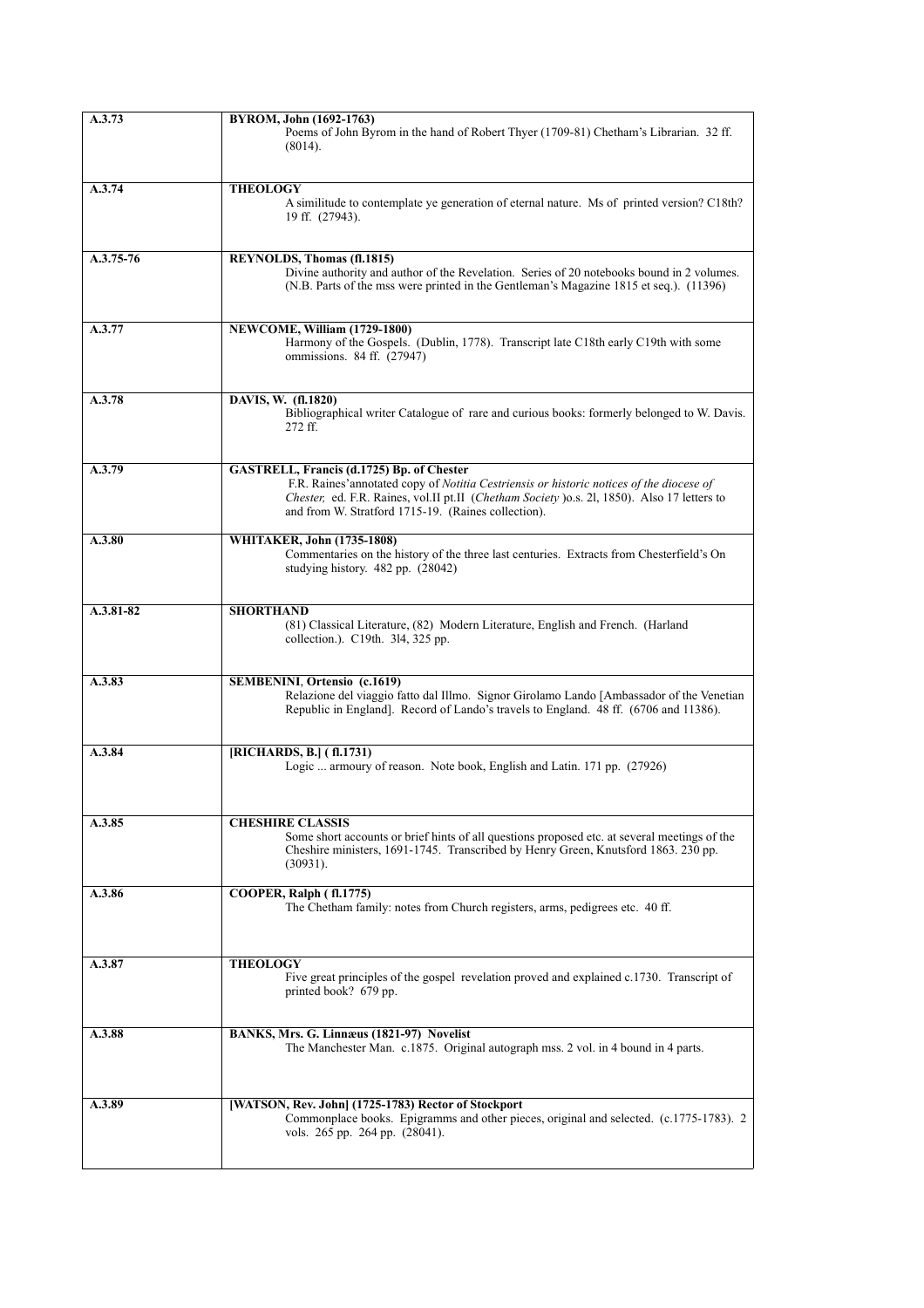| A.3.90-91  | <b>ASSHETON, Sir Ralph (d.1716)</b>                                                                                                                                                                                                                                                                                                 |
|------------|-------------------------------------------------------------------------------------------------------------------------------------------------------------------------------------------------------------------------------------------------------------------------------------------------------------------------------------|
|            | Letter books of the Assheton family of Middleton. Household affairs, breeding of horses,<br>leases of property, receipts etc. 1648-1715. vol.1 80 ff. vol. 2 262 ff. (33669)                                                                                                                                                        |
| A.3.92-94  | DAVIES, Thomas Stephens (1795-1851)                                                                                                                                                                                                                                                                                                 |
|            | Three volumes of holograph letters to Thomas Turner Wilkinson of Burnley, mathematician<br>and antiquary from T.S. Davies, mathematician and writer on science. Master in the Royal<br>Military Academy, Woolwich. vol.1 16 letters, 1848; vol. 2 31 letters, 1849, vol. 3 21<br>letters, 1850                                      |
| A.3.95     | [WATSON, Rev. John] (1725-1783) Rector of Stockport<br>Commonplace book. Political letters, verses etc. c.1750. $28 + 18$ ff. (28040)                                                                                                                                                                                               |
| A.3.96     | RIDINGS, Elijah (1802-72)<br>(i) The Poet's dream of a better day for the human family; (ii) The Wanderers. Two mss<br>bound as one. Also unpublished poems. 30 ff. ; 33 ff. (24477 and 24478)                                                                                                                                      |
|            |                                                                                                                                                                                                                                                                                                                                     |
| A.3.97-98  | LIGHTFOOT, John (1602-75)<br>Late C17th or early C18th transcripts of: (i) The Temple, especially as it stood in the days<br>of our Saviour (London, 1650), (ii) The Temple Servies as it stood in the days of our<br>Saviour (London, 1649) vol.1 126 ff.; vol.2 77 ff. (6707)                                                     |
| A.3.99     | <b>LAW</b><br>Legal cases and lectures (from Sir Matthew Hale's Library c.1570-1600). (27923).                                                                                                                                                                                                                                      |
| A.3.100    | <b>BUTLER, C.</b>                                                                                                                                                                                                                                                                                                                   |
|            | Practical observations on conveyancing, copies by Robert Cooke. 1822. 248 ff. (27873).                                                                                                                                                                                                                                              |
| A.3.101    | SWALE, J.H.<br>Geometry of the Circle 1829-30. (Crossley collection). 77 pp.                                                                                                                                                                                                                                                        |
| A.3.102    | <b>MEDICINE</b><br>Medical recipes etc. in English, second half C16th. Mostly recipes, notes on herbs and<br>some astrological material. Various hands. 75 ff. (27940)                                                                                                                                                              |
| A.3.103    | <b>FRASER, Alexander</b>                                                                                                                                                                                                                                                                                                            |
|            | Shorthand writer. Shorthand alphabet c.1790. (Byrom collection). 4l pp.                                                                                                                                                                                                                                                             |
| A.3.104    | <b>BIGGS, George</b><br>Shorthand writer. Stenography or short-hand improved. Dated Aug. 28, 1761. 65 pp.                                                                                                                                                                                                                           |
| A.3.105-06 | <b>FRASER, Alexander</b><br>(105) Shorthand writer. Brachygraphy, or the art of shorthand made easy and compendious,<br>dated Jan. 29, 1794. Edinburgh. Unpublished ms. 56 ff. (18189).<br>(106) Shorthand writer. Stenography or the art of shorthand writing improved. Dated 1793.<br>Edinburgh. Unpublished ms. 150 pp. (18188). |
| A.3.107    | WATSON, Rev. John (1725-83) Rector of Stockport<br>Receipts - kitchen, miscellaneous, physical. 1750-60. 133 ff.                                                                                                                                                                                                                    |
| A.3.108    | <b>MEDICINE</b><br>Diary of a medical student in London in 1820-21. (Crossley collection). 80 ff. (27890).                                                                                                                                                                                                                          |
| A.3.109    | BARTON, Rev. William (d.1829)<br>Commonplace book. Humorous and other pieces incl. some by Rev. T. Watson of<br>Clitheroe. 1780-1810. (27865).                                                                                                                                                                                      |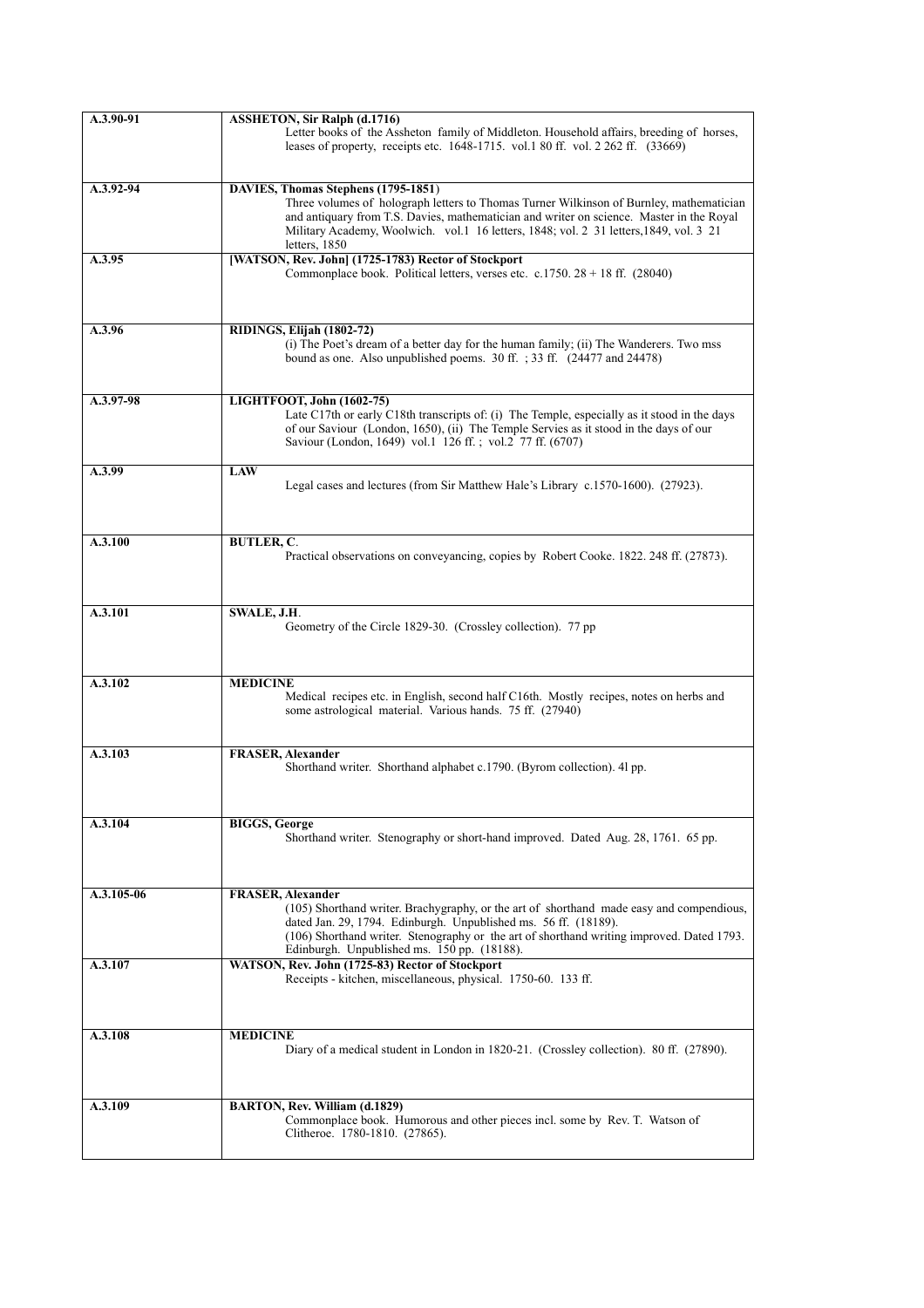| A.3.110    | GASCOIGNE, William (1612?-44)<br>Notebook by William Gascoigne containing notes on the 1632 ed. of Lansberg's Tabulæ<br>motuum coelestium. Ms came from the sale of Towneley Hall, Burnley, Library.                                                                                                             |
|------------|------------------------------------------------------------------------------------------------------------------------------------------------------------------------------------------------------------------------------------------------------------------------------------------------------------------|
| A.3.111    | MAYERNE-TURQUET,<br>Sir Theodore Physician. Medical recipes c.1628-46. Chiefly Latin. 133 ff. (27939).                                                                                                                                                                                                           |
| A.3.112    | <b>BOTANY/MEDICINE</b><br>Two sets of lecture notes written by same student in 1796 entitled 'A system of botany:<br>History of Medicine'. 187 ff.                                                                                                                                                               |
| A.3.113    | <b>SERMONS</b><br>Sermons against the popish tenets of infallibility, supremacy, transubstantiation, half<br>communion, worshipping of images, invocation of saints and angels, purgatory &<br>indulgences, prayers in an unknown tongue [ex libris Isaaci Harpur, 1685]. (Byrom<br>collection). 69 pp. (28026). |
| A.3.114    | NEWCOME, Henry (1650-1713)<br>Funeral sermons [vol.2 only]. Sermons preached at Torrington, Herts, Tattenhall, Cheshire,<br>Middleton, Blakeley Chapel, Churchen-Heath Chapel, Tarporley: 1675-1712. 266 ff.                                                                                                     |
| A.3.115    | <b>SHORTHAND</b><br>Comparative theology, or the grounds of pure and peaceable theology (in shorthand). 13 ff.<br>(25836).                                                                                                                                                                                       |
| A.3.116    | PROUDE, Rev. Joseph, of Staining,<br>Sussex Sermons. c.1700. (27974).                                                                                                                                                                                                                                            |
| A.3.117    | JACKSON, Rev. Henry, Curate of Gorton<br>Book of common prayer, written after the manner of Dr Byrom's shorthand 1803. 259 pp.                                                                                                                                                                                   |
| A.3.118    | <b>GUTHRY, H. (1600-1676) Bishop</b><br>Records of Dunkeld 1560-1649. (See printed copy Memoirs of H. Guthry, late Bp. Dunkeld,<br>wherein the conspiracies and rebellions against Charles I are related, 1702. 181 pp. (6693).                                                                                  |
| A.3.119    | RIDER, W.<br>Commonplace book, 1769. Including will of Thomas Grey, poetry, epitaphs etc.                                                                                                                                                                                                                        |
| A.3.120-21 | <b>FREHER, Dionysius</b><br>An explanation of three very different tables, mystical explanations of diagrams. 1746.<br>(Byrom collection). 460 pp. (27897).                                                                                                                                                      |
| A.3.122    | <b>CHESSHYRE, Robert and Peter</b><br>Legal notes, letters etc. c.1696. 185 ff.                                                                                                                                                                                                                                  |
| A.3.123    | NEWCOME, Henry (1627-1695) of Cross Street Chapel<br>Transcript of his diary 1644-95. 470 pp. and 54 pp. (33647)                                                                                                                                                                                                 |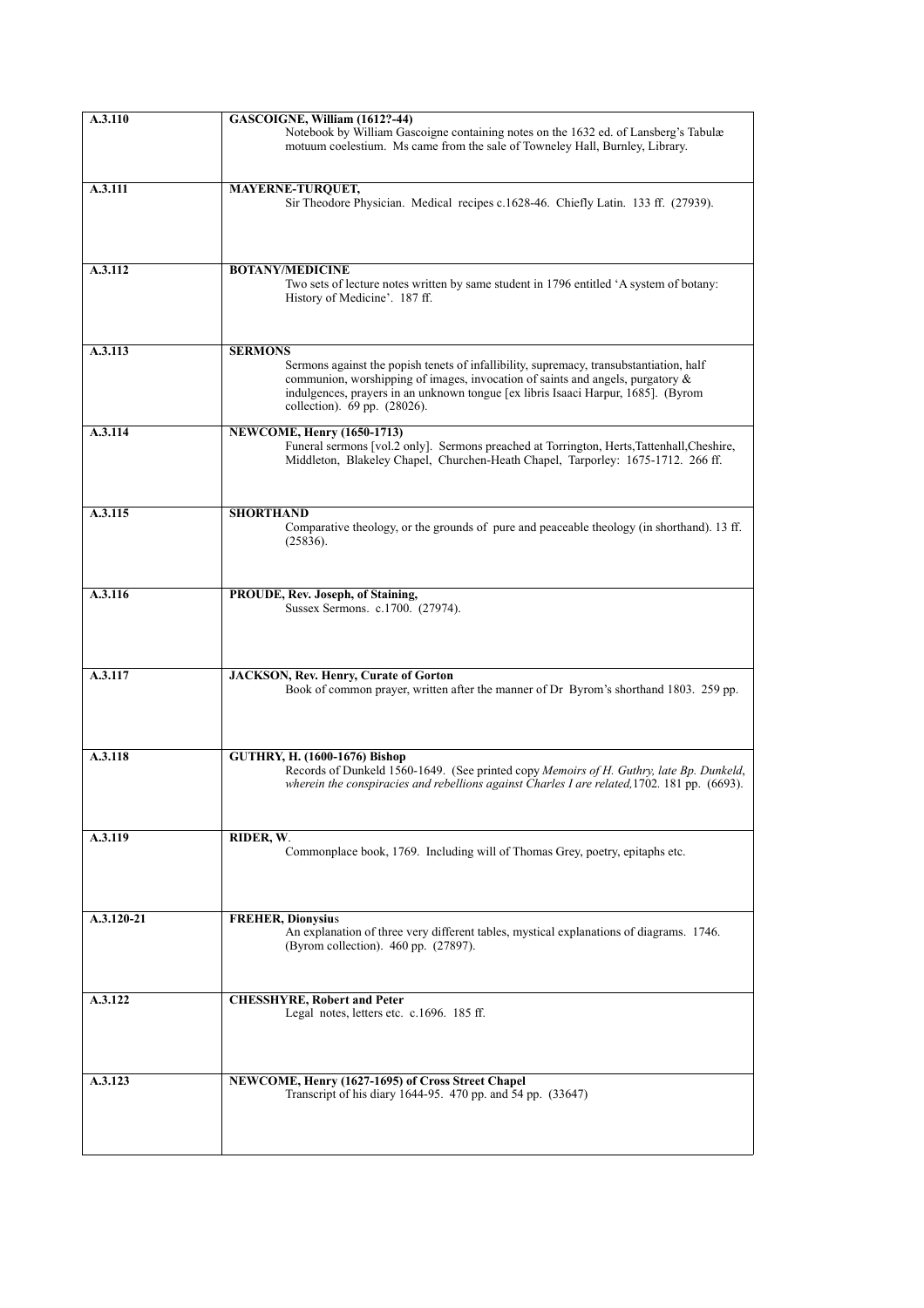| A.3.124            | <b>CONDER, Rev. J.</b>                                                                                                                                                             |
|--------------------|------------------------------------------------------------------------------------------------------------------------------------------------------------------------------------|
|                    | Lectures on preaching c.1800-1820. 191 pp. and 26 pp. (27883)                                                                                                                      |
|                    |                                                                                                                                                                                    |
|                    |                                                                                                                                                                                    |
|                    |                                                                                                                                                                                    |
|                    |                                                                                                                                                                                    |
| A.3.125            | WALPOLE, Horace (1717-1797) 4th Earl of Orford<br>Strawberry Hill accounts : a record of expenditure in building, furnishing etc. from 1747-                                       |
|                    | 1795.46 ff                                                                                                                                                                         |
|                    |                                                                                                                                                                                    |
|                    |                                                                                                                                                                                    |
|                    |                                                                                                                                                                                    |
| A.3.126            | HIGSON, John (d.1871) of Lees                                                                                                                                                      |
|                    | Glossary of the Lancashire dialect. A glossary of idiomatic words and phrases current in the                                                                                       |
|                    | south east portion of Lancashire. October 1856. 268 ff. (36164).                                                                                                                   |
|                    |                                                                                                                                                                                    |
|                    |                                                                                                                                                                                    |
| $A.3.127$ <b>n</b> | <b>MEDICAL RECIPES in English</b> (Ker 379-80)                                                                                                                                     |
|                    | Second half C15th. (Byrom collection. 72 ff. (27938).                                                                                                                              |
|                    |                                                                                                                                                                                    |
|                    |                                                                                                                                                                                    |
|                    |                                                                                                                                                                                    |
|                    |                                                                                                                                                                                    |
| $A.3.128$ a        | <b>EVANGELISTARIUM</b> (Ker 374-5)                                                                                                                                                 |
|                    | Gospel lections of Sarum use. Second half C15th. (Byrom collection. 78 ff. (27894).                                                                                                |
|                    |                                                                                                                                                                                    |
|                    |                                                                                                                                                                                    |
|                    |                                                                                                                                                                                    |
| $A.3.129$ <b>n</b> | HYMNALE (Ker 376-7)                                                                                                                                                                |
|                    | Hymnorum de Sanctis collectio cum notis. Written in England for the use of the brothers of                                                                                         |
|                    | Syon, second half C15th. (Byrom collection). (In Caxton binding). 122 ff. (27907)                                                                                                  |
|                    |                                                                                                                                                                                    |
|                    |                                                                                                                                                                                    |
| $A.3.130$ n        | G. DE VINO SALVO (Ker 382-3)                                                                                                                                                       |
|                    | (i) Nova Poetria etc. Written in England second half C14th-early C15th. (Byrom                                                                                                     |
|                    | collection). (28024).                                                                                                                                                              |
|                    |                                                                                                                                                                                    |
|                    |                                                                                                                                                                                    |
|                    |                                                                                                                                                                                    |
| $A.3.131$ <b>n</b> | <b>SALUTATI, Coluccio</b> (Ker 378-9)<br>Opera. Second half C15th. (Byrom collection). (27929).                                                                                    |
|                    |                                                                                                                                                                                    |
|                    |                                                                                                                                                                                    |
|                    |                                                                                                                                                                                    |
|                    |                                                                                                                                                                                    |
| $A.3.132$ <b>n</b> | <b>HORÆ</b> (Ker 381-2)                                                                                                                                                            |
|                    | Book of hours written in France for the use of the diocese of Coutances. Second half C15th                                                                                         |
|                    | (Byrom collection). (27971).                                                                                                                                                       |
|                    |                                                                                                                                                                                    |
|                    |                                                                                                                                                                                    |
| A.3.133            | <b>ARISTOTLE</b>                                                                                                                                                                   |
|                    | Logica. Copied by Guillelmus O'Meara c.1650. (Byrom collection). (27859).                                                                                                          |
|                    |                                                                                                                                                                                    |
|                    |                                                                                                                                                                                    |
|                    |                                                                                                                                                                                    |
| A.3.134            | <b>MEDICA QUÆDAM</b>                                                                                                                                                               |
|                    | (i) Capitulum primum de Natura sperme generantus etc. (Gynæological works in 65)                                                                                                   |
|                    | chapters.) (ii) P. de Abano de Veneris etc. Written in Italy C15th. (Byrom collection).                                                                                            |
|                    | $306$ ff                                                                                                                                                                           |
|                    |                                                                                                                                                                                    |
|                    |                                                                                                                                                                                    |
| A.3.135-36a        | MUMFORD, A.A. (1863-1943)                                                                                                                                                          |
|                    | (135) The Manchester Grammar School : 1515-1915, Author's grangerized and annotated                                                                                                |
|                    | copy of book published 1919. 563 pp.                                                                                                                                               |
|                    | (136) Hugh Oldham, $1452(?) - 1519$ . Bishop of Exeter, Author's grangerized and annotated                                                                                         |
|                    | copy of book published 1936. 154 pp                                                                                                                                                |
|                    | (136a) Miscellaneous material. (i) McDougal, A. Report on some of the charitable trusts of<br>Manchester 1855. (ii) Mumford, Old Manchester : a C17th relic [The Long Room]. (iii) |
|                    | Medical notes and lectures. (iv) Typescript and mss notes on libraries, esp. Chetham's,                                                                                            |
|                    | Manchester Grammar School, etc.                                                                                                                                                    |
|                    |                                                                                                                                                                                    |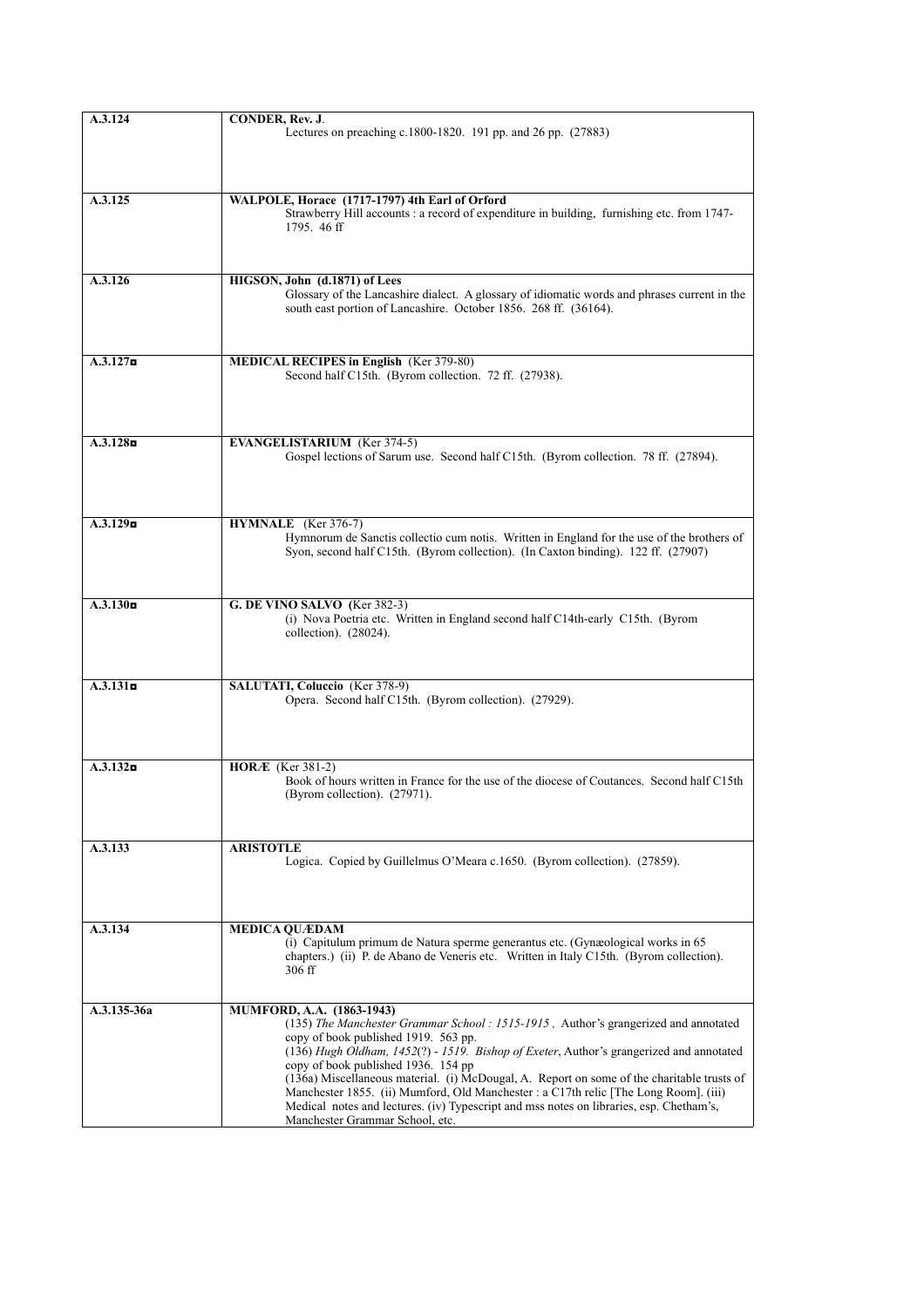| A.3.137     | <b>TOWNELEY</b>                                                                                                                                   |
|-------------|---------------------------------------------------------------------------------------------------------------------------------------------------|
|             | Catalogue of the Towneley Library at Park Street, Westminster. Late C18th. (Crossley and                                                          |
|             | Bailey collections). 137 ff.                                                                                                                      |
|             |                                                                                                                                                   |
|             |                                                                                                                                                   |
| A.3.138     | <b>TOWNELEY, John (1731-1813)</b>                                                                                                                 |
|             | Catalogue of books. Late C18th early C19th. 88 ff                                                                                                 |
|             |                                                                                                                                                   |
|             |                                                                                                                                                   |
|             |                                                                                                                                                   |
| A.3.139-47  | NICHOLLS HOSPITAL, MANCHESTER                                                                                                                     |
|             | (139-41) Ledgers 1878-1950.                                                                                                                       |
|             | (142) Analysis of accounts book 1938-51.                                                                                                          |
|             | (143) Summary analysis book 1938-50.                                                                                                              |
|             | (144) Monthly wage book 1931-48.                                                                                                                  |
|             | (145) Insurance, salaries book 1948-50                                                                                                            |
|             | (146) Diary of first governor 1881.<br>(147) Application forms for admission (unused)                                                             |
| $A.4.1 - 4$ | SOUTHEY, Robert (1774-1843) Poet                                                                                                                  |
|             | (1) The Doctor. Ms in Southey's hand and some printed pieces and some notes by Rev. J.                                                            |
|             | Wood Warter. Loose sheets in box. (28031).                                                                                                        |
|             | (2) Letters of D. Manuel Alvarez Espriella on England [an imposture, containing a series of                                                       |
|             | observations on English manners and religion attributed to a suppositious Spanish traveller.]                                                     |
|             | (Printed as Espriella's letters, 1807). 328 ff. (28029).<br>(3) Miscellanies etc. Mainly notes on biblical texts, unbound. 111 unnumbered sheets. |
|             | (28030).                                                                                                                                          |
|             | (4) Catalogue of Southey's Library and bibliographical notes                                                                                      |
| A.4.5       | FREHER, Dionysius (1575-1624)                                                                                                                     |
|             | Of the eternal word's becoming flesh, or the pure immaculate theological nature. 94 ff.                                                           |
|             | (27908)                                                                                                                                           |
|             |                                                                                                                                                   |
|             |                                                                                                                                                   |
| A.4.6       | APPLEBY, John (fl.1875)                                                                                                                           |
|             | Stage and literary celebrities : their sayings and doings, biographical sketches and other                                                        |
|             | interesting information. 472 pp. (27855).                                                                                                         |
|             |                                                                                                                                                   |
|             |                                                                                                                                                   |
| A.4.7       | <b>POETRY</b>                                                                                                                                     |
|             | Poetry and prose in various hands. Second half C18th. (Farmer library?). 86 ff.                                                                   |
|             |                                                                                                                                                   |
|             |                                                                                                                                                   |
|             |                                                                                                                                                   |
| $A.4.8-13$  | <b>POETRY</b>                                                                                                                                     |
|             | Miscellaneous collection of Latin and English poetry (in vols. 1, 3-7). C18th.                                                                    |
|             | (Farmercollection). vol.1-114 ff; vol.3-90ff; vol.4-124 ff, vol.5-98 ff, vol.6-75pp, vol.7-129                                                    |
|             | ff.                                                                                                                                               |
|             |                                                                                                                                                   |
| A.4.14      | <b>POETRY AND SATIRE</b>                                                                                                                          |
|             | Poems and satires in the time of Charles II written and collated by Oliver le Neve. (Farmer                                                       |
|             | collection). 81 ff. (8013).                                                                                                                       |
|             |                                                                                                                                                   |
|             |                                                                                                                                                   |
| A.4.15      | <b>FARMER, Dr Richard (1735-1797)</b>                                                                                                             |
|             | Commonplace book: collection of letters and poems, documents 1600-122 ff. (8012).                                                                 |
|             |                                                                                                                                                   |
|             |                                                                                                                                                   |
|             |                                                                                                                                                   |
|             | <b>POETRY</b>                                                                                                                                     |
| A.4.16      | Miscellaneous collection of poetry written in the time of James I. Written in various hands.                                                      |
|             | (Farmer collection). 65 pp. (8011).                                                                                                               |
|             |                                                                                                                                                   |
|             |                                                                                                                                                   |
|             |                                                                                                                                                   |
| A.4.17      | <b>THEOLOGY</b><br>The principles of the Christian faith. Written as a commentary and exposition of the                                           |
|             | Apostles creed. c.1708. (Byrom collection). (27878).                                                                                              |
|             |                                                                                                                                                   |
|             |                                                                                                                                                   |
|             |                                                                                                                                                   |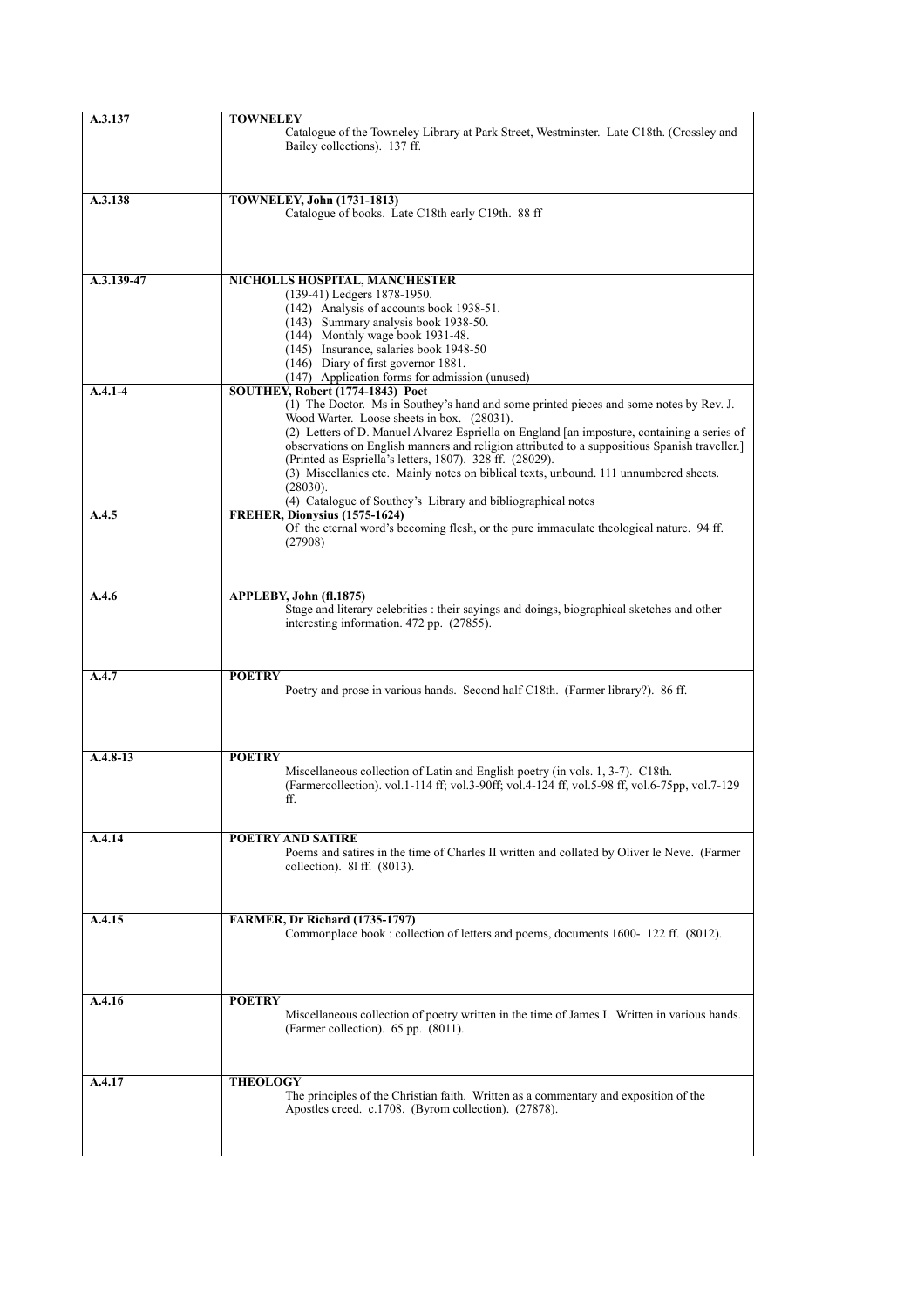| A.4.18        | AINSWORTH, William Harrison (1805-1882) Novelist<br>The Goldsmith's Wife. Autograph ms of novel first published 1874. 313 ff. (27842).                                                                                                                                                                                                              |
|---------------|-----------------------------------------------------------------------------------------------------------------------------------------------------------------------------------------------------------------------------------------------------------------------------------------------------------------------------------------------------|
| A.4.19        | FOGG, George<br>Notes on George Fogg's lectures upon the creed. c.1712. 179 pp. (28020).                                                                                                                                                                                                                                                            |
| A.4.20        | <b>HEBER, Bp. Reginald (1783-1826)</b><br>The Whippiad: an heroic comic poem. 15 ff. (27905).                                                                                                                                                                                                                                                       |
| $A.4.21 - 25$ | WILSON, Rev. Thomas (1747-1843) of Clitheroe<br>(21) Puerilia poemata, sive musæ de Chilterow Redivivæ Collection of poems. 22 ff.<br>(28045).<br>(22-25) Archaeological dictionary. Autograph ms of book published as An Archaeological<br>Dictionary, or Classical Antiquities of the Jews, Greeks and Romans. (London, 1787). 4<br>vols. (28044) |
| A.4.26        | <b>TRAVERS, Dr Robert, of Dublin</b><br>Correspondence chiefly concerning Archbishop Marsh's Library, Dublin, from Robert<br>Travers to Thomas Jones, Chetham's Librarian1848-75. (Crossley collection).                                                                                                                                            |
| A.4.27        | FORD, William (1771-1832) Bookseller of Manchester<br>Catalogue of prints and pictures formed by William Ford, 1802-1813. Includes details of<br>sales etc. (Crossley collection).                                                                                                                                                                  |
| A.4.28        | <b>NORFOLK-HUNTINGDON etc.</b><br>Commonplace book, 1680-90, containing (i) the divine and golden rule of three, sharing our<br>duty to God, our neighbour and ourselves, (ii) Ken's hymns, (iii) satiric poems, lectures<br>etc. Author of Castle Riscein, Norfolk. 278 ff. (27949).                                                               |
| A.4.29        | DUNSTER, Samuel (1675-1754) Vicar of Rochdale<br>A dissertation on Virgil's first eclogue (Byrom collection). 21 pp.                                                                                                                                                                                                                                |
| A.4.30        | HARRISON, Ralph (d.1879)<br>Extracts from family registers, diaries and other writings relating to family history. 35 ff.                                                                                                                                                                                                                           |
| A.4.31        | <b>FRERE FAMILY</b><br>Pedigrees of the Frere family down to 1803. 25 ff. (27988).                                                                                                                                                                                                                                                                  |
| A.4.32        | <b>MANCHESTER COLLEGIATE CHURCH</b><br>Statuta collegii Christi in Manchester C18th. 24 ff. (11388).                                                                                                                                                                                                                                                |
| A.4.33        | LACY, John (1664-1737?) pseudo prophet.<br>A collection of prophetic blessings by the eternal spirit; administered by the laying on of<br>hands. Written 1712. 363 pp. (27912)                                                                                                                                                                      |
| A.4.34-35     | <b>BUDD(r)US, Joannes Franciscus</b><br>Collegium in historiam ecclesiasticam recentissimam, ab 1714. 2 vol. (Byrom Collection).<br>(27870).                                                                                                                                                                                                        |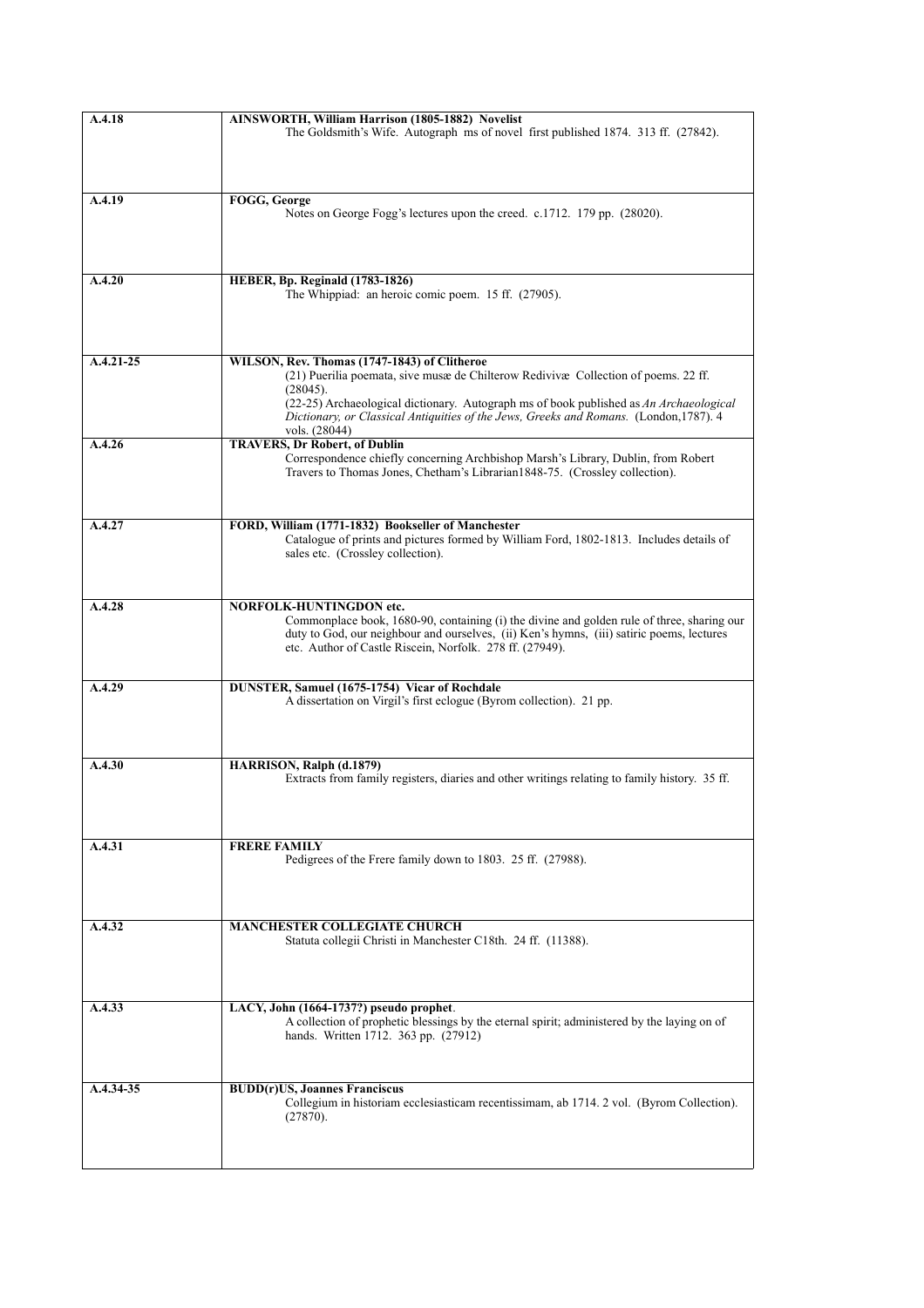| A.4.36        | HYDE, Edward (1609-74) Earl of Clarendon                                                                                                                                 |
|---------------|--------------------------------------------------------------------------------------------------------------------------------------------------------------------------|
|               | C17th copy of Clarendon's A short view of ye state and condition of Ireland (Dublin, 1719-                                                                               |
|               | $20$ ). 183 pp. $(6710)$ .                                                                                                                                               |
|               |                                                                                                                                                                          |
|               |                                                                                                                                                                          |
|               |                                                                                                                                                                          |
| A.4.37        | KNYVETT, Sir Henry (d.1596) of Charlton, Wilts.                                                                                                                          |
|               | The defence of the realm. Autograph ms of work dated 19 April, 1596. 18 ff.                                                                                              |
|               |                                                                                                                                                                          |
|               |                                                                                                                                                                          |
|               |                                                                                                                                                                          |
|               |                                                                                                                                                                          |
| A.4.38        | COLLIER, John ('Tim Bobbin') (1708-1786)                                                                                                                                 |
|               | More fruit from the same pannier. Autograph ms dated 1773. Gift of F.R. Raines. 147 pp.                                                                                  |
|               | (27879).                                                                                                                                                                 |
|               |                                                                                                                                                                          |
|               |                                                                                                                                                                          |
|               |                                                                                                                                                                          |
| A.4.39        | HEYWOOD, Thomas (1797-1866)                                                                                                                                              |
|               | On the South Lancashire dialect. Grangerized copy of essay published 1860 and additional                                                                                 |
|               | notes and letters re dialect and Tim Bobbin, by F.R. Raines. (30988).                                                                                                    |
|               |                                                                                                                                                                          |
|               |                                                                                                                                                                          |
|               |                                                                                                                                                                          |
| $A.4.40 - 41$ | COLLIER, John ('Tim Bobbin') (1708-1786)                                                                                                                                 |
|               | (40) Miscellaneous autograph works including 'Subscribers to Human Passions Delineated'                                                                                  |
|               | sketch book, accounts with booksellers. Gift of F.R. Raines? (27881).                                                                                                    |
|               | (41) Sketch book. Pencil, pen and ink, crayon and coloured sketches of people and places,                                                                                |
|               | draft lectures and notes, accounts. Gift of F.R. Raines. 55 ff. (27880).                                                                                                 |
|               |                                                                                                                                                                          |
| A.4.42        | REED, Isaac (1742-1807)                                                                                                                                                  |
|               | Book purchases, 1761-1775. Series of eight notebooks.                                                                                                                    |
|               |                                                                                                                                                                          |
|               |                                                                                                                                                                          |
|               |                                                                                                                                                                          |
|               |                                                                                                                                                                          |
| A.4.43        | WHITAKER, Thomas Dunham (1759-1821)                                                                                                                                      |
|               | Notebook containing Commentary on parts of New Testament and lecture notes on law.                                                                                       |
|               | c.1777. (Crossley collection). 47 ff. (30987).                                                                                                                           |
|               |                                                                                                                                                                          |
|               |                                                                                                                                                                          |
| A.4.44        | <b>HUNTER, Joseph (1783-1861)</b>                                                                                                                                        |
|               | Collections for the biographies of old English poets, dramatists, theologians etc. (Crossley                                                                             |
|               | collection).                                                                                                                                                             |
|               |                                                                                                                                                                          |
|               |                                                                                                                                                                          |
|               |                                                                                                                                                                          |
| A.4.45        | <b>CROSSLEY, James (1800-83) of Manchester</b>                                                                                                                           |
|               | Biography of the members of the Chetham Hill Bowling Club 1862 (including cuttings and                                                                                   |
|               | letters).                                                                                                                                                                |
|               |                                                                                                                                                                          |
|               |                                                                                                                                                                          |
|               |                                                                                                                                                                          |
| A.4.46        | <b>CHETHAM, George (1593-1664)</b>                                                                                                                                       |
|               | Cash book of George Chetham, nephew of Humphrey Chetham for 1633-67? transcribed by                                                                                      |
|               | F.R. Raines. (27876).                                                                                                                                                    |
|               |                                                                                                                                                                          |
|               |                                                                                                                                                                          |
|               |                                                                                                                                                                          |
| A.4.47        | TILLOTSON, John (1630-94) Archbp. of Canterbury                                                                                                                          |
|               | Collection of 17 sermons on the parable of the prodigal son.                                                                                                             |
|               |                                                                                                                                                                          |
|               |                                                                                                                                                                          |
|               |                                                                                                                                                                          |
|               |                                                                                                                                                                          |
| A.4.48        | <b>BALMERINO, Lord Arthur</b>                                                                                                                                            |
|               | True copies of the papers wrote by Arthur Lord Balmerino, Thos. Syddal, David Morgan,                                                                                    |
|               | Geo. Fletcher, Jn. Berwick, Tho. Deacon, Tho. Chadwick, Ja. Dawson, Andrew Blider and<br>others  and delivered by them to the places of their execution 1746-50. 161 pp. |
|               |                                                                                                                                                                          |
|               |                                                                                                                                                                          |
|               |                                                                                                                                                                          |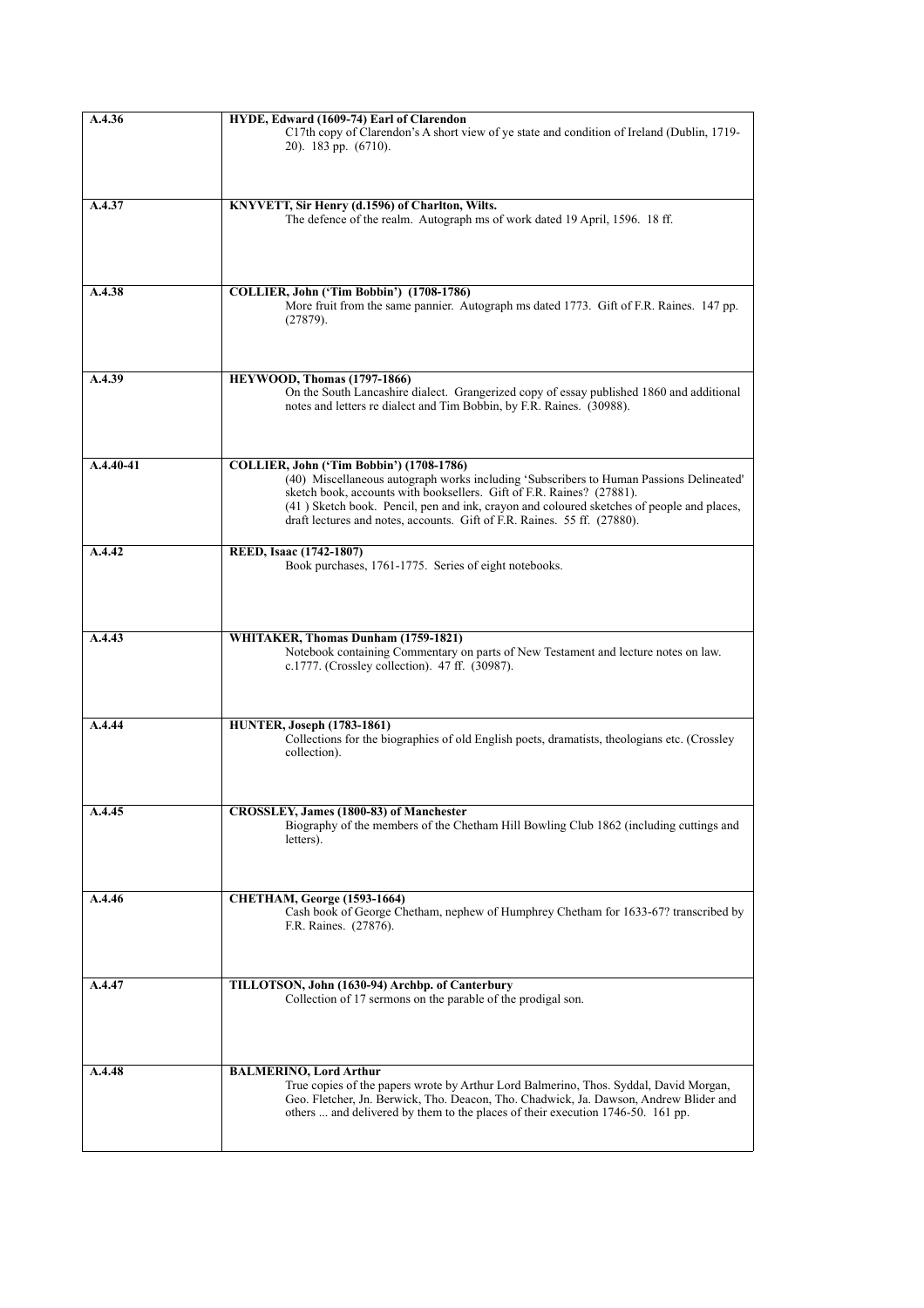| A.4.49      | <b>THEOLOGY</b>                                                                                                                                                                          |
|-------------|------------------------------------------------------------------------------------------------------------------------------------------------------------------------------------------|
|             | A plain account of prayer in advice to a friend how to use the Lords Prayer etc. c.1750.                                                                                                 |
|             | (Byrom collection). 132 pp. (2797).                                                                                                                                                      |
|             |                                                                                                                                                                                          |
|             |                                                                                                                                                                                          |
|             |                                                                                                                                                                                          |
| A.4.50      | <b>GREEN, Rev. Robert</b>                                                                                                                                                                |
|             | Several dissertations on languages especially European, together with some enquiries into                                                                                                |
|             | the primitive origins of these people who spoke most languages, their religion, manners,                                                                                                 |
|             | laws etc. (C18th) 593 pp.                                                                                                                                                                |
|             |                                                                                                                                                                                          |
|             |                                                                                                                                                                                          |
| A.4.51      | <b>GUNTER, E.</b>                                                                                                                                                                        |
|             | Treatise on the sector. Ms on geometry, C17th. $147 & 102$ pp. (6697).                                                                                                                   |
|             |                                                                                                                                                                                          |
|             |                                                                                                                                                                                          |
|             |                                                                                                                                                                                          |
| A.4.52      | <b>CEILLIER, Remy</b>                                                                                                                                                                    |
|             | An analysis of the works of all the sacred and ecclesiastical authors, translated into English                                                                                           |
|             | by T.T. and R.R. Deacon. Cl8th. 199 p.                                                                                                                                                   |
|             |                                                                                                                                                                                          |
|             |                                                                                                                                                                                          |
|             |                                                                                                                                                                                          |
| A.4.53      | <b>CENSUS</b>                                                                                                                                                                            |
|             | Census of 1861 and 1881: returns for Chetham's Hospital. 9 ff.: 2 ff.                                                                                                                    |
|             |                                                                                                                                                                                          |
|             |                                                                                                                                                                                          |
|             |                                                                                                                                                                                          |
| $A.4.54-56$ | <b>CENSUS</b>                                                                                                                                                                            |
|             | Census of the town and parish of Manchester 1773-74. Enumeration of the houses and                                                                                                       |
|             | inhabitants made by Thomas Percival and John Whitaker. 3 vols. (6710).                                                                                                                   |
|             |                                                                                                                                                                                          |
|             |                                                                                                                                                                                          |
|             |                                                                                                                                                                                          |
| A.4.57      | DOLFINO, Giovanni (1545-1622)                                                                                                                                                            |
|             | Relazione alla republica di Venezie. Ms containing description of papal court with<br>biographical details of cardinals. 112 ff. (11375)                                                 |
|             |                                                                                                                                                                                          |
|             |                                                                                                                                                                                          |
|             |                                                                                                                                                                                          |
| A.4.58      | <b>HOUSE OF COMMONS</b>                                                                                                                                                                  |
|             | Index to the journals of the House of Commons as far as relates to the County of Lancaster                                                                                               |
|             | [1547-1768]. Extracts made from Commons Journals in Chetham's Library. 188 pp.                                                                                                           |
|             | (27916).                                                                                                                                                                                 |
|             |                                                                                                                                                                                          |
|             |                                                                                                                                                                                          |
| A.4.59-60   | <b>LANCASTER</b>                                                                                                                                                                         |
|             | (59) Borough constitution, with the oaths. 1709. (27919) (60) Poll book 1688-1744. (Ms<br>not a poll book but a list of apparent freeholders of Lancaster and 2 letters.) 74pp. (27920). |
|             |                                                                                                                                                                                          |
|             |                                                                                                                                                                                          |
|             |                                                                                                                                                                                          |
| A.4.61      | <b>THEOLOGY</b>                                                                                                                                                                          |
|             | Historical account of the controversies respecting divine predestination and free will from                                                                                              |
|             | the earliest times to the C17th. 29 ff. (27902).                                                                                                                                         |
|             |                                                                                                                                                                                          |
|             |                                                                                                                                                                                          |
|             |                                                                                                                                                                                          |
|             |                                                                                                                                                                                          |
| A.4.62      | STANLEY, James (1607-51) 7th Earl of Derby                                                                                                                                               |
|             | Transcript of diary written by F.R. Raines of Milnrow. (27988).                                                                                                                          |
|             |                                                                                                                                                                                          |
|             |                                                                                                                                                                                          |
|             |                                                                                                                                                                                          |
|             |                                                                                                                                                                                          |
| A.4.63      | LAWSON, Charles (1729-1807) High Master of Manchester Grammar School                                                                                                                     |
|             | Catalogue of the Library of Charles Lawson. Also letters, notes, etc. (Crossley co llection).<br>$107$ ff                                                                                |
|             |                                                                                                                                                                                          |
|             |                                                                                                                                                                                          |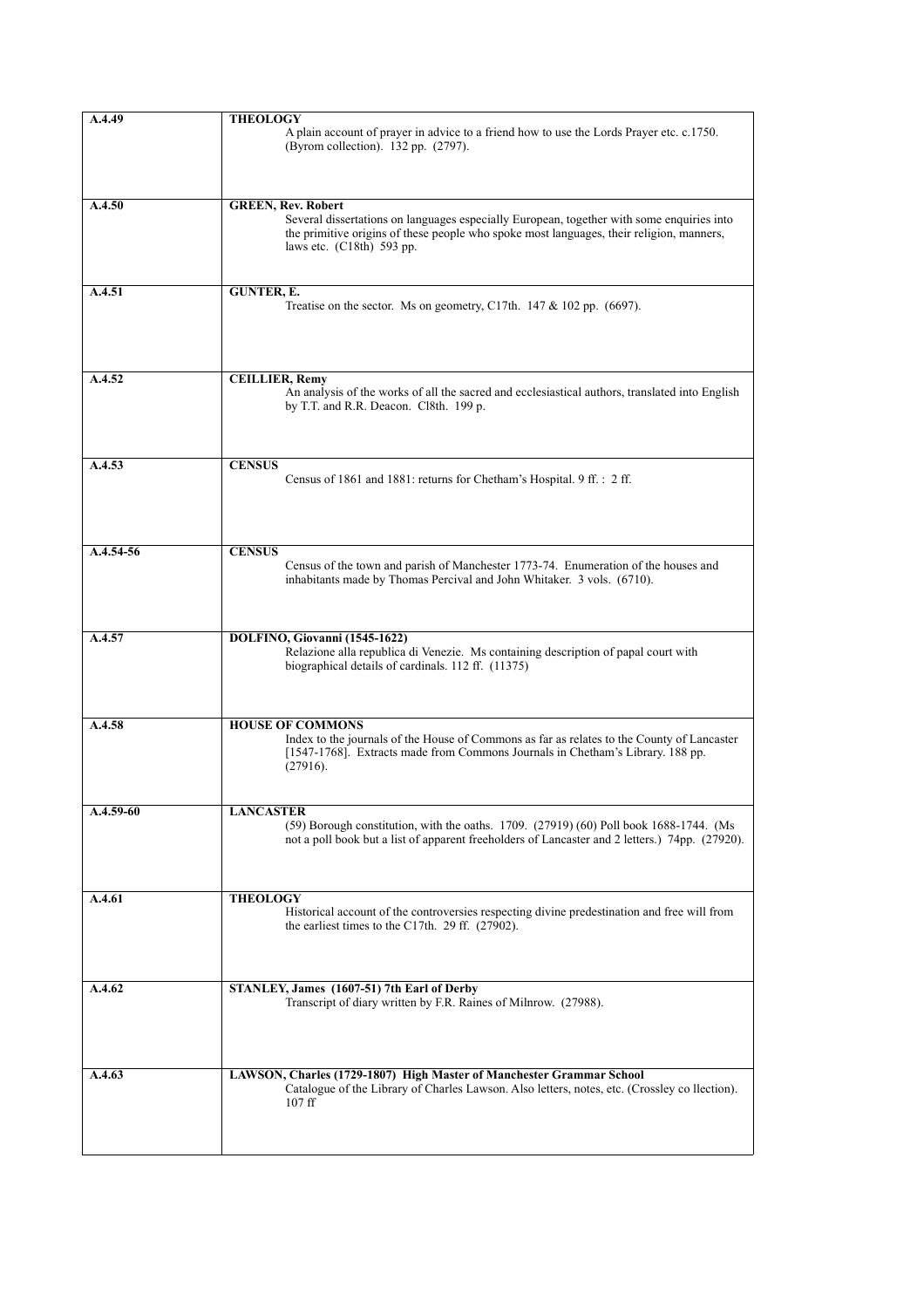| A.4.64      | SHELMERDINE, John (fl.1896) Assistant Librarian at Chetham's                                                                                                                                                                                                                                                                                                                                                   |
|-------------|----------------------------------------------------------------------------------------------------------------------------------------------------------------------------------------------------------------------------------------------------------------------------------------------------------------------------------------------------------------------------------------------------------------|
|             | Arms, crests etc. of the nobility and gentry of the United Kingdom and of Great Britain and<br>Ireland. Pen and ink drawings. 74 ff. (11364).                                                                                                                                                                                                                                                                  |
|             |                                                                                                                                                                                                                                                                                                                                                                                                                |
| A.4.65-66   | <b>MANCHESTER SUNDAY SCHOOLS</b><br>Manchester Sunday School Subscriptions 1792-1804 vol.1 267 pp., vol.2 152 pp. (11390).                                                                                                                                                                                                                                                                                     |
| A.4.67      | <b>THEOLOGY</b>                                                                                                                                                                                                                                                                                                                                                                                                |
|             | The scripture scheme of the Holy Trinity. With an answer to Dr Clarke's scripture doctrine<br>of the Trinity. Written 1724. (Byrom collection). (28039).                                                                                                                                                                                                                                                       |
| A.4.69      | [TOWNELEY, John]                                                                                                                                                                                                                                                                                                                                                                                               |
|             | St. George, Sir Thomas, Garter King of Arms. Alphabetical list of Knights c.1633-93 (from<br>Library of John Towneley). 157 pp. (28050).                                                                                                                                                                                                                                                                       |
|             |                                                                                                                                                                                                                                                                                                                                                                                                                |
| $A.4.70-80$ | BARRITT, Thomas (1743-1820) of Manchester<br>(70) Collection of 548 coats of arms, some finely emblazoned, also pedigree of family of<br>Kinaston of Broadenheath. 1767. 235 pp. (8022).<br>(71) Sketches of ancient castles, halls etc. Water colour, pen and ink, pencil sketches and<br>notes. 41 ff. (8028).<br>(72) Antiquarian miscellany. Notes on coats of arms, armour, family histories, tombstones, |
|             | churches, processions, coins, drawings, water colours. 99 f.f (8026).<br>(73) Arms of all the principal landowners in Yorkshire. 690 printed engravings mounted in<br>series of $20.17$ ff.                                                                                                                                                                                                                    |
|             | (75) Catalogue of his collection. List of books and manuscripts, coins, medals etc. dated<br>1778, 1794. 96 ff. (32577).<br>(76) Copy of ancient mss relating to the parish and manor of Ashton-under-Lyne. c.1808.<br>(8027).                                                                                                                                                                                 |
|             | (77) Antiquarian miscellany. Engravings, pen and ink sketches, coins, seals, cuttings, notes.<br>46 ff.                                                                                                                                                                                                                                                                                                        |
|             | (78) Miscellaneous collection of coats of arms of various families, dated 1782. (8024).<br>(79) Arms of various families (in pencil and ink). 106 ff. (27860).<br>(80) Collection of engravings of armorial bearings, separately pasted on blank paper. 1782.<br>259 pp. (8025).                                                                                                                               |
| A.4.81      | <b>MANCHESTER</b>                                                                                                                                                                                                                                                                                                                                                                                              |
|             | Mancuniensis annales or the history of the town of Manchester, preceded by: Britannia<br>Languens: or a discourse of trade 1680. (Byrom collection). 45 ff.                                                                                                                                                                                                                                                    |
| A.4.82      | BANNE, Nathaniel (1647-1736) of St. Ann's Church, Manchester                                                                                                                                                                                                                                                                                                                                                   |
|             | Answer to Hickes''Constitution of the Catholic Church' written c.1735. $76 + 3$ ff. (6698).                                                                                                                                                                                                                                                                                                                    |
| A.4.83      | BYROM, John (1692-1763)                                                                                                                                                                                                                                                                                                                                                                                        |
|             | Lines on a contested election to a fellowship of the Manchester Collegiate Church. c.1740<br>[Poem] 2 ff. (33538).                                                                                                                                                                                                                                                                                             |
|             | <b>BRADFORD, John (1510-1555)</b>                                                                                                                                                                                                                                                                                                                                                                              |
| A.4.84      | Prayers and meditations. Either original or very early transcript of a large proportion of the<br>volume of Christian Prayers (London, 1566). Majority of pieces either written or translated<br>by John Bradford. 72 ff. (11367).                                                                                                                                                                             |
| A.4.85      | WILSON, Thomas (1747-1813) of Clitheroe                                                                                                                                                                                                                                                                                                                                                                        |
|             | Commonplace book 1769-73. 64 pp                                                                                                                                                                                                                                                                                                                                                                                |
|             |                                                                                                                                                                                                                                                                                                                                                                                                                |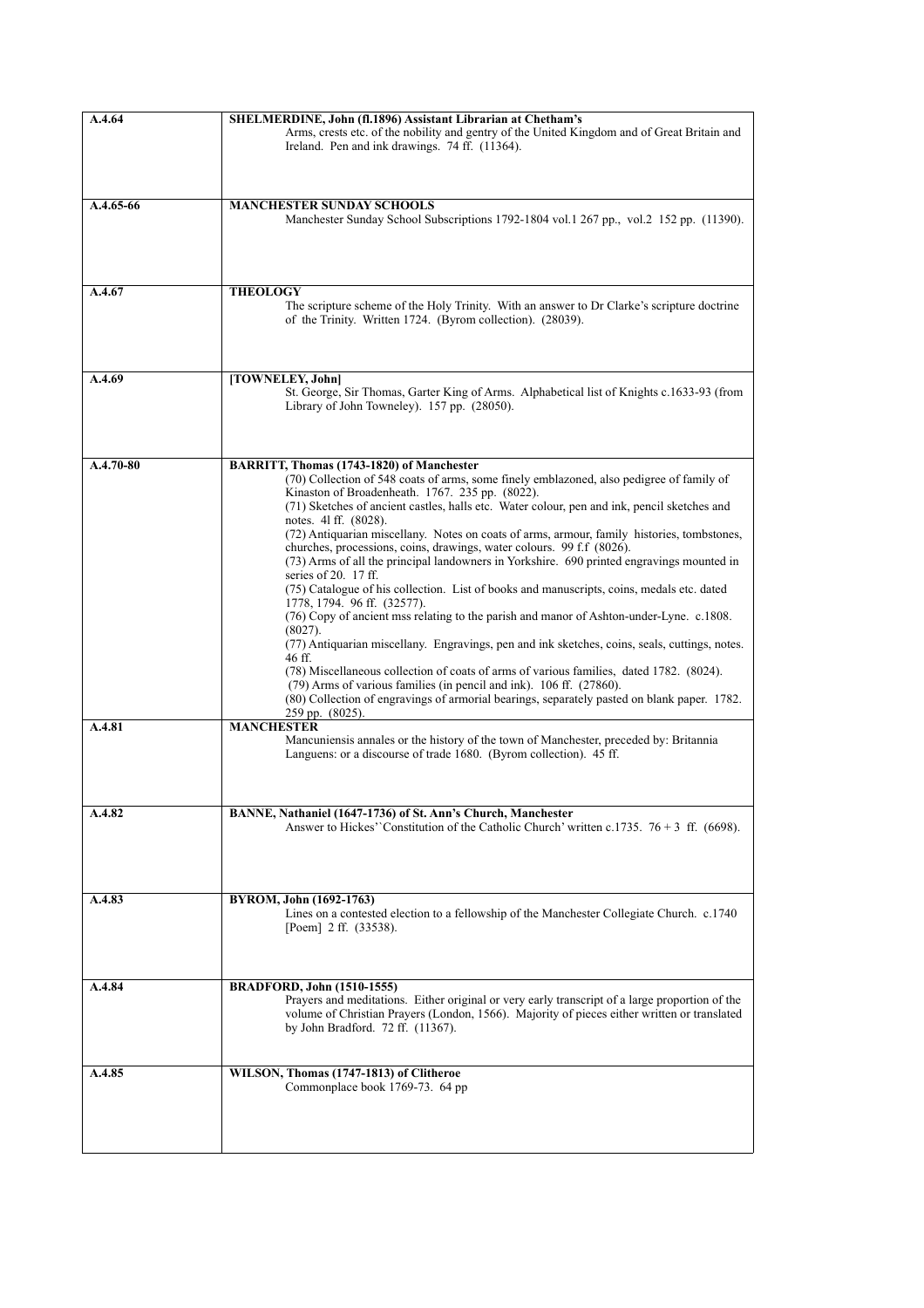| A.4.86               | DEE, John (1527-1608)                                                                                                                                                                                             |
|----------------------|-------------------------------------------------------------------------------------------------------------------------------------------------------------------------------------------------------------------|
|                      | Mysteriorum liber primus Mortlaci. Transcript from Ashmole's copy of Dee papers. 1581-2.<br>67 ff. (11374)                                                                                                        |
|                      |                                                                                                                                                                                                                   |
| A.4.87               | QUINCY, John M.D. (d.1722)<br>A course of pharmacy. Ms of A Syllabus to a course of pharmacy by J. Quincy, M.D.<br>(London, 1722). (Byrom collection). 260 pp (27976).                                            |
|                      |                                                                                                                                                                                                                   |
| A.4.88               | [HINDE, William 1569?-1629]<br>A faithful remonstrance of the Holy Life and happy death of John Bruen (1560-1625) of<br>Bruen-Stapleford, in the county of Chester. 251 pp.                                       |
|                      |                                                                                                                                                                                                                   |
| A.4.89               | <b>COCKERSAND, Lancashire</b><br>Rentale de Cockersand. Bursar's rent roll of Premonsterian Abbey of Cockersand,<br>Lancashire, for the year 1501. (Four sheets of parchment stitched - length 10.5 ft). (11371). |
| A.4.90 <sub>II</sub> | <b>ÆSCHINES</b> (Ker 356)                                                                                                                                                                                         |
|                      | Oratio "Æschines contra demosthenem a Leonardo Aretino. Written in Italy second half<br>$C15th.$ (8002).                                                                                                          |
|                      |                                                                                                                                                                                                                   |
| A.4.91               | MEDICA (Ker 368-73)<br>Collection of short medical texts mainly in one hand. Written second half C13th early<br>C14th. Written in France. (11380)                                                                 |
|                      |                                                                                                                                                                                                                   |
| A.4.92               | P.CANTOR (Ker 354-5)<br>Verbum Abbreviatum. Written in England, second half Cl5th. (6722)                                                                                                                         |
| A.4.93               | <b>DUDLEY, Edmund</b><br>The tree of Commonwealth. Written in early C16th hand, copy of original ms. 85 pp.<br>(11376)                                                                                            |
|                      |                                                                                                                                                                                                                   |
| A.4.94 <sub>D</sub>  | <b>ARISTOTLE</b> (Ker 356)<br>Ethica. Leonardi Bruni's translation written in Italy second half C15th. (8001).                                                                                                    |
| A.4.95               | <b>KNIGHTHOOD</b>                                                                                                                                                                                                 |
|                      | Statues of the order of the Garter, as amended by Edward VI c.1550. 17 ff. (6695).                                                                                                                                |
| A.4.96 <sub>D</sub>  | <b>BIBLE</b> (Ker 342-3)                                                                                                                                                                                          |
|                      | Bible probably written in England second half C13th. (6688).                                                                                                                                                      |
| A.4.97               | <b>HUBREIKS</b> , Johanna?                                                                                                                                                                                        |
|                      | [The holy virgin, Saint Ursula and the 11,000 virgins] in Flemish. 1562. (28048).                                                                                                                                 |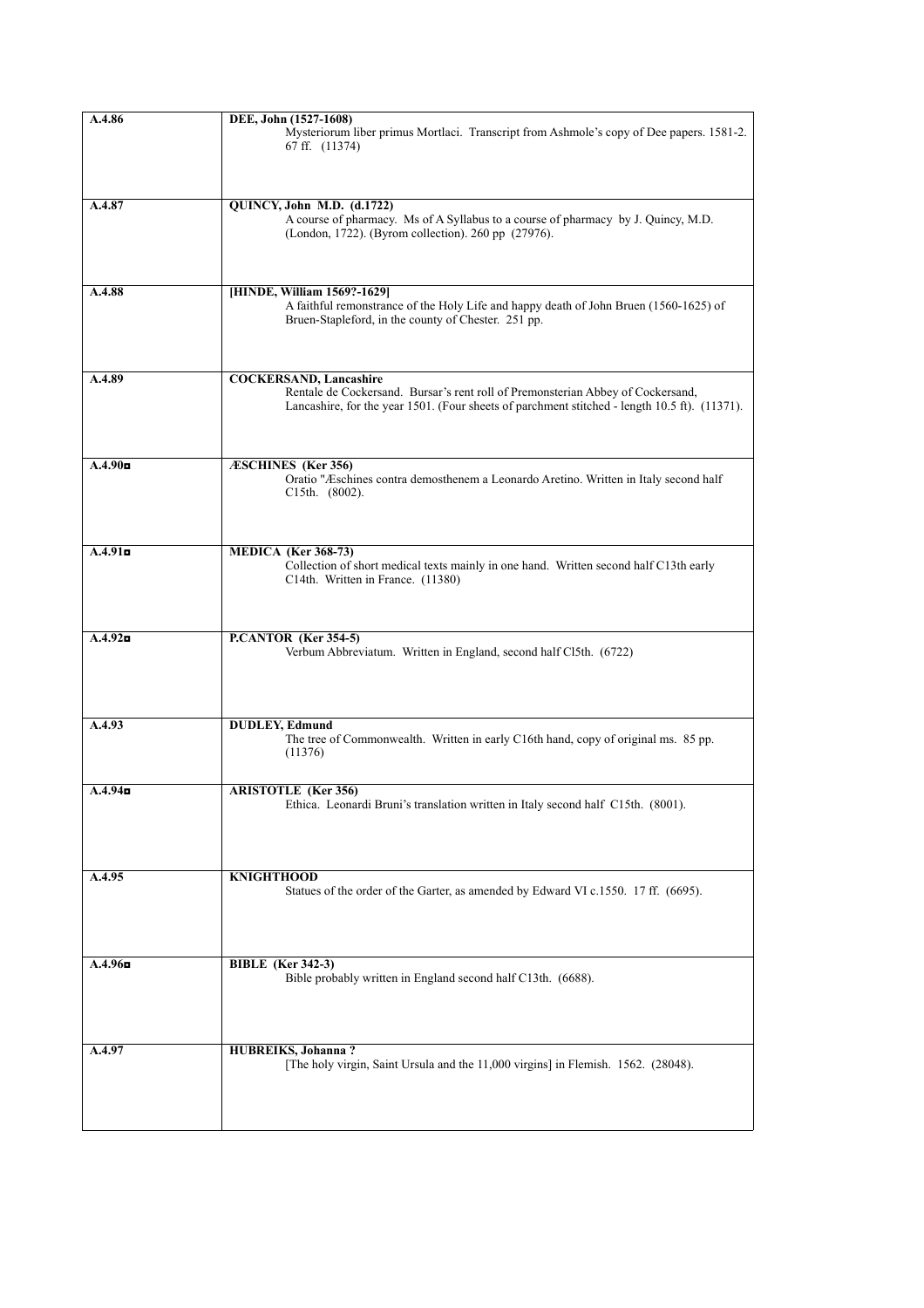| A.4.98                | <b>NECROMANCY</b>                                                                           |
|-----------------------|---------------------------------------------------------------------------------------------|
|                       | Tractatus de nigromatia. (16th). Prayers, invocations, exorcisms and conjurations. With     |
|                       | diagrams. (Byrom collection). (27944).                                                      |
|                       |                                                                                             |
|                       |                                                                                             |
|                       |                                                                                             |
| A.4.99                | <b>ASTROLOGICA</b> (Ker 336-38)                                                             |
|                       | Ms entitled Shepherd'sCalendar written partly in English, second half C15th,                |
|                       | includesvolvelles, tables of years 1348-1475, Sarum calendar, tables of eclipses of sun and |
|                       | moon, prognostications etc. (6680).                                                         |
|                       |                                                                                             |
|                       |                                                                                             |
| A.4.100 <sub>II</sub> | DE SITU UNIVERSORUM, etc. (Ker 338-9)                                                       |
| $100*$                | Written in England between 1352-1392, probably by John of Tewkesbury. (6681).               |
|                       |                                                                                             |
|                       |                                                                                             |
|                       |                                                                                             |
|                       |                                                                                             |
| A.4.101               | BACON, Roger (Ker 366-7)                                                                    |
|                       | Opera medica. Written in France? Second half C15th (11366)                                  |
|                       |                                                                                             |
|                       |                                                                                             |
|                       |                                                                                             |
|                       |                                                                                             |
| A.4.102               | IACOBUS DE CESSOLIS, O.P. etc. (Ker 357-8)                                                  |
|                       | Written in England. Second half C15th. (8003).                                              |
|                       |                                                                                             |
|                       |                                                                                             |
|                       |                                                                                             |
|                       |                                                                                             |
| A.4.103               | PRICK OF CONSCIENCE (Ker 361)<br>In English. Second half C14th. (8008).                     |
|                       |                                                                                             |
|                       |                                                                                             |
|                       |                                                                                             |
|                       |                                                                                             |
| A.4.104               | LYDGATE, John (Ker 345-47)                                                                  |
|                       | Life of Our Lady etc. Second half C15th. (6709).                                            |
|                       |                                                                                             |
|                       |                                                                                             |
|                       |                                                                                             |
|                       |                                                                                             |
| A.4.105               | <b>ARISTOTLE</b>                                                                            |
|                       | Methodus utililter Philosophandi Aristotelis disputata in Gymnasio monasteriensi            |
|                       | (Transcript of printed book- dated 1643). 169 ff.                                           |
|                       |                                                                                             |
|                       |                                                                                             |
|                       |                                                                                             |
| $A.4.106$ o           | OVID (Ker 352)                                                                              |
|                       | Comment. in Ovidi metamorphoseos. Second half C15th. (6714).                                |
|                       |                                                                                             |
|                       |                                                                                             |
|                       |                                                                                             |
| $A.4.107$ o           | <b>MANDEVILLE, Sir John (Ker 347)</b>                                                       |
|                       | Travels. Second half C15th. (6711).                                                         |
|                       |                                                                                             |
|                       |                                                                                             |
|                       |                                                                                             |
|                       |                                                                                             |
| A.4.108               | <b>MONACHUS</b> , Johannes                                                                  |
|                       | Practica que dictur flos celestis doctrine  qui liber est  compositus a fratre Johanne      |
|                       | monacho  1522. (See BCC. IV 447-8) (Monachus = Jean le Moine, Cardinal?) (Crossley          |
|                       | collection). (11395).                                                                       |
|                       |                                                                                             |
|                       |                                                                                             |
| A.4.109               | TERENTIUS (Ker 354)                                                                         |
|                       | The six plays. Written in Germany. Second half C15th. (6721)                                |
|                       |                                                                                             |
|                       |                                                                                             |
|                       |                                                                                             |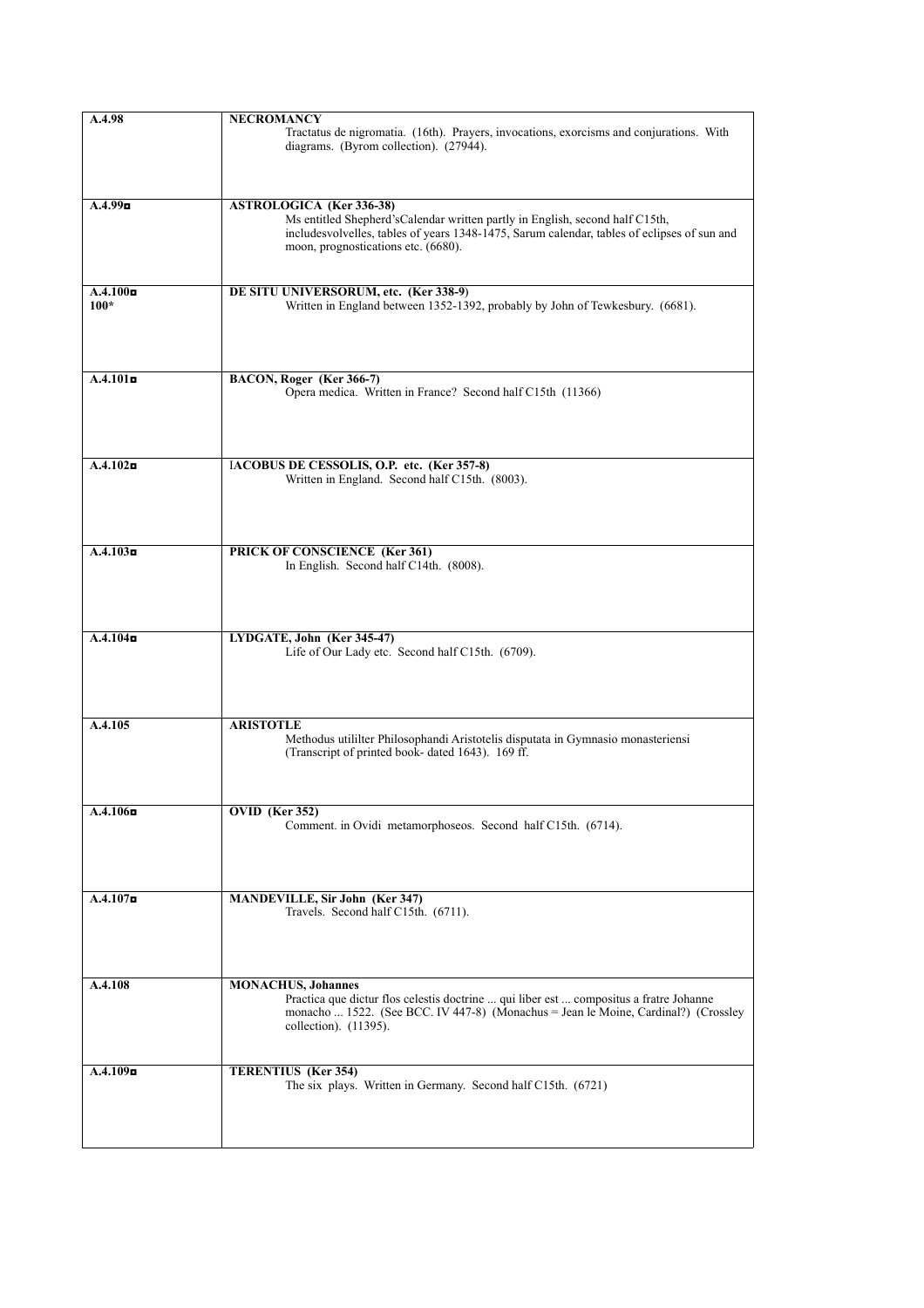| A.4.110    | <b>KORAN</b><br>In Arabic (purchased from Edwards of Halifax 1788). (6704).                                                                                                     |
|------------|---------------------------------------------------------------------------------------------------------------------------------------------------------------------------------|
|            |                                                                                                                                                                                 |
|            |                                                                                                                                                                                 |
| A.4.111    | <b>HIGSON, Charles, of Lees</b>                                                                                                                                                 |
|            | Lees near Oldham with notes on Saddleworth. Papers submitted to Oldham Standard and                                                                                             |
|            | notes by Rev. Canon Stopford. 20 pamphlets and ms notes. (36479)                                                                                                                |
|            |                                                                                                                                                                                 |
| A.4.112    | ROFFE, Alfred ed.                                                                                                                                                               |
|            | The Grand Master: being some extracts from the shorthand correspondence of R.C. Roffe,<br>engraver with Thomas Molineux of Macclesfield. (Privately printed 1860) and ms notes. |
|            | (36958).                                                                                                                                                                        |
|            |                                                                                                                                                                                 |
| A.4.113    | LEIGH, J. (fl.1755) of Gray' Inn<br>Proceedings in the Great Session held for the Counties of Flint, Denbigh and Montgomery                                                     |
|            | in Wales etc. Court procedures etc. 72.ff                                                                                                                                       |
|            |                                                                                                                                                                                 |
| A.4.114-18 | WILKINSON, Thomas Turner (1815-75)                                                                                                                                              |
|            | (114) De Tactionibus : or some problems on contact as treated geometrically. Paper                                                                                              |
|            | delivered 1872. 65 ff.<br>(115) The Britons; the Romans; the Saxons and the Danes in Lancashire. 1870? Lecture?                                                                 |
|            | 50 ff.<br>(116) Cromwell and the legislation of the Commonwealth period. c.1870. 39 ff.                                                                                         |
|            | (117) On the Lancashire dialect more especially as relating to the Blackburn hundred. 37 ff<br>(118) Ancient mansions near Burnley. 3 vols. 27 ff., 38 ff., 38 ff.              |
| A.4.119    | <b>BABBAGE, Charles (1792-1871)</b>                                                                                                                                             |
|            | Demonstrations of some of Matthew Stewart' General Theorems; to which is added an<br>account of some new properties of the circle. (From Journal of Science and the Arts, no.1  |
|            | $(1816)$ . 32ff                                                                                                                                                                 |
|            |                                                                                                                                                                                 |
| A.4.120    | LAWSON, Rev. John (1724-1779) Mathematician<br>27 letters of and to John Lawson. Mostly dealing with geometry problems - in 2 vols.                                             |
|            |                                                                                                                                                                                 |
|            |                                                                                                                                                                                 |
| A.4.121    | COOPER, Ralph (fl.1775)                                                                                                                                                         |
|            | The Chetham family: notes from church registers, arms, pedigrees etc. Copy of original ms.<br>$(A.3.86)$ . 14 ff.                                                               |
|            |                                                                                                                                                                                 |
|            |                                                                                                                                                                                 |
| A.4.122    | BYROM, John (1692-1763)<br>Fragments written by and about John Byrom, some in shorthand. Includes a letter to John                                                              |
|            | Stansfield dated 1709.                                                                                                                                                          |
|            |                                                                                                                                                                                 |
| A.4.123    | <b>CORSER, Rev. Thomas</b> (1793-1876)                                                                                                                                          |
|            | Miscellaneous. Letters to and from James Crossley. Obituary cuttings on Corser. Funeral<br>sermon. Annotated copy of pt.4 of sale catalogue of Corser's Library                 |
|            |                                                                                                                                                                                 |
|            |                                                                                                                                                                                 |
| A.4.124-36 | NICHOLLS HOSPITAL, Manchester<br>(124-132) Minute books 1877-1953                                                                                                               |
|            | Index to Minutes 1877-8<br>(133)                                                                                                                                                |
|            | (134-36) Letter books 1941-52<br>At A.5.                                                                                                                                        |
| A.5.       | <b>CHETHAM'S HOSPITAL AND LIBRARY</b>                                                                                                                                           |
|            |                                                                                                                                                                                 |
|            |                                                                                                                                                                                 |
|            |                                                                                                                                                                                 |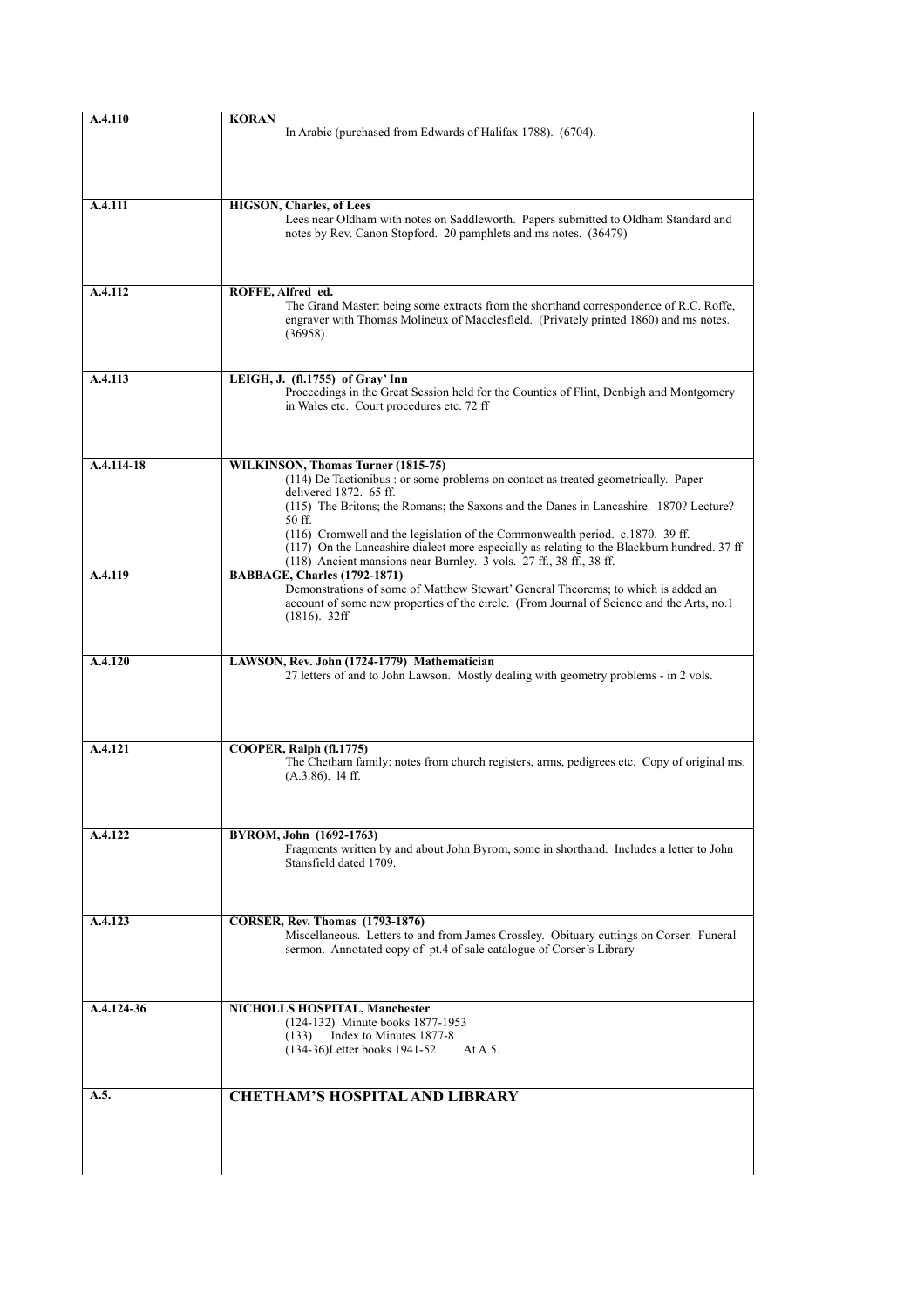| $\overline{(1)}$ | <b>FEOFFEES MINUTE BOOKS</b>                                                                                                                                                                                  |
|------------------|---------------------------------------------------------------------------------------------------------------------------------------------------------------------------------------------------------------|
|                  | 1653-1759<br>(i)                                                                                                                                                                                              |
|                  | 1759-1828<br>(ii)                                                                                                                                                                                             |
|                  | 1828-1862<br>(iii)                                                                                                                                                                                            |
|                  | 1863-1881<br>(iv)<br>1882-1903<br>(v)                                                                                                                                                                         |
|                  | $(vi)$ 1903-1932                                                                                                                                                                                              |
|                  | $(vii)$ 1933-1967)                                                                                                                                                                                            |
|                  | $(viii)$ 1967-1982                                                                                                                                                                                            |
| (2)              | <b>HOSPITAL AND LIBRARY ACCOUNTS</b><br>1656-1668<br>(i)                                                                                                                                                      |
|                  | (ii) Inventory and shelf list 1680                                                                                                                                                                            |
|                  | (iii) Library disbursements 1685-97                                                                                                                                                                           |
|                  | (iv) [James Chetham's account book.]                                                                                                                                                                          |
|                  | (v) Accounts 1734-1776<br>(vi) Hospital Disbursements 178                                                                                                                                                     |
|                  | (viii) Library Accounts 1827-47                                                                                                                                                                               |
| (3)              | <b>LIBRARY</b>                                                                                                                                                                                                |
|                  | Accessions registers (2 vols)                                                                                                                                                                                 |
|                  |                                                                                                                                                                                                               |
|                  |                                                                                                                                                                                                               |
|                  |                                                                                                                                                                                                               |
| (4)              | <b>LIBRARY</b>                                                                                                                                                                                                |
|                  | Gift books 4 vols.                                                                                                                                                                                            |
|                  | $(i)$ 1693-1853<br>$(ii)$ 1864-1878                                                                                                                                                                           |
|                  | $(iii)$ 1878-1909                                                                                                                                                                                             |
|                  | $(iv)$ 1909-1961                                                                                                                                                                                              |
| (5)              | <b>LIBRARY</b>                                                                                                                                                                                                |
|                  | Catalogues 8 vols                                                                                                                                                                                             |
|                  |                                                                                                                                                                                                               |
|                  |                                                                                                                                                                                                               |
|                  |                                                                                                                                                                                                               |
| (6)              | <b>CHETHAM PRIVATE PAPERS</b>                                                                                                                                                                                 |
|                  | 5 vols and 2 index vols.                                                                                                                                                                                      |
|                  |                                                                                                                                                                                                               |
|                  |                                                                                                                                                                                                               |
|                  |                                                                                                                                                                                                               |
| (7)              | <b>CHETHAM AUTOGRAPHS</b>                                                                                                                                                                                     |
|                  | 2 vols of facsimiles                                                                                                                                                                                          |
|                  |                                                                                                                                                                                                               |
|                  |                                                                                                                                                                                                               |
|                  |                                                                                                                                                                                                               |
| (8)              | <b>MISCELLANEOUS HOSPITAL AND LIBRARY PAPERS</b>                                                                                                                                                              |
|                  |                                                                                                                                                                                                               |
|                  |                                                                                                                                                                                                               |
|                  |                                                                                                                                                                                                               |
|                  |                                                                                                                                                                                                               |
|                  | All manuscripts marked A.5 are the property of the Governors of the Hospital and Library and are not<br>available to the public. Readers willing to consult these works must first obtain permission from the |
|                  | Governors of the Library.                                                                                                                                                                                     |
|                  |                                                                                                                                                                                                               |
|                  |                                                                                                                                                                                                               |
| A.6.1            | PALMER, John (1785-1846) Architect                                                                                                                                                                            |
|                  | The descent of the family of Whitfield, of Whitfield Hall in Northumberland, from the                                                                                                                         |
|                  | Saxon earls of Mercia, and the Norman families of Meschines, D'strivers, Egaine, Baslie                                                                                                                       |
|                  | and Espee. Including coats of arms. Written 1836. 255 ff. (28043).                                                                                                                                            |
|                  |                                                                                                                                                                                                               |
| A.6.2            | WATSON, Rev.                                                                                                                                                                                                  |
|                  | John Yorkshire genealogies. Pedigrees in alphabetical order up to 1747. 37 ff. (28047).                                                                                                                       |
|                  |                                                                                                                                                                                                               |
|                  |                                                                                                                                                                                                               |
|                  |                                                                                                                                                                                                               |
|                  |                                                                                                                                                                                                               |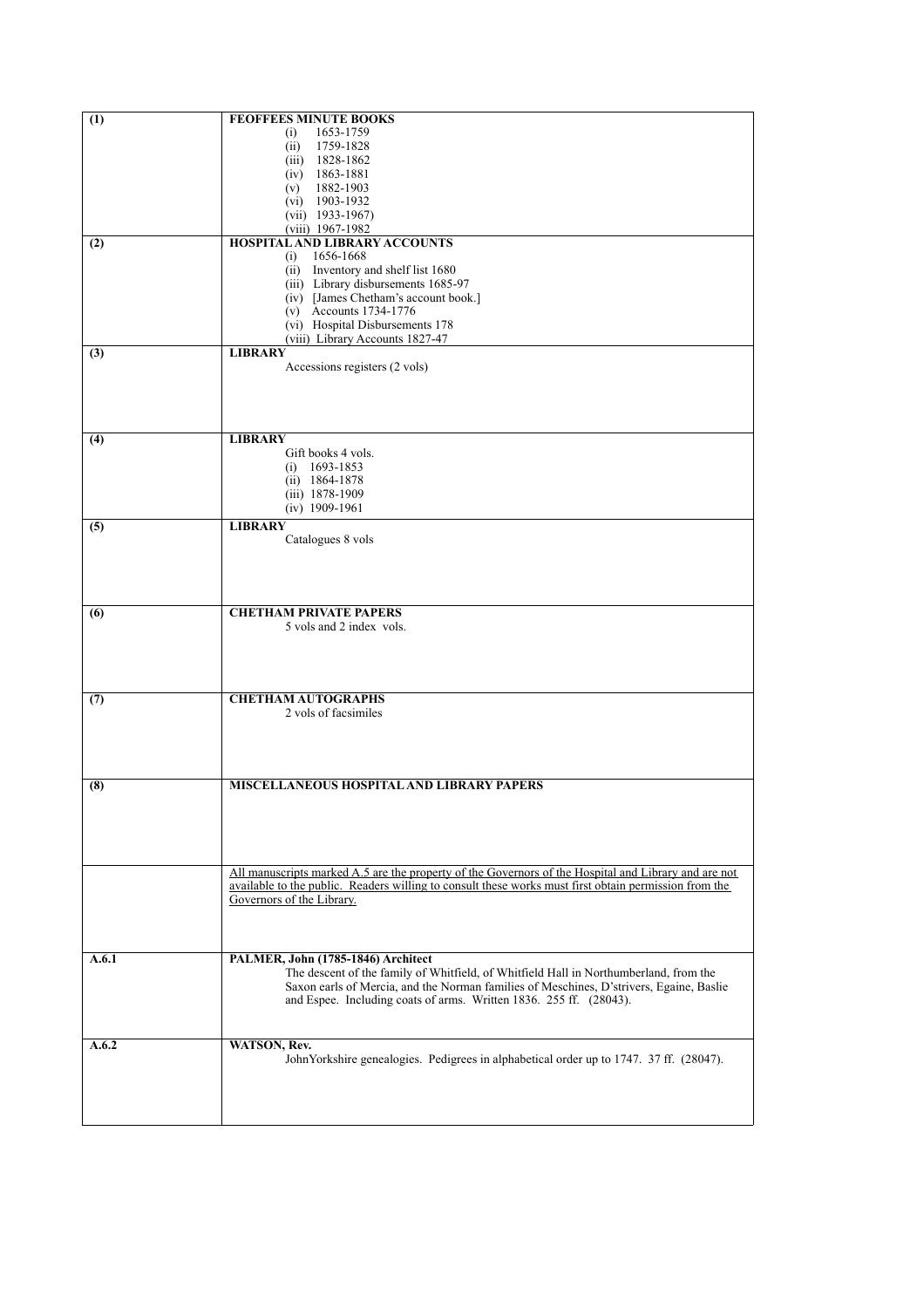| $A.6.3-6*$ | <b>MANCHESTER SUNDAY SCHOOLS</b>                                                                                                      |
|------------|---------------------------------------------------------------------------------------------------------------------------------------|
|            | (3) Minutes of the Manchester Sunday Schools 1784-1798 (Piccope collection). 157 pp.                                                  |
|            | (5) Minutes of the Manchester Anglican Sunday Schools 1806-1839. (Piccope collection).                                                |
|            | 387 pp. (11390).                                                                                                                      |
|            | (6-6*) Material about the Manchester & Salford Sunday Schools Whitweek procession<br>(ii) Whit Monday Procession Minute book 1859-95. |
|            |                                                                                                                                       |
| A.6.7      | <b>SHERRINGTON OF WARDLEY HALL,</b><br>Worsley Transcript of the accounts (household accounts, rents, loans etc.) of Gilbert $\&$     |
|            | Francis Sherrington of Wardley Hall, near Worsley, 1581-1600. With newspaper cuttings                                                 |
|            | and ms notes. Transcript by J.E. Bailey. 172 ff. (33655).                                                                             |
|            |                                                                                                                                       |
|            |                                                                                                                                       |
| A.6.8      | <b>TARBOCK, Lancashire</b>                                                                                                            |
|            | Cartulary: Copie cartar de Maneri de Torboke, Purton alijs contra Orell/Liber 3. C17th. 24                                            |
|            | ff. $(28038)$ .                                                                                                                       |
|            |                                                                                                                                       |
|            |                                                                                                                                       |
| A.6.9      | <b>MANCHESTER CLASSIS</b>                                                                                                             |
|            | Transcript of the Manchester Presbyterian Church Classis 1646-60. Made by T. Heywood                                                  |
|            | 1828. 133 ff. (11389).                                                                                                                |
|            |                                                                                                                                       |
|            |                                                                                                                                       |
| A.6.10     | <b>HARLAND, John (1806-1868)</b>                                                                                                      |
|            | Antiquarian commonplace book. Transcripts from printed books and mss, newspaper                                                       |
|            | cuttings etc. 366 pp. (27903).                                                                                                        |
|            |                                                                                                                                       |
|            |                                                                                                                                       |
| A.6.11     | 1. TITUS OATES. 2. TEMPLE LONDON                                                                                                      |
|            | (i) The examination of Titus Oates, 1678.                                                                                             |
|            | (ii) History of the Temple, London (C17th) $20 \& 78$ ff. (27951).                                                                    |
|            |                                                                                                                                       |
|            |                                                                                                                                       |
|            |                                                                                                                                       |
| A.6.12     | PALMER, John (1785-1846) Architect<br>Pedigree of John Francis Butler of Plessington Hall, Lancs. c.1824. (Palmer collection). 79     |
|            | ff. $(11394?)$ .                                                                                                                      |
|            |                                                                                                                                       |
|            |                                                                                                                                       |
|            |                                                                                                                                       |
| A.6.13     | CHETHAM, Humphrey (1580-1653)                                                                                                         |
|            | Hospital book of accounts. Accounts kept by Humphrey Chetham of expenses of<br>maintaining children 1649-1651. 5 ff. (27877).         |
|            |                                                                                                                                       |
|            |                                                                                                                                       |
|            |                                                                                                                                       |
| A.6.14     | LACY, John (fl.1737) Pseudo-prophet                                                                                                   |
|            | Expositions of several passages of scripture and other writings c.1707-20. 2 vols. 864 pp. $\&$                                       |
|            | iv, 188 pp.                                                                                                                           |
|            |                                                                                                                                       |
|            |                                                                                                                                       |
| A.6.15     | <b>PROTESTANT RECONCILER</b>                                                                                                          |
|            | Examination of various schemes on subject of the Trinity. Written c.1728. (Byrom                                                      |
|            | collection). Note. A.2.115 also includes a second copy of the same ms apparently the                                                  |
|            | author's autograph. $150 \& 165$ ff.                                                                                                  |
|            |                                                                                                                                       |
| A.6.17     | <b>PARLIAMENT</b>                                                                                                                     |
|            | Speeches, charges and petitions in the Parliament of 1640. ii and 217 pp. (27954).                                                    |
|            |                                                                                                                                       |
|            |                                                                                                                                       |
|            |                                                                                                                                       |
| A.6.18     | <b>ROSICRUCIAN SOCIETY</b>                                                                                                            |
|            | Order of the Rosicrucians, Manchester, 1852-59, including list of members, rules and                                                  |
|            | minutes of meetings. 289 pp. (33645).                                                                                                 |
|            |                                                                                                                                       |
|            |                                                                                                                                       |
|            |                                                                                                                                       |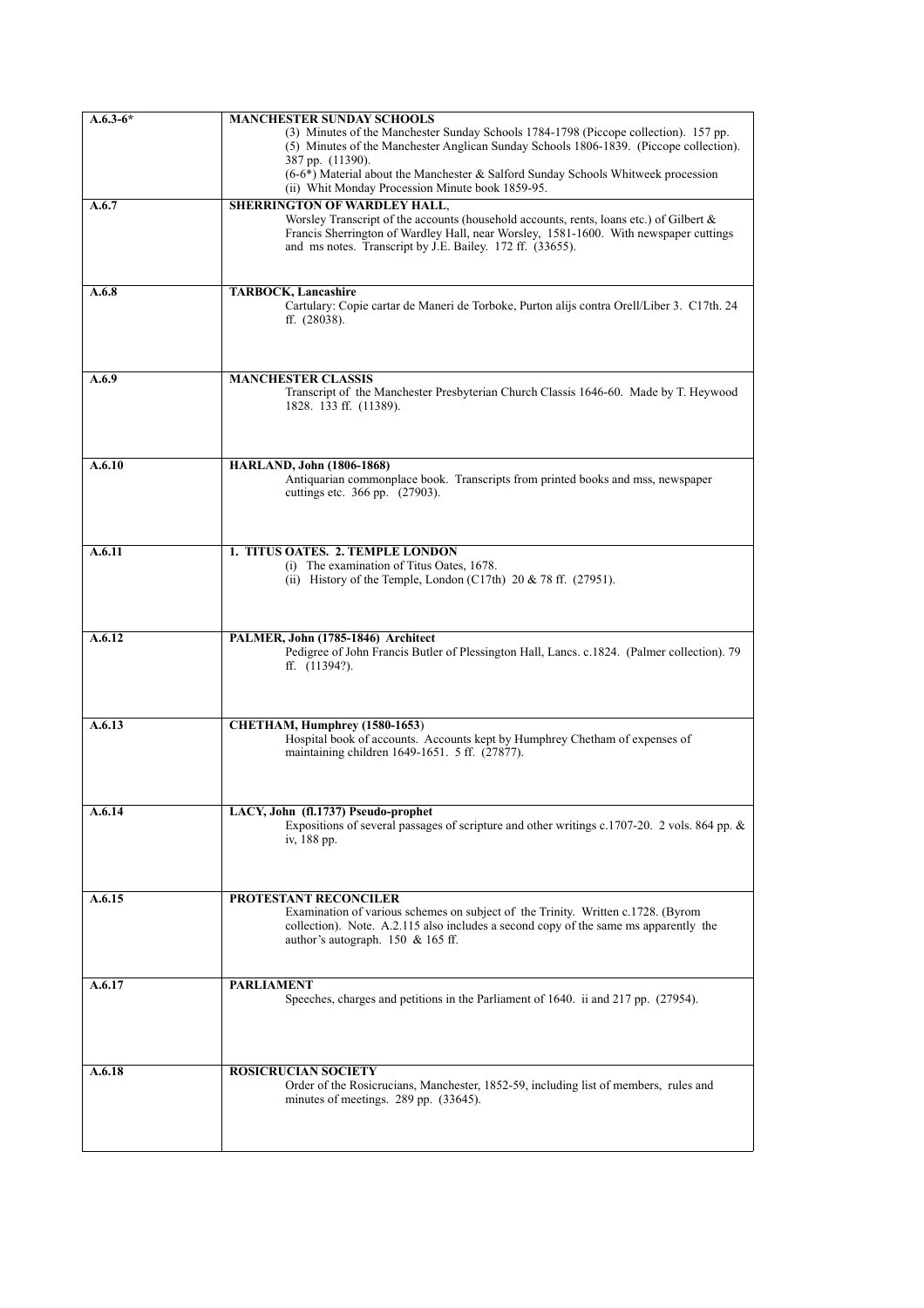| A.6.19        | <b>ARMORIAL</b>                                                                                                                                                                      |
|---------------|--------------------------------------------------------------------------------------------------------------------------------------------------------------------------------------|
|               | English baronage arms. C17th. (Towneley collection). William I - James I. (33654).                                                                                                   |
|               |                                                                                                                                                                                      |
|               |                                                                                                                                                                                      |
|               |                                                                                                                                                                                      |
| A.6.20        | BAYCLIFFE, George (d.1756) of Leeds                                                                                                                                                  |
|               | Commonplace book. Copy of the waste book of George Baycliffe. (Watson collection).                                                                                                   |
|               | 170 pp. (27867).                                                                                                                                                                     |
|               |                                                                                                                                                                                      |
|               |                                                                                                                                                                                      |
| A.6.21        | <b>ARMORIAL</b>                                                                                                                                                                      |
|               | Arms of English families arranged by county. C17th. 293 ff. (7996)                                                                                                                   |
|               |                                                                                                                                                                                      |
|               |                                                                                                                                                                                      |
|               |                                                                                                                                                                                      |
| $A.6.22 - 24$ | <b>HOUSE OF COMMONS</b>                                                                                                                                                              |
|               | Debates, rules, order, declarations etc. 1653-1728. 3 vols. 42 ff. & 244 pp.; 119 pp.; 266                                                                                           |
|               | pp.                                                                                                                                                                                  |
|               |                                                                                                                                                                                      |
|               |                                                                                                                                                                                      |
| A.6.25        | DODSWORTH, Roger (1585-1654) Antiquary                                                                                                                                               |
|               | Commonplace book. Historical and genealogical notes.C17th. (Towneley collection).                                                                                                    |
|               | (27891).                                                                                                                                                                             |
|               |                                                                                                                                                                                      |
|               |                                                                                                                                                                                      |
| $A.6.26 - 27$ | <b>CORDARA, Guilo Cæsare</b>                                                                                                                                                         |
|               | Historia sui temporis. c.1780? History of the suppression of the order of the Jesuits. 2                                                                                             |
|               | vols. 373, 469 pp. (11372).                                                                                                                                                          |
|               |                                                                                                                                                                                      |
|               |                                                                                                                                                                                      |
| A.6.28        | <b>WHATTON, William Robert</b>                                                                                                                                                       |
|               | Notes on Chetham's Hospital and Library. (1790-1835). 35 ff                                                                                                                          |
|               |                                                                                                                                                                                      |
|               |                                                                                                                                                                                      |
|               |                                                                                                                                                                                      |
| A.6.29        | [HAMPSON, R.T.] (fl.1830)                                                                                                                                                            |
|               | Historical collections relating to Lancashire from mss in the British Museum and Records in<br>Public Offices. Copied by R.T. Hampson. c.1830. 2 vols. a (11381), b (11384). 72 ff.; |
|               | 107 ff.                                                                                                                                                                              |
|               |                                                                                                                                                                                      |
|               |                                                                                                                                                                                      |
| $A.6.30-30*$  | <b>WEATHERLEY, James (1794-1860) Bookseller</b>                                                                                                                                      |
|               | (30) Autobiography. Notes and cuttings chiefly relating to the book trade in Manchester.<br>(Crossley collection). 38 ff.: 36 pp.                                                    |
|               | (30*) Daybook 1821-2, 1831-2 with accounts for 1833. Accounts of sales of books,                                                                                                     |
|               | periodicals, newspapers, stationery and of bookbinding and printing. (Crossley collection).                                                                                          |
|               | 203 pp.                                                                                                                                                                              |
| A.6.31        | <b>IPOMADON</b> etc. (Ker 361-4)                                                                                                                                                     |
|               | 13 pieces in prose and verse in English. Second half C15th. (8009).                                                                                                                  |
|               |                                                                                                                                                                                      |
|               |                                                                                                                                                                                      |
|               |                                                                                                                                                                                      |
| A.6.32        | WHITAKER, John (1735-1808) Historian                                                                                                                                                 |
|               | [History of Manchester]. Transcript made by H. Turner 1877 of the original ms.<br>continuation of the published History of Manchester contained in the Bodleian Library.             |
|               | Begins Book 3 ch. 8. 121 ff.                                                                                                                                                         |
|               |                                                                                                                                                                                      |
|               |                                                                                                                                                                                      |
| A.6.33        | <b>COMMONPLACE BOOK</b>                                                                                                                                                              |
|               | Commonplace book 1625-6. Raworth (printer of London?) (Bailey collection). 652 pp.                                                                                                   |
|               |                                                                                                                                                                                      |
|               |                                                                                                                                                                                      |
|               |                                                                                                                                                                                      |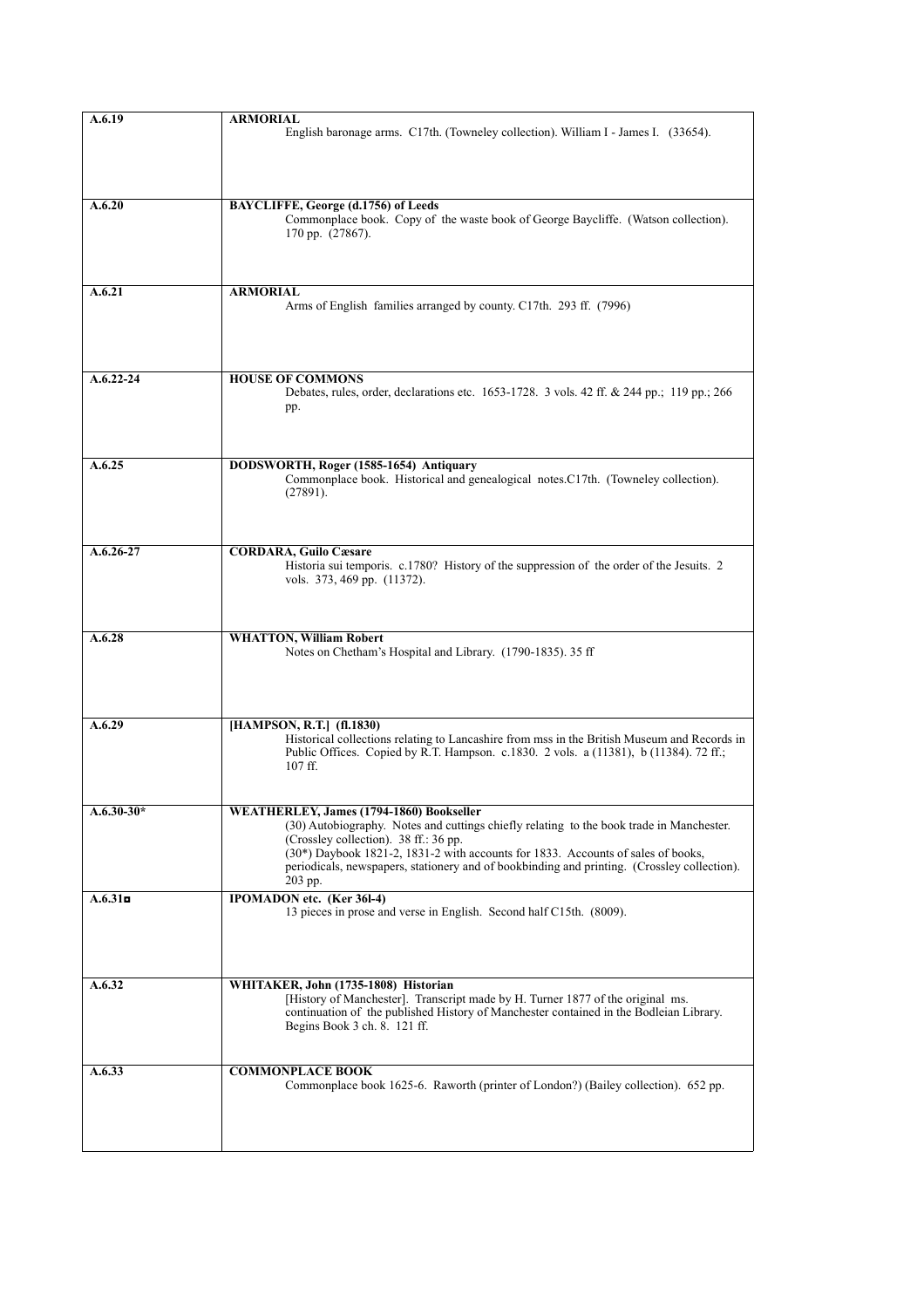| A.6.34  | <b>COMMONPLACE BOOK</b>                                                                       |
|---------|-----------------------------------------------------------------------------------------------|
|         | C17th with C18th additions. Chiefly theology, medicine, history, law in English and Latin.    |
|         | 414 pp.                                                                                       |
|         |                                                                                               |
|         |                                                                                               |
|         |                                                                                               |
| A.6.35  | <b>CHESHIRE</b>                                                                               |
|         |                                                                                               |
|         | Collections relating to Cheshire, Staffordshire etc. 1685-1700. Including three printed items |
|         | including The tryal of Henry Baron of Delamere, 1685. 207 ff.                                 |
|         |                                                                                               |
|         |                                                                                               |
|         |                                                                                               |
| A.6.36  | <b>HUNTER, William (1718-1783)</b>                                                            |
|         | On the human gravid uterus. Anatomical lectures. (Text printed in 1794). 366 ff.              |
|         |                                                                                               |
|         |                                                                                               |
|         |                                                                                               |
|         |                                                                                               |
| A.6.37  | <b>CORSER, Rev. Thomas (1793-1876)</b>                                                        |
|         | Catalogue of the books belonging to Thomas Corser (-1861). Books arranged under               |
|         | classified headings. 416 pp. (27884).                                                         |
|         |                                                                                               |
|         |                                                                                               |
|         |                                                                                               |
| A.6.38  | <b>MANCHESTER DIOCESE</b>                                                                     |
|         | Manchester Diocesan Church Building Society. Proceedings, Collections, New Parishes           |
|         | 1851-3. 15 items. (27936).                                                                    |
|         |                                                                                               |
|         |                                                                                               |
|         |                                                                                               |
| A.6.39  | <b>MERCANTILE MEMORANDA</b>                                                                   |
|         | List of weights, measures, money, prices, freight charges, customs duties and stocks in       |
|         | Europe and Middle East. Early C18th. (33662).                                                 |
|         |                                                                                               |
|         |                                                                                               |
|         |                                                                                               |
|         |                                                                                               |
| A.6.40  | <b>FIRBECK, West Yorkshire</b>                                                                |
|         | Valuation of timber on the estate of Disney Staniforth at Firbeck. 1726. (Crossley            |
|         | collection). 80 ff. (33661).                                                                  |
|         |                                                                                               |
|         |                                                                                               |
|         |                                                                                               |
| A.6.41  | SOTHEBY, Samuel Legh (1805-61)                                                                |
|         | Index alphabeticus [to works of English poetry] 117 and 20 ff. (28027).                       |
|         |                                                                                               |
|         |                                                                                               |
|         |                                                                                               |
|         |                                                                                               |
| A.6.42  | <b>ALKINDUS, JACOBUS</b>                                                                      |
|         | Liber J.A. de Judiciis ex Arabico Latinus factus per Robertum Anglicum & 7 other mss.         |
|         | c.1550. (Byrom collection). (17844).                                                          |
|         |                                                                                               |
|         |                                                                                               |
|         |                                                                                               |
| A.6.43  | COTES, Rev. Digby (1684?-1745)                                                                |
|         | Translation of part of Louis Ellies Dupin's New Ecclesiastical History of the C17th. Notes    |
|         | by Digby Cotes. (6692).                                                                       |
|         |                                                                                               |
|         |                                                                                               |
|         |                                                                                               |
| A.6.44  | <b>RUSHTON, John D.D. (1798-1868)</b>                                                         |
|         | (Clergy of the diocese [of Chester]. (Raines collection). 84 ff. (27915).                     |
|         |                                                                                               |
|         |                                                                                               |
|         |                                                                                               |
|         |                                                                                               |
| A.6.44a | RUSHTON, John D.D. (1798-1868)                                                                |
|         | [Clergy of the diocese of Manchester] (Raines collection). 149 ff. (28023).                   |
|         |                                                                                               |
|         |                                                                                               |
|         |                                                                                               |
|         |                                                                                               |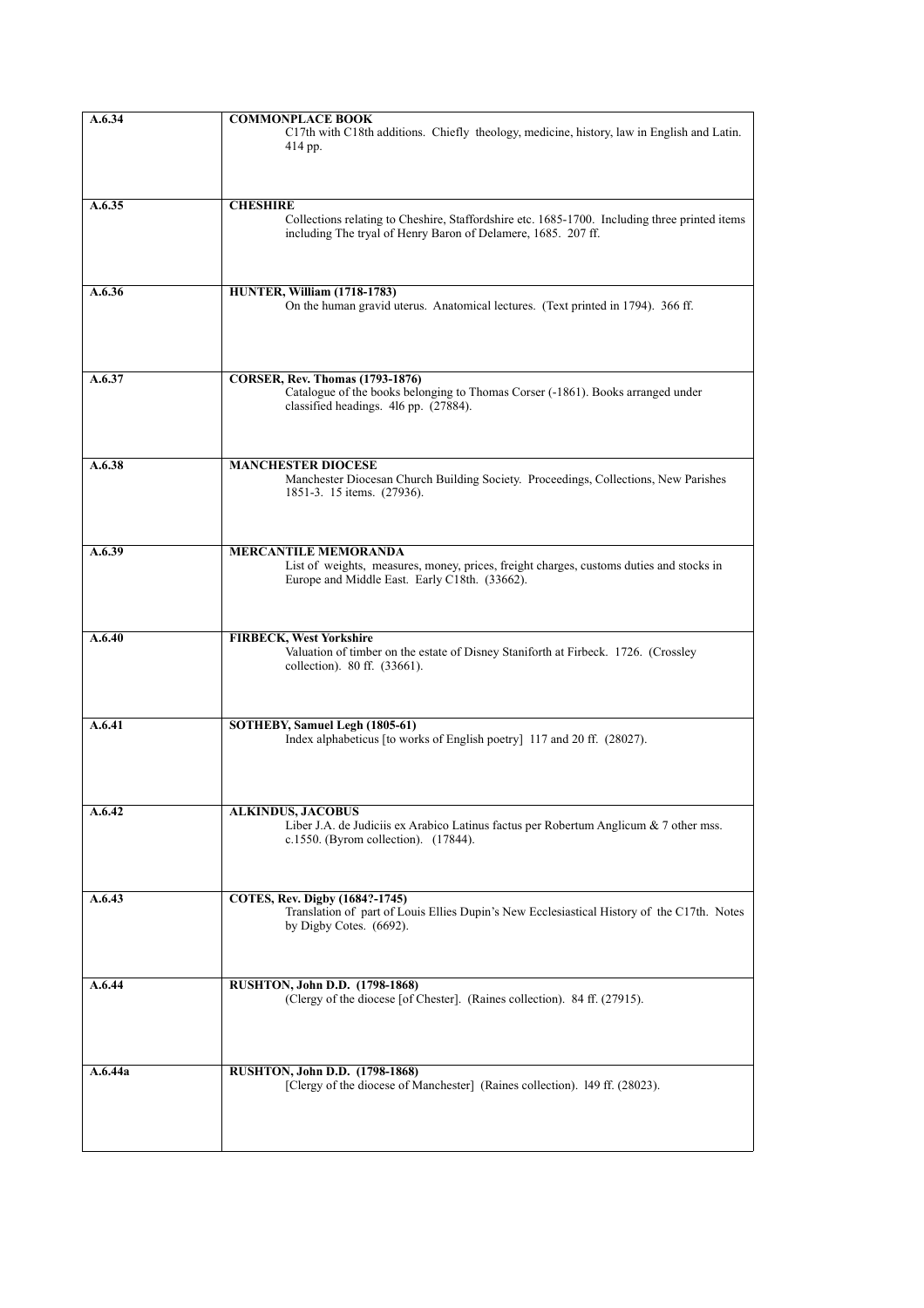| A.6.45      | <b>MANCHESTER COMMITTEE</b>                                                                                                                                                 |
|-------------|-----------------------------------------------------------------------------------------------------------------------------------------------------------------------------|
|             | Association for preserving constitutional order against Levellers and Republicans.<br>Constitution and minutes of Committee 1792-99. (Crossley collection). 49 ff. (33660). |
|             |                                                                                                                                                                             |
| A.6.46      | <b>ROYAL MANCHESTER VOLUNTEERS 1777-78</b>                                                                                                                                  |
|             | Transcripts by George Ormerod of original material made 1888, 54 ff. (33658).                                                                                               |
|             |                                                                                                                                                                             |
|             |                                                                                                                                                                             |
|             |                                                                                                                                                                             |
| A.6.47      | WEBSTER, John (1610-82) of Clitheroe                                                                                                                                        |
|             | Catalogue of his books up to 1682 and copies of will and inventory. (Crossley collection).<br>22 ff.                                                                        |
|             |                                                                                                                                                                             |
|             |                                                                                                                                                                             |
|             |                                                                                                                                                                             |
| A.6.48      | RICHARDSON, Reginald John, Poet<br>The labour of love [poem] and other poems. (Crossley collection). 86 ff. (33653).                                                        |
|             |                                                                                                                                                                             |
|             |                                                                                                                                                                             |
|             |                                                                                                                                                                             |
| A.6.49      | NOWELL, Alexander (c.1507-1602) Dean of St.Paul's Commonplace book. 42 ff. (11393).                                                                                         |
|             |                                                                                                                                                                             |
|             |                                                                                                                                                                             |
|             |                                                                                                                                                                             |
|             |                                                                                                                                                                             |
| A.6.50      | NOWELL, Robert (fl.1560-80) of Reade Hall, Lancs                                                                                                                            |
|             | Accounts of the executors of Robert Nowell, Attorney of the Queen's Court of Wards118 ff.                                                                                   |
|             |                                                                                                                                                                             |
|             |                                                                                                                                                                             |
|             |                                                                                                                                                                             |
| $A.6.51-53$ | HOLLINGWORTH, Richard (1607-56)                                                                                                                                             |
|             | (51) Mancuniensis: or, a history of the town of Manchester. Autograph of Richard<br>Hollingworth. (6700)                                                                    |
|             | (52) Mancuniensis. Copy made c.1690 of original ms. (A.6.51). (6700).                                                                                                       |
|             | (53) Mancuniensis. Copy made by J.H. Maitland c.1822 of original ms. (A.6.51). (6700).                                                                                      |
| A.6.54-55   | [GRESWELL, John]                                                                                                                                                            |
|             | (54) Collections relating to the towns of Manchester and Salford. Includes printed works.                                                                                   |
|             | 506 pp. (11378).                                                                                                                                                            |
|             | (55) Collections relating to the towns of Manchester and Salford. Transcript made by W.<br>Harrison 1802-84 of original ms (A.6.54). (Bailey collection). 154 ff.           |
|             |                                                                                                                                                                             |
| A.6.56      | <b>LICHFIELD CORVISORS</b>                                                                                                                                                  |
|             | Lichfield corvisors and curriers: minute book and certificates of admission of freemen                                                                                      |
|             | 1825-65. 8 & 24 ff. (32291)<br>(A-C) Records of Lichfield Corvisors and Curriers 1626-1810. Includes minutes, accounts,                                                     |
|             | ordinances, apprentices, notes of wardens etc. 3 vols. (32291).                                                                                                             |
|             |                                                                                                                                                                             |
| A.6.57      | <b>MISCELLANEOUS</b><br>Essay on man and other cuttings from Alexander Pope (printed) also notes on Palestine etc.                                                          |
|             | (Crossley collection).                                                                                                                                                      |
|             |                                                                                                                                                                             |
|             |                                                                                                                                                                             |
| A.6.58      | <b>MEDICINE</b>                                                                                                                                                             |
|             | Extracts from medical writings C18th, including prescriptions and letters, and Journal of a                                                                                 |
|             | voyage on board the Pallas, William Walkinshaw Master - from Lucia to Glasgow. 223 pp.                                                                                      |
|             | (8004).                                                                                                                                                                     |
|             |                                                                                                                                                                             |
| A.6.59      | TERENTIUS (Ker 353-4)                                                                                                                                                       |
|             | Written in Italy c.1427. (6720).                                                                                                                                            |
|             |                                                                                                                                                                             |
|             |                                                                                                                                                                             |
|             |                                                                                                                                                                             |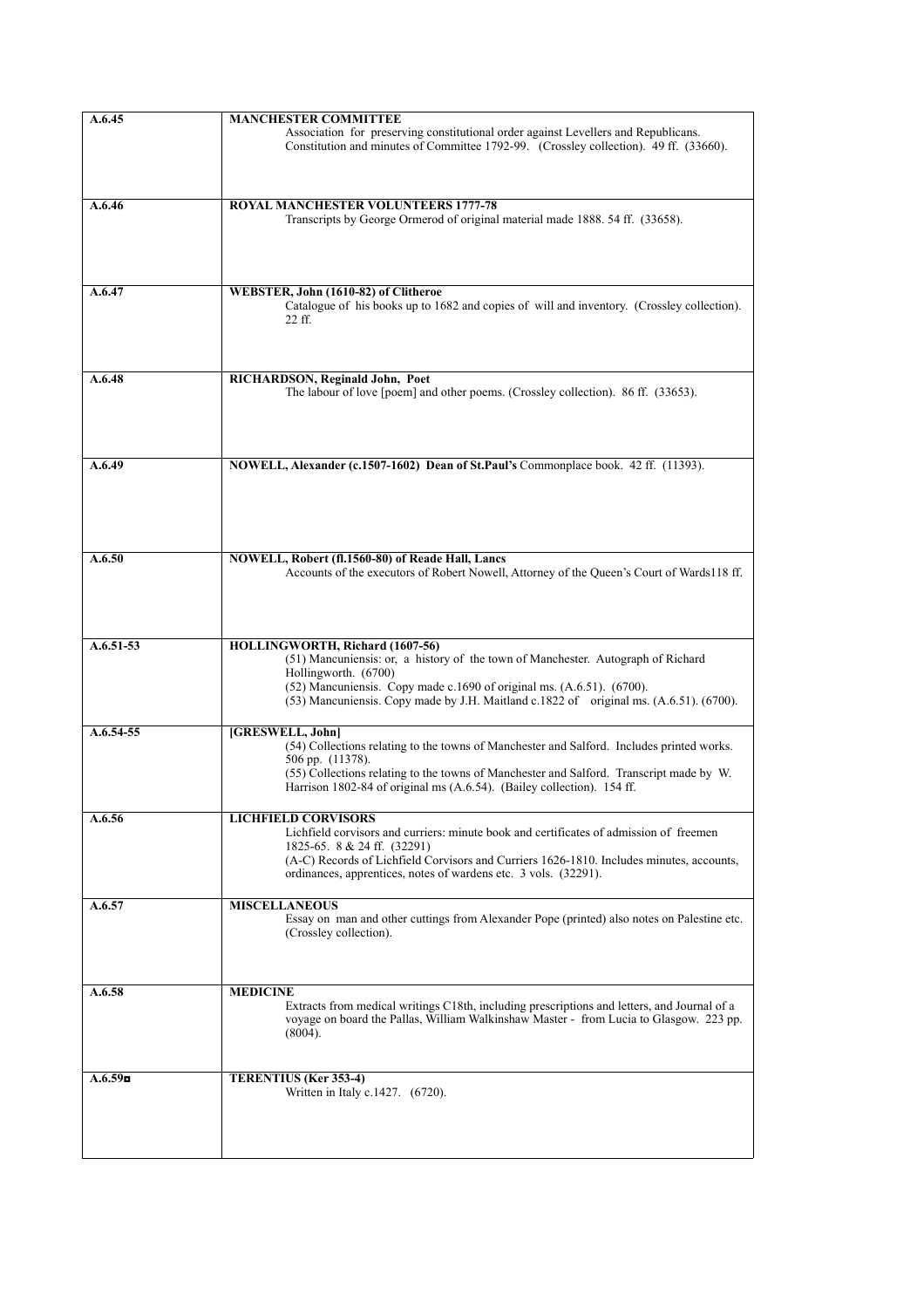| A.6.60      | <b>MUSIC</b><br>Horæ musicæ: the doctrine of ancient music in 2 parts. Hymns and Psalms, Chants and<br>responses. 1750-1800. 276 and 294 pp. (11382).                                                                                                                                                                                                           |
|-------------|-----------------------------------------------------------------------------------------------------------------------------------------------------------------------------------------------------------------------------------------------------------------------------------------------------------------------------------------------------------------|
| $A.6.61-64$ | PARACELSUS (Phillipus Bombastus, von Hoogenheym)<br>Alle de Werken van, Nu erst uitten Hoogdietschen spraken getrau Welijck in onse<br>Nederlansche getranslatert, doer Hendrick von den Hone. 8 tom in 4 vols. (Byrom<br>collection). (vols. 3-10 incl.) (27953).                                                                                              |
| A.6.65      | <b>OXFORD UNIVERSITY</b><br>Ædes Blenheimianæ: Atrium Peckwateriense: & verses on other subjects by Oxford scholars<br>1720-40. (Raines collection). (17941).                                                                                                                                                                                                   |
| A.6.66      | <b>MADDEN, Sir Frederick (1801-73)</b><br>Transcripts of historical mss and miscellaneous notes. Also printed inserts. 365 ff.<br>(33663).                                                                                                                                                                                                                      |
| $A.6.67-70$ | <b>TELEGU MANUSCRIPTS</b><br>(28033).<br>Collection of mss on the Telegu language<br>(67) Collectanæ Grammatical & Lexical. Telegu and English.<br>(68) Telegu dictionary. (28034).<br>(69) Vocabulary of Sanskrit words, explained in Telegu. (28035).<br>(70) Vocabulary in Telegu in the order of the English alphabet (without the English<br>equivalents). |
| A.6.71      | <b>DEACON, Thomas (1697-1753)</b><br>A letter to the clergy of his communion, together with letters concerning Mr Pierce's<br>conduct in leaving Dr Deacon's communion. Transcript by W. Bell. 1862 8 pp. (27887)                                                                                                                                               |
| A.6.72      | TOMLINSON, Walter<br>29 outline drawings from ancient illuminated mss in the British Museum.                                                                                                                                                                                                                                                                    |
| A.6.73      | EDISBURY, Elizabeth (fl.1731)<br>Biblical accounts and notes (C16th) and household accounts.                                                                                                                                                                                                                                                                    |
| A.6.74      | <b>PSALTER</b><br>Psalterium Romanum (gift of John Gyste, for the use of St John the Baptist's monastery at<br>Godestow). C16th. (6717)                                                                                                                                                                                                                         |
| $A.6.75-76$ | MAIDMENT, James (1795?-1879) Antiquary<br>(75) Letters and autographs of the nobility especially Scottish. Letters etc. mounted and<br>bound $&$ ms notes. (27925).<br>(76) Miscellaneous letters and autographs. Letters etc. mounted and bound and ms notes.<br>(27924).                                                                                      |
| A.6.77      | <b>IRELAND</b><br>Miscellaneous matter relating to Ireland C16th-C17th. 631 pp. (27909).                                                                                                                                                                                                                                                                        |
| A.6.78-79   | FORD, William (1771-1832) Bookseller<br>Original letters from book collectors to William Ford (including notes by James Crossley).<br>2 vols. in 5. (33693)                                                                                                                                                                                                     |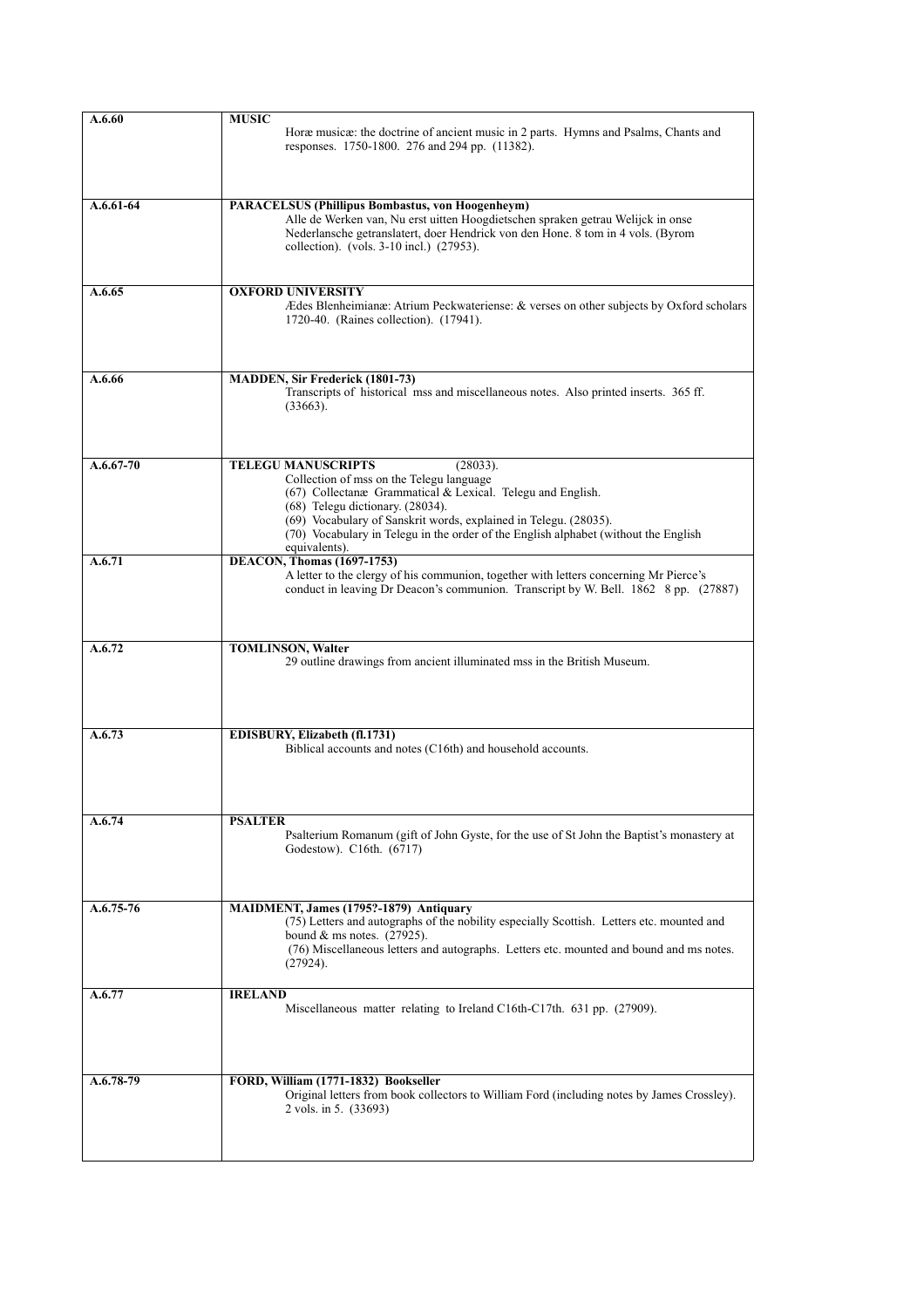| A.6.80              | BLUNDELL, William (1620-98)                                                                                                                                                                                                                   |
|---------------------|-----------------------------------------------------------------------------------------------------------------------------------------------------------------------------------------------------------------------------------------------|
|                     | Some of the troubles and persecutions sustained by W. Blundell for profession of the<br>Catholic faith. Also the names of those Catholic recusants buried in the burial place within<br>the Harkirk. (32280).                                 |
|                     |                                                                                                                                                                                                                                               |
| A.6.81              | VAUX, Laurence (1519-1585?) Warden of Manchester                                                                                                                                                                                              |
|                     | (i) Petition for admission to Canons Regular, Louvain. 1572. (ii) Deed of deposit for<br>furniture of Manchester College. 1573.<br>(iii) Will of Laurence Vaux, dated 1573                                                                    |
| A.6.82              | RAINES, F.R. (1805-78) Antiquarian                                                                                                                                                                                                            |
|                     | Memoir of Humphrey Chetham, his family and the Chetham foundation. 86 ff.                                                                                                                                                                     |
|                     |                                                                                                                                                                                                                                               |
| A.6.83-86           | BANNE, Nathaniel (1671-1736) of St Anne's Church, Manchester<br>(83-85) Commonplace books. 3 vols. 282 ff.; 92 ff.; 275 ff. (6685). (86) Text book, mainly<br>extracts from books. Notes on scripture etc. (dated up to 1736). 109 ff. (6686) |
| A.6.87              | <b>BYROM, John (1692-1763)</b>                                                                                                                                                                                                                |
|                     | Guard book containing letters to John Byrom from Dr Deacon, Bp. Warburton and William<br>Law. Also miscellaneous notes, poems, shorthand etc. (27874)                                                                                         |
|                     |                                                                                                                                                                                                                                               |
| A.6.88 <sub>D</sub> | <b>JUSTINUS</b> (Ker 358-9)<br>Epitoma in Trogum Pompeium. Written in Italy, second half C15th. (8005).                                                                                                                                       |
|                     |                                                                                                                                                                                                                                               |
| A.6.89              | <b>MATTHEW PARIS (Ker 348)</b><br>Flores historiarum etc. C13th - C14th. (6712). (Now on long-term loan at the British<br>Library.)                                                                                                           |
| A.6.90 <sub>D</sub> | POLYCHRONICON (Ker 367-8)<br>In English. Second half C14th. (11379)                                                                                                                                                                           |
|                     |                                                                                                                                                                                                                                               |
| A.6.91              | <b>ALAIN CHARTIER (Ker 365-6)</b><br>Poems in French. Second half C15th. (11362)                                                                                                                                                              |
| A.6.92              | LINDSAY, Robert (1400?-1565?)<br>History of Scotland from the year 1436 (continued to 1598). 183 pp. (6708) A.6.93 -<br>A.6.115                                                                                                               |
|                     |                                                                                                                                                                                                                                               |
| A.6.93              | WHITAKER, John (1735-1808)<br>Correspondence. Including letters sent to George Chalmers. (1742-1825). 179 ff.                                                                                                                                 |
| A.6.94              | <b>SWAN MARKS</b>                                                                                                                                                                                                                             |
|                     | Collection of Swan marks (after 1574) for River Thames with names of owners. (Barritt<br>collection). 64 ff. (8021).                                                                                                                          |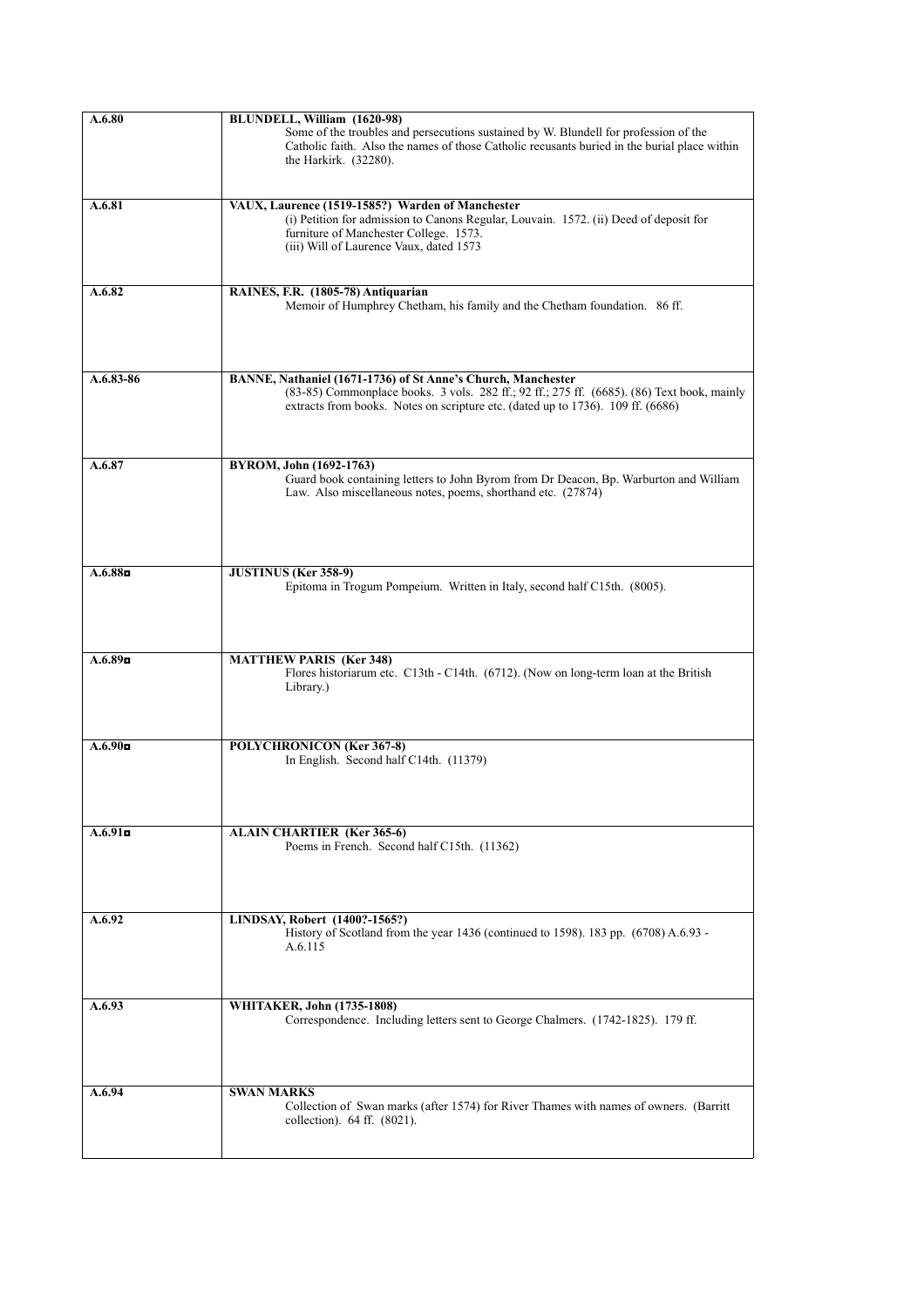| A.6.95      | NEWCOME, Henry (1627-95)                                                                                                                                                                                                                                                                                                                                                                                                                                                                                                                                                                                                                                                    |
|-------------|-----------------------------------------------------------------------------------------------------------------------------------------------------------------------------------------------------------------------------------------------------------------------------------------------------------------------------------------------------------------------------------------------------------------------------------------------------------------------------------------------------------------------------------------------------------------------------------------------------------------------------------------------------------------------------|
|             | Transcripts from diary made by J. Sudlow, 1847 for Chetham Society. Diary 1661-63. (See<br>A.2.140). 343 pp. (33647)                                                                                                                                                                                                                                                                                                                                                                                                                                                                                                                                                        |
| A.6.96      | <b>MEDICINE</b> (Ker 364-5)                                                                                                                                                                                                                                                                                                                                                                                                                                                                                                                                                                                                                                                 |
|             | Questiones magistri Robert di Meduana supra librum philareti de pulsibus etc. Written<br>probably in France c.1340. (8023).                                                                                                                                                                                                                                                                                                                                                                                                                                                                                                                                                 |
| A.6.97      | [GAMBOLD, William] (fl.1720)<br>Welsh-English dictionary. 406 ff. (27889)                                                                                                                                                                                                                                                                                                                                                                                                                                                                                                                                                                                                   |
| A.6.98      | [DODDRIDGE, Sir John] (1555-1628)<br>A treatise concerninge the nobilitie of England accordinge to the lawes of England.<br>(Towneley collection). 91 ff                                                                                                                                                                                                                                                                                                                                                                                                                                                                                                                    |
| A.6.99      | <b>RENAUD, Frank (1819-1904)</b>                                                                                                                                                                                                                                                                                                                                                                                                                                                                                                                                                                                                                                            |
|             | Grangerized copy of: Contributions towards a history of the ancient parish of Prestbury in<br>Cheshire, 1876. (Chetham Society o.s. no.97). Includes many extra notes and illustrations.<br>Large paper copy. (33656).                                                                                                                                                                                                                                                                                                                                                                                                                                                      |
| A.6.100     | <b>STAR CHAMBER</b>                                                                                                                                                                                                                                                                                                                                                                                                                                                                                                                                                                                                                                                         |
|             | A treatise of the high courte of Starr Chamber. English, early C17th. 68 ff. and 97 pp.<br>(11373).                                                                                                                                                                                                                                                                                                                                                                                                                                                                                                                                                                         |
| $A.6.101-2$ | <b>ASTRONOMY</b><br>Astronomical Tables by Samuel Smethurst of Manchester? c.1769-78. Including folding<br>plates. 2 vols. 54 & 13 ff; 454 ff. (33695).                                                                                                                                                                                                                                                                                                                                                                                                                                                                                                                     |
| A.6.103     | <b>ITALIAN</b><br>Secreti diversi. [Italian book of recipes C17th-C18th?] 511 pp. (27910)                                                                                                                                                                                                                                                                                                                                                                                                                                                                                                                                                                                   |
| A.6.104-05  | LAWSON, John (1724-1779)<br>(104) Mathematical correspondence between John Lawson of Swancombe, Kent and<br>Charles Wildbore, dated 1774-7. Transcripts of letters. 128 ff. (11387).<br>(105) Spherics, or elements of spherical geometry. Augograph Ms? 157 ff.                                                                                                                                                                                                                                                                                                                                                                                                            |
|             |                                                                                                                                                                                                                                                                                                                                                                                                                                                                                                                                                                                                                                                                             |
| A.6.106-115 | PARTINGTON, John Heaton (fl.1900-12) of Middle Hulton<br>(106) History of Middle Hulton and some of its inhabitants. 68 ff. (31981).<br>(107) Little Hulton: Manor of Worsley. 96 ff. (31980). (108) History of Halliwell. 135 ff.<br>(31977).<br>(109) History of Twiston. 39 ff. (31979).<br>(110) Farnworth, Rumworth and Kearsley, Heaton, Halliwell and Horwich. 195 ff.<br>(31984).<br>111) Westhoughton, Hulton, Barton. 169 ff. (31983).<br>$(112)$ The Church and Parish of Deane. 184 ff. $(31976)$ . $(113)$ Military annals of the county<br>of Lancaster. 124 ff. (31982).<br>(114) Farnworth, Kearsley and Rumworth. 84 ff. (31975). (115) Prehistoric man in |
| A.6.118-20  | Lancashire. 263 pp. (31978).<br><b>MANCHESTER SHIP CANAL</b><br>(118) Scrapbook of letters, cuttings, extracts from publications relating to Canal 1891-92.<br>Including letters by Sir Lees Knowles M.P. (36551).<br>(119-20) Scrapbooks, containing cuttings from the Manchester City News dated 1894;<br>1895-99. (32743)                                                                                                                                                                                                                                                                                                                                                |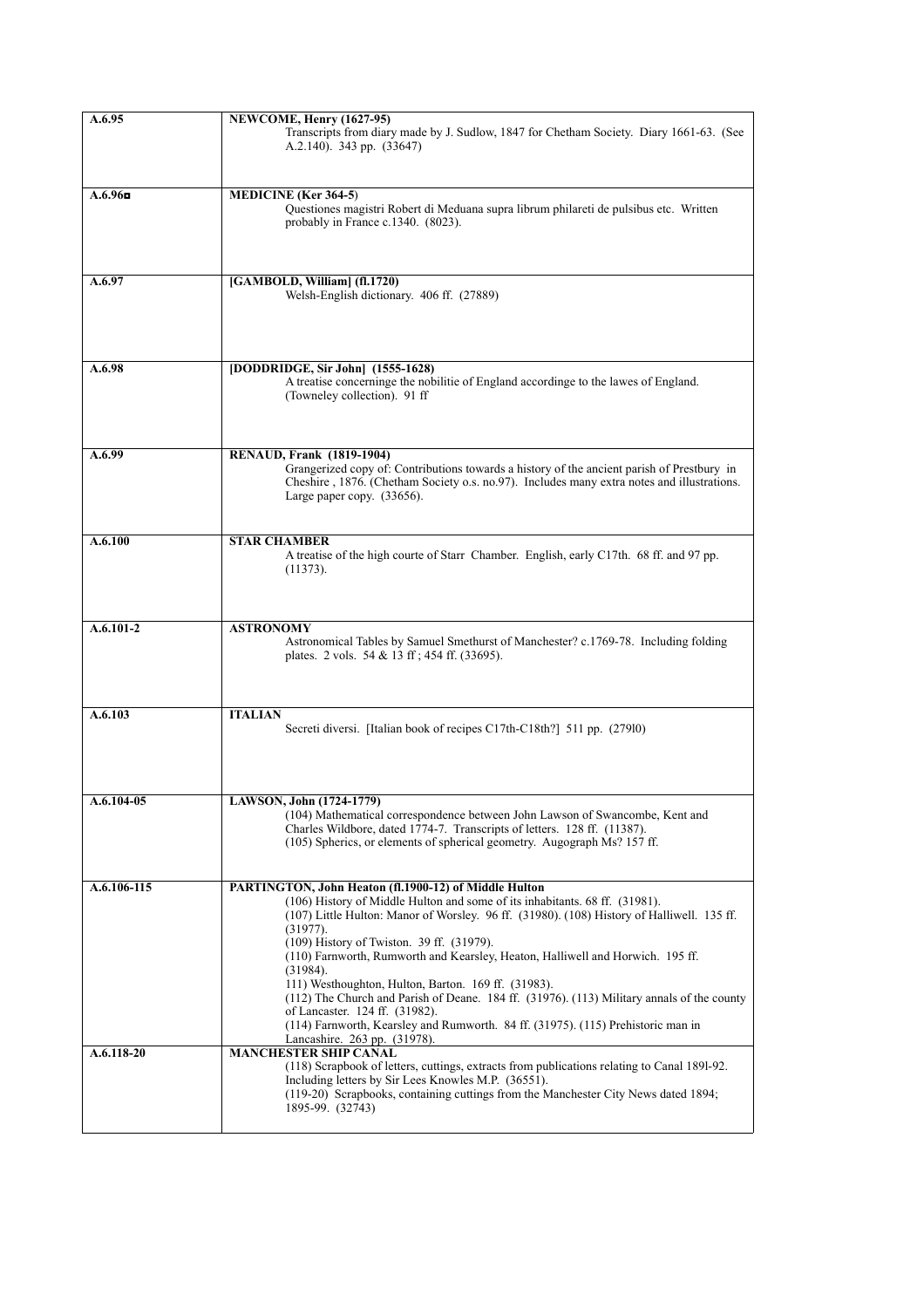| A.6.121             | <b>BOX HILL COACH</b>                                                                                                                                                                        |
|---------------------|----------------------------------------------------------------------------------------------------------------------------------------------------------------------------------------------|
|                     | Box Hill Coach (Cooper's coach) form, sometime styled the afternoon Dorking coach: Way<br>bills 1874-75. (40219)                                                                             |
|                     |                                                                                                                                                                                              |
|                     |                                                                                                                                                                                              |
| A.7.1 <sub>II</sub> | MIRROR OF THE LIFE OF CHRIST (Ker 343-4)                                                                                                                                                     |
|                     | English. Second half C15th. (6690).                                                                                                                                                          |
| A.7.2n              | P. DE BRACO (Ker 344-5)                                                                                                                                                                      |
|                     | Compendium iuris canonici 1466. (6691).                                                                                                                                                      |
| A.7.3               | <b>URMSTON,</b>                                                                                                                                                                              |
|                     | LancashireHalmot of Urmston records 1613-99. Records of half yearly courts. 97 ff.                                                                                                           |
|                     |                                                                                                                                                                                              |
| A.7.4               | WILSON, Thomas (1747-1813) of Clitheroe<br>Miscellaneous papers. Original ms poems, essays and correspondence (partly published in<br>Chetham Society o.s. 45). 3 vol. (11398).              |
|                     |                                                                                                                                                                                              |
| A.7.5               | <b>WALKER, John</b><br>Sufferings of the clergy: index to the 1714 edition in J.E. Bailey's autograph. (Bailey<br>collection). (33694).                                                      |
|                     |                                                                                                                                                                                              |
| A.7.6               | <b>BRIDGEWATER CANAL</b><br>Accounts of Bridgewater Canal 1791. Receipts and payments. 22 ff. (27869).                                                                                       |
|                     |                                                                                                                                                                                              |
| A.7.7               | PRINCE CONSORT MEMORIAL FUND,<br>ManchesterMinute book of the Committee appointed to provide a memorial to Albert,<br>Prince Consort. Including list of donations. 1862-67. 96 ff. and 17 pp |
|                     |                                                                                                                                                                                              |
| A.7.8               | <b>BURRS MILL, Bury</b><br>Wage book of Peel, Yates and Peel, Burrs Mill. 1800-02. 190 ff. (31989).                                                                                          |
|                     |                                                                                                                                                                                              |
| A.7.9               | <b>TOTTINGTON, Lancashire</b><br>St Anne's Church 1799-1949: notes, letters and copies of letters. Prepared for printed<br>history of Church 1949. (39550).                                  |
| A.7.10              |                                                                                                                                                                                              |
|                     | <b>ASHWORTH, Lancashire</b><br>Overseers of the poor 1723-45. 13 ff. (27861)                                                                                                                 |
|                     |                                                                                                                                                                                              |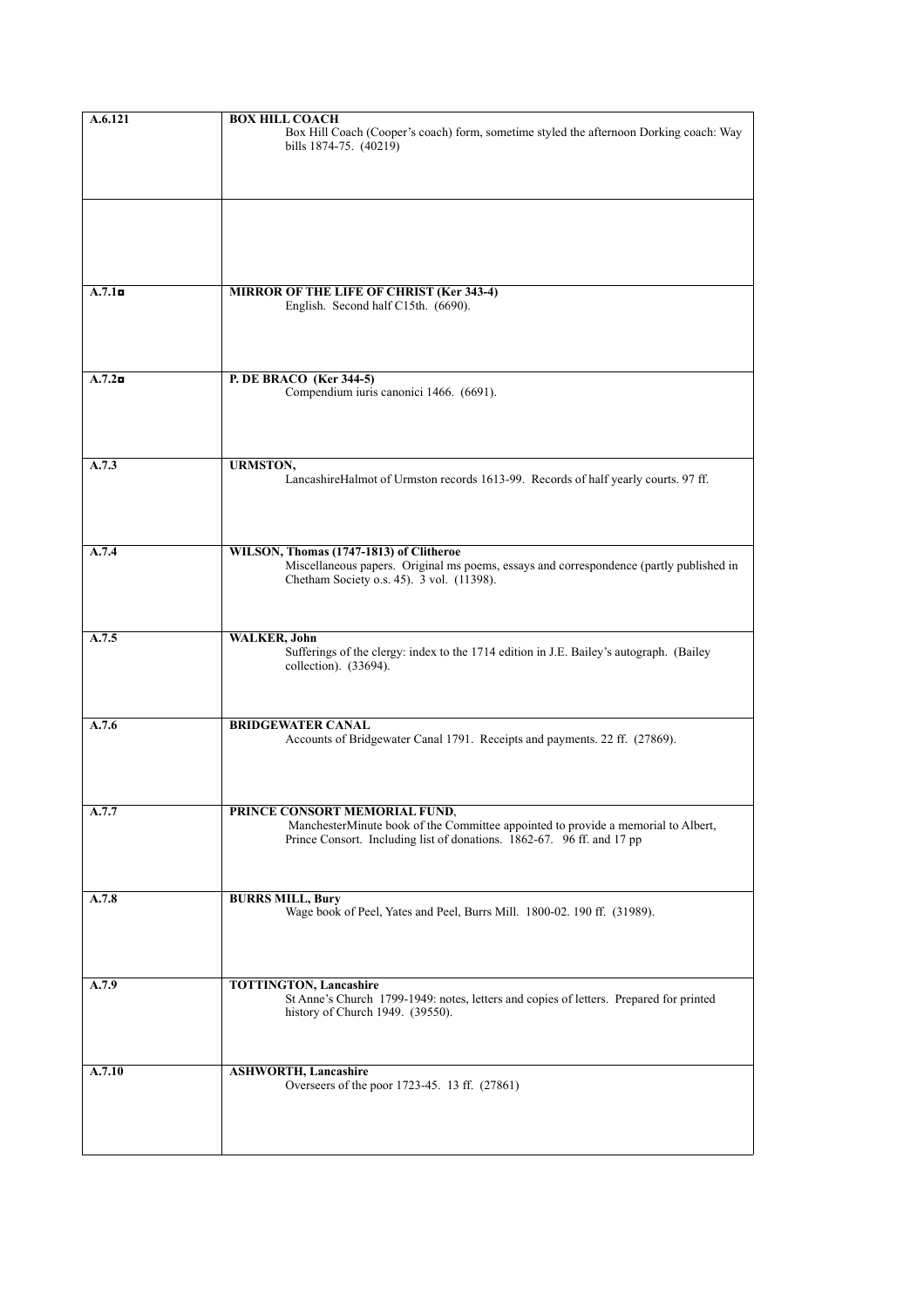| A.7.12        | <b>KNUTSFORD, Cheshire</b>                                                                                                                                         |
|---------------|--------------------------------------------------------------------------------------------------------------------------------------------------------------------|
|               | Over Knutsford Accounts 1669-1778. Constables accounts and overseers of the poor. 166<br>ff. $(31990)$                                                             |
|               |                                                                                                                                                                    |
|               |                                                                                                                                                                    |
| A.7.13-18     | <b>SUTTON, Nr. Macclesfield</b><br>$(13)$ Accounts of the surveyors of the highways. 1764-1814. 79 ff. $(31985)$ .                                                 |
|               | (14-17) Overseers of the poor, payments to pensioners etc. 1769-1813. 4 vol. (31986).                                                                              |
|               | 18) Poor house accounts 1797-1818. 179 and 2 ff. (31987).                                                                                                          |
|               |                                                                                                                                                                    |
| A.7.19        | <b>BOUTFLOWER, Andrew, Physician</b><br>Five lectures. Author's ms of book printed 1931. Lectures on Manchester, Medicine and                                      |
|               | Cathedrals. 119 ff.                                                                                                                                                |
|               |                                                                                                                                                                    |
|               |                                                                                                                                                                    |
| A.7.20        | <b>BRADSHAW HALL, Bolton</b><br>Printed booklet and album of photographs. c.1950. (38226).                                                                         |
|               |                                                                                                                                                                    |
|               |                                                                                                                                                                    |
| A.7.21        | MEREDITH, Sir William (1665-1752)                                                                                                                                  |
|               | Survey of lands in Altrincham, Bowdon etc. 1726. (Crossley collection). 32 ff. (31988)                                                                             |
|               |                                                                                                                                                                    |
|               |                                                                                                                                                                    |
| $A.7.22 - 23$ | <b>EDGE, Sir John</b>                                                                                                                                              |
|               | (22) Some references to Edges in England and Wales, with notes by John Edge. c.1909. 485<br>pp. (32119).                                                           |
|               | 23-23b) Adam de Egge and his descendants. (1923). 2 vols. of text (23 & 23a) and one of                                                                            |
|               | indices.                                                                                                                                                           |
| A.7.24        | <b>MARTINDALE, Adam (1623-86)</b>                                                                                                                                  |
|               | The Life of Adam Martindale written by himself. Copy of original ms in British Museum<br>made for Thomas Heywood for Chetham Society, o.s. 4. iv, 181 pp. (11391). |
|               |                                                                                                                                                                    |
|               |                                                                                                                                                                    |
| A.7.25        | <b>COMMONPLACE BOOK</b><br>Naylor family of Manchester? C18th. 41 ff. (39467).                                                                                     |
|               |                                                                                                                                                                    |
|               |                                                                                                                                                                    |
|               |                                                                                                                                                                    |
| A.7.26        | <b>PEMBROKESHIRE</b><br>Short pedigrees of noblemen, knights, esquires, gentlemen and women of Pembrokeshire                                                       |
|               | 1592-1612. c.400 coats of arms. 14 pp. and 35 ff. (6715).                                                                                                          |
|               |                                                                                                                                                                    |
|               |                                                                                                                                                                    |
| A.7.27        | <b>LONDON</b><br>City charters. Statutes Mary-Charles II. C17th. (Crossley collection). 94 ff. (27927).                                                            |
|               |                                                                                                                                                                    |
|               |                                                                                                                                                                    |
| A.7.28        | <b>LEGH FAMILY</b>                                                                                                                                                 |
|               | Photocopy of ms: rent roll of the Legh family. 1465. 334 ff. (38098).                                                                                              |
|               |                                                                                                                                                                    |
|               |                                                                                                                                                                    |
| A.7.29        | NORRIS, J.O.H.                                                                                                                                                     |
|               | High Sheriff's coach and other historical carriages [1951]. Photographs and typescript. 34<br>ff. $(38212)$ .                                                      |
|               |                                                                                                                                                                    |
|               |                                                                                                                                                                    |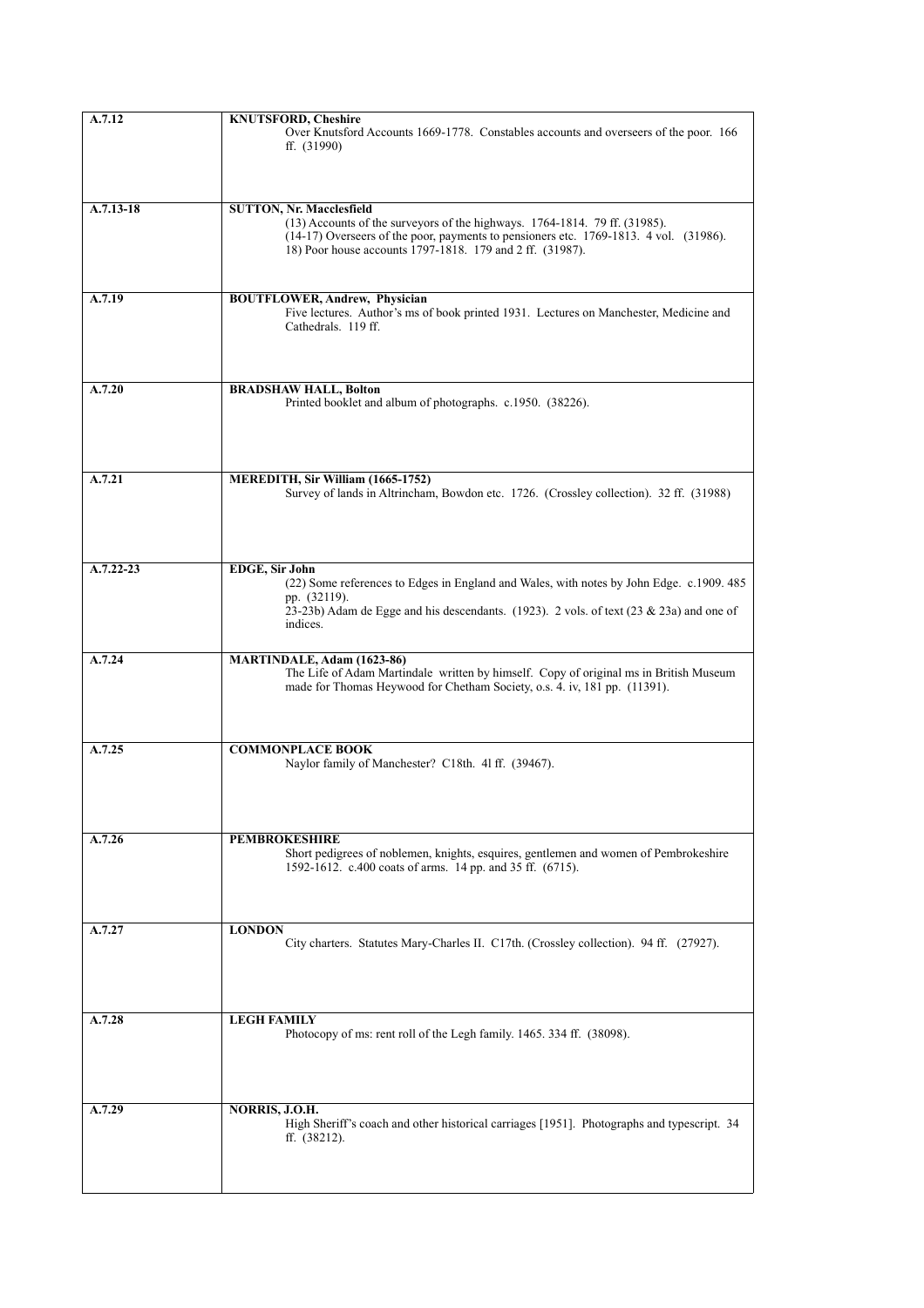| $A.7.30-32$         | <b>RATES, Lancashire</b>                                                                                                                |
|---------------------|-----------------------------------------------------------------------------------------------------------------------------------------|
|                     | (30) Book of rates for Lancashire 1649. 26 & 12 ff. (6705).                                                                             |
|                     | (31) Book of rates for Lancashire, compiled by William Crabtree (1610-1644?) 53 pp.                                                     |
|                     | (11383).                                                                                                                                |
|                     | (32) Book of rates for the county of Lancaster 1650. 27 ff. (11385).                                                                    |
|                     |                                                                                                                                         |
| A.7.33              | <b>BREDBURY, Cheshire</b>                                                                                                               |
|                     | Map and descriptions of the Bredbury estate to be sold at auction 1825. (40183)                                                         |
|                     |                                                                                                                                         |
|                     |                                                                                                                                         |
|                     |                                                                                                                                         |
| A.7.34              | <b>ALEXANDER VII, Pope</b>                                                                                                              |
|                     | Præparatio ad missam pontificalem with Arms of Alexander VII. c.1655. 24 ff. (11392)                                                    |
|                     |                                                                                                                                         |
|                     |                                                                                                                                         |
|                     |                                                                                                                                         |
|                     |                                                                                                                                         |
| A.7.36              | <b>MATHEMATICS</b>                                                                                                                      |
|                     | Mathematical definitions, tables etc. late C17th. 26 ff.                                                                                |
|                     |                                                                                                                                         |
|                     |                                                                                                                                         |
|                     |                                                                                                                                         |
|                     |                                                                                                                                         |
| A.7.37              | CROSSLEY, James (1800-1883) of Manchester<br>Miscellaneous antiquarian material, chiefly relating to Lancashire, Yorkshire, Cumberland. |
|                     |                                                                                                                                         |
|                     |                                                                                                                                         |
|                     |                                                                                                                                         |
|                     |                                                                                                                                         |
| A.7.38 <sub>n</sub> | GOWER, John (Ker 345)                                                                                                                   |
|                     | Confessio Amantis. Second half C15th. (6696).                                                                                           |
|                     |                                                                                                                                         |
|                     |                                                                                                                                         |
|                     |                                                                                                                                         |
|                     |                                                                                                                                         |
| A.7.39              | HOLLINGWORTH, Richard (1607-1656)                                                                                                       |
|                     | Notes on the life of Hollingworth by F.R. Raines. 14 ff.                                                                                |
|                     |                                                                                                                                         |
|                     |                                                                                                                                         |
|                     |                                                                                                                                         |
| A.7.40              | <b>CATALOGUE</b>                                                                                                                        |
|                     | Bibliotheca Theologica. Catalogue of books published C16th-1791. 170 ff.                                                                |
|                     |                                                                                                                                         |
|                     |                                                                                                                                         |
|                     |                                                                                                                                         |
|                     |                                                                                                                                         |
| A.7.41              | <b>MANCHESTER &amp; SALFORD EDUCATION BILL</b>                                                                                          |
|                     | Progress of plan of Manchester and Salford Education Bill, 1848-52. Scrapbook of printed                                                |
|                     | and mss. material including letters. (39817)                                                                                            |
|                     |                                                                                                                                         |
|                     |                                                                                                                                         |
| A.7.42-43           | [TREVOR, Arthur Hill] (1798-1862)                                                                                                       |
|                     | 2 versions of The History of the House of Nassau chiefly dealing with William of Orange.                                                |
|                     | Written by Arthur Hill Trevor, 3rd Viscount Dungannon. 187 ff.; 174 ff. (27942).                                                        |
|                     |                                                                                                                                         |
|                     |                                                                                                                                         |
|                     |                                                                                                                                         |
| A.7.44              | <b>CHETHAM'S HOSPITAL &amp; LIBRARY</b>                                                                                                 |
|                     | Abstract of deeds relating to title of land etc. in Manchester, Hamerton, Rochdale and Sutton                                           |
|                     | on the Hill. Early C19th.                                                                                                               |
|                     |                                                                                                                                         |
|                     |                                                                                                                                         |
| A.7.45-47           | <b>CHETHAM'S HOSPITAL</b>                                                                                                               |
|                     | (45) Abstracts of leases of lands in Rochdale 1788-1811 including map. 34 ff.                                                           |
|                     | (46-47) Rentals of lands in Rochdale, Salford and Manchester. 1827-1913. 2 vols. 87; 154                                                |
|                     | ff                                                                                                                                      |
|                     |                                                                                                                                         |
|                     |                                                                                                                                         |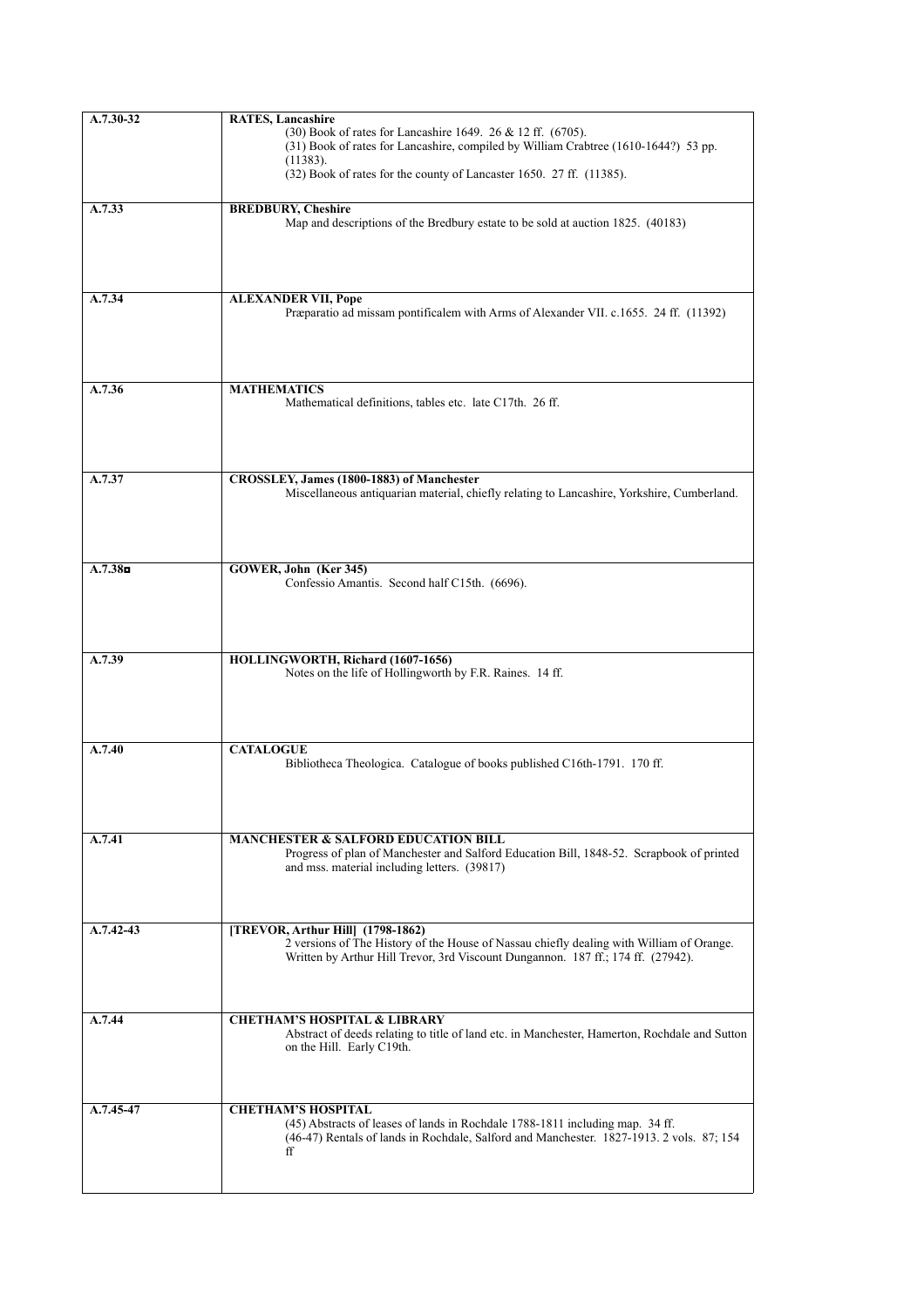| A.7.48    | <b>CHOLMONDELEY FAMILY</b>                                                                 |
|-----------|--------------------------------------------------------------------------------------------|
|           | Book of tenures 1509-1600 from inquisitions of family of Cholmondeley and others of        |
|           | Cheshire. C17th? (37900)                                                                   |
|           |                                                                                            |
|           |                                                                                            |
|           |                                                                                            |
| A.7.49    | DUKINFIELD-DANIEL, Lady (1722-62)                                                          |
|           | Divine music for devotion: music book made by Lady Dukinfield-Daniel. 153 pp. (27885).     |
|           |                                                                                            |
|           |                                                                                            |
|           |                                                                                            |
|           |                                                                                            |
| A.7.50    | <b>LANCASHIRE</b>                                                                          |
|           | Visitation of Lancashire, 1567. Possibly in hand of Robert Glover. 118 ff. (6719).         |
|           |                                                                                            |
|           |                                                                                            |
|           |                                                                                            |
|           |                                                                                            |
| A.7.51    | ROCK BUILDING SOCIETY,                                                                     |
|           | ManchesterDeeds concerning Rock Permanent Building and Investment Society,                 |
|           | Cumberland Street and Spinning fields, Manchester. 1753-1798                               |
|           |                                                                                            |
|           |                                                                                            |
|           |                                                                                            |
| A.7.52    | FLOWER, William and GLOVER, Robert                                                         |
|           | Visitation of various counties in 1580 and following particularly Cheshire and Lancashire. |
|           | Transcript of original ms. (6694).                                                         |
|           |                                                                                            |
|           |                                                                                            |
|           |                                                                                            |
| A.7.53    | <b>HERTFORDSHIRE</b>                                                                       |
|           | Visitation of Hertfordshire 1579-1634. 112 ff. (7995).                                     |
|           |                                                                                            |
|           |                                                                                            |
|           |                                                                                            |
|           |                                                                                            |
| A.7.54    | <b>EDINBURGH UNIVERSITY</b>                                                                |
|           | Catalogue of Theses medicæ inaugurales Edinburgenæ. Author index. 33 ff. (7560)            |
|           |                                                                                            |
|           |                                                                                            |
|           |                                                                                            |
|           |                                                                                            |
| A.7.55    | <b>JACOBITES</b>                                                                           |
|           | Collection of notes, extracts etc. concerning Jacobites. C18th.                            |
|           |                                                                                            |
|           |                                                                                            |
|           |                                                                                            |
|           |                                                                                            |
| A.7.56    | <b>THEOLOGY</b>                                                                            |
|           | Doctrina placetanor. Miscellaneous extracts C17th? (Raines collection). 175 ff.            |
|           |                                                                                            |
|           |                                                                                            |
|           |                                                                                            |
|           |                                                                                            |
| A.7.57    | <b>TURNPIKES</b><br>(a) Report of the Turnpike Trusts 1839 (printed).                      |
|           | (b) Pendleton. Act for the Pendleton Turnpikes 1826, (printed copy and manuscript notes).  |
|           | (c) Barton Turnpike order book 1851-79.                                                    |
|           |                                                                                            |
|           |                                                                                            |
| A.7.58(a) | <b>HALL, John (fl.1825)</b>                                                                |
|           | Gleanings or a collection of songs, verses and extracts from different authors             |
|           |                                                                                            |
|           |                                                                                            |
|           |                                                                                            |
|           |                                                                                            |
| (b)       | HASLEWOOD, Josiah                                                                          |
|           | Extracts from songs, poems etc. n.d                                                        |
|           |                                                                                            |
|           |                                                                                            |
|           |                                                                                            |
|           |                                                                                            |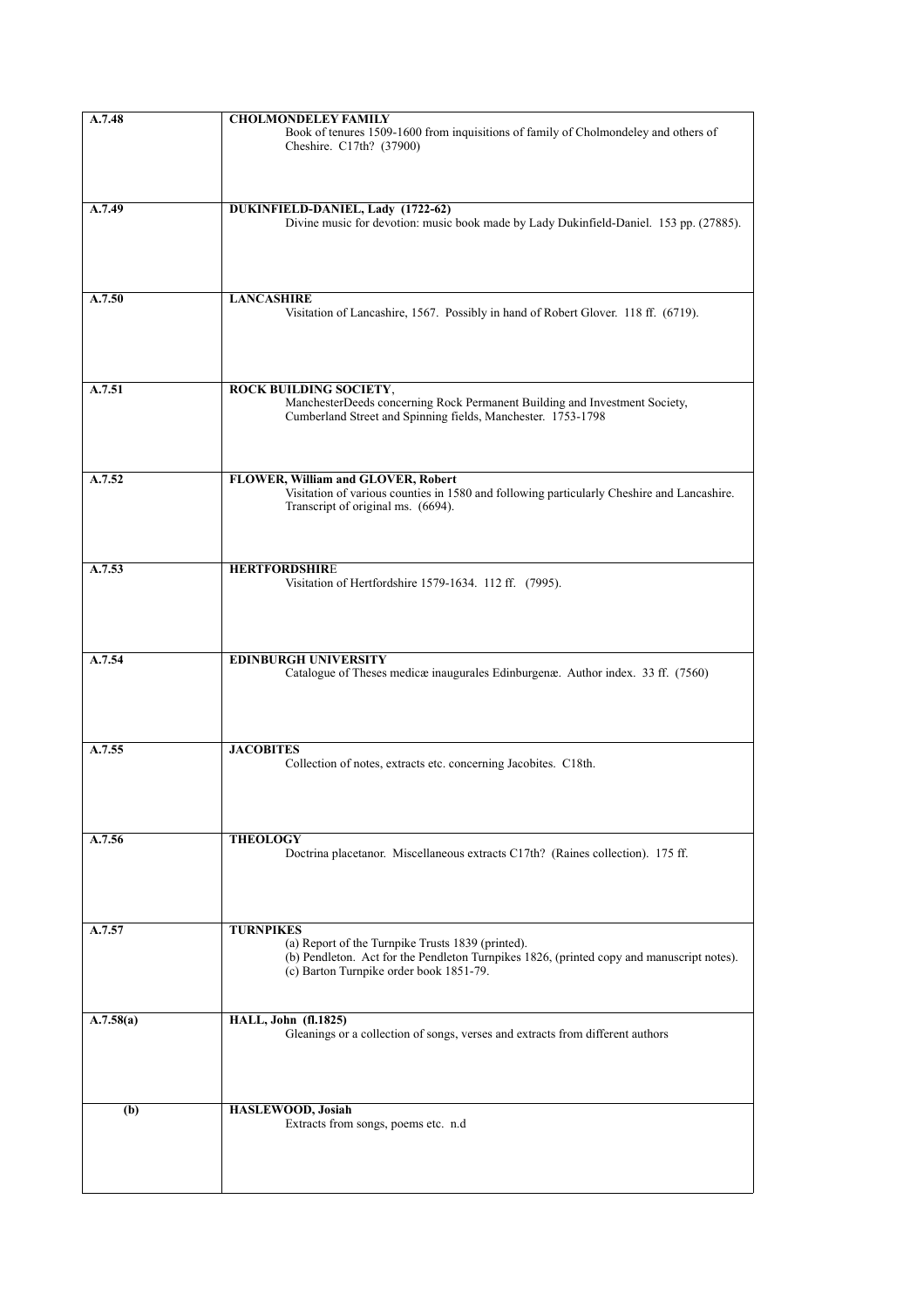| (c)        | <b>LEWIS, Miss (fl.1827)</b>                                                                                                                                                                                                                                                 |
|------------|------------------------------------------------------------------------------------------------------------------------------------------------------------------------------------------------------------------------------------------------------------------------------|
|            | Extracts from songs, poems etc. including sketches, watercolours.                                                                                                                                                                                                            |
| A.7.59     | <b>CORSER, Rev. Thomas (1793-1876)</b><br>General index to CollectanæAnglo Poetica pts. 1-9.                                                                                                                                                                                 |
| A.7.60     | <b>MANCHESTER POLL BOOK</b><br>Poll register Manchester districts 1 & 7. n.d. c.1840.                                                                                                                                                                                        |
| A.7.61     | <b>CATALOGUES</b><br>Miscellaneous catalogues including Edinburgh University medical dissertations 1754-1789<br>6 vols                                                                                                                                                       |
| A.7.63     | BYROM, John (1690-1762)<br>Christians Awake. (Author's autograph - 1 sheet framed). c.1740.                                                                                                                                                                                  |
| A.7.64     | <b>THEOLOGY</b><br>(i) Religious journal 1678-1693 unknown author. (Byrom collection). 2 vols.<br>(ii) Religious meditations, thoughts, reflections and maxims. Extracts written in Latin,<br>English, Italian, Spanish, French and Dutch. C18th. (Byrom collection). 4 fols |
| $A.7.67$ n | <b>AUGUSTINUS</b> (Ker 339-41)<br>Written in England, second half C13th. (6682)                                                                                                                                                                                              |
| A.7.68     | <b>BAGSHAW, Thomas Pittard</b><br>The Czarowitz: an account of the life, impeachment and death of Alexis, son of Peter the<br>Great. C19th. 185 ff. (27862)                                                                                                                  |
| A.7.69     | <b>BARONETAGE</b><br>English baronetage arranged by county. C17th? 102 ff. (33670).                                                                                                                                                                                          |
| A.7.70     | <b>LANCASHIRE</b><br>The certificate of all the colleges, charities and other foundations within the county of<br>Lancaster surveyed by Edward VI 1548. Copy (C19th) of Chantry roll. 55 ff. (27914)                                                                         |
| A.7.71     | <b>STEPHANUS THESAURUS</b><br>Subscribers to Stephanus Thesaurus linguæ Græcæ. ed Valpy. 1816-26                                                                                                                                                                             |
|            |                                                                                                                                                                                                                                                                              |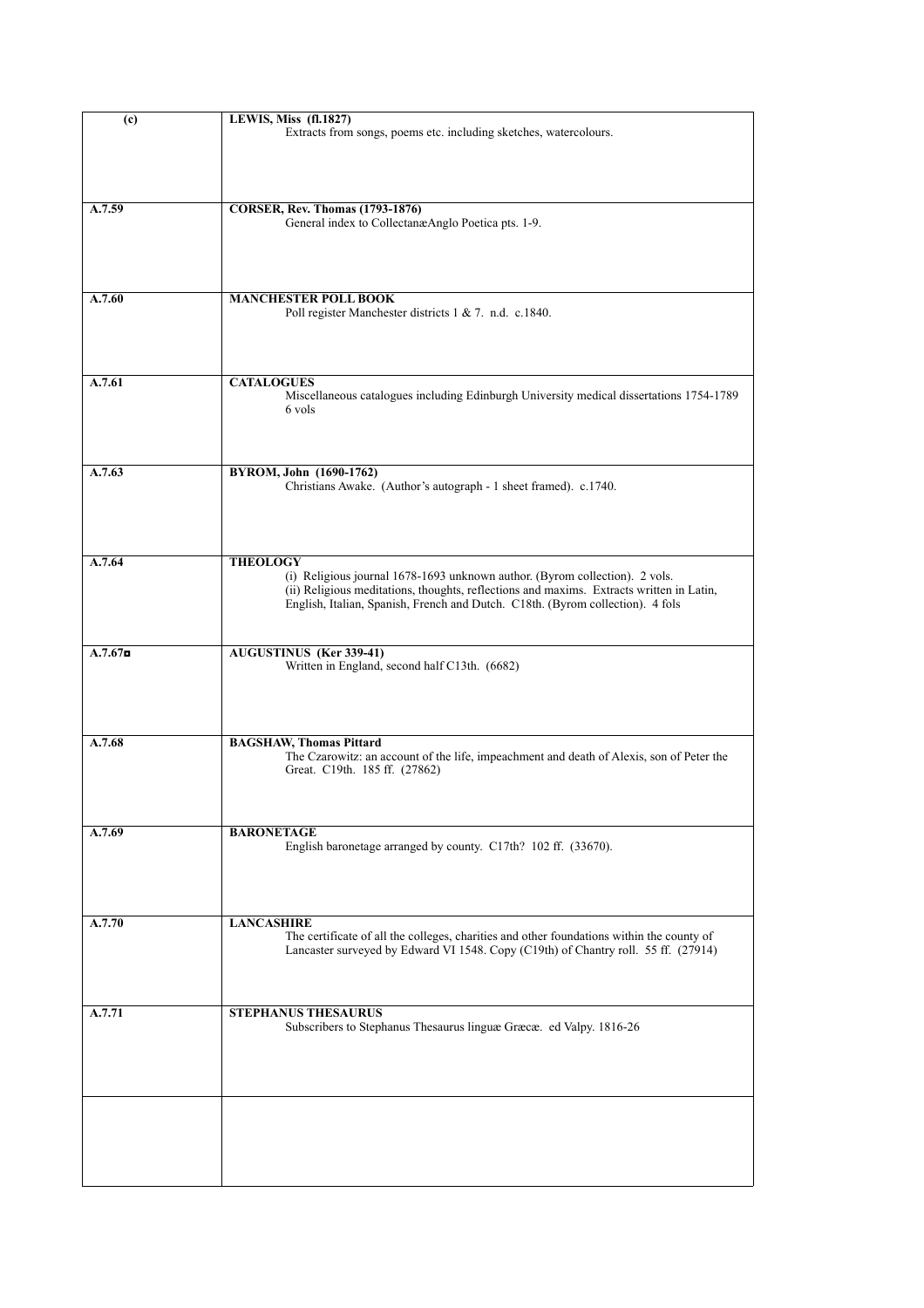| B.1        | MANCHESTER<br>Manchester City Circle Railway 1902. Correspondence and printed material, maps. (7<br>items).                                                                                                                                                                                                                                                                                                                                                                                                                                                                                                                                                                                                                                                                                                                                                                                                                                                                                                                             |
|------------|-----------------------------------------------------------------------------------------------------------------------------------------------------------------------------------------------------------------------------------------------------------------------------------------------------------------------------------------------------------------------------------------------------------------------------------------------------------------------------------------------------------------------------------------------------------------------------------------------------------------------------------------------------------------------------------------------------------------------------------------------------------------------------------------------------------------------------------------------------------------------------------------------------------------------------------------------------------------------------------------------------------------------------------------|
| B.3        | <b>SUTTON ON THE HILL.</b><br>DerbyshirePapers concerning Hospital and Library estates. 1671-1919. (i) Survey of the<br>manor of Sutton on the Hill 1671. (ii) Enclosure award with plan 1771. (iii) Valuation 1821.<br>(iv) Rental 1772-1827. (v) Rental 1830. (vi) Rental 1874-1919. (vii-viii) Sutton on the Hill<br>and Thuryaston                                                                                                                                                                                                                                                                                                                                                                                                                                                                                                                                                                                                                                                                                                  |
| B.4        | <b>ROCHDALE</b><br>Maps of Chetham's Hospital and Library, Rochdale estates 1718-1828.                                                                                                                                                                                                                                                                                                                                                                                                                                                                                                                                                                                                                                                                                                                                                                                                                                                                                                                                                  |
| <b>B.5</b> | SOTHEBY, Samuel Leigh (1805-61)<br>History of Early English poetry. Sheets of ms notes in boxes 12 vols. and index                                                                                                                                                                                                                                                                                                                                                                                                                                                                                                                                                                                                                                                                                                                                                                                                                                                                                                                      |
| <b>B.6</b> | <b>CHETHAM'S LIBRARY</b><br>Miscellaneous Library papers 1912-78. (Restricted).                                                                                                                                                                                                                                                                                                                                                                                                                                                                                                                                                                                                                                                                                                                                                                                                                                                                                                                                                         |
|            |                                                                                                                                                                                                                                                                                                                                                                                                                                                                                                                                                                                                                                                                                                                                                                                                                                                                                                                                                                                                                                         |
| $C.6.1-3$  | KUERDEN, Richard (1623-90?)<br>(1-2) 2 vols. of notes for the History of Lancashire. Proposed History by Richard Kuerden<br>and Christopher Towneley (3) Index to the Chetham folio and quarto volumes by R.T.<br>Hampson and W. Dobson 1850s                                                                                                                                                                                                                                                                                                                                                                                                                                                                                                                                                                                                                                                                                                                                                                                           |
| $C.6.4-11$ | <b>PALMER COLLECTION</b><br>8 volumes of transcripts of local material by John Palmer (1785-1846). Architect.                                                                                                                                                                                                                                                                                                                                                                                                                                                                                                                                                                                                                                                                                                                                                                                                                                                                                                                           |
|            | Extracts from Dr Kuerden's Mss in Chetham Library, chiefly Inquisitions post mortem, and<br>A<br>deeds (abstracts) mostly arranged by names of persons, alphabetically. Deeds relating to<br>Abbeys of Cokersand, Furness &c. CartæAntiquæ Placita de quo warranto as to<br>Westmorland. Ditto as to Lancashire. Abbreviatio Rotulorum Originalium, vol.i. Pedigrees<br>of Anderton and Barlow. Another collection of abstracts of Deeds &c. from Kuerden's Mss<br>in Chetham's Library, alphabetical A to W. Baronia de Holand. A third alphabetical<br>collection of abstracts. Kings, Thanes and Drenchers. A fourth collection of abstracts,<br>alphabetical. Burscough Priory. Barony of Weeton. Abbey of Cokersand. Dieulacres<br>(abstracts of fifteen charters to). Rossal and North Meols. Bold deeds. Holand Priory. The<br>Holands. Barony of Warrington. Fees of various persons. Caton deeds. Near the end of<br>the volume $(p.105)$ is an Index to the names in the Inquisition post mortem (viz. those in<br>pp.1-238). |
|            | London, vols. ii., iv., &c. Extracts (various) from Harleian Mss in the British Museum, Nos<br>B<br>Extracts (various from Dr Kuerden's Mss in the College of Arms or Herald's College, 2085,<br>2077, 2112, 2042 &c. Extracts (various) from Dr Kuerden's Mss in Chetham's Library.<br>Deeds of Middleton, Barlow, Scarisbrick, Bold Banester, Byrom &c. Pedigrees of Hoghton,<br>Pilkington &c. Notes on Hopwoods of Hopwood &c. Genealogies of Holand, Reddish,<br>Parr, Tetlow, &c. Elston or Ethelston, long family narrative (from Harl.Ms. 2042). Families<br>of Brockholes, Cunliffe and Eyres (narrative). Chetham family Mss. Nos.1-8. No index to<br>this volume                                                                                                                                                                                                                                                                                                                                                             |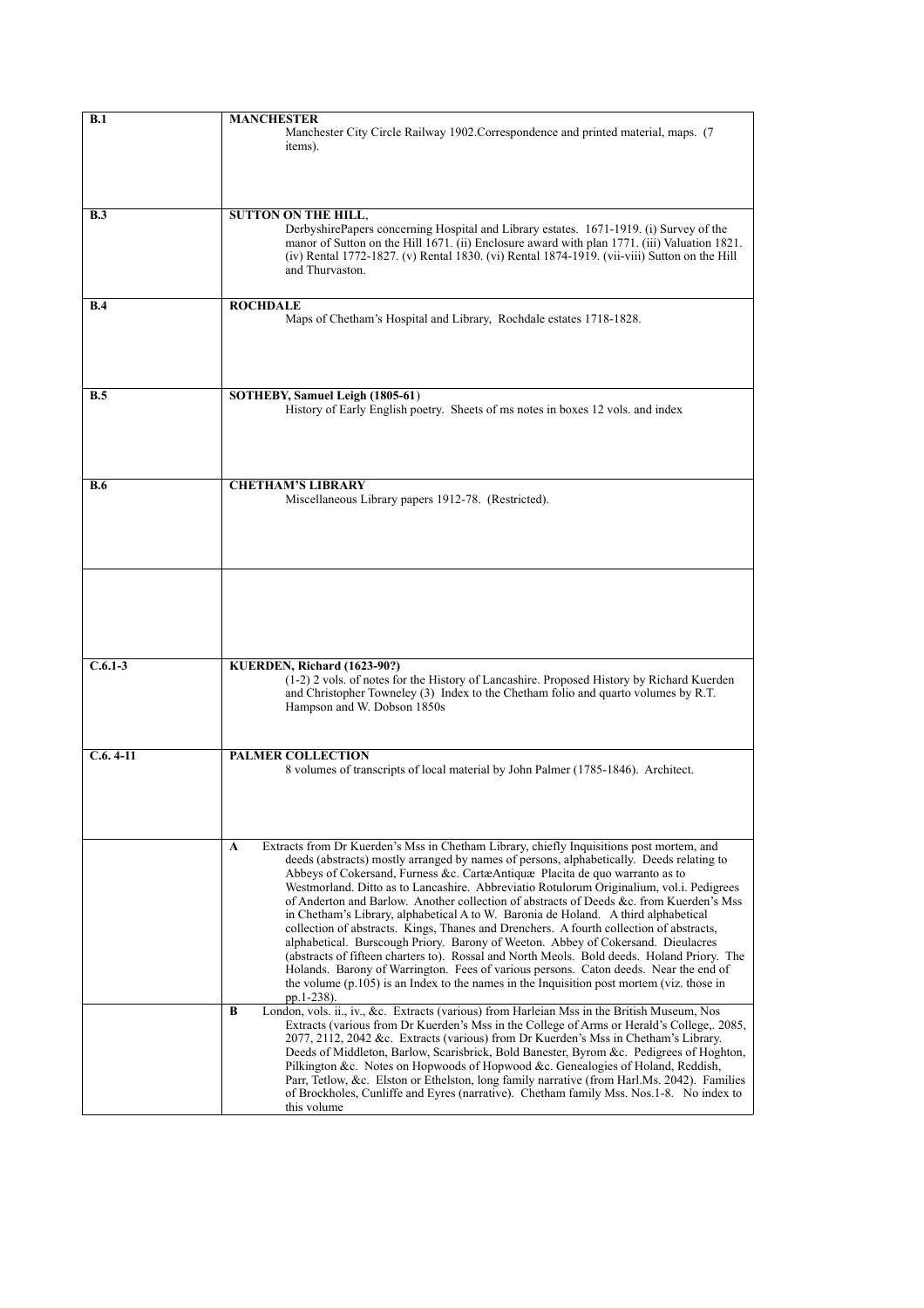|               | $\overline{\mathbf{c}}$<br>Life of John Angier (abridged from the print of 1685), 9 pages. Indexes to names of persons and<br>of places, in (printed) Calendar of Pleadings. - (Ducat. Lanc., 3 vols.) Calendar of Pleadings,                                                                                                                                                                                                                                                                                                                                                                                                                                                            |
|---------------|------------------------------------------------------------------------------------------------------------------------------------------------------------------------------------------------------------------------------------------------------------------------------------------------------------------------------------------------------------------------------------------------------------------------------------------------------------------------------------------------------------------------------------------------------------------------------------------------------------------------------------------------------------------------------------------|
|               | as to Parish of Manchester (extracted from print Ducat.Lanc. 3 vols.) Baronia de<br>Manchester (from Kuerden's Mss. in Chetham Library). Extent of the Manor of Manchester<br>in 1322 (from Kuerden's Mss.), Latin and English. Inspeximus of Preston Inquisition of<br>1359, Latin and English. Notices of the Greslets, La Warres, and Wests, with a pedigree of<br>West-Monumental Inscription to John Radcliffe of Ordsall. Deeds of the Traffords.                                                                                                                                                                                                                                  |
|               | Abstracts of deeds, pedigrees &c. Chancery Proceeding. Calendar of Pleadings<br>(Lancashire). Nonarum Inquisitione (as to Churches in Salford Hundred). Abbreviatio<br>Placitorum. Abbrev. Rotulorum. Calendarium. Rot. Patent. Rotuli Hundredorum. Foedera<br>Letteræ et Acta Publica. Strangeways Memoranda. Salford Charter - Latin Placita de quo                                                                                                                                                                                                                                                                                                                                    |
|               | warranto (Derbyshire). Extending a Manor (Latin and English). Trafford deeds, &c. Civil<br>War Tracts. Bishop of Chester's Petition to have Manchester College. Inventory of<br>Whalley Abbey (since printed in Coucher Book). Correspondence as to the affray between<br>Langton Hoghton. Titles and dates of old statues. Close Rolls. Parliamentary Writs.<br>Miscellaneous Extracts, old and modern. Pilkington deeds. Clarke's Charity. Charter of                                                                                                                                                                                                                                  |
|               | Elizabeth to Collegiate Church. Act for building St. Ann's Church. Will of Thomas Booth<br>of Barton. Eye Salve for England, &c. Index to Articles, p. 216. Index to Names, p.217.<br>Index to Places 222. These are near the end of the volume. The Indexes to the Calendar of<br>Pleadings are near the beginning of the volume.                                                                                                                                                                                                                                                                                                                                                       |
|               | Hampson's letter to Rev. J. Hordern on Kuerden's Mss. in College of Arms. Letter of Dr<br>Kuerden to Hulme. Extracts from Kuerden's small quarto, Chetham Library. Earls of<br>Lancaster. Genealogy of King Stephen. Charter to Evesham Abbey. Foedera, &c. (in<br>print). Abbrev. Rot. Orig. (in print). Patent Rolls (Nichols' Leicestershire). Inquisitions<br>post mortem (ditto). Index to Names of Grantors, Grantees, &c., p.33. Index to Names in<br>Inquisition post mortem, p.41. Index to Names of Places, p.43. Index to Names of<br>Witnesses, p.49. Extracts from Kuerden's Mss., College of Arms, vols. iii., iv. Hampson's                                               |
|               | remarks thereon. Hampson's letter to Thomas Parry. Humfrey Chetham (papers, &c. as to<br>Turton). Britain's Early History. Abbrev. Rot. Orig. (in print). Placita de quo warranto<br>(ditto). Calendar of Pleadings (ditto). Index to Names, Inquisition post mortem, p.41 (near<br>the end of the volume). Preston Guilds and Names. Pedigrees of Rishton, Nabb, Minshull.<br>Marriages at Whalley and Blackburn. Burials at Church Kirk, near Accrington and at<br>Darwen Higher Chapel. Baptisms at Blackburn. Baptisms and Burials of Nabb, Risthon,<br>&c. Baptisms of Fish, as Lower Darwen. There are four Indexes to this volume. Three<br>together, and the fourth near the end |
|               | This volume consists altogether of pedigrees, chiefly of Lancashire families, pp.1-538. It was<br>E<br>without an Index till J. Harland compiled one, which will be found at the end of the volume.<br>The description of these volumes was kindly given by John Harland, Esq., F.S.A.                                                                                                                                                                                                                                                                                                                                                                                                   |
|               | F & G These contain entries of Baptisms, Burials and Marriages from the Registers of the Collegiate<br>Church, Manchester.                                                                                                                                                                                                                                                                                                                                                                                                                                                                                                                                                               |
|               |                                                                                                                                                                                                                                                                                                                                                                                                                                                                                                                                                                                                                                                                                          |
| $C.6.12 - 33$ | PICCOPE COLLECTION<br>22 vols. of transcripts made by Rev. John Piccope (1788-1854) and his son the Rev. George<br>J. Piccope (1818-72).                                                                                                                                                                                                                                                                                                                                                                                                                                                                                                                                                 |
|               | Lancashire Pedigrees. (There is an Index at the beginning). Large fol. (27955)<br>1                                                                                                                                                                                                                                                                                                                                                                                                                                                                                                                                                                                                      |
|               | Lancashire Pedigrees. (An index at the beginning). fol. (27956).<br>$\mathbf{2}$                                                                                                                                                                                                                                                                                                                                                                                                                                                                                                                                                                                                         |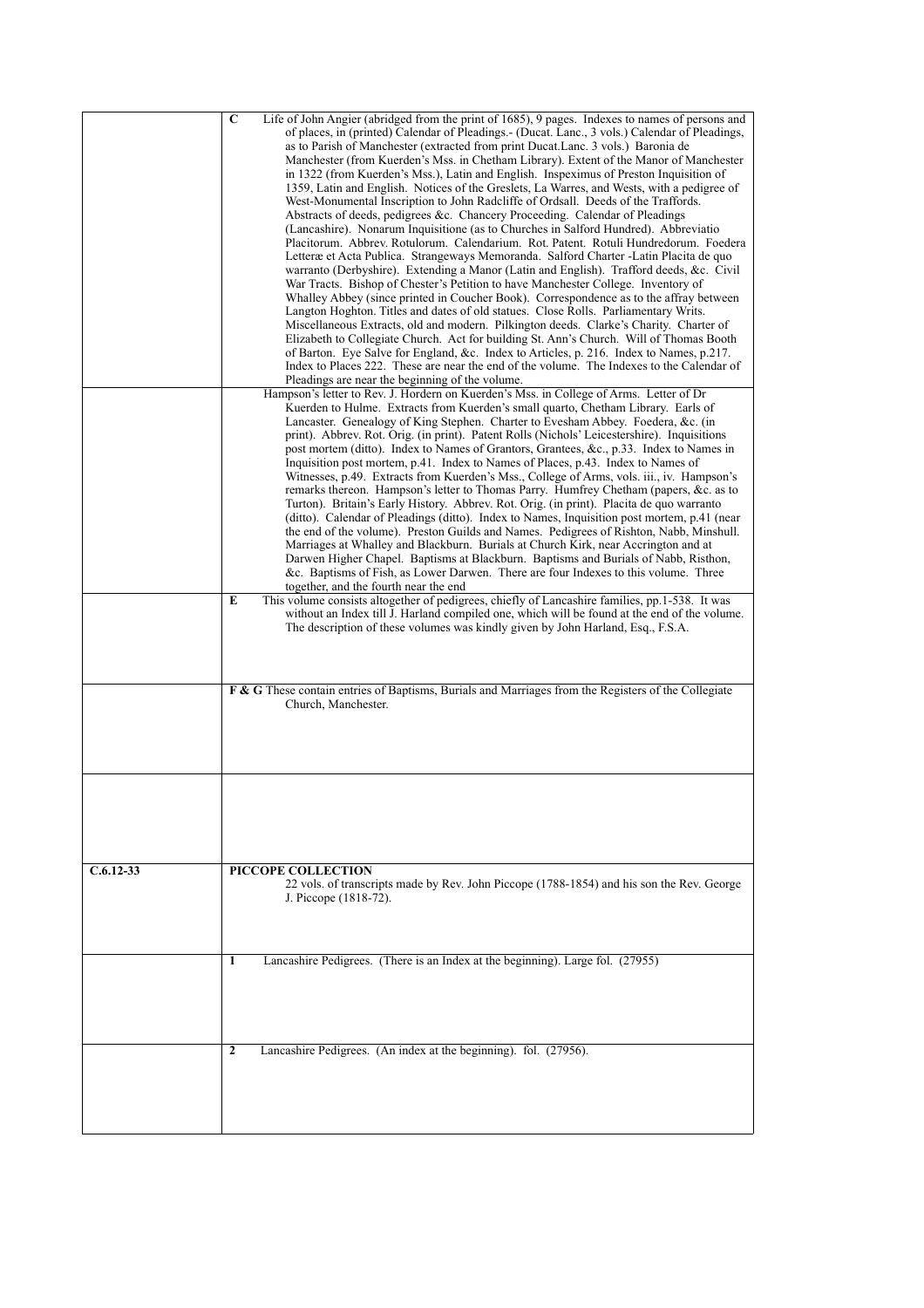| 3<br>Extracts from the Evidences of Hesketh of Rufford, Hornby of Ribby, &c. Registry of Roman<br>Catholics at Preston, Geo.I to Geo.III. Deeds of Winckley, Catteall, Mitton, Anderton, &c.<br>fol. (27957).                                             |
|-----------------------------------------------------------------------------------------------------------------------------------------------------------------------------------------------------------------------------------------------------------|
| Extracts from Dodsworth's Mss in the Bodleian Library relative to Lancashire. 7 vols. 4to.<br>$4 - 10$<br>(27958).                                                                                                                                        |
| 11-12 Transcripts and Abstracts of Wills and Inventories at Chester. 2 vols. fol. (27959).                                                                                                                                                                |
| Ordinations at Chester, A.D. 1542-1558. Bishops of Chester's Visitations and Clerical<br>13<br>Subsidies, 1538-1569, arranged in Deaneries. fol. (27960)                                                                                                  |
| Abstracts of old Deeds, Wills &c. of Lancashire Families. The greater portion relate to Leyland<br>14<br>Hundred. oblong fol. (27961)                                                                                                                     |
| 15<br>Preston Guild Books, 1722-1822. White-book 1608-1721: Extracts Kuerden's Mss. Piccope<br>Mss. Matriculations and Admissions to Brasenose College, Oxford. Manchester Pedigrees.<br>4to. (27962).                                                    |
| Extracts relating to Lancashire history. (27963)<br>16                                                                                                                                                                                                    |
| Manchester Parish Registers : Gorton, Stretford, Didsbury, Birch and Platt, Flixton, Haslingden,<br>17<br>Middleton, Padiham, Kirkham, Brindle, Leyland, Penwortham, Walton-le-Dale, Salmesbury,<br>North Meols, Eccleston, Prestwich: Extracts. (27964). |
| List of Incumbents &c. of Churches in the Deaneries of Lancashire. (27965).<br>18                                                                                                                                                                         |
| Ormskirk, Blackburn, and Garstang Parish Registers: Extracts. 8vo. (27966).<br>19                                                                                                                                                                         |
| Wills. (27967)<br>20                                                                                                                                                                                                                                      |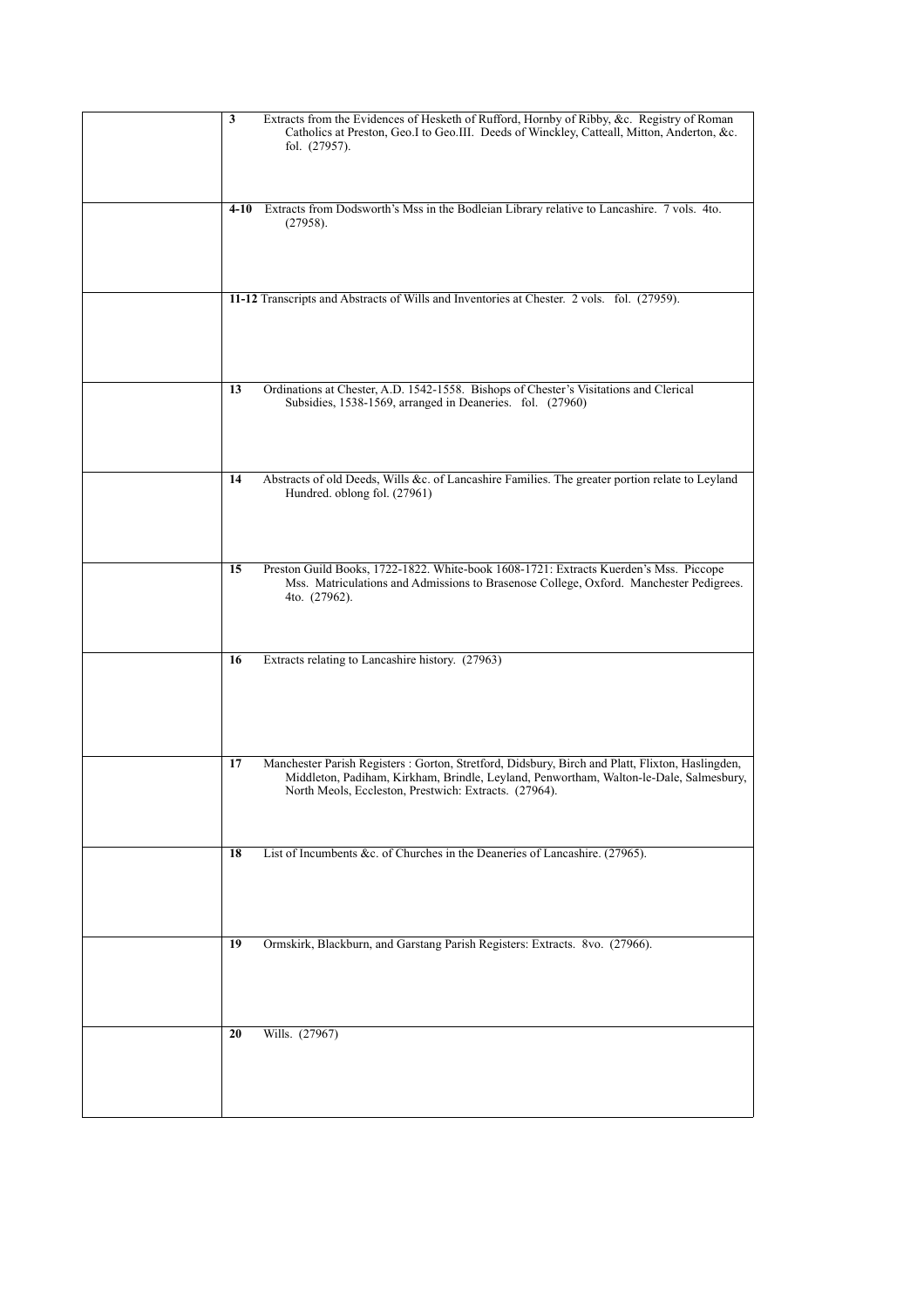|             | 21<br>Commonplace Book. (27968)                                                                                                                                                      |
|-------------|--------------------------------------------------------------------------------------------------------------------------------------------------------------------------------------|
|             |                                                                                                                                                                                      |
|             |                                                                                                                                                                                      |
|             |                                                                                                                                                                                      |
|             |                                                                                                                                                                                      |
| $C.6.34-77$ | <b>RAINES COLLECTION</b>                                                                                                                                                             |
|             | Lancashire Mss. Transcripts from Lancashire Mss. and original material by F.R. Raines<br>$(1805-78)$ , Vicar of Milnrow.                                                             |
|             |                                                                                                                                                                                      |
|             |                                                                                                                                                                                      |
|             |                                                                                                                                                                                      |
|             | Rochdale Church and Parish: including the Chapels, Halls and Families. Saddleworth and<br>1<br>Todmorden are included; also a description of Elland, near Halifax. Extracts from the |
|             | Parish Registers of Middleton. (27979).                                                                                                                                              |
|             |                                                                                                                                                                                      |
|             |                                                                                                                                                                                      |
|             | Rochdale Church and Parish, continued: including the Chapels, Halls and Families; Court Rolls<br>$\mathbf{2}$                                                                        |
|             | of Rochdale Manor; the Church Survey of 1650; Middleton Registers; Surey Demoniac                                                                                                    |
|             | Case; Scarce Local Tracts at Mr T. Heywood's Sale. (27980).                                                                                                                          |
|             |                                                                                                                                                                                      |
|             |                                                                                                                                                                                      |
|             | Rochdale Parish: The Old Halls and Families; Calendar of Deeds at Castleton Hall; Pedigrees of<br>3                                                                                  |
|             | Lancashire families. (17981).                                                                                                                                                        |
|             |                                                                                                                                                                                      |
|             |                                                                                                                                                                                      |
|             |                                                                                                                                                                                      |
|             | Rochdale Parish and Miscellaneous: Beswick, Tonge, Farrer, Hamer and other families;<br>$\overline{\mathbf{4}}$                                                                      |
|             | Littleborough. (27982).                                                                                                                                                              |
|             |                                                                                                                                                                                      |
|             |                                                                                                                                                                                      |
|             |                                                                                                                                                                                      |
|             | Rochdale &c : Justices of Peace of Salford Hundred; Jurymen of Rochdale Manor Court, 1650-<br>5<br>1721; Newall family; Whitworth Chapel. (27983).                                   |
|             |                                                                                                                                                                                      |
|             |                                                                                                                                                                                      |
|             |                                                                                                                                                                                      |
|             | Miscellaneous: Byrom Deeds; Wills and Marriage Licences from Chester. (27984).<br>6                                                                                                  |
|             |                                                                                                                                                                                      |
|             |                                                                                                                                                                                      |
|             |                                                                                                                                                                                      |
|             |                                                                                                                                                                                      |
|             | 7<br>Manor of Rochdale, 1591-1826; Rental and Chief Rents, 1698-1707. (This volume has an Index<br>at the end.) (27985)                                                              |
|             |                                                                                                                                                                                      |
|             |                                                                                                                                                                                      |
|             |                                                                                                                                                                                      |
|             | 8<br>Rochdale &c.: Brerely; Byron Deeds, Stock of Rochdale; Jenkinson; Rochdale Court of                                                                                             |
|             | Francpledge, A.D. 1660-1666; Butterworth, Halliwell, Newall, and Turnough families;                                                                                                  |
|             | Hill's Charity; Hamer, Holt, Shaw, Andrew, Radcliffe, Milne, Starkey of Heywood, &c.                                                                                                 |
|             | (27986).                                                                                                                                                                             |
|             |                                                                                                                                                                                      |
|             | 9<br>Rochdale &c., Miscellaneous: Heywood, Parish of Bury; Buckley of Whitfield; Title Deeds of                                                                                      |
|             | Dearden (Scolfield, Riley families); Clegg; Tim Bobbin's Correspondence, &c. Rochdale<br>Church; Chetham, Wolfenden, &c., families; Whitaker's "Whalley"; Milnrow Chapel;            |
|             | Royds of Falinge, Milne and other local families. (27987).                                                                                                                           |
|             |                                                                                                                                                                                      |
|             |                                                                                                                                                                                      |
|             | Minutes of the Court of the Manor of Elstronweeke, 1649-1697, and Baron. (27988)<br>10                                                                                               |
|             |                                                                                                                                                                                      |
|             |                                                                                                                                                                                      |
|             |                                                                                                                                                                                      |
|             |                                                                                                                                                                                      |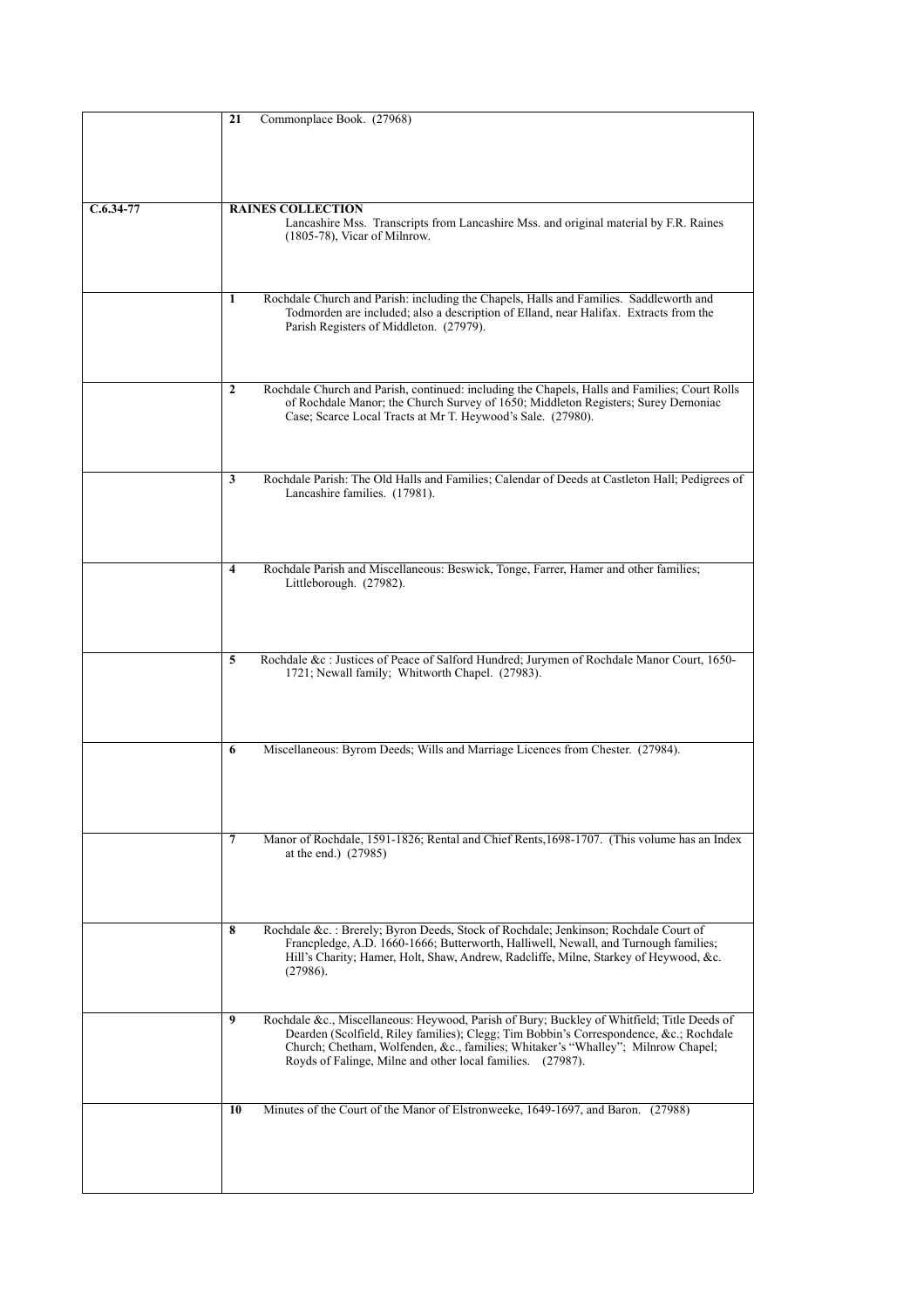| Evidences &c : Howorth, Legh, Buckley, Holt, Parkinson, Chadwick; Rochdale, Blackburn and<br>11<br>Whalley Rectories, Note Books of George and Humphrey Chetham, 1696-1717. (27989).                                                                                                                                                                                                                                                                                                                                                                                                                                                                                                                                  |
|-----------------------------------------------------------------------------------------------------------------------------------------------------------------------------------------------------------------------------------------------------------------------------------------------------------------------------------------------------------------------------------------------------------------------------------------------------------------------------------------------------------------------------------------------------------------------------------------------------------------------------------------------------------------------------------------------------------------------|
| 12<br>Familia Lancastriensis; or, Genealogical Descents of the Nobility and Gentry of the County<br>Palatine of Lancaster, from original Records, in several hands, and the Mss of Sir John<br>Byron, Sir George Booth, Mr John Hopkinson, Richard Thornton Esq., Recorder of Leeds;<br>Mr Ralph Thoresby, antiquary and Mr John Lucas, a native of Lancashire, schoolmaster in<br>Leeds. To which is added a catalogue of the Lancashire Gentry and their Arms, by Captain<br>Boothe of Stockporte in Cheshire, with additions. By Thomas Wilson, S.S.A., London, and<br>copied from his Mss. by Robert Spencer, jun., of Leeds, for John Entwistle of Foxholes, co.<br>A to S. $(27990)$ . -.<br>Lanc., Esq., 1790. |
| The same, continued, S to W: Evidences of Entwistle, Chadwick, Tonge, Radcliffe of Ordsall,<br>13<br>Leech of Greave, &c. Middleton Grammar School; Saddleworth Church; Piccope's Extracts<br>from Wills; Little Merely, Radcliffe, Belfield, Faling. (27991)                                                                                                                                                                                                                                                                                                                                                                                                                                                         |
| Rochdale, Miscellaneous: Inquisitions post mortem (from Kuerden); Rochdale Grammar School;<br>14<br>Evidences of Byron, Barlow, Towneley, Kershaw; the Copyhold Court of Rochdale Manor,<br>1686-1774; Modern ecclesiastical history of the Parish. (27992).                                                                                                                                                                                                                                                                                                                                                                                                                                                          |
| Rochdale Chapelries : Saddleworth, Friarmere, Dobcross, Lydgate, Todmorden, Littleborough,<br>15<br>Milnrow, Whitworth, Spotland, Smallbridge &c. (27993).                                                                                                                                                                                                                                                                                                                                                                                                                                                                                                                                                            |
| Miscellaneous: Abstracts of Wills, &c., of Hamer, Hindley, Starkey, Whitehead, Holt, Bamford,<br>16<br>Gartside &c Ashton-under-Lyne Manor Services; Massay of Sale and Ashton-on-Mersey;<br>Oldham Church; Chester Marriage Licenses; Bury and Rochdale Wills. (27994)                                                                                                                                                                                                                                                                                                                                                                                                                                               |
| Yorkshire Miscellanies: Arms of several of the West Riding Gentry of Yorkshire, about A.D.<br>18<br>1664, copied from Sir Wm. Dugdale's Book. (27995)                                                                                                                                                                                                                                                                                                                                                                                                                                                                                                                                                                 |
| 20<br>Miscellaneous: Fragments of printed and Ms Prayers, Letters, Genealogies, Drawings, Cuttings,<br>chiefly relating to the neighbourhood of Rochdale; a few Civil War Tracts &c. $(27996)$ .                                                                                                                                                                                                                                                                                                                                                                                                                                                                                                                      |
| 21<br>Survey of Rochdale Manor, part of the possession of Sir Robert Heath, Knt., Her Majesty's<br>Attorney General, 1626. With Indexes to the separate Townships. (27997)                                                                                                                                                                                                                                                                                                                                                                                                                                                                                                                                            |
| 22<br>Miscellaneous: Extracts from Lichfield Episcopal Registers, A.D. 1297-1515; Notes from<br>Chester Episcopal Registers; Byron Deeds; Leases of the Wardens &c., of the Collegiate<br>Church, Manchester; Visitations of the Parish of Whalley, 1510-1537; Birch Deeds;<br>Contributors to the Subsidy of the Salford Wapentake, 1546; Endowments of Vicarages in<br>the Diocese of Chester from Ducarel's Mss.; Survey of Lancashire Church Lands, 1650<br>from the Lambeth Ms. (27998).                                                                                                                                                                                                                         |
| Miscellaneous: Extracts from the parish registers of Bury A.D.1647-1690; Evidences of<br>23<br>ffarington of Werden, Blackburne of Hale, Astley of Astley, Hump. Chetham; The Ribble<br>Fishery, 1576; Notes on Rev. Thos. Wilson; Derby family Deeds and Memoranda; Extracts<br>from the Diary of the Rev. John Angier; Chadderton Evidences; Holt of Castleton; Notes<br>from the Diary of the Rev.Turner Standish of Burnley 1744-1784, and Mr Peter Walkden,<br>1724-1730; Extracts from the Manchester Grammar School Admission Book, 1760-1808.<br>$(27999)$ .                                                                                                                                                  |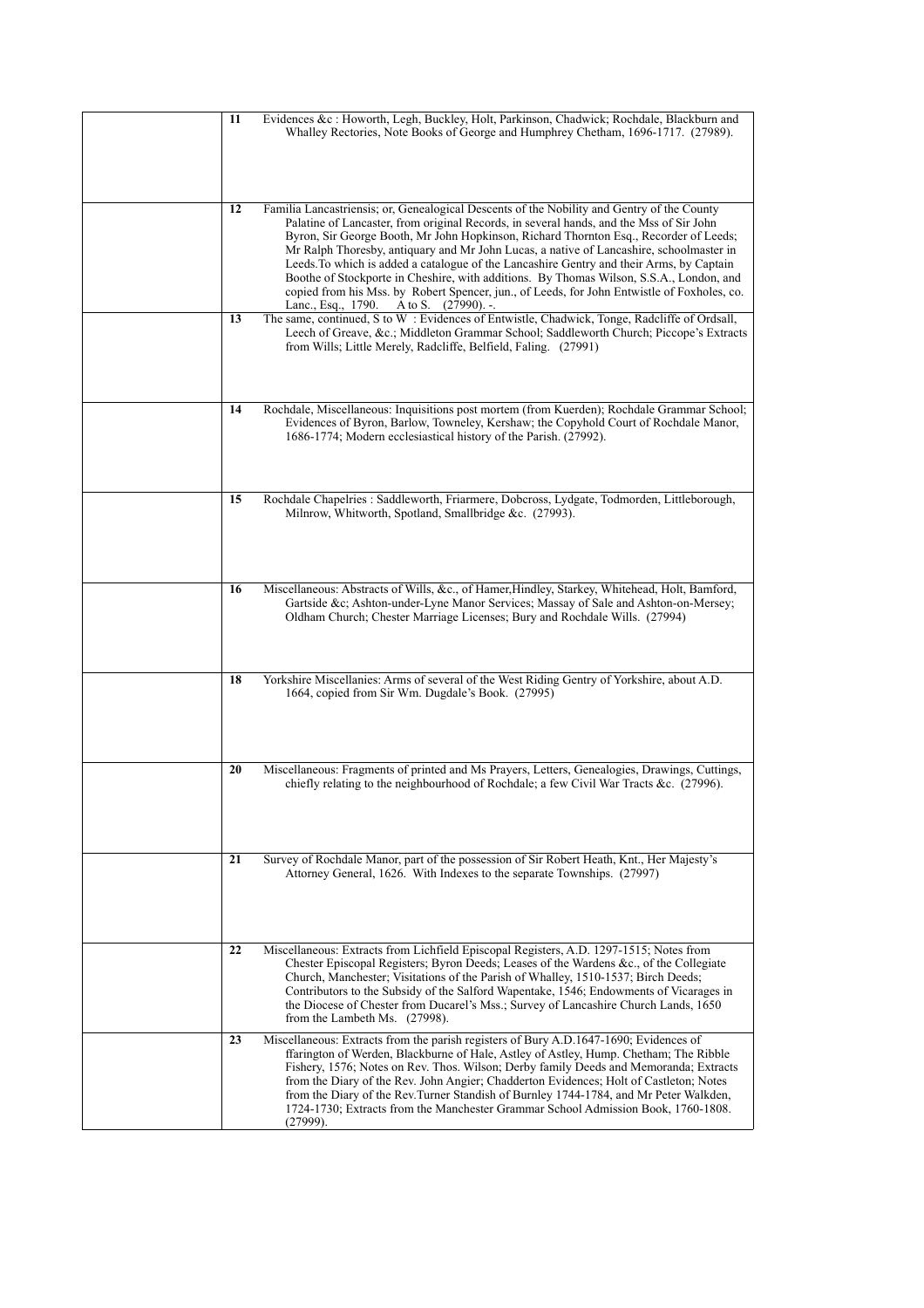| 24 | Miscellaneous: Evidences of Radcliffe of Fox Denton, Taylor of Horsedge and of Matthew Fold,<br>Holts and Chethams of Castleton and Turton, Radcliffe of Oldham and Walton-le-Dale,<br>Horrocks of Bolton-le-Moors, Culcheth of Culcheth, Hulme of Hulme, Newall of Town<br>House; Byron papers; Duel between Captain Radcliffe and Mr Daniel, 1685 (28000).                                                                                                                                                                                                                                     |
|----|--------------------------------------------------------------------------------------------------------------------------------------------------------------------------------------------------------------------------------------------------------------------------------------------------------------------------------------------------------------------------------------------------------------------------------------------------------------------------------------------------------------------------------------------------------------------------------------------------|
| 25 | Kuerden's Charters relating to the Hundred of Salford, from the Coll.Arm. Mss.; Evidences of<br>De Trafford of Trafford, Croston and Wilmslow; the Rebellion of 1745. (28001)                                                                                                                                                                                                                                                                                                                                                                                                                    |
| 26 | Beswick of Pike House: Evidences (28002).                                                                                                                                                                                                                                                                                                                                                                                                                                                                                                                                                        |
| 27 | Wills and Administrations. (There is an Index at page 627). (28003).                                                                                                                                                                                                                                                                                                                                                                                                                                                                                                                             |
| 28 | Yorkshire: Compotuses; Deeds of the Vicars Choral of York Minster. (pp. 119-429) Pedigrees.<br>(28004).                                                                                                                                                                                                                                                                                                                                                                                                                                                                                          |
| 29 | Yorkshire: Rockley of Rockley; Almondbury Memoranda; Patrington Registers; &c. (28005).                                                                                                                                                                                                                                                                                                                                                                                                                                                                                                          |
| 30 | Missing (28005)                                                                                                                                                                                                                                                                                                                                                                                                                                                                                                                                                                                  |
| 31 | Miscellaneous: Abstract of Deeds, Pedigrees &c. much relates to Bury, the school, families &c.<br>Leigh and Kenyon of Rochdale; Middleton Deeds; Guest's Charity, Leigh; Allen of<br>Redivales; Middleton Church; Miscellaneous Letters; Chadwick of Chadwick Hall and<br>Spotland; Shuttleworth of Rochdale; Ormerod of Tunstead; Holden family; Nuttall and other<br>families of Bury; Hardman of Rochdale; Journals of Mr Rd. Kay of Baldingstone and<br>Chesham, Bury 1705-24; Pedigrees of Manchester families; Mr Thomas Ferrand's Pocket<br>Books, 1741-59; Towneley of Belfield. (28006) |
| 32 | Original Letters and other documents from temp. Eliz. There is a list of the letters at p.205<br>(28007)                                                                                                                                                                                                                                                                                                                                                                                                                                                                                         |
| 33 | Original Letters &c. (continued) 1702-1799, chiefly relating to the Watts and Horton families.<br>Contents at p.1. (28008).                                                                                                                                                                                                                                                                                                                                                                                                                                                                      |
| 34 | Original Letters &c. (continued) 1716-1792. Horton correspondence: local ecclesiastical matters;<br>Ferrand correspondence.                                                                                                                                                                                                                                                                                                                                                                                                                                                                      |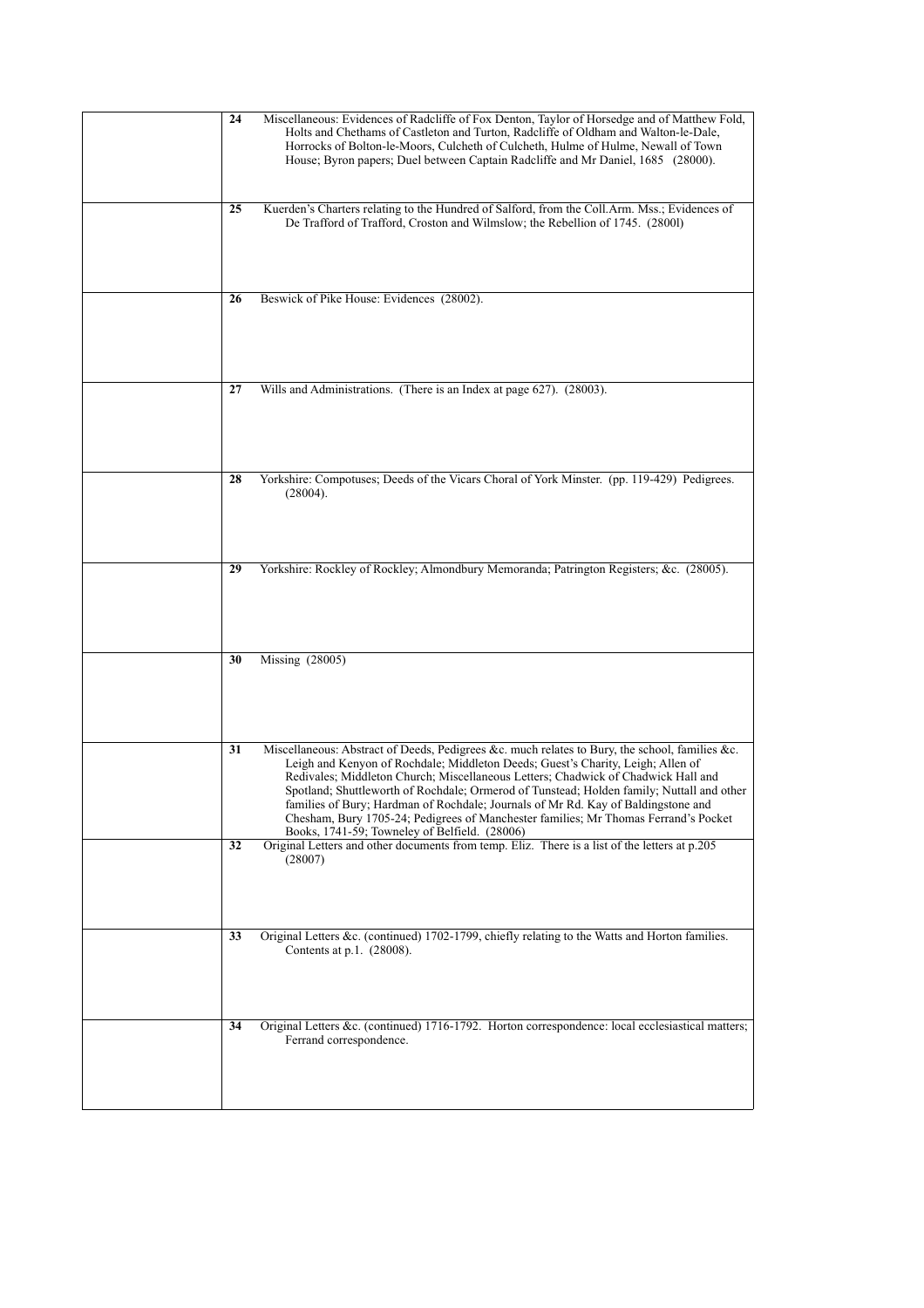| 35              | Original deeds, on parchment and paper, consisting chiefly of Wills. (28009).                                                                                               |
|-----------------|-----------------------------------------------------------------------------------------------------------------------------------------------------------------------------|
|                 |                                                                                                                                                                             |
|                 |                                                                                                                                                                             |
| 36              | Rochdale: Lives of the Vicars. (28010).                                                                                                                                     |
|                 |                                                                                                                                                                             |
|                 |                                                                                                                                                                             |
|                 |                                                                                                                                                                             |
| 37a             | Rochdale Chapelries: Saddleworth, Todmorden, Littleborough, Milnrow, Whitworth. (28011).                                                                                    |
|                 |                                                                                                                                                                             |
|                 |                                                                                                                                                                             |
| 37 <sub>b</sub> | Rochdale Parish (chiefly) and Miscellaneous; Heapes of Lower-place; Gartside of Gartside;                                                                                   |
|                 | Hopwood Deeds; Holt of Gristlehurst; Hartley and other Manchester families. (28012)                                                                                         |
|                 |                                                                                                                                                                             |
|                 |                                                                                                                                                                             |
| 38              | Leigh of Lyme: Evidences connected with the property of that family in Lancashire &c. (28013)                                                                               |
|                 |                                                                                                                                                                             |
|                 |                                                                                                                                                                             |
| 39              | Guard-book for Letters (not filled). (28014).                                                                                                                               |
|                 |                                                                                                                                                                             |
|                 |                                                                                                                                                                             |
|                 |                                                                                                                                                                             |
| 40              | Manchester Collegiate Church: Lives of the Wardens. (28015).                                                                                                                |
|                 |                                                                                                                                                                             |
|                 |                                                                                                                                                                             |
| 41              | Manchester Collegiate Church: Lives of the Chaplains. (28016).                                                                                                              |
|                 |                                                                                                                                                                             |
|                 |                                                                                                                                                                             |
|                 |                                                                                                                                                                             |
| 42              | Manchester Collegiate Church: Lives of the Chaplains (concluded). (28017).                                                                                                  |
|                 |                                                                                                                                                                             |
|                 |                                                                                                                                                                             |
| 43              | Manchester Collegiate Church: The Clerks, Deacons, and Chaplains. (28018).                                                                                                  |
|                 |                                                                                                                                                                             |
|                 |                                                                                                                                                                             |
| 44              | Correspondence &c: Legh of Lyme; the Stanley family; Rebellion of 1745; Returns of                                                                                          |
|                 | Lancashire and Cheshire Churches &c. in 1705; Rev. Thos. Bancroft, Vicar of Bolton;                                                                                         |
|                 | Fugitive Verses; Notes; Bp. Gastrell's Life. (28019)                                                                                                                        |
|                 |                                                                                                                                                                             |
| 45              | Miscellaneous: Verses of John Byrom and other Papers and Memoranda; Blackburn Grammar<br>School; Cheshire Clergymen not named in Ormerod's "Cheshire" by Rev. G.J. Piccope; |
|                 | Towneley Charters &c Outlines of Sermons, By Dr Lake, Warden Stratford, Dr Brideoak;                                                                                        |
|                 | Causes Ecclesiastical 1568-1573; Extracts from Manchester Parish Registers; marriage<br>Licences at Chester; Kirkham Parish Books and Town's Book; Yorkshire and Lancashire |
|                 | Armory. (28020).                                                                                                                                                            |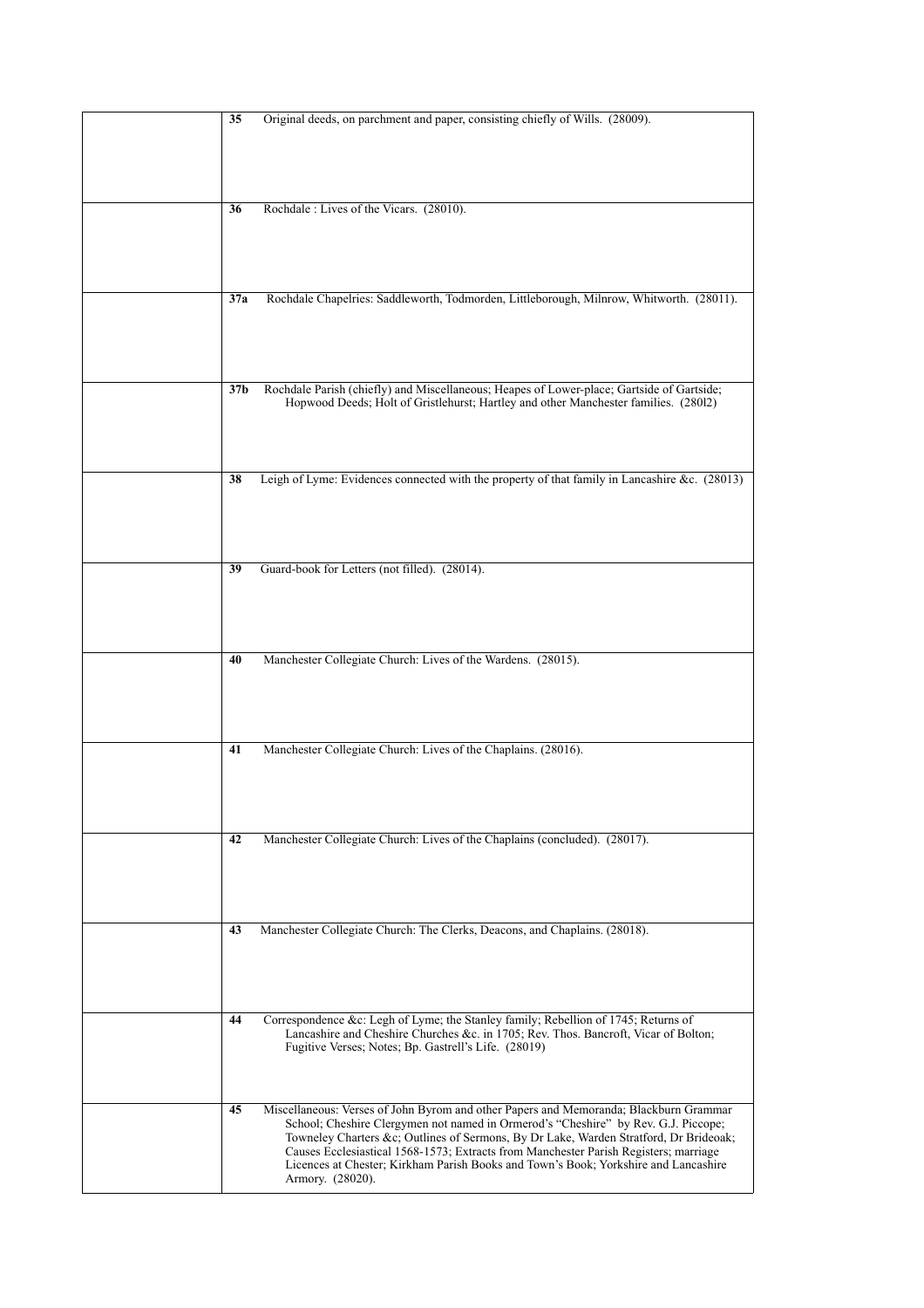| 77-80      | <b>RAINES COLLECTION</b>                                                                                            |
|------------|---------------------------------------------------------------------------------------------------------------------|
|            | Index to Lancashire Mss made by F.R. Raines.                                                                        |
|            |                                                                                                                     |
|            |                                                                                                                     |
|            |                                                                                                                     |
|            |                                                                                                                     |
| $C.7.1-8$  | <b>ASHETON TONGE COLLECTION</b>                                                                                     |
|            | 8 boxes of miscellaneous material collected by William Asheton Tonge of Alderley Edge,                              |
|            | Cheshire. Including extracts from parish registers, pedigrees, letters, photographs, printed<br>articles etc. deeds |
|            |                                                                                                                     |
|            |                                                                                                                     |
| $C.7.9-43$ | <b>BAILEY COLLECTION</b>                                                                                            |
|            | Collection of J.E. Bailey (1840-88) arranged in 42 bundles. Includes index by John Cree.                            |
|            |                                                                                                                     |
|            |                                                                                                                     |
|            |                                                                                                                     |
|            |                                                                                                                     |
|            | Notes on persons and places, A-Y.<br>$1 - 11$                                                                       |
|            |                                                                                                                     |
|            |                                                                                                                     |
|            |                                                                                                                     |
|            |                                                                                                                     |
|            |                                                                                                                     |
|            | Notes relating to Manchester.<br>12                                                                                 |
|            |                                                                                                                     |
|            |                                                                                                                     |
|            |                                                                                                                     |
|            |                                                                                                                     |
|            | Salford; H. Wrigley; Barlow & Herle families<br>13                                                                  |
|            |                                                                                                                     |
|            |                                                                                                                     |
|            |                                                                                                                     |
|            |                                                                                                                     |
|            | Collections relating to Stretford<br>14                                                                             |
|            |                                                                                                                     |
|            |                                                                                                                     |
|            |                                                                                                                     |
|            |                                                                                                                     |
|            |                                                                                                                     |
|            | Notes and deeds relating to Flixton.<br>15                                                                          |
|            |                                                                                                                     |
|            |                                                                                                                     |
|            |                                                                                                                     |
|            |                                                                                                                     |
|            | 16-18 Lancashire: Civil War papers.                                                                                 |
|            | (16) Assessment of 1641 and miscellaneous notes.                                                                    |
|            | (17) Lists of protestors of 1641 for the whole of the county. (18) Notes relating to                                |
|            | Lancashire Royalist Compositions.                                                                                   |
|            |                                                                                                                     |
|            |                                                                                                                     |
|            | Letters to James Crossley from various correspondents. Letters relating to Abp. Harsnet.<br>19                      |
|            |                                                                                                                     |
|            |                                                                                                                     |
|            |                                                                                                                     |
|            |                                                                                                                     |
|            | Proof sheets of Professor Mayor's "Admissions to St. John's College, Cambridge"Manuscript of<br>20                  |
|            | Dr Worthington's Diary & correspondence. An index of the members of the Assembly of                                 |
|            | Divines with occasional notes.                                                                                      |
|            |                                                                                                                     |
|            |                                                                                                                     |
|            |                                                                                                                     |
|            | 21<br>Notes on W. Bagshaw, Ralph Brideoak. Wigan.                                                                   |
|            |                                                                                                                     |
|            |                                                                                                                     |
|            |                                                                                                                     |
|            |                                                                                                                     |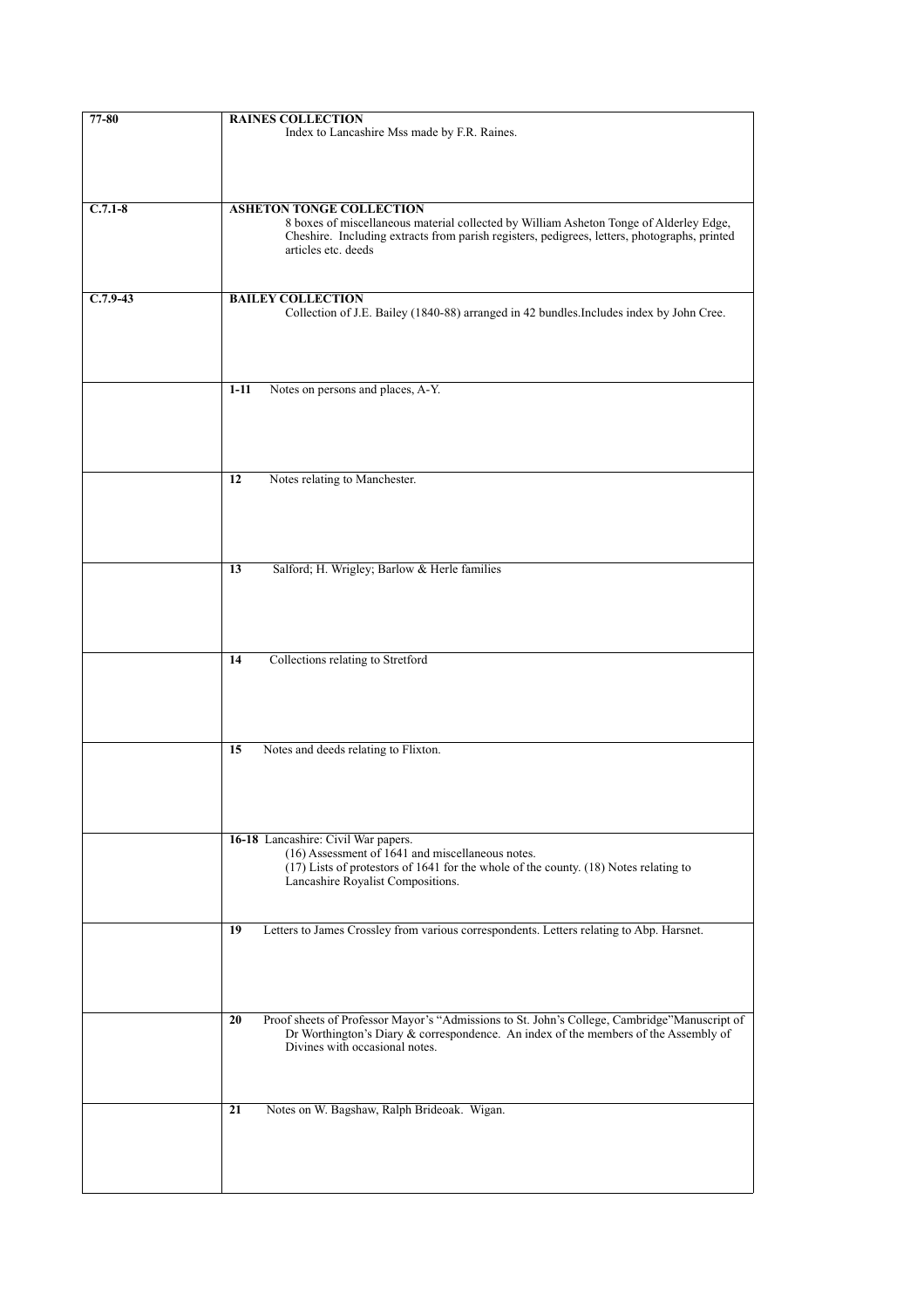| Collections relating to persons named Bailey.<br>22                                                                                                                              |
|----------------------------------------------------------------------------------------------------------------------------------------------------------------------------------|
|                                                                                                                                                                                  |
|                                                                                                                                                                                  |
|                                                                                                                                                                                  |
|                                                                                                                                                                                  |
|                                                                                                                                                                                  |
| Notes &c. relating to Lewis Bayley and his Practice of Piety.<br>23                                                                                                              |
|                                                                                                                                                                                  |
|                                                                                                                                                                                  |
|                                                                                                                                                                                  |
|                                                                                                                                                                                  |
| Notes &c. relating to Cheshire and Chester City.<br>24                                                                                                                           |
|                                                                                                                                                                                  |
|                                                                                                                                                                                  |
|                                                                                                                                                                                  |
|                                                                                                                                                                                  |
| Collections relating to Henry Clarke and his works.<br>25                                                                                                                        |
|                                                                                                                                                                                  |
|                                                                                                                                                                                  |
|                                                                                                                                                                                  |
|                                                                                                                                                                                  |
| Notes and collections relating to Leigh.<br>26                                                                                                                                   |
|                                                                                                                                                                                  |
|                                                                                                                                                                                  |
|                                                                                                                                                                                  |
|                                                                                                                                                                                  |
|                                                                                                                                                                                  |
| Notes on Leigh Grammar School and its Library<br>27                                                                                                                              |
|                                                                                                                                                                                  |
|                                                                                                                                                                                  |
|                                                                                                                                                                                  |
|                                                                                                                                                                                  |
| Collections relating to W. Ryley and the Ryley family<br>28                                                                                                                      |
|                                                                                                                                                                                  |
|                                                                                                                                                                                  |
|                                                                                                                                                                                  |
|                                                                                                                                                                                  |
| Letters and memoranda relating to Laurence Vaux and his Catechism.<br>29                                                                                                         |
|                                                                                                                                                                                  |
|                                                                                                                                                                                  |
|                                                                                                                                                                                  |
|                                                                                                                                                                                  |
| Notes relating to John Wickyns, Charles Hotham, Dr John Worthington<br>30                                                                                                        |
|                                                                                                                                                                                  |
|                                                                                                                                                                                  |
|                                                                                                                                                                                  |
|                                                                                                                                                                                  |
|                                                                                                                                                                                  |
|                                                                                                                                                                                  |
| 31-39 Deeds and charters numbered 1-348                                                                                                                                          |
|                                                                                                                                                                                  |
|                                                                                                                                                                                  |
|                                                                                                                                                                                  |
|                                                                                                                                                                                  |
| 1. Deed relating to Standish                                                                                                                                                     |
|                                                                                                                                                                                  |
|                                                                                                                                                                                  |
|                                                                                                                                                                                  |
|                                                                                                                                                                                  |
| 2-119. Deeds and Charters relating to Adlington, Chorley, Aspull, Astley, Bispham, Blainscough,                                                                                  |
| Standish, Coppull, Blackrod, Habergham, Golborne, Bolton, Bradley, Brynull, Forton,                                                                                              |
| Brundhull, Burnley, Charnock Richard, Wrightington, Preston, Chipping, Chorley, Speke,<br>Hindley, Clayton, Great Marsden, Turton, Cuerden, Walton, Dalton, Samlesbury, Dirnyll, |
| Duxbury, Heapey, Eccleston, Farington, Freckleton, Harkerfield, Shacurlegh, Heath<br>Charnock, Heaton, Helee vel Heley, Harwick, Ightenhill & Pendle, Kirkby Kendall,            |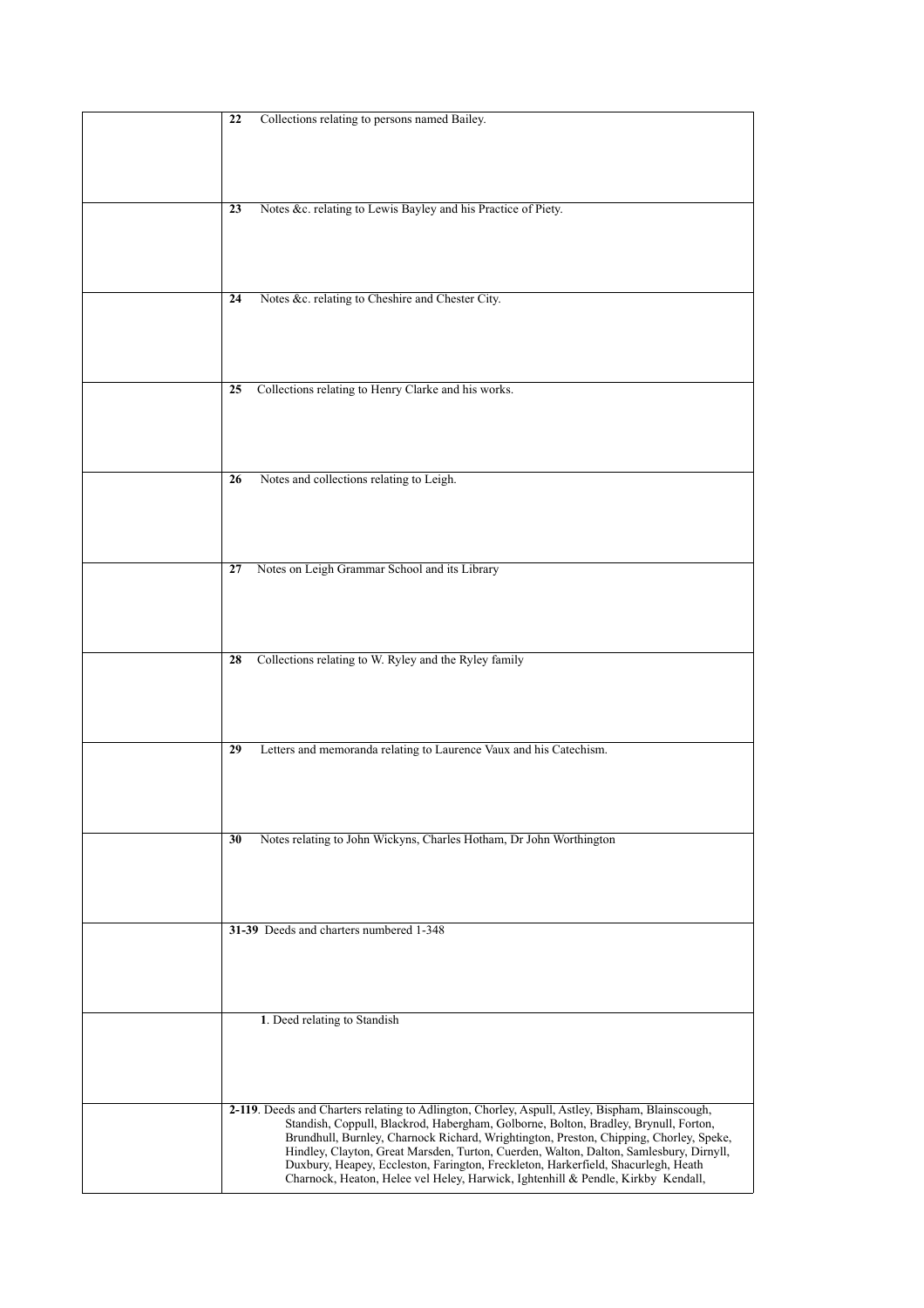| Livesay, Walton & Longton.                                                                                                                                                                                                                                                                                                                                                                                                                                                                                                                                                                                                            |
|---------------------------------------------------------------------------------------------------------------------------------------------------------------------------------------------------------------------------------------------------------------------------------------------------------------------------------------------------------------------------------------------------------------------------------------------------------------------------------------------------------------------------------------------------------------------------------------------------------------------------------------|
| 120-219. Deeds and Charters relating to Manchester, Great Lever, Maudsley, Wrightington, Mellor,<br>Melling, Much Carlton, Penwortham, Fishwick, Rybulton, Brockholes, Preston, Shevington,<br>Pemberton, Poulton, Standish, Lockholes, Turton, Ulnes, Walton, Ulverthorpe & Burnley,<br>Urmston Manor, Walton, Westhaughton Manor, Welsh Whittle, Whittle, Heapey, Wheleton,<br>Withnell, Wythenshawe, Worthington, Coppull & Blainscough, Worthington, Worsthorn,<br>Wrightington, Westleigh, Crompton Audley fee, Bugleuton, Haslinton, Holynworth,<br>Macclesfield, Norwarthen & Keneworthy, Stockport, Tattenhall, Wich Malbank. |
| 220-260. Deeds, Charters &c. relating to various counties.                                                                                                                                                                                                                                                                                                                                                                                                                                                                                                                                                                            |
| 261-264. Deeds &c. relating to Cheshire.                                                                                                                                                                                                                                                                                                                                                                                                                                                                                                                                                                                              |
| 265-302 and 330, 330b. Deeds &c. relating to Aughton, Chorleton, Flixton, Preston, Rixton,<br>Rochdale, Shevington, Wyersdale, Butterworth                                                                                                                                                                                                                                                                                                                                                                                                                                                                                            |
| 303-329. Deeds &c. relating to Ashton on Mersey, Great Budworth, Bramall, Fisherton, Wilts., Sutton,<br>Crowley, Swanley, Wit(?), Darford, Croxton, Wettenhall, Acton Hurleston.                                                                                                                                                                                                                                                                                                                                                                                                                                                      |
| 331-333. Court Rolls of Newton, Sutton and Sandbach                                                                                                                                                                                                                                                                                                                                                                                                                                                                                                                                                                                   |
| 334. Court Rolls of Wich Malbank.                                                                                                                                                                                                                                                                                                                                                                                                                                                                                                                                                                                                     |
| 335-348. Deeds, wills &c. relating to various counties.                                                                                                                                                                                                                                                                                                                                                                                                                                                                                                                                                                               |
| Index of names of Lancashire and Cheshire clergymen and laymen, chiefly of the 17th century.<br>40<br>In a box                                                                                                                                                                                                                                                                                                                                                                                                                                                                                                                        |
| Collections relating to the Inventories of Goods in the Churches and Chapels of Lancashire taken<br>41<br>in the year 1552                                                                                                                                                                                                                                                                                                                                                                                                                                                                                                            |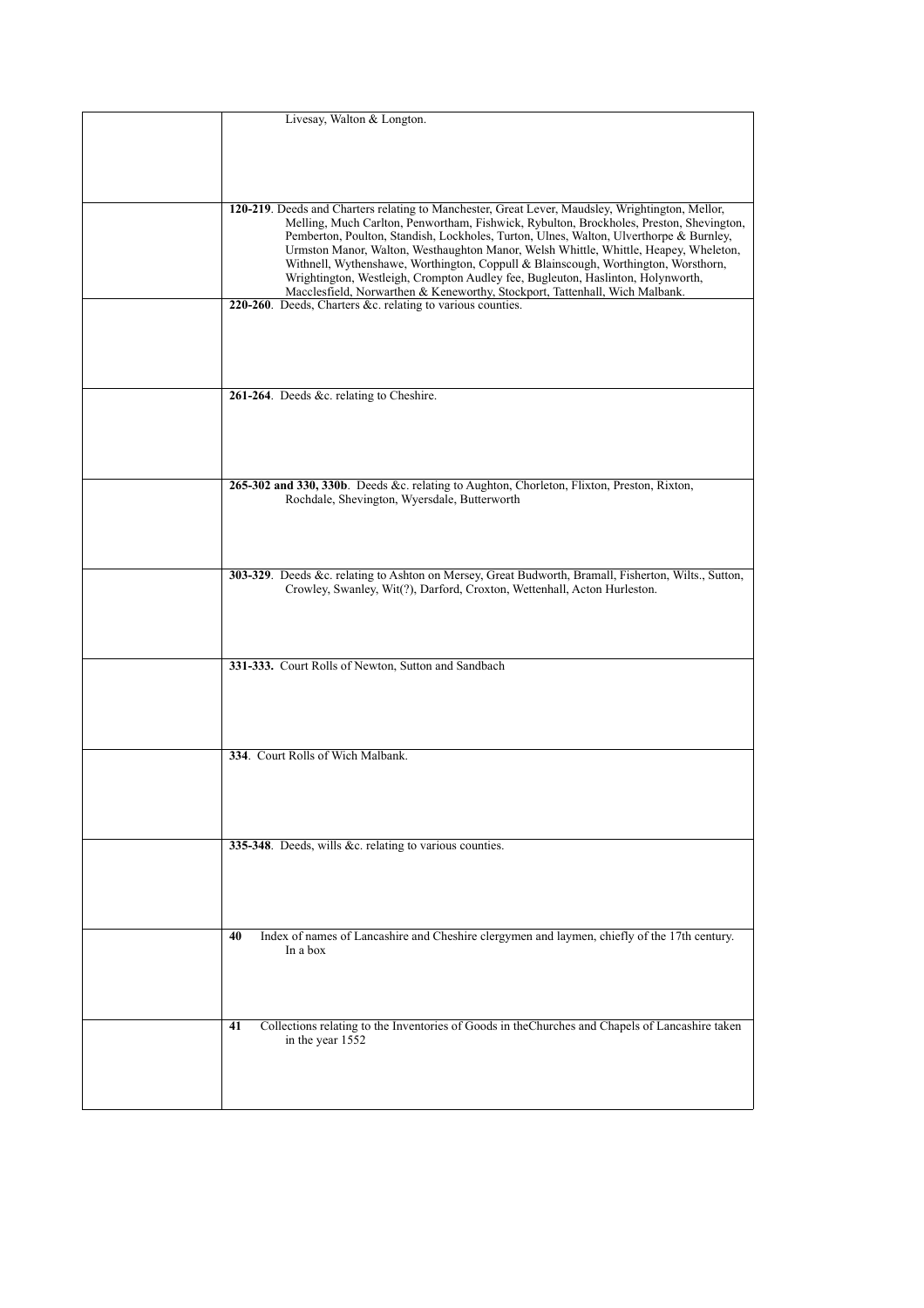|            | Miscellaneous notes and extracts from books &c.<br>42                                                                                                     |
|------------|-----------------------------------------------------------------------------------------------------------------------------------------------------------|
|            |                                                                                                                                                           |
|            |                                                                                                                                                           |
|            |                                                                                                                                                           |
|            |                                                                                                                                                           |
| C.7.46     | <b>BEEVER COLLECTION</b><br>Collection of James Frederick Beever                                                                                          |
|            |                                                                                                                                                           |
|            |                                                                                                                                                           |
|            |                                                                                                                                                           |
| $C.7.47-9$ | <b>BOOKER COLLECTION</b>                                                                                                                                  |
|            | Collection of notes and grangerized copies of the books published by the Rev. J. Booker                                                                   |
|            | (1820-95) on the histories of the various chapelries in Manchester and district.                                                                          |
|            |                                                                                                                                                           |
|            |                                                                                                                                                           |
| C.7.51     | <b>TRANSPORT</b>                                                                                                                                          |
|            | Extracts relating to transport from the Manchester Mercury 1752- made by N. Swain of Sale                                                                 |
|            | $[c.1969]$ . 25 pp.                                                                                                                                       |
|            |                                                                                                                                                           |
|            |                                                                                                                                                           |
| C.7.53     | HAGGAS-BRYAN, A.                                                                                                                                          |
|            | Historical, legal and biographical notices of the Bleaching, Dyeing and Calico Printing<br>Industry - derived from contemporary sources. (1950s) 13 vols. |
|            |                                                                                                                                                           |
|            |                                                                                                                                                           |
|            |                                                                                                                                                           |
| C.7.54     | <b>BROXAP PAPERS</b>                                                                                                                                      |
|            | Folder containing notes, letters, press cuttings and illustrations connected with E. Broxap's<br>book on the Civil War in Lancashire. c.1910. (39161).    |
|            |                                                                                                                                                           |
|            |                                                                                                                                                           |
| C.7.55     |                                                                                                                                                           |
|            | NICHOLSON, Frank and AXON, Ernest<br>Correspondence re Kendal, author's copy with copious notes. 34 ms letters 1903-47 etc.                               |
|            |                                                                                                                                                           |
|            |                                                                                                                                                           |
|            |                                                                                                                                                           |
| C.7.56     | HAGGAS-BRYAN, A                                                                                                                                           |
|            | Author's typescript and miscellaneous papers re Bradshaw Mill, Bolton. 1950 (47334).                                                                      |
|            |                                                                                                                                                           |
|            |                                                                                                                                                           |
|            |                                                                                                                                                           |
| C.7.57     | <b>HALLIWELL TOWNSHIP BOOKS</b>                                                                                                                           |
|            | Transcripts 1640-1760, 1788-1813, 1814, 1821 (47333)                                                                                                      |
|            |                                                                                                                                                           |
|            |                                                                                                                                                           |
|            |                                                                                                                                                           |
|            |                                                                                                                                                           |
|            |                                                                                                                                                           |
|            |                                                                                                                                                           |
|            |                                                                                                                                                           |
| $D.1-2$    | <b>TONGE, William Asheton</b>                                                                                                                             |
|            | Collection of volumes of transcripts of parish registers etc. relating to Tonge family                                                                    |
|            |                                                                                                                                                           |
|            |                                                                                                                                                           |
|            |                                                                                                                                                           |
| $D.3.1-13$ | <b>TOWNELEY COLLECTION</b>                                                                                                                                |
|            | Material compiled by Christopher Towneley (1604-74) for a proposed History of Lancashire                                                                  |
|            |                                                                                                                                                           |
|            |                                                                                                                                                           |
|            |                                                                                                                                                           |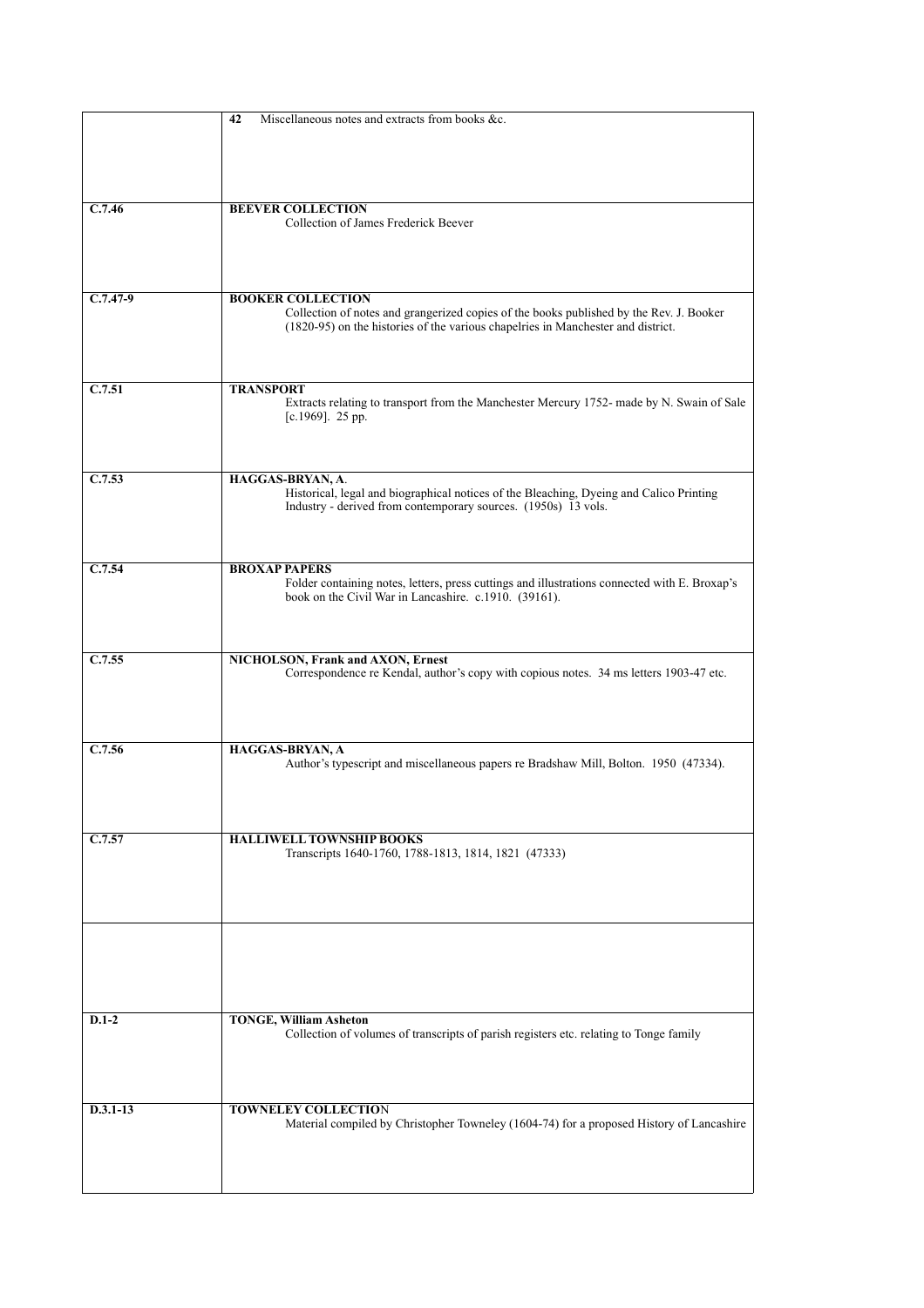| $\mathbf{1}$            | Copy of Domesday, Lacy Evidences, Records of the Duch of Lancaster. (33672)                     |
|-------------------------|-------------------------------------------------------------------------------------------------|
|                         |                                                                                                 |
|                         |                                                                                                 |
|                         |                                                                                                 |
|                         |                                                                                                 |
|                         |                                                                                                 |
| $\boldsymbol{2}$        | Evidences and Inquisitions of Lancashire gentry. Also inscriptions from tombs and church        |
|                         | brasses. 1369 pp. (33679).                                                                      |
|                         |                                                                                                 |
|                         |                                                                                                 |
|                         |                                                                                                 |
| 3                       | Evidences of the Braddill family. (33677)                                                       |
|                         |                                                                                                 |
|                         |                                                                                                 |
|                         |                                                                                                 |
|                         |                                                                                                 |
|                         |                                                                                                 |
| $\overline{\mathbf{4}}$ | Evidences of the family of Darcy and Wimbush. Also collections from Dodsworth and               |
|                         | genealogies from Dodsworth and Dugdale. (33675).                                                |
|                         |                                                                                                 |
|                         |                                                                                                 |
|                         |                                                                                                 |
| 5                       | Evidences of the Hoghton family. (33678)                                                        |
|                         |                                                                                                 |
|                         |                                                                                                 |
|                         |                                                                                                 |
|                         |                                                                                                 |
|                         |                                                                                                 |
| 6                       | Evidences of Lancashire gentry. 3 vols. (33674)                                                 |
|                         |                                                                                                 |
|                         |                                                                                                 |
|                         |                                                                                                 |
|                         |                                                                                                 |
|                         |                                                                                                 |
| 7                       | Excerpt & Chartis com. Derby (33676)                                                            |
|                         |                                                                                                 |
|                         |                                                                                                 |
|                         |                                                                                                 |
|                         |                                                                                                 |
| 8                       | Houghton evidences (Edward I-Elizabeth) (33682).                                                |
|                         |                                                                                                 |
|                         |                                                                                                 |
|                         |                                                                                                 |
|                         |                                                                                                 |
|                         |                                                                                                 |
| 9                       | Pedigrees out of the book of Inquisitions, with other pedigrees out of the Evidences of Hesketh |
|                         | of Rufford, Towneley of Carr, Savill, Radcliffe, T. Bradill etc. and from the deeds of Richard  |
|                         | Townley and a visitation of 12 Henry VIII. (33681).                                             |
|                         |                                                                                                 |
|                         |                                                                                                 |
| 10                      | Transcripts from the Vernon Ms Cheshire. (33673).                                               |
|                         |                                                                                                 |
|                         |                                                                                                 |
|                         |                                                                                                 |
|                         |                                                                                                 |
|                         |                                                                                                 |
| 11                      | Transcripts of records, County of Lancaster. (33671).                                           |
|                         |                                                                                                 |
|                         |                                                                                                 |
|                         |                                                                                                 |
|                         |                                                                                                 |
|                         |                                                                                                 |
| 12                      | Index volume 96pp (33680).                                                                      |
|                         |                                                                                                 |
|                         |                                                                                                 |
|                         |                                                                                                 |
|                         |                                                                                                 |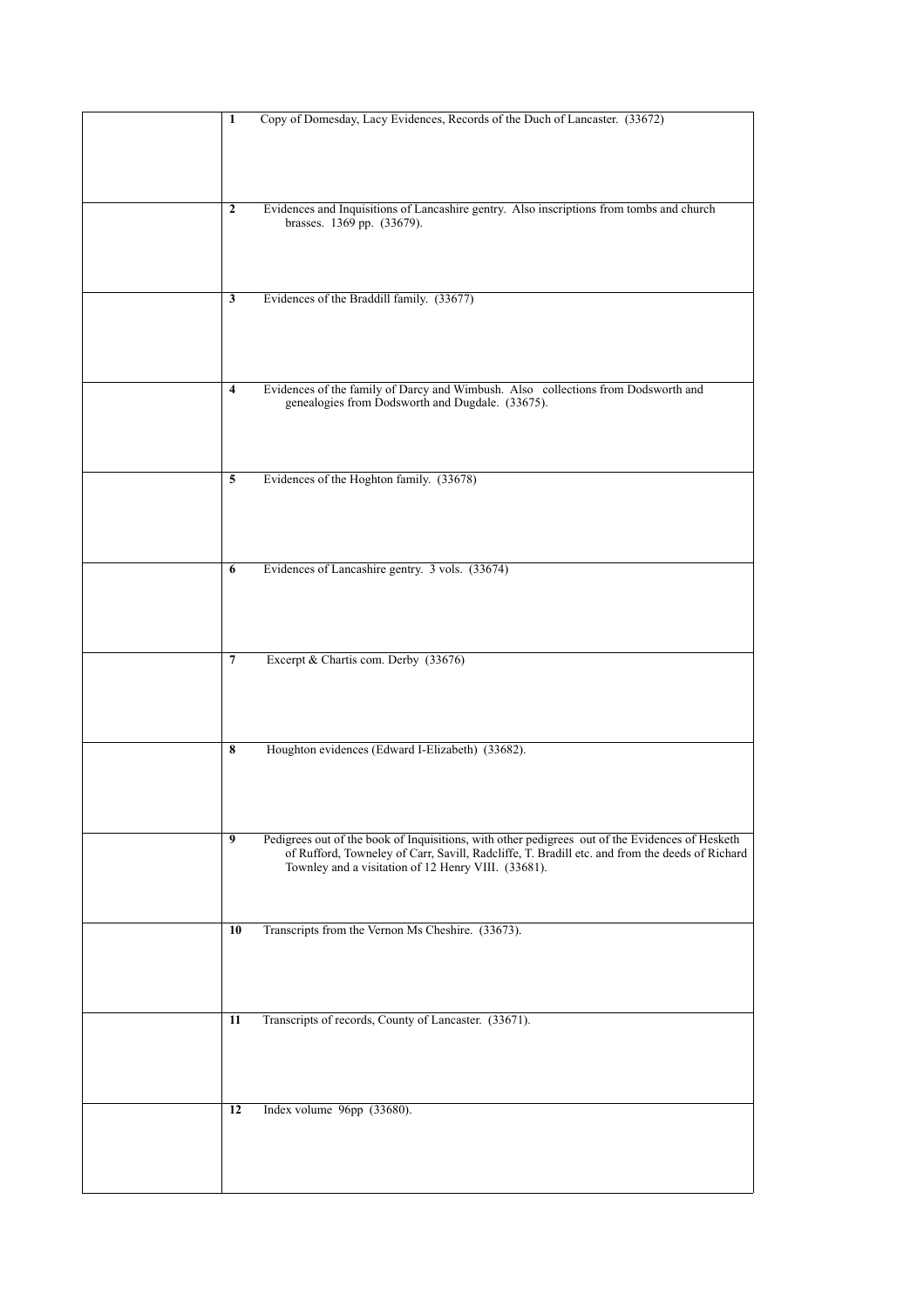|             | Catalogue of maps and prints of English counties and towns. (Early C19th). (33683).<br>13                                                                                          |
|-------------|------------------------------------------------------------------------------------------------------------------------------------------------------------------------------------|
|             |                                                                                                                                                                                    |
|             |                                                                                                                                                                                    |
|             |                                                                                                                                                                                    |
|             |                                                                                                                                                                                    |
| D.3.14      | GALLOWAY, W.J. & Sons<br>Material concerning W.J. Galloway & Sons, afterwards Galloway & Co. of Knott Mill,                                                                        |
|             | Manchester, the firm which supplied the boiler for the first Liverpool-Manchester train.                                                                                           |
|             | Photocopies and transcripts. (40388).                                                                                                                                              |
|             |                                                                                                                                                                                    |
| D.3.17      | <b>PHELPS, Joseph James</b>                                                                                                                                                        |
|             | Diary written on cards 1918-20. Concerned with work as Assistant Librarian at Chetham's.                                                                                           |
|             |                                                                                                                                                                                    |
|             |                                                                                                                                                                                    |
|             |                                                                                                                                                                                    |
| $D.4-5$     | <b>MANCHESTER</b>                                                                                                                                                                  |
|             | Amateur Glee and Catch Club, established 1822. List of members and rules. 17 vols. of<br>bound music, index, tables of glees, vols. of "Ross" Adaptations, vols. of printed songs, |
|             | vols, of catches.                                                                                                                                                                  |
|             |                                                                                                                                                                                    |
|             |                                                                                                                                                                                    |
| $D.5-8$     | <b>GENIZAH FRAGMENTS</b><br>(On loan to the John Rylands University Library).                                                                                                      |
|             |                                                                                                                                                                                    |
|             |                                                                                                                                                                                    |
|             |                                                                                                                                                                                    |
| D.7         | <b>BURMESE</b>                                                                                                                                                                     |
|             | Palm leaf ms (on loan to John Rylands University Library).                                                                                                                         |
|             |                                                                                                                                                                                    |
|             |                                                                                                                                                                                    |
|             |                                                                                                                                                                                    |
| D.9.1       | <b>CHETHAM, William</b><br>Private memorandum of the ancestry of William Chetham. 1818. 26 pp.                                                                                     |
|             |                                                                                                                                                                                    |
|             |                                                                                                                                                                                    |
|             |                                                                                                                                                                                    |
| $D.9.2 - 5$ | <b>TUPLING COLLECTION</b>                                                                                                                                                          |
|             | Miscellaneous papers and notes by G.H. Tupling (1882-1862) Lecturer in Local History at                                                                                            |
|             | Manchester University.<br>(2) Offprints of articles (12 items)                                                                                                                     |
|             | (3) Lancashire and Cheshire Ecclesiastical History: Notes (15 items)                                                                                                               |
|             | (4) Drafts of articles. Notes on Manchester in C19th<br>$(5)$ Card indexes, maps, plans.                                                                                           |
| D. 9.7      | <b>BRITISH ENGINE BOILER &amp; ELECTRICAL INSURANCE CO. LTD.</b>                                                                                                                   |
|             | Deeds relating to property in Long Millgate, Manchester.                                                                                                                           |
|             |                                                                                                                                                                                    |
|             |                                                                                                                                                                                    |
|             |                                                                                                                                                                                    |
|             |                                                                                                                                                                                    |
|             |                                                                                                                                                                                    |
|             |                                                                                                                                                                                    |
|             |                                                                                                                                                                                    |
| E.1.1-3     | <b>BURGES COLLECTION</b>                                                                                                                                                           |
|             | Collection of ms notes by George Burges arranged in bundles, also five printed volumes of                                                                                          |
|             | classical texts annotated by George Burges.                                                                                                                                        |
|             |                                                                                                                                                                                    |
|             |                                                                                                                                                                                    |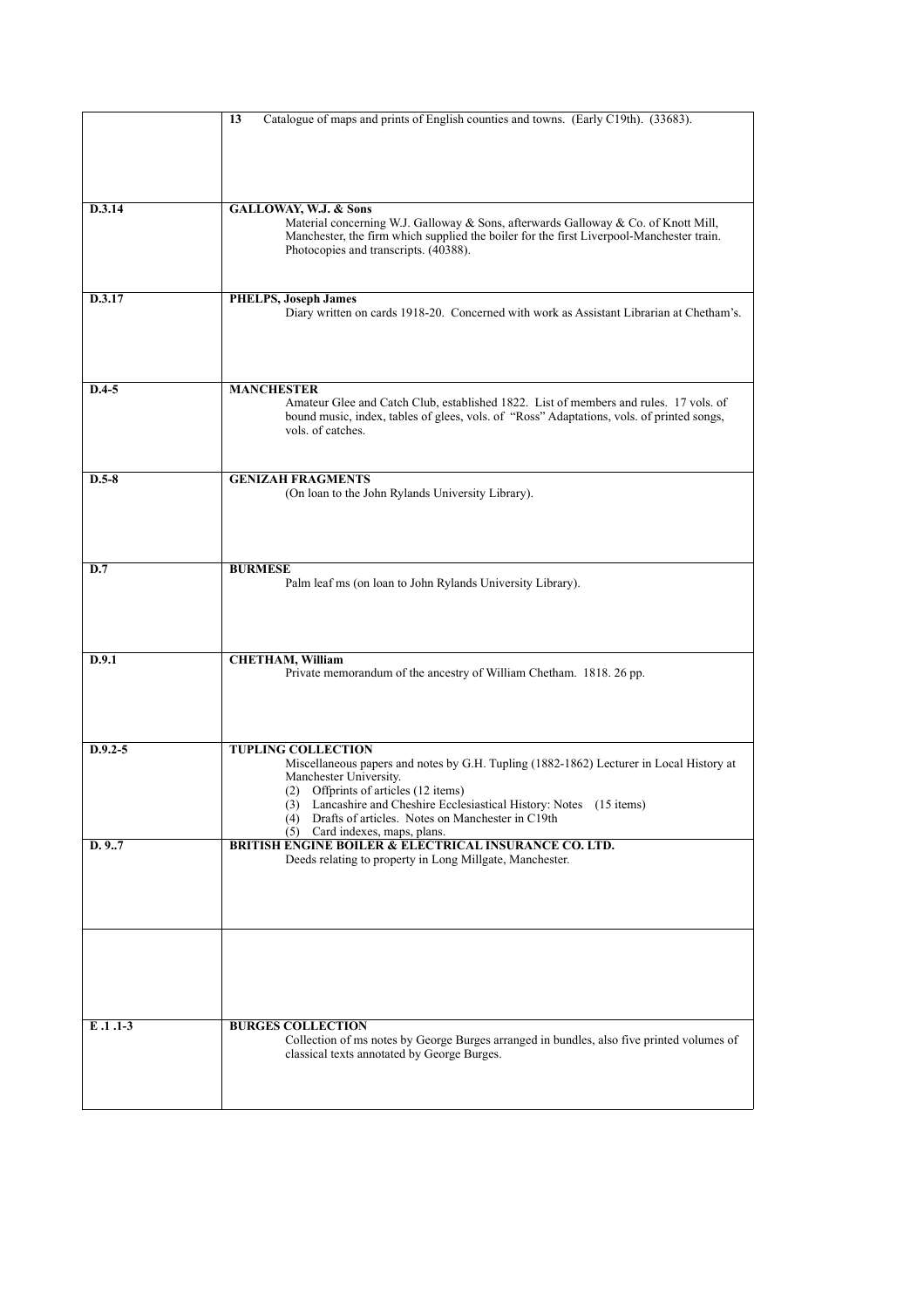| Letters of the Rev.R.B. Chesshyre and Peter Chesshyre. Miscellaneous papers, letters and<br>securities (early C18th). Cookery recipes. (Crossley collection).<br><b>CHETHAM DEEDS</b><br>Chetham's Hospital and Library. Counterparts of leases-Rochdale estates (parcel X) 20. |
|---------------------------------------------------------------------------------------------------------------------------------------------------------------------------------------------------------------------------------------------------------------------------------|
|                                                                                                                                                                                                                                                                                 |
|                                                                                                                                                                                                                                                                                 |
| items. (Restricted)                                                                                                                                                                                                                                                             |
|                                                                                                                                                                                                                                                                                 |
| <b>CHETHAM DEEDS</b><br>Chetham's Hospital and Library. Counterparts of leases-Rochdale estates (parcel XIV). 22<br>items<br>(Restricted)                                                                                                                                       |
|                                                                                                                                                                                                                                                                                 |
| <b>CHETHAM DEEDS</b><br>Includes private papers of Humphrey Chetham<br>(Restricted)                                                                                                                                                                                             |
|                                                                                                                                                                                                                                                                                 |
| <b>ALLEN DEEDS</b><br>papers concerning Humphrey Chetham and Chetham's Hospital and Library collected by<br>Rev.J.T. Allen, Chetham's Librarian. (1812-21) (Restricted)                                                                                                         |
|                                                                                                                                                                                                                                                                                 |
| <b>CORSER, Rev. Thomas (1793-1876)</b><br>Collections of letters to and from Thomas Corser.                                                                                                                                                                                     |
|                                                                                                                                                                                                                                                                                 |
| <b>CROSSLEY, James</b>                                                                                                                                                                                                                                                          |
| Collection of antiquarian material made by James Crossley (1800-83) of Manchester.<br>Includes broadsides, letters, deeds, notes etc. Also letters to James Crossley and Thomas<br>Jones, Chetham's Librarian (1845-75).                                                        |
| <b>HAWLEY, Joseph</b>                                                                                                                                                                                                                                                           |
| Shorthand collections, mainly printed but includes ms notes and typescripts by Joseph<br>Hawley, c.1930s.                                                                                                                                                                       |
|                                                                                                                                                                                                                                                                                 |
| <b>HULME DEEDS</b><br>William Hulme's title deeds - Property of Hulme trust. Includes E.3.8. Will of Warden<br>Huntingdon of Manchester, 145 Title deeds relating to properties in and near Manchester,<br>1280-1700.                                                           |
|                                                                                                                                                                                                                                                                                 |
| <b>MANCHESTER</b>                                                                                                                                                                                                                                                               |
| Manchester Association for promoting a reform in the Ecclesiastical provision for the parish<br>of Manchester. 1847-50. Minute books, receipts, subscriptions, printed material.                                                                                                |
|                                                                                                                                                                                                                                                                                 |
| <b>PHILLIPS, Charles Thomas Ellis</b><br>Collection of notes and scripts of lectures in ms and typescript by C.T.E. Phillips,<br>Chetham's Librarian 1920-43.                                                                                                                   |
| <b>RAINES DEEDS</b>                                                                                                                                                                                                                                                             |
| (5) Bills, letters, primarily concerning Humphrey Chetham, merchant of London 1727-35<br>$(6-12)$ 10 boxes of deeds and papers containing 302 items chiefly relating to Lancashire and<br>Yorkshire. Calendared by J.P. Earwaker, 1892                                          |
|                                                                                                                                                                                                                                                                                 |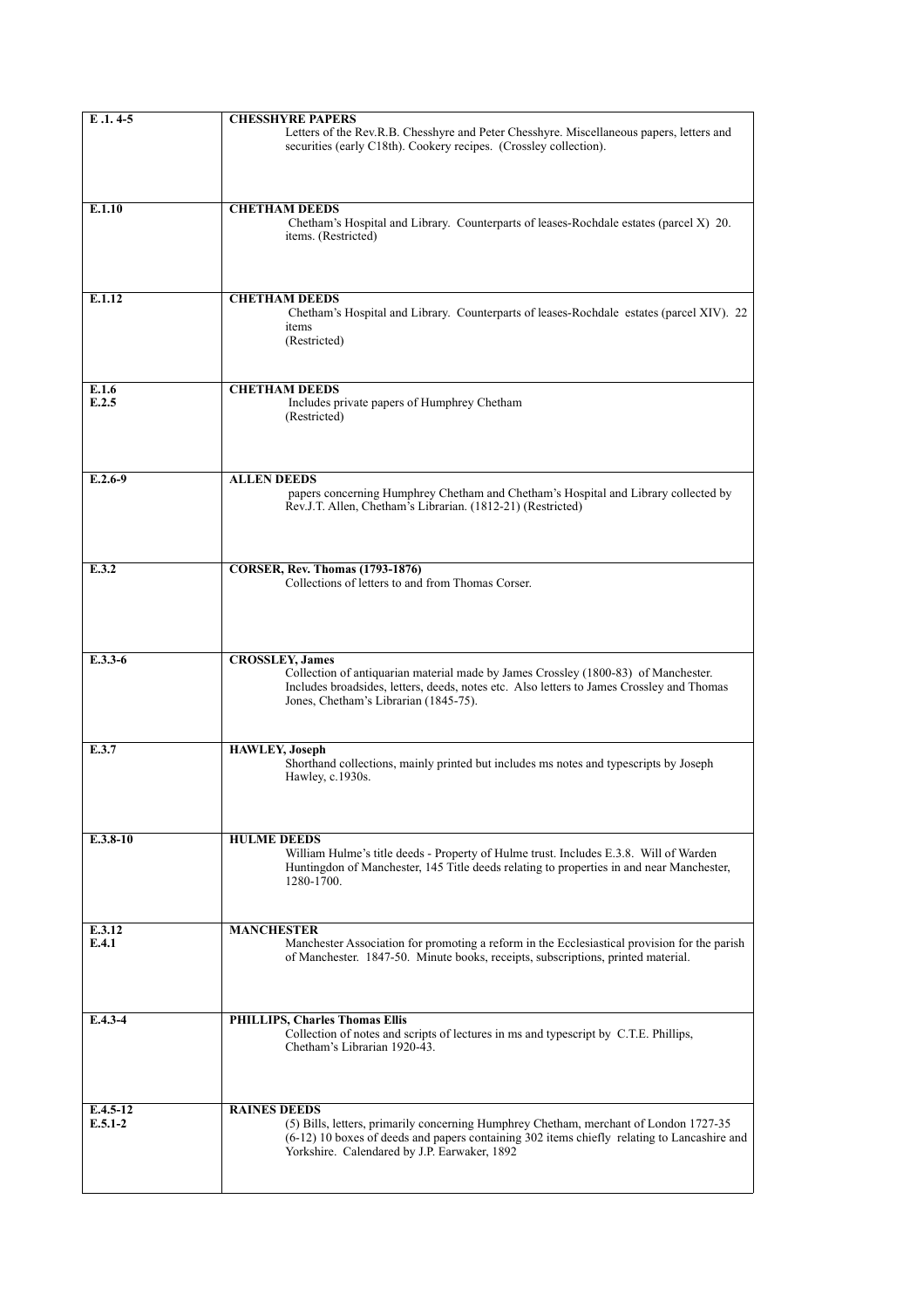| $E.5.3 - 7$ | <b>RAINES LETTERS</b><br>2,647 letters mainly addressed to F.R. Raines arranged in five boxes                                                                                                                            |
|-------------|--------------------------------------------------------------------------------------------------------------------------------------------------------------------------------------------------------------------------|
|             |                                                                                                                                                                                                                          |
| E.5.8       | (i) ROCHDALE<br>Honourable Corporation of Rochdale 1712-37. Vellum roll.                                                                                                                                                 |
| E.5.8       | (ii) MANCHESTER COLLEGIATE CHURCH<br>Licence of James Stanley, Warden of Collegiate Church, 1506                                                                                                                         |
| E.5.12      | <b>RONDEAU, John Burton of Salford</b><br>5 items relating to the booktrade in the North West. Including catalogue of Lancashire<br>books, annotated copy of catalogue of books printed in Liverpool.                    |
| E.6.10      | <b>ROLLS</b>                                                                                                                                                                                                             |
| E.6.11      | TALLENT-BATEMAN, C.T.<br>10 documents relating to Flixton and Shawtown, Lancashire. 1630-1717                                                                                                                            |
| $E.7.1-6$   | <b>MAINPRICE DEEDS</b><br>Miscellaneous collection of deeds deposited by F.H. Mainprice of Taylor, Kirkman &<br>Mainprice, Solicitors to the Feoffees. Concerned with Sutton on the Hill, Derbyshire,<br>Manchester etc. |
| $E.7.7-12$  | <b>MAINPRICE DEEDS</b><br>Deposited 1942                                                                                                                                                                                 |
| $E.8.1-2$   | <b>MAINPRICE DEEDS.</b><br>Deposited 1946. 237 deeds relating to Dukinfield, Stalybridge and Mottram. 1779-1907.                                                                                                         |
| $E.8.3-15$  | <b>MAINPRICE DEEDS</b>                                                                                                                                                                                                   |
| E.8.18      | RAINES, F.R. (1805-78) Antiquarian<br>Collection of pedigrees by F.R. Raines.                                                                                                                                            |
| $E.8.19-20$ | BARRITT, Thomas (1743-1820) of Manchester<br>(19) Lancashire pedigrees collected from vellum rolls, ancient mss and authentic records,<br>including brass rubbings. (20) Antiquarian miscellany. 16 ff. (8018)           |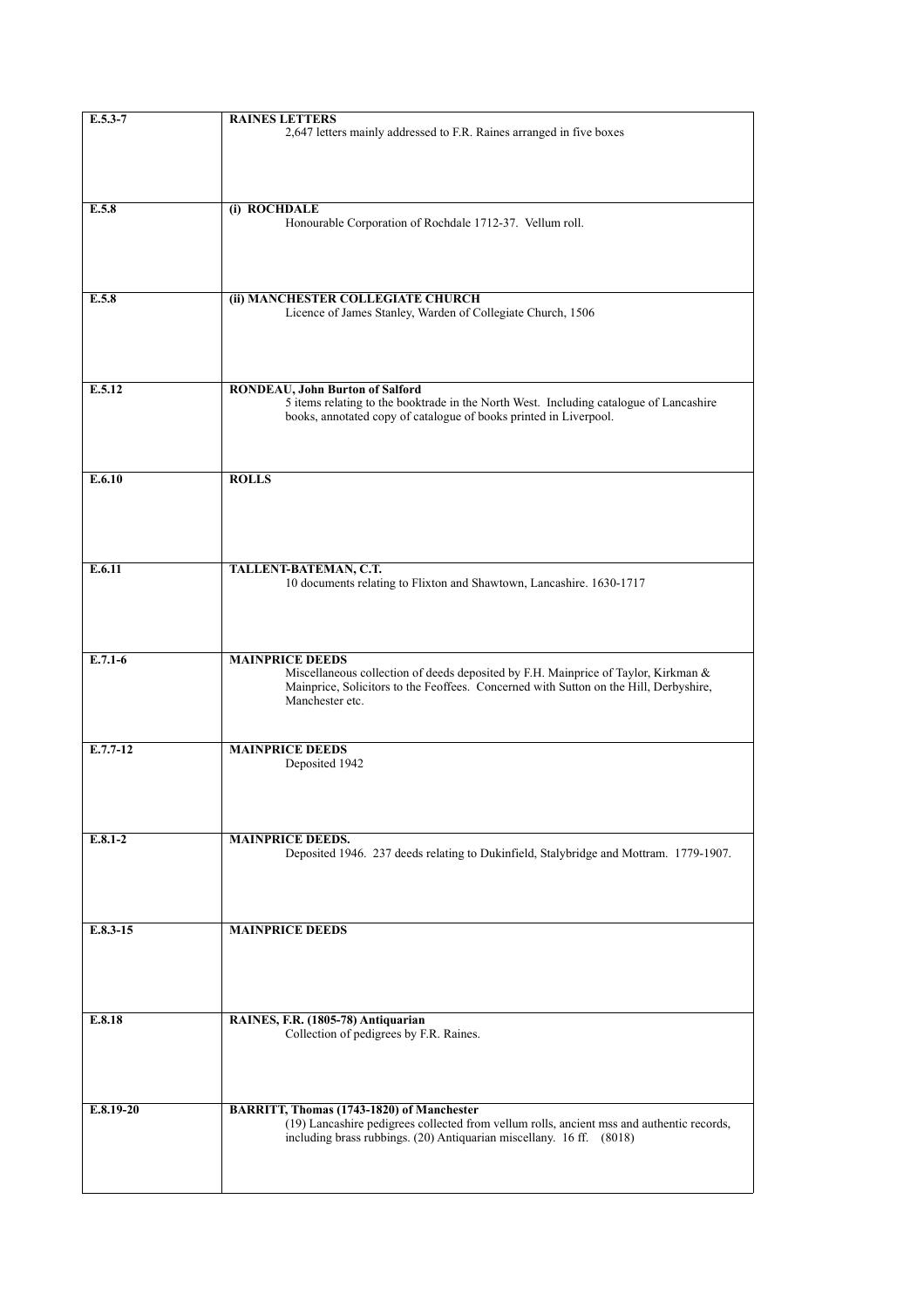| E.8.21           | <b>MISSALE SARISBURIENSE (Ker 350-1)</b>                                                                                                                                                                                                                                      |
|------------------|-------------------------------------------------------------------------------------------------------------------------------------------------------------------------------------------------------------------------------------------------------------------------------|
|                  | Fragments of a large and very handsome missal. Calendar, ordinary and canon of mass and<br>all but 2 leaves of sanctoral missing. Written in England second half C14th. (6713)                                                                                                |
|                  |                                                                                                                                                                                                                                                                               |
| E.8.22           | <b>ADLINGTON</b><br>Adlington ms or Cheshire antiquities. Ms relating to Cheshire from Adlington Hall (C16th-<br>$C17th$ ). 176 ff.                                                                                                                                           |
|                  |                                                                                                                                                                                                                                                                               |
| $E.8.23\text{m}$ | <b>AULUS GELLIUS (Ker 375)</b><br>Noctes Atticae Written in Florence, bound for Matthias Corvinus, King of Hungary c.1472.<br>(27900).                                                                                                                                        |
|                  |                                                                                                                                                                                                                                                                               |
| E.8.24           | BURTON, Alfred (d.1890)<br>History of Bramall Hall and the Davenport family. 212 pp.                                                                                                                                                                                          |
|                  |                                                                                                                                                                                                                                                                               |
| E.8.25           | <b>WOODHOUSE LETTERS</b><br>Letters concerning the claim of Edward Davenport to Bramall Hall. 1835.                                                                                                                                                                           |
|                  |                                                                                                                                                                                                                                                                               |
| E.8.26           | <b>BELLAIRS, Charles</b><br>Diary 1838. Typed copy by Reginald Dean 1946. 14 pp                                                                                                                                                                                               |
|                  |                                                                                                                                                                                                                                                                               |
| $F.1-2$          | <b>MAINPRICE DEEDS</b>                                                                                                                                                                                                                                                        |
|                  |                                                                                                                                                                                                                                                                               |
| F.3.             | <b>AGECROFT DEEDS</b>                                                                                                                                                                                                                                                         |
|                  |                                                                                                                                                                                                                                                                               |
|                  |                                                                                                                                                                                                                                                                               |
|                  |                                                                                                                                                                                                                                                                               |
| F <sub>4</sub>   | <b>BELLE VUE COLLECTION</b><br>A collection of material relating to the Belle Vue Zoological Gardens, Manchester and to the<br>Jennison family, presented between 1929 and 1939 by Mr George Jennison of Barwicke<br>Lodge, Disley; (the last few items sent after his death) |
|                  |                                                                                                                                                                                                                                                                               |
| $F.6.1-9$        | <b>BELLE VUE COLLECTION</b><br>Miscellaneous documents and Talbot collection donated by Robert Nicholls, June 1990.                                                                                                                                                           |
|                  |                                                                                                                                                                                                                                                                               |
|                  |                                                                                                                                                                                                                                                                               |
| F.6.10           | <b>CHETHAM SOCIETY ARCHIVES</b><br>Papers of the Chetham Society deposited by Dr Alan Crosby on behalf of the Society in<br>June 1993                                                                                                                                         |
|                  |                                                                                                                                                                                                                                                                               |
|                  |                                                                                                                                                                                                                                                                               |
|                  |                                                                                                                                                                                                                                                                               |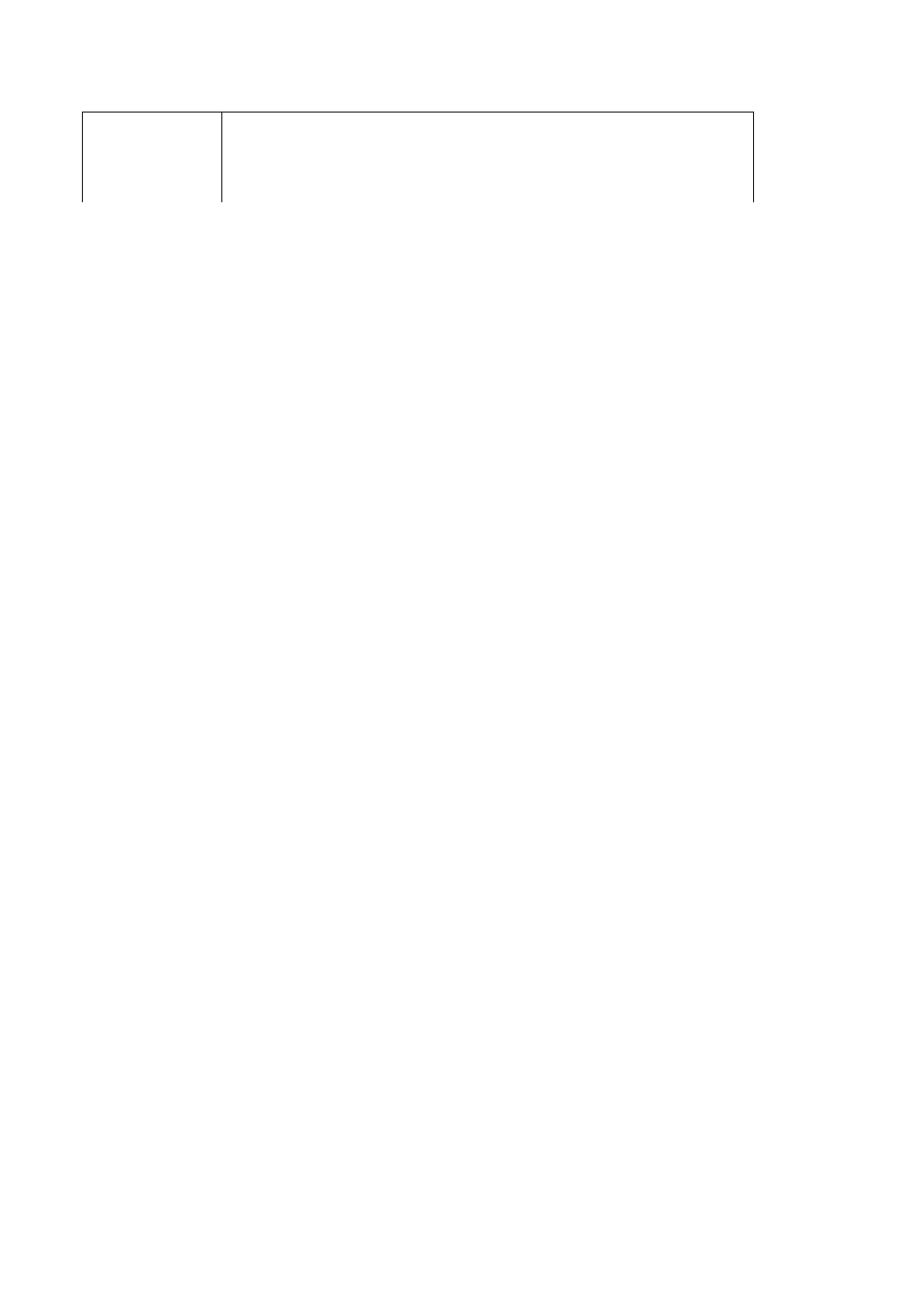| Adamson, John               | A. 2.11       | Barritt, Thomas                       | A. 1. 15-16    |
|-----------------------------|---------------|---------------------------------------|----------------|
| <b>Adlington Chapel</b>     | A. 2.84       |                                       | A. 1.25        |
| Adlington, Cheshire         | E. 8.22       |                                       | A. 4.70-80     |
| Aeschines                   | A.4.90        |                                       | $E. 8.19 - 20$ |
| <b>Agecroft Deeds</b>       | $F. 3.1 - 11$ | Barton                                | A. 6.111       |
| Ainsworth family            | A. 2.66       |                                       | A.7.57         |
| Ainsworth, Thomas           | A.2 66        | Barton, William                       | A. 3.109       |
| Ainsworth. William Harrison | A. 4. 18      | Basse, William                        | A. 3.54        |
| Alabster, William           | A. 3.48       | Baycliffe, George                     | A. 6.19        |
| Albert, Prince Consort      | A. 7.7        | Bedford, A                            | A.3.66-68      |
| Alexander V1, Pope          | A. .3.62      | Beever, James Frederick               | C.7.46         |
| Alkindus, Jacobus           | A. 6.42       | Bell, John                            | A.1.4          |
| Allen, J.T.                 | E. 2.6-9      | Bell, W                               | A.6.71         |
| Allen, James                | A. 2. 134     | Bellairs, Charles                     | E. 8.26        |
| Altrincham                  | A 7.21        | <b>Belle Vue Collection</b>           | $F.4 - F.69$   |
| Appleby, John               | A.4.6         | Benandala, Ameth                      | A.2.41         |
| Archaeology                 | A. 4. 22-25   | Bennet. William                       | A. 2.169       |
| Aretino. Leonardo           | A. 4.90       | Berwick, John                         | A. 4. 48       |
| Aristotle                   | A. 3. 133     | Bible                                 | A. 4.96        |
|                             | A. 4. 105     | Bible - Latin                         | A.2.164-5      |
|                             | A. 4.94       | Biggs, George                         | A. 3. 104      |
| Arithmetic                  | A. 2.95       | Bilder, Andrew                        | A. 4. 48       |
| Arkholme with Cawood        | A. 1. 21      | Billington, W.D.                      | D. 9.6         |
| Armitage family             | A. 0. 9       | Black, William Henry                  | A. 2. 111      |
| Armorials                   | A. 1.15-16    | <b>Bleaching Industry</b>             | C.7.53         |
|                             | A. 4.64       | <b>Bleaching Industry</b>             | C.7.56         |
|                             | A.4.70        | Blundell, William                     | A. 6.80        |
|                             | A.4.72-73     | Bobbin, Tim (pseud) See Collier, John |                |
|                             | A. 4.78-80    | Bogue, Rev. David                     | A.2.123        |
|                             | A. 6.18       | Booker, John                          | $C.7.47-49$    |
|                             | A. 6.21       |                                       | $C.7.47-49$    |
| Ashton, Abdias              | A. 2.78       | Bookselling                           | A. 6.30        |
| Ashton, Arthur Davies       | A. 1.12       | Botany                                | A. 3. 112      |
| Ashton, see also Assheton   |               |                                       | A. 3.65        |
| Ashton, Thomas W.H.         | A. 1.11       | Boutflower, Andrew                    | A. 7.19        |
| Ashton-under-Lyne           | A.4.76        | Bowden, Ches.                         | A. 7.21        |
| Ashworth, Lancs             | A. 7.10       | Bowie, John                           | A. 3. 63-64    |
| Assheton family             | A. .3. 90-91  | Boys family                           | A. 2.58        |
| Assheton, Sir Ralph         | A. 3.90-91    | Bradford, John                        | A. 4.84        |
| Astrologica                 | A. 4. 99      | Bradsaigh, Sir Roger                  | A. 2. 20       |
| Astronomy                   | A.2.62        | Bradshaw Hall, Bolton                 | A. 7.20        |
|                             | A.2.97        | <b>Bramall Hall</b>                   | E. 8.24        |
|                             | A.6.101-102   |                                       | E. 8.25        |
| Atherley, Jane              | A. 0. 10      | Bredbury, Chesh.                      | A. 7.33        |
| Augustinus                  | A.7.67        | <b>Bridgewater Canal</b>              | A. 7.6         |
| Aulus Gelius                | E. 8.23       | Brierly, Roger                        | A. 2. 24       |
| Austria                     | $A.2.30-31$   | <b>British Engine</b>                 | D.9.7          |
| Axon, Ernest                | C.7.55        | Broughton                             | A. 0.8         |
|                             |               | Browne, Sir Thomas                    | A. 2. 35-38    |
|                             |               |                                       | A. 2.54        |
| Babbage, Charles            | A. 4. 119     | Broxap, Ernest                        | C. 7.54        |
| Bacon, Roger                | A.4.101       | Bruen, John                           | A. 4.88        |
| Bagshaw, Thomas Pittard     | A.7.68        | Bruni, Leonardo                       | A. 4.94        |
| Bailey, John E.             | A. 2.75-76    | Buddaeus, Joannes Fransiscus          | A. 4. 34-35    |
|                             | A.6.7         | Burges, George                        | $E. 1. 1-3$    |
|                             | $C.7.9-43$    | Burnley, Lancs                        | A. 4. 118      |
| Baker, Fr. Augustine        | A.2.128       | <b>Burrs Mill. Burv</b>               | A. 7.8         |
|                             | A.2.170       | Burton, Alfred                        | E. 8 24        |
| Balermino. Lord Arthur      | A.4.48        | Bury, Lancs                           | A. 2.58        |
| Balguy, Rev Thomas          | A.2.106       | Bury, S                               | A. 2. 130      |
| Bancroft, Rev.Thomas        | A.2.69        | Butler, C                             | A. 3. 100      |
| Banks, Mrs G. Linnaeus      | A.3.88        | Butler, John Francis                  | A. 6. 12       |
| Banne, Nathaniel            | $A.3.66-68$   | <b>Byrom John</b>                     | A.1.1          |
|                             | A.4.82        |                                       | A. 2. 152      |
|                             | A.6.83-86     |                                       | A. 2. 167      |
| Barbarus, F                 | A.2.162       |                                       | A. 2.8         |
| Barnard, John               | A.2.139       |                                       | A. 3.73        |
| Baronetage                  | A.7.69        |                                       | A. 4. 122      |
|                             |               |                                       |                |
|                             |               |                                       |                |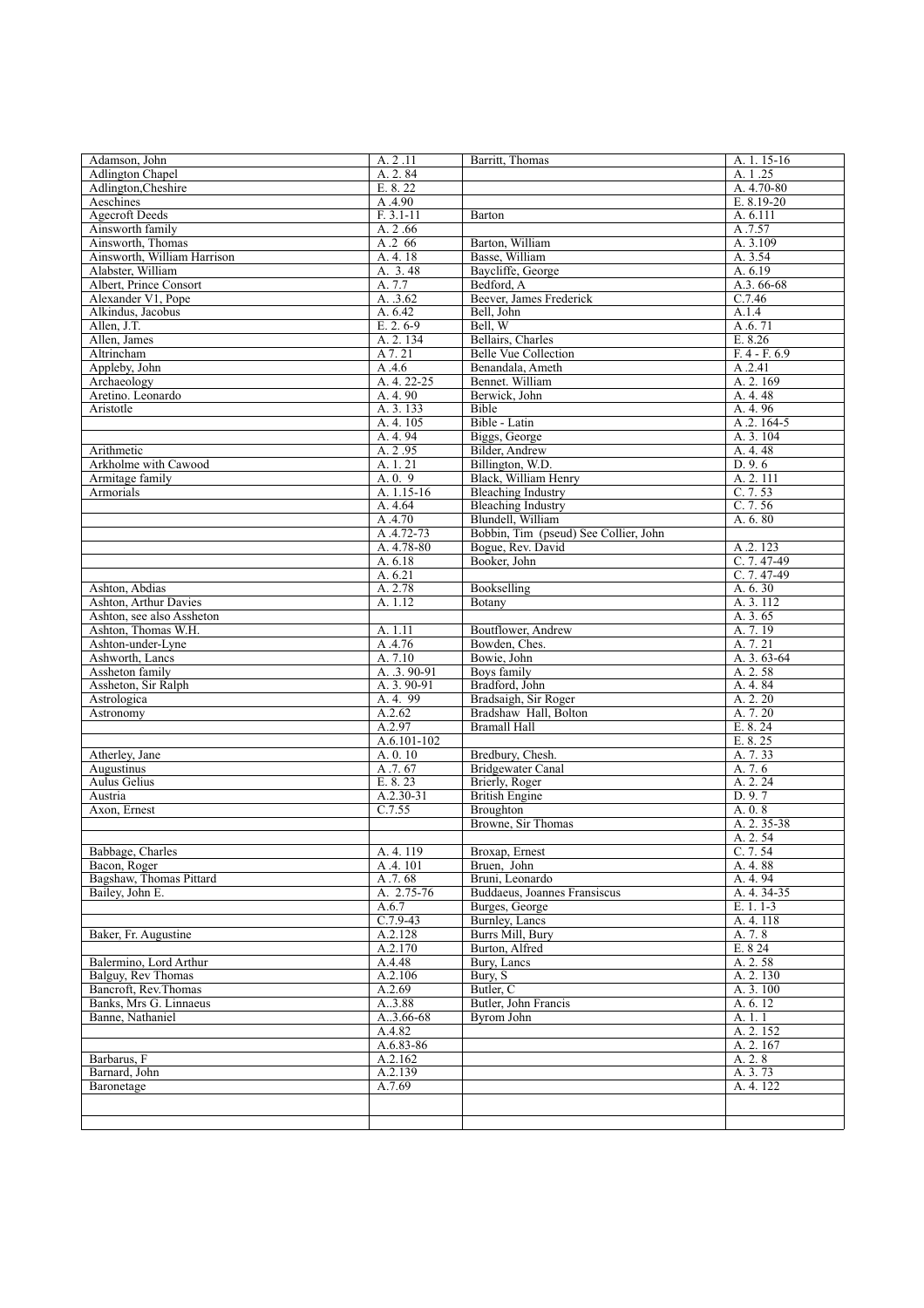| Byrom, John                                 | A. 4.83                    | Chetham's Hospital & Library        | E. 1. 12                   |
|---------------------------------------------|----------------------------|-------------------------------------|----------------------------|
|                                             | A. 6.87                    |                                     | $E. 2.6-9$                 |
|                                             | A. 7.63                    |                                     | A. 6.28                    |
|                                             |                            |                                     | A. 7.44-47                 |
| Cambridge University                        | A. 2.136                   |                                     | $A.7.44-7$<br><b>B.4</b>   |
| Cantor, P                                   | A. 4.92                    | Chetham's Library                   | A. 5                       |
| <b>Cartmel Priory</b>                       | A. 2.9                     |                                     | B. 6.                      |
| Cartwright, Thomas                          | A. 2. 29                   | Cholmondeley family                 | A. 7.48                    |
| Catalogues - Books                          | A. 2. 21                   | Christ, Life of                     | A. 2.166                   |
|                                             | A. 2.33                    | Clarendon, Earl of, see Hyde Edward |                            |
|                                             | A. 2. 48-53                | Clarke, Henry                       | A. 2.73                    |
|                                             | A. 2.63                    | Clayton, John                       | A. 2.96                    |
|                                             | A. 2.67<br>A. 2.80         | Clitheroe<br>Clowes, John           | A. 2.58<br>A. 3. 51-52     |
|                                             | A. 2.9                     | Cockersand Abbey                    | A. 4.89                    |
|                                             | A. 2.93                    | Coins, Roman                        | A. 2. 22                   |
|                                             | A. 2.97                    | Collier, John                       | A. 4.38                    |
|                                             | A. 3. 137                  |                                     | A. 4.39                    |
|                                             | A. 3. 138                  |                                     | A. 4. 40-41                |
|                                             | A. 3.78                    | Collier, Josiah                     | A. 2. 24                   |
|                                             | A. 4.42                    | Colne                               | A. 2.58                    |
|                                             | A. 4.75<br>A. 6.37         | Commons, House of                   | A. 4.58<br>$A. 6. 22 - 24$ |
|                                             | A. 6.47                    | Conant. John                        | A. 2. 21                   |
| Catalogues - Coins                          | A. 4.75                    | Conder, J.                          | A. 3. 124                  |
| Carwood, Lancs                              | A. 1. 21                   | Cooke, Robert                       | A. 3.100                   |
| Caxton, William                             | A. 3. 129                  | Cookery                             | A. 2.71                    |
| Cazza, Giovani Agostno                      | A. 2.43                    | Cooper, Ralph                       | A. 3.86                    |
| Ceillier, Remy                              | A. 4.52                    |                                     | A. 4. 121                  |
| Census, Manchester                          | A. 4.53                    | Cordara. Guilo Caesare              | A. 6. 26-27                |
| Cervantes                                   | A. 4. 54-56<br>A. 3. 63-64 | Corser. Thomas                      | A. 4. 123<br>A. 6.37       |
| Cessolis, Jacobus de                        | A. 4. 102                  |                                     | A. 7.59                    |
| Chadwick, Thomas                            | A. 4.48                    |                                     | E. 3. 2                    |
| Chalmers, George                            | A. 6.93                    | Corvinus, Matthias                  | E. 8.23                    |
| Charles I                                   | A. 2.70                    | Cotes, Digby                        | A. 6.43                    |
| Chartier, Alain                             | A. 6.91                    | Crabtree, William                   | A. 7.31                    |
| Chartism                                    | A. 0.10                    | Craniology                          | A. 2.60                    |
| Cheshire                                    | A. 6.35                    | Cromwell, Oliver                    | A. 2.70                    |
| <b>Cheshire Classis</b><br>Cheshire Diocese | A. 3.85<br>A. 6.44         | Cross Street Chapel                 | A. 4. 116<br>A. 2. 140     |
| Cheshire, Visitation                        | A. 7.52                    |                                     | A. 3. 123                  |
| Chesshyre, Peter                            | A. 3. 120                  | Crossley, Henry                     | A. 2. 17-18                |
|                                             | E. 1. 4-5                  | Crossley, James                     | A. 1. 17-18                |
| Chesshyre, R. B.                            | E. 1. 4-5                  |                                     | A. 2. 117                  |
| Chesshyre, Robert                           | A. 3. 122                  |                                     | A. 2. 22                   |
| Chetham family                              | A. 1.19                    |                                     | A. 2. 35-38                |
|                                             | A. 1.26                    |                                     | A. 2. 48-53                |
|                                             | A. 3.86<br>A. 4. 121       |                                     | A. 2. 55-57<br>A. 2. 59-60 |
| Chetham, George                             | A. 4.46                    |                                     | A. 4. 123                  |
| Chetham, Humphrey                           | A. 6.13                    |                                     | A. 4. 45                   |
|                                             | A. 6.82                    |                                     | A. 7.37                    |
|                                             | E. 1. 6-E 2. 5             |                                     | E. 3. 3. - E. 3. 6.        |
|                                             | $E. 2.6-9$                 | Crossley, R                         | A. 2.100                   |
|                                             | $E. 4.5-$                  |                                     |                            |
|                                             | E. 4. 12                   | Dade, William                       |                            |
| Chetham Society<br>Chetham, William         | F. 6. 10-15<br>D. 9.1      | Daubuz, Charles                     | A. 3.49<br>A. 3.66-68      |
| Chetham's Hospital                          | A. 4.53                    | Davenport, Edward                   | E. 8. 25                   |
|                                             | A. 5                       | Davenport family                    | E. 8.24                    |
|                                             | B.3                        | Davies, Thomas Stephens             | A. 3.92-94                 |
| Chetham's Hospital & Library                | E. 1. 10                   | Davis, W.                           | A. 3.78                    |
|                                             |                            |                                     |                            |
|                                             |                            |                                     |                            |
|                                             |                            |                                     |                            |
|                                             |                            |                                     |                            |
|                                             |                            |                                     |                            |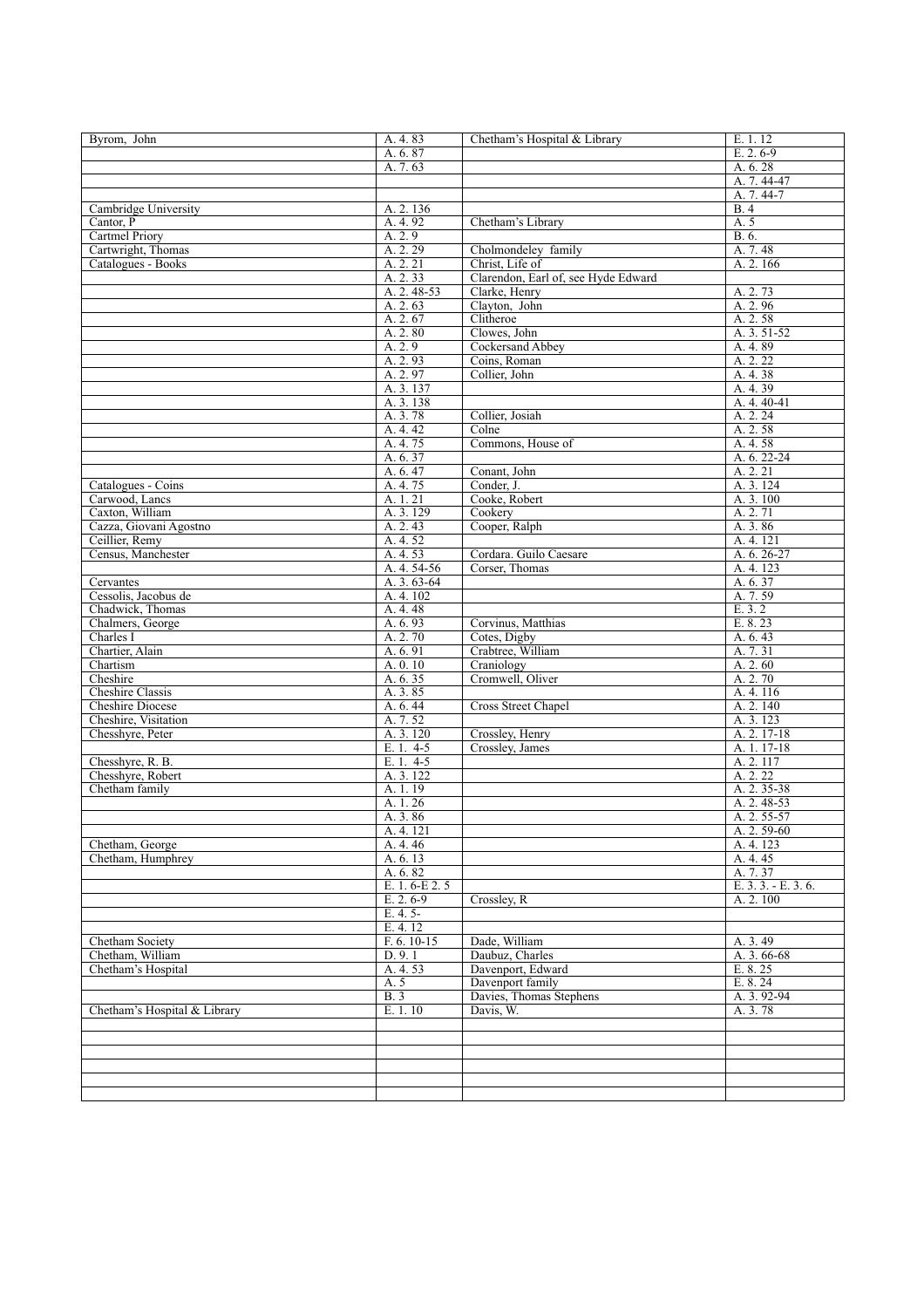| Dawson, James                       | A. 4. 48     | Fogg, George                           | A. 4. 19      |
|-------------------------------------|--------------|----------------------------------------|---------------|
| De Ouevedo Francisco                | A. 2. 168    | Ford, William                          | A. 4. 27      |
| Deacon, R. R.                       | A. 4.52      |                                        | A. 6. 78 - 79 |
| Deacon, T. T.                       | A. 4.52      | Fraser, Alexander                      | A. 3. 103     |
| Deacon, Thomas                      | A. 2. 149    |                                        | A. 3. 105     |
|                                     | A. 4.48      |                                        | A. 3. 106     |
|                                     | A. 6.71      | Freher, Dionysius                      | A. 4. 5       |
|                                     | A. 6.87      | Frere family                           | A. 4.31       |
| Dean, Reginald                      | E. 8.26      |                                        |               |
| Deane, Bolton                       | A. 6. 112    |                                        |               |
|                                     | D. 9.6       | G. B.                                  | A. 2. 12      |
| Dee, John                           | A. 0.11      | Galloway, W. J. & Sons                 | D. 3.14       |
|                                     | A. 4.86      | Gambold, William                       | A. 6.97       |
| Delamere, Henry                     | A. 6.35      | Gardening                              | A. 2.32       |
| Derby                               | A. 2.84      | Gascoigne, William                     | A. 3. 110     |
| Derby, Earl of, see Stanley         |              | Gastrell, Francis                      | A. 3.79       |
| Dersi, Stephano                     | A. 2. 144    | Genizah                                | $D. 5 - 8$    |
| Diaries                             | A. 2. 116    | Geometry                               | A. 2. 20      |
|                                     | A. 2. 30-31  |                                        | A. 4. 51      |
|                                     | A. 3. 108    | George III                             | A. 1.25       |
| Dobcross, Lancs                     | A. 1.22      | Germany                                | A. 2. 124     |
| Dobson, W.                          | C. 6.3       |                                        | A. 3. 55 -60  |
| Doddridge, P.                       | A. 2.95      | Glover, Robert                         | A. 7.50       |
| Doddridge, Sir John                 | A. 6.98      |                                        | A. 7.52       |
| Dodsworth, Roger                    | A. 6.25      | Gower, John                            | A. 7.38       |
| Dolfino, Giovanni                   | A. 4.57      | Greek language                         | A. 1. 14      |
| Donne, John                         | A. 3.47      | Green, Henry                           | A. 3.85       |
| Drama                               | A. 2.1       | Green, Robert                          | A. 4.50       |
|                                     | A.2.4        | Greenwich                              | A. 2.92       |
|                                     | A. 2.42      | Greswell, John                         | A. 2.63       |
|                                     | A. 2.45      |                                        | A. 6. 54 - 55 |
|                                     | A. 2.65      | Grey, Thomas                           | A. 3. 119     |
| Dublin                              | A. 2.44      | Grotius, Hugo                          | A. 2.10       |
|                                     | A. 4.26      | Gunter, E.                             | A. 4. 51      |
| Dudley, Edmund                      | A. 4.93      | Guthry, H.                             | A. 3. 118     |
| Dukinfield-Daniel, Lady             | A. 7.49      | Gyste, John                            | A. 6.74       |
| Dunkeld                             | A. 3. 118    |                                        |               |
| Dunster, Samual                     | A. 4. 29     |                                        |               |
| Dupin, Louis Ellies                 | A. 6.43      | Haggas-Bryan, A.                       | C. 7.53       |
| Dyeing Industry                     | C. 7.53      |                                        | C.7.56        |
|                                     | C.7.56       | Hague Bar Board School                 | A.1.7         |
|                                     |              | Hale, Sir Matthew                      | A. 3.99       |
|                                     |              | Hall, John                             | A. 7. 58 (a)  |
| Earwaker, J. P.                     | $E. 4.5-$    | Halliwell, Bolton                      | A. 6.108      |
|                                     | E. 4. 12     |                                        | A. 6. 110     |
|                                     | $E. 5. 1-2$  |                                        | C.7.57        |
| Edge, Sir John                      | A. 7. 22-23  | Halliwell (later Halliwell phillipps). |               |
| Edinburgh University                | A. 7.54      | James Orchard                          | A. 2. 136     |
|                                     | A. 7.61      | Hamerton, Yorks                        | A. 7.44       |
| Edisbury, Elizabeth                 | A. 6.73      | Hampson, R.T.                          | A. 6.29       |
| Edward V1                           | A. 4.95      |                                        | C. 6.3        |
| Egypt                               | A. 2. 13     | Harding, James Driffield               | A. 2. 131     |
| Erasmus, Desiderius                 | A. 2. 129    | Harland, John                          | A. 6. 10      |
| Espriella, D Manuel Alvarez         | A. 4. 2      | Harrison, Ralph                        | A. 4.30       |
| Evangelistarium                     | A. 3. 128    | Harrison, William                      | A. 1.26       |
|                                     |              |                                        | A. 2.80       |
|                                     |              |                                        | A. 6.55       |
| Fallowes, William                   | A. 2.83      | Harrold, Edmund                        | A. 2. 137     |
| Farmer, Dr. Richard                 | $A.4.7 - 16$ | Hartlib, Samuel                        | A. 2. 5       |
| Farnworth, Bolton                   | A. 6. 110    | Haslewood, Josiah                      | A. $7.58(b)$  |
|                                     | A. 6. 114    | Haslingden                             | A. 2.58       |
| Finch, John                         | A. 2.13      | Hawley, Joseph                         | E. 3.7        |
| Firbeck, Yorks.                     | A. 6.40      | Hay family                             | A. 2. 27      |
| Flanders                            | A. 2. 124    | Hay, William Robert                    | A. $0.3 -4$   |
| Fleming, William                    | A. 1. 19     |                                        | A. 2. 27      |
| Fletcher, George<br>Flower, William | A. 4. 48     |                                        | A. $3.1 - 46$ |
|                                     | A. 7.52      | Heaton                                 | A. 6. 110     |
|                                     |              |                                        |               |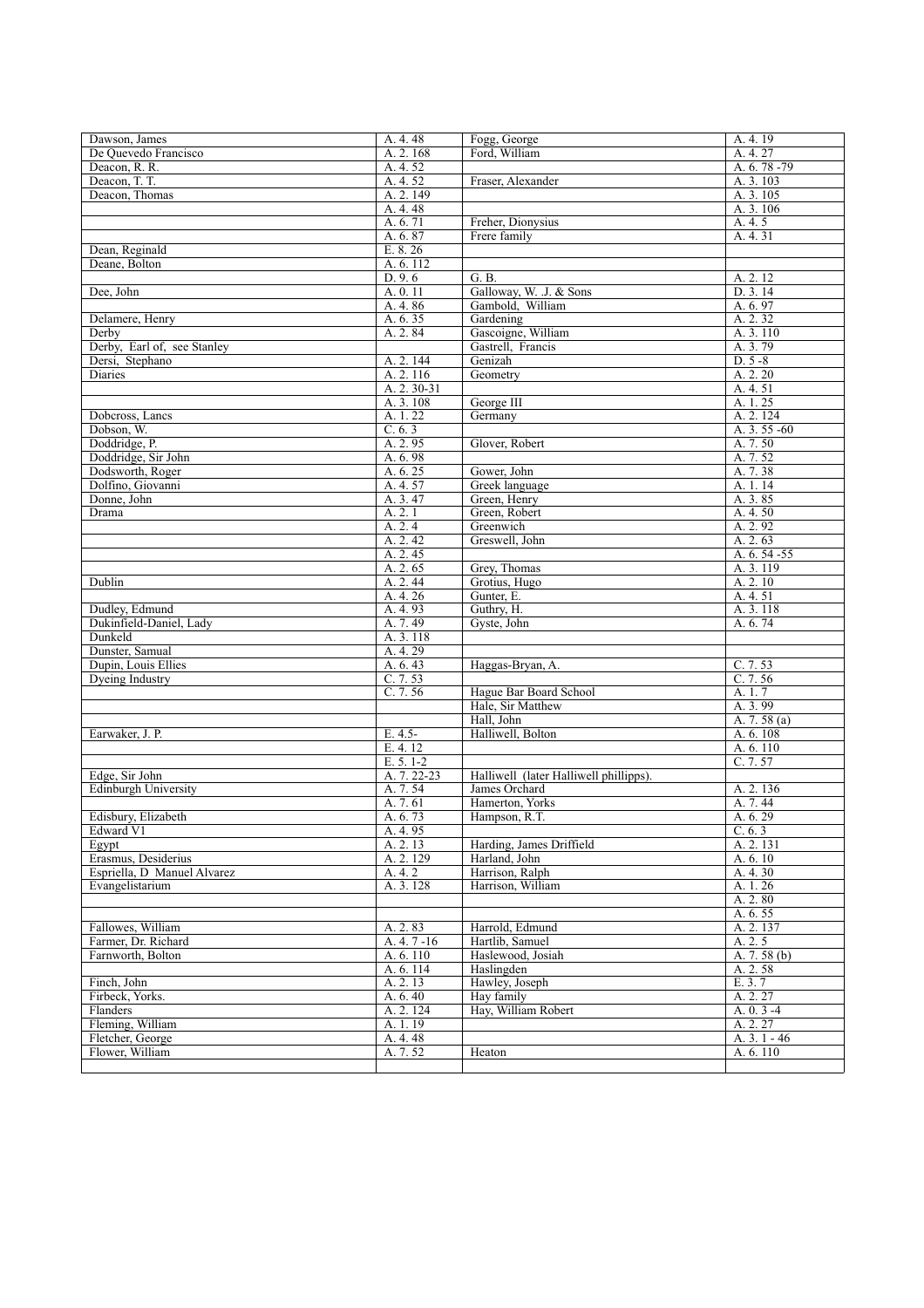| Heawood                    | A. 2.83        | Jackson, Henry            | A. 3. 117         |
|----------------------------|----------------|---------------------------|-------------------|
| Heber, B p. Reginald       | A. 4. 20       | Jacobites                 | A. 7.55           |
| Helot, Jean                | A. 2.19        | Jacobitism                | A. 2. 150         |
| Henry, Matthew             | A. 2. 125 - 7  |                           | A. 7.55           |
| Herbert, George            | A. 3.48        | Jennison papers           | F. 4. 1 - F. 6. 9 |
| Hertfordshire - Visitation | A. 7.53        | Johns, William            | A. 2. 123         |
| Hevwood, Rev John          | A. 2. 118 - 19 | Johnson family            | D.9.6             |
| Heywood, Robert            | A. 2. 132      | Johnson, Joseph           | A. 1.13           |
| Heywood, T.                | A. 6.9         | Johnson, Radulph          | A. 2.40           |
| Heywood, Thomas            | A. 4.39        | Johnson, William          | A. 2.65           |
|                            | A.7.24         | Jones, Charles            | A. 0. 10          |
| Higson, Charles            | A.4.111        | Jones, Ernest Charles     | A. 0.10           |
| Higson, John               | A. 3. 126      | Jones, Thomas             | A. 2. 28          |
| Hinde, William             | A. 4.88        |                           | A. 4. 26          |
| Hindley, John Haddon       | A. 0.5         |                           | E. 3. 2- E. 3.-6  |
| Hobson, Edward             | A. 3.65        | Justinus                  | A. 6.88           |
|                            |                |                           |                   |
| Holdberg, Ludvig Af        | A. 2.42        |                           |                   |
|                            | A. 2.45        | Kearsley, Bolton          | A. 6. 110         |
| Holland, George            | A. 2.83        |                           | A. 6. 114         |
| Hollingworth, Richard      | A. $6.51 - 53$ | Kendal                    | C. 7.55           |
|                            | A. 7. 39       | Kendal Academy            | A. 2.81           |
| Holme, Dr. Edward          | A. 2.77        | Knighthood                | A. 4.95           |
| Homer                      | A. 2. 28       | Knowles, Sir Lees         | A. 6. 118         |
| Horwich, Bolton            | A. 6.110       | Knutsford, Ches.          | A. 7.12           |
| Hours, Book of             | A. 2. 161      | Knyvett, Sir Henry        | A. 4.37           |
|                            | A. 2.163       | Koran                     | A. 4. 110         |
|                            | A. 3. 132      | Kuerden, Richard          | $C. 6. 1 - 2$     |
| Howell, J.                 | A.2.6          |                           |                   |
| Hubreiks, Johanna          | A. 4.97        |                           |                   |
| Hulme deeds                | $E. 3.8 - 10$  | Lacy, J.                  | A. 2. 114         |
| Hunter, Joseph             | A. 4. 44       | Lacy, John                | A. 4.33           |
| Hunter, William            | A. 6.36        |                           | A. 6.14           |
| Huntingdon                 | A. 2.34        | Lancashire & Cheshire     |                   |
|                            | A. 4.28        | Antiquarian Society       | A. 1.9            |
| Huntingdon, John           | E. 3.8.-E.3.10 | Lancashire - Civil War    | C.7.54            |
| Hutton, John               | A. 1. 14       | Lancashire - Dialect      | A. 3. 126         |
| Hyde, Edward               | A. 4.36        |                           | A. 4. 117         |
| Hymnale                    | A. 3. 129      |                           | A. 4.39           |
| Hymns                      | A. 2. 120      | Lancashire - History      | A. 4. 115         |
|                            |                |                           |                   |
|                            |                |                           | A. 7.70           |
| Ipomadon                   | A. 6.31        | Lancashire, Joseph Robert | A. 1.23           |
| Ireland                    | A. 6.77        | Lancashire - Place names  | A. 2. 75 - 76     |
| Irvine, Col. H.C.          | A. 0.8         | Lancashire - Prehistory   | A. 6. 115         |
| Italian                    | A. 2. 103      | Lancashire - Rates        | A. $7.30 - 32$    |
| Italy                      | A. 2. 131      | Lancashire - Visitation   | A. 7.50           |
|                            | $A.2.30-31$    |                           | A. 7.52           |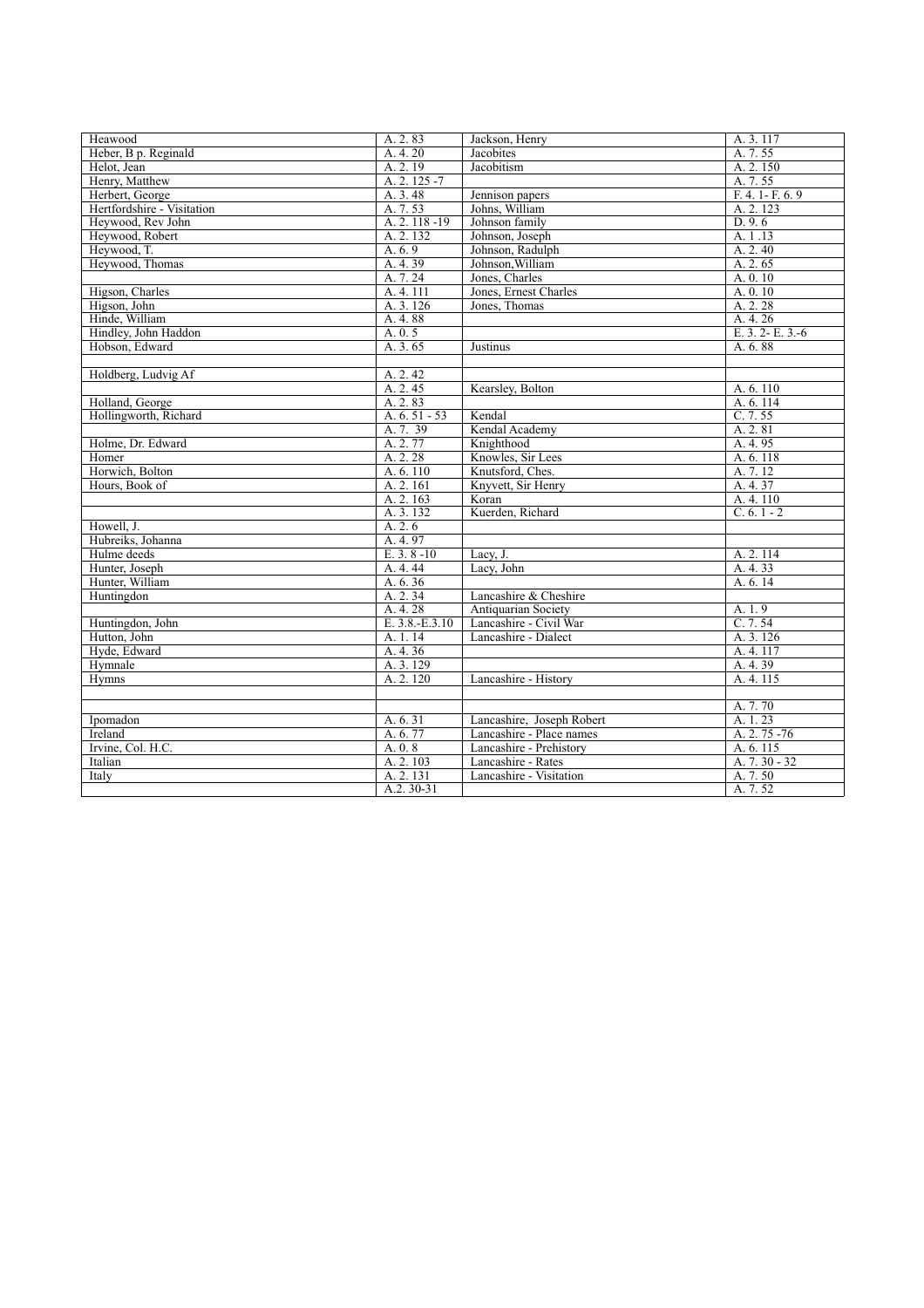| Lancaster                      | A. $4.59 - 60$  | Madden, Sir Frederick          | A. 2.39         |
|--------------------------------|-----------------|--------------------------------|-----------------|
|                                | A. 6. 113       |                                | A. 6.66         |
| Lando, Girolamo                | A. 3.83         | Madras                         | A. 2.150        |
| Lattuficre, Mr.                | A. 2.84         | Maidment, James                | A. 6. 75 - 76   |
| Law                            | A. 1. 17 - 18   | Mainprice deeds                | F.1.            |
|                                | A. 2. 101       | Mainprice, F.H.                | $E. 7.1 - 6$    |
|                                | $A. 2. 17 - 18$ | Maitland, J. H.                | A. 6.53         |
|                                | A. 2. 23        | Manchester - Amateur Glee      |                 |
|                                | A. 2.61         | & Catch Club                   | $D.4 - 5$       |
|                                | A. 3.100        | Manchester Association         | A. 6.45         |
|                                | A. 3. 122       | Manchester - Banks             | A. 2.64         |
|                                | A. 3.99         | Manchester - Booktrade         | A. 1.13         |
| Law. William                   | A. 6.87         |                                | A. 4. 27        |
|                                |                 |                                | A. $4.54 - 56$  |
| Lawson, Charles                | A. 4.63         | Manchester - Census            |                 |
| Lawson, John                   | A. 6. 104-105   | Manchester - Charities         | A. $3.135 - 36$ |
| Lawson, John                   | A. 4.120        | Manchester - Cheetham Hill     | A. 4.45         |
| Le Neve, Oliver                | A. 4. 14        | Manchester - Church            | A. $0.6 - 7$    |
| Leech, Bosdin Thomas           | A. 2. 174       |                                | A. 1.24         |
| Lees, nr Oldham                | A. 4. 111       |                                | A.1.6           |
| Legh family                    | A. 7.28         | Manchester City Circle Railway | B.1.            |
| Legh, Peter                    | A. 0.8          | Manchester - Classis           | A. 6.9          |
| Leigh, J.                      | A. 4. 113       | Manchester Collegiate Church   | A. 3.50         |
| Letts, Ernest F.               | A. $0.6 - 7$    |                                | A. 4.32         |
| Levellers                      | A. 6.45         |                                | A. 4.83         |
| Lewis, Miss                    | A. $7.58(c)$    |                                | E. 5.8          |
| Libraries                      | A. 3. 135-36    | Manchester - Deeds             | A.1.9           |
| Libraries - Archbishop Marsh's | A. 4. 26        |                                | A. 7.44         |
| Library - catalogue            | A., 4, 123      | Manchester Diocese             | A. 6.38         |
|                                | A. 4.4          |                                | A. 6.44a        |
|                                | A. 4.63         | Manchester - Education         | A. 7.41         |
|                                | A. 6.37         | Manchester Grammar School      | A. 2.69         |
| Library - catalogues           | A. 6.47         |                                | A. 3. 135 - 36  |
| Lichfield Corvisors            | A. 6.56         | Manchester - History           | A. 0.12         |
| Lightfoot, John                | $A. 3.97 - 8$   |                                | A. 4.81         |
| Lincoln                        | A. 2.34         | Manchester - Long Millgate     | D.9.7           |
| Lindsey, Robert                | A. 6.92         | Manchester - Long Room         | A. 3. 135 - 36  |
| Little Hulton, Salford         | A. 2.92         | Manchester Man                 | A. 3.88         |
|                                | A.7.27          | Manchester - Parish            | E. 3. 12-E. 4.1 |
| London                         | A. 2.92         | Manchester - Peterloo          | A. 2. 14        |
|                                | A. 7.27         | Manchester - Pitt Club         | A. 2.79         |
| London, Fire of                | A. 2. 122       | Manchester - Poll Register     | A. 7.60         |
| Loyola, Ignatius St.           | A. 2. 147       | Manchester - Prince Consort    |                 |
| Lydgate, John                  | A.4104          | Memorial Fund                  | A. 7.7.         |
|                                |                 |                                |                 |
|                                |                 |                                |                 |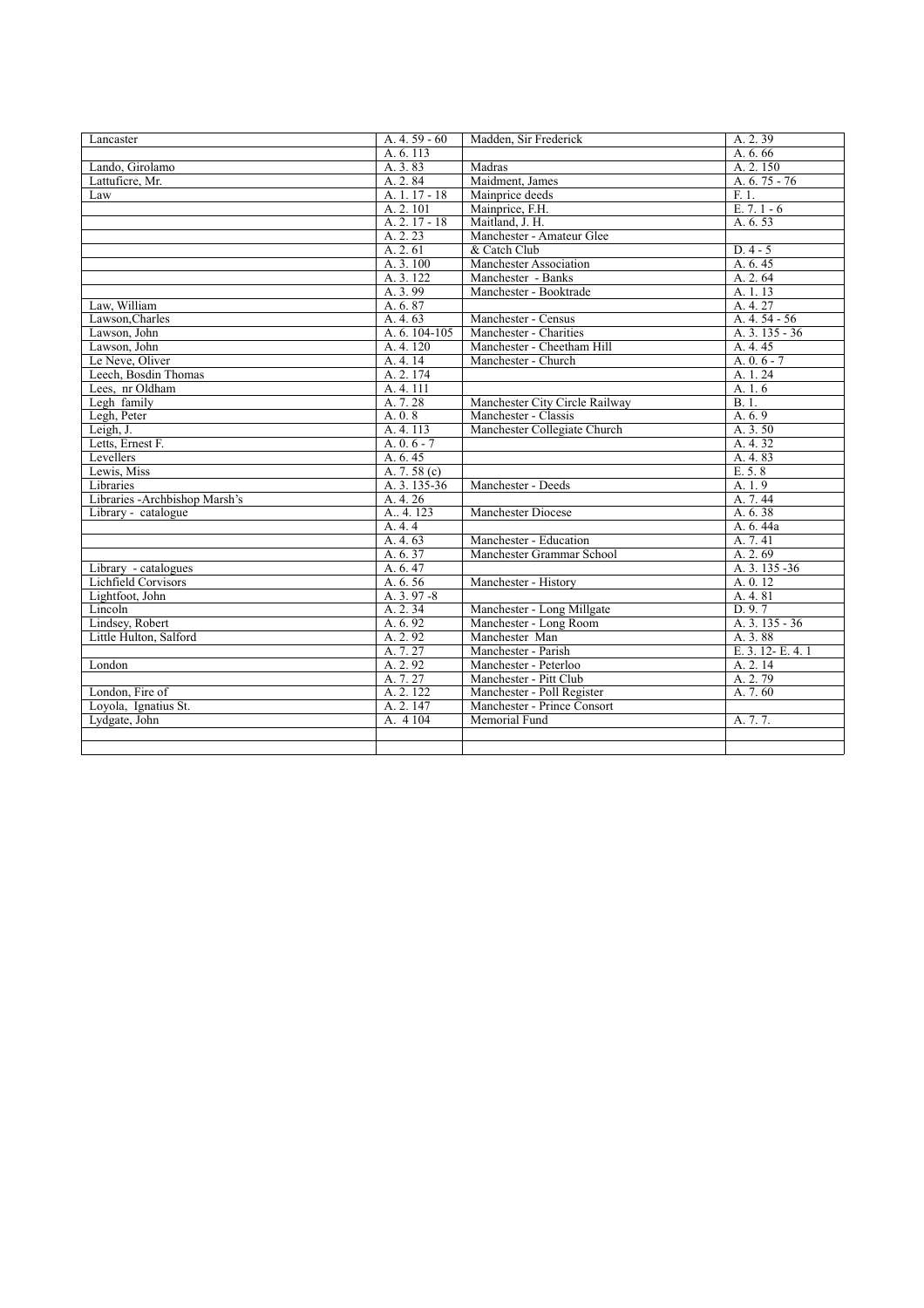| Manchester - Rock Building          |                           | Newcombe, William                                     | A. 3.77                          |
|-------------------------------------|---------------------------|-------------------------------------------------------|----------------------------------|
| Society                             | A. 7.51                   | Nicholls collection                                   | $F. 4. 1-F. 6. 9$                |
| Manchester & Salford                |                           | Nicholls Hospital                                     | A. 3. 139-47                     |
| <b>Education Bill</b>               | A. 7.41                   |                                                       | A. 4. 124-36                     |
| Manchester - Science                | A. 2.68                   | Nicholson, Frank                                      | C. 7.55                          |
| Manchester - Ship Canal             | A. 6. 118 - 20            | Norfolk                                               | A. 4.28                          |
| Manchester - Sketches               | A. 0.12                   | Norris, J.O.H.                                        | A. 7.29                          |
| Manchester - St. John's Church      | A. 0.6                    | Northampton                                           | A. 2.34                          |
| Manchester - Sunday Schools         | A. 4. 65 - 66             | Northumberland                                        | A. 6.1                           |
| Mandeville, Sir John                | A. $6.3 - 6$<br>A. 4. 107 | Nottingham<br>Nowell, Alexander                       | A. 2.34<br>A. 6.49               |
| Martindale, Adam                    | A. 7.24                   | Nowell, Robert                                        | A. 6.50                          |
| Mathematics                         | A. 2. 143                 |                                                       |                                  |
|                                     | A. 3. 101                 |                                                       |                                  |
|                                     | A. 4. 120                 | O'Meara, Gullelmus                                    | A. 3. 133                        |
|                                     | A. 7.36                   | Oates. Titus                                          | A. 6. 11                         |
| Mayerne-Turquet, Sir Theodore       | A. 3. 111                 | Oldham - Deeds                                        | A. 1.22                          |
| McDougal, A.                        | A. 3. 135 - 36            | Oldham Hugh                                           | A. 3. 135 - 36                   |
| Medicine                            | A. 2.77                   | Ormerod, George                                       | A. 6.46                          |
|                                     | A. 3. 102                 | Ovid                                                  | A. 4. 106                        |
|                                     | A. 3. 108                 | Owen, Isaac                                           | A. 2. 103                        |
|                                     | A. 3. 111                 | Oxford University                                     | A. 2. 135                        |
|                                     | A. 3. 112                 |                                                       | A. 6.65                          |
|                                     | A. 3. 127                 |                                                       |                                  |
|                                     | A. 3. 134                 |                                                       |                                  |
|                                     | A. 4.91                   | Palmer, John                                          | A. 6.1                           |
|                                     | A. 6.58                   |                                                       | A.6.12                           |
|                                     | A. 6.96<br>A. 7.54        | Palmer, John<br>Paraceisus, P.B.                      | $C. 6. 4 - 11$<br>A. $6.61 - 64$ |
| Meredith, Sir William               | A. 7.21                   | Paris, Matthew                                        | A. 6.89                          |
| Methodism                           | A. 2. 116                 | Parkinson. Richard                                    | A. 3.50                          |
| Middle Hulton, Bolton               | A. 6.106                  | Partington, John Heaton                               | A. 6. 106 - 115                  |
| Middleton, Lancs                    | $A. 3. 90 - 91$           | Pearson, Robert                                       | A. 2. 145 - 46                   |
| Middleton, Robert                   | A. 0.8                    | Peel, Yates, Peel                                     | A. 7.8                           |
| Military                            | A. 2. 124                 | Pembrokeshire                                         | A. 7.26                          |
| Miller, James                       | A. 2.150                  | Pendleton                                             | A. 7.57                          |
| Miller, John                        | A. 2.156                  | Perceval, Thomas                                      | $A.4.54 - 56$                    |
| Milne, Oswald                       | A. 2.64                   | Periera, Manoel                                       | A. 3.61                          |
| Milner, Thomas                      | A. 2.173                  | Persehouse, Richard                                   | A. 2.89                          |
| Missale Sarisburiense               | E. 8.21                   | Peterloo                                              | A. 2.14                          |
| Mitchell, John                      | A. 2.86                   |                                                       | $A. 3. 1 - 46$                   |
| Molineaux, Thomas                   | A. 4. 112                 | Pharmacy                                              | A. 4.87                          |
| Monarchus, Johannes                 | A. 4. 108                 | Phelps, Joseph James                                  | D. 3.17                          |
| More, Dame Bridget<br>Morgan David  | A. 2. 128                 | Phillips, Charles Thomas Ellis<br>Piccope, George, J. | $E.4.3 - 4$<br>$C. 6. 12 - 33$   |
| Moule, Morris                       | A. 4. 48<br>A. 2.34       | Piccope, John                                         | $C. 6. 12 - 33$                  |
| Mumford, A. A.                      | A. 3. 135 - 36            | Pierce, Mr                                            | A. 6.71                          |
| Murray, James                       | A. 2.44                   | Pilling                                               | A. 1. 21                         |
| Music                               | A. 2.2                    | Pinder, Peter (pseud) see                             |                                  |
|                                     | A. 2.6                    | Wolcot, John                                          |                                  |
|                                     | A. 6.60                   | Pitt Club                                             | A. 2.79                          |
|                                     | A. 7.49                   | Poetry                                                | A. 2. 24                         |
|                                     | D. $4 - 5$                |                                                       | A. 2. 26                         |
|                                     |                           |                                                       | A. 2.69                          |
|                                     |                           |                                                       | A. 2.7                           |
| Naylor family                       | A. 7.25                   |                                                       | A. 3.47                          |
| Necromancy<br>New Mills, Derbyshire | A. 4.98                   |                                                       | A. 3.54<br>A. 3.96               |
|                                     | A. 0. 7                   |                                                       | A. 4.7-16                        |
| New Testament                       | A. 1.7<br>A. 2. 151       | Polychronicon                                         | A. 6.90                          |
|                                     | A. 2. 157                 | Pope, Alexander                                       | A. 6.57                          |
|                                     | A. 2.160                  | Portugal                                              | A. 2.41                          |
| Newcastle-upon-Tyne                 | A. 2. 105                 | Powell, Thomas                                        | A. 2.1                           |
| Newcome, Henry                      | A. 2. 140                 |                                                       | A. 2.4                           |
|                                     | A. 2. 141                 | Prestbury, Cheshire                                   | A. 6.99                          |
|                                     | A. 3. 114                 | Preston, Thomas                                       | A. 2.72                          |
|                                     | A. 3. 123                 |                                                       | A. 2.9                           |
|                                     | A. 6.95                   | Prick of Concience                                    | A. 4. 103                        |
|                                     |                           |                                                       |                                  |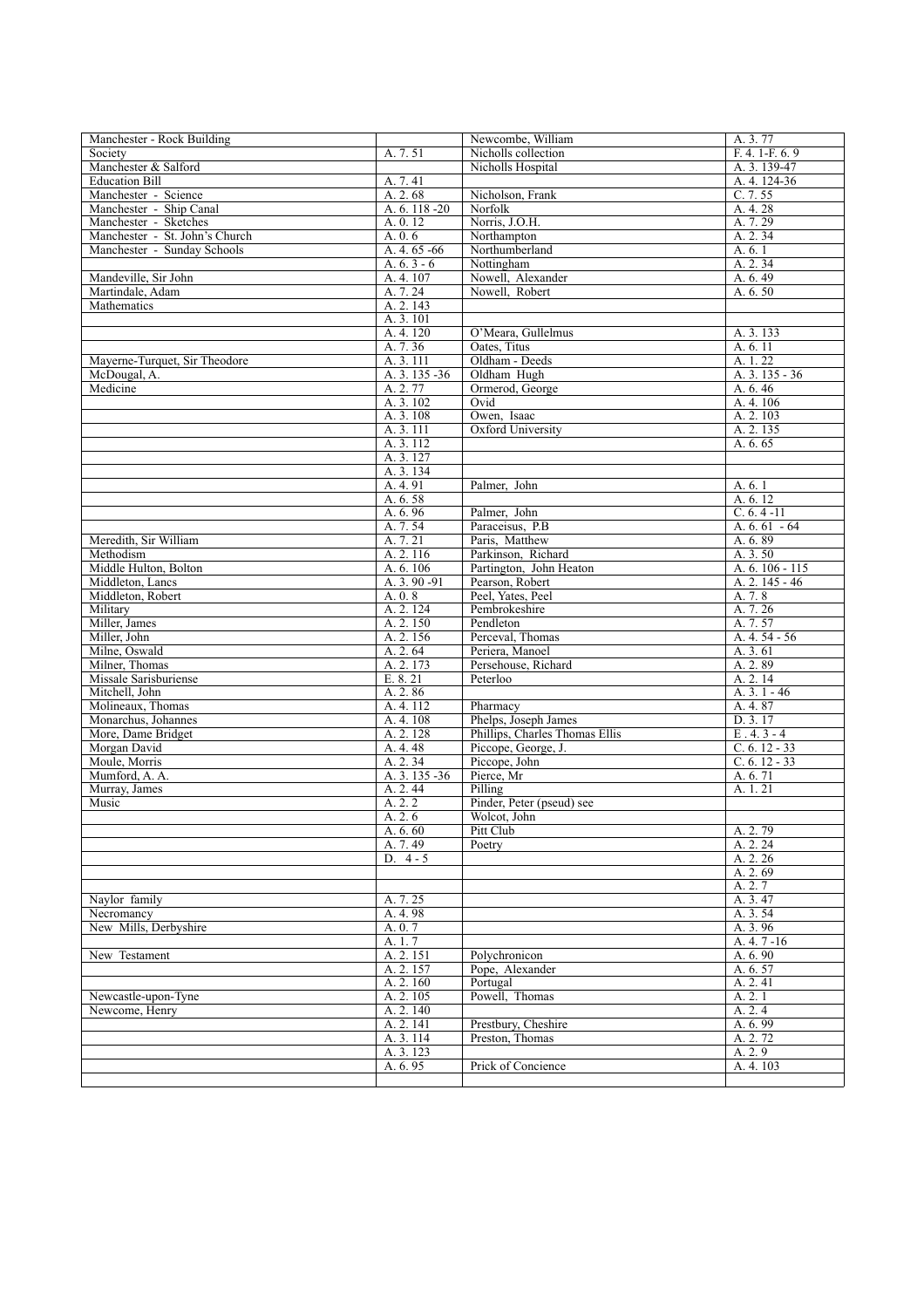| Protestant Reconciler                          | A. 6.15              | Sermons                            | A. 2. 100                   |
|------------------------------------------------|----------------------|------------------------------------|-----------------------------|
| Proude, Rev. Joseph                            | A. 3. 116            |                                    | A. 2. 104                   |
| Proverbs                                       | A. 2.3               |                                    | A. 2. 106                   |
| Psalms                                         | A. 2. 108            |                                    | A. 2. 107                   |
|                                                | A. 2. 151            |                                    | A. 2. 109                   |
|                                                | A. 2.157             |                                    | A. 2. 110                   |
|                                                | A. 2.16              |                                    | A. 2. 112                   |
| Psalter                                        | A. 6.74              |                                    | A. 2. 113                   |
| Public Record Office                           | A. 2. 111            |                                    | A. 2. 127                   |
|                                                |                      |                                    | A. 2.130                    |
| Quincy, John                                   | A. 4.87              |                                    | A. 2. 142<br>A. $2.145 - 6$ |
|                                                |                      |                                    | A. 2. 148                   |
|                                                |                      |                                    | A. 2. 25                    |
| Raines, F. R.                                  | A. 3.53              |                                    | A. 2.74                     |
|                                                | A. 3.79              |                                    | A. 2.85                     |
|                                                | A. 4.46              |                                    | A. 2.86                     |
|                                                | A. 4.62              |                                    | A. 2.87                     |
|                                                | A. 6.82              |                                    | A. 2.99                     |
|                                                | A. 7.39              |                                    | A. 3. 113                   |
|                                                | $C. 6. 34 - 37$      |                                    | A. 3. 114                   |
|                                                | $E. 5.3 - 7$         |                                    | A. 4.47                     |
|                                                | E. 8.18              | Seward, William                    | A. 2. 116                   |
| Raleigh, Sir Walter                            | A. 1.2               | Shelmerdine, John                  | A. 4.64                     |
|                                                | A. 3.47              | Shelton, Thomas                    | A. 2. 157                   |
| Raworth                                        | A. 6.33              | Shepherd's calendar                | A. 4.99                     |
| Reed, Isaac                                    | A. 4.42              | Sherlock, William                  | A. 2.74                     |
| Renaud, Frank                                  | A. 6.99              | Sherrington, Francis               | A. 6.7                      |
| Republicans                                    | A. 6.45              | Sherrington, Gilbert               | A. 6.7                      |
| Reynolds, Thomas                               | A. $3.75 - 76$       | Shorthad - Fraser                  | A. 3. 105                   |
| Richards, B.                                   | A. 3.84              | Shorthand                          | A. 1. 1.                    |
| Richardson family<br>Richardson, Reginald John | D. 9.6<br>A. 0.12    |                                    | A. 2. 151<br>A. 2. 153      |
|                                                | A. 6.48              |                                    | A. 2. 154                   |
| Rider, W.                                      | A. 3. 119            |                                    | A. 2. 155                   |
| Ridings, Elijah                                | A. 3.6               |                                    | A. 2. 158                   |
| Robertson family                               | D.9.6                |                                    | A. 2.159                    |
| Rochdale                                       | B. 4.                |                                    | A. 2. 167                   |
|                                                | E. 5.8               |                                    | A. 3. 115                   |
| Rochdale Grammar School                        | A. 3.53              |                                    | A. 3. 117                   |
| Rochdale, Lancs.                               | A. 7.44 - 47         |                                    | $A. 3. 81 - 2$              |
| Rock Building Society                          | A. 7.51              |                                    | A. 4. 122                   |
| Roffe, Alfred                                  | A. 4. 112            | Shorthand - Biggs                  | A. 3. 104                   |
| Roffe, R.C.                                    | A. 4. 112            | Shorthand - Byrom                  | A. 1. 1.                    |
| Rome - Papacy                                  | A. 7.34              |                                    | A. 2. 152                   |
| Rondea, John Burton                            | E. 5. 12             |                                    | A. 2.8                      |
| Rose, Robert                                   | A. 2.7               | Shorthand - Fraser                 | A. 3. 103                   |
| Rosicrucian Society                            | A. 6.18              |                                    | A. 3. 106                   |
| Rotherham, Caleb.                              | A. 2.81              | Shorthand - Miller                 | A. 2. 156                   |
| Rotherham, John                                | A. 2.81              | Slyne, Lancaster                   | A. 0.1                      |
| Rowe, Charles<br>Rowley, Charles               | A. 2.98<br>A. 2. 174 | Smethurst, Samuel<br>Smyth, Thomas | A. 6. 101 - 102<br>A. 3.47  |
| Royal Manchester Volunteers                    | A. 6. 46             | Sotheby, Samuel Legh               | A. 6.41                     |
| Rumworth                                       | A. 6. 110            |                                    | B.5                         |
|                                                | A. 6. 114            | Southey, Robert                    | $A. 4. 1 - 4$               |
| Rushton, John                                  | A. 6. 44 - 44a       | Spain                              | A. 2. 122                   |
|                                                |                      | Sparrow, A.                        | A. 2. 115                   |
|                                                |                      | Spiritualism                       | A. 2.82                     |
| Saddleworth                                    | A. 4. 111            | St. John's Church                  | A. 1. 6                     |
| Saddleworth - Deeds                            | A. 1.22              |                                    | A. 3. 51 - 52               |
| Salford - Education                            | A. 7.41              | Staffordshire                      | A. 6.35                     |
| Salt                                           | A. 2. 102            | Staniforth, Disney                 | A. 6.40                     |
| Salutati, Collucio                             | A. 3. 131            | Stanley, Ferdinando                | A. 0.8                      |
| Sandwich, Earl of                              | A. 2. 122            | Stanley, James                     | E. 5.8                      |
| Schools, Newcastle                             | A. 2. 105            | Stanley, James (Earl of Derby)     | A. 4. 62                    |
| Science                                        | A. 2.68              | Star Chamber                       | A. 6.100                    |
| Sembenini, Ortensio                            | A. 3.83              |                                    |                             |
|                                                |                      |                                    |                             |
|                                                |                      |                                    |                             |